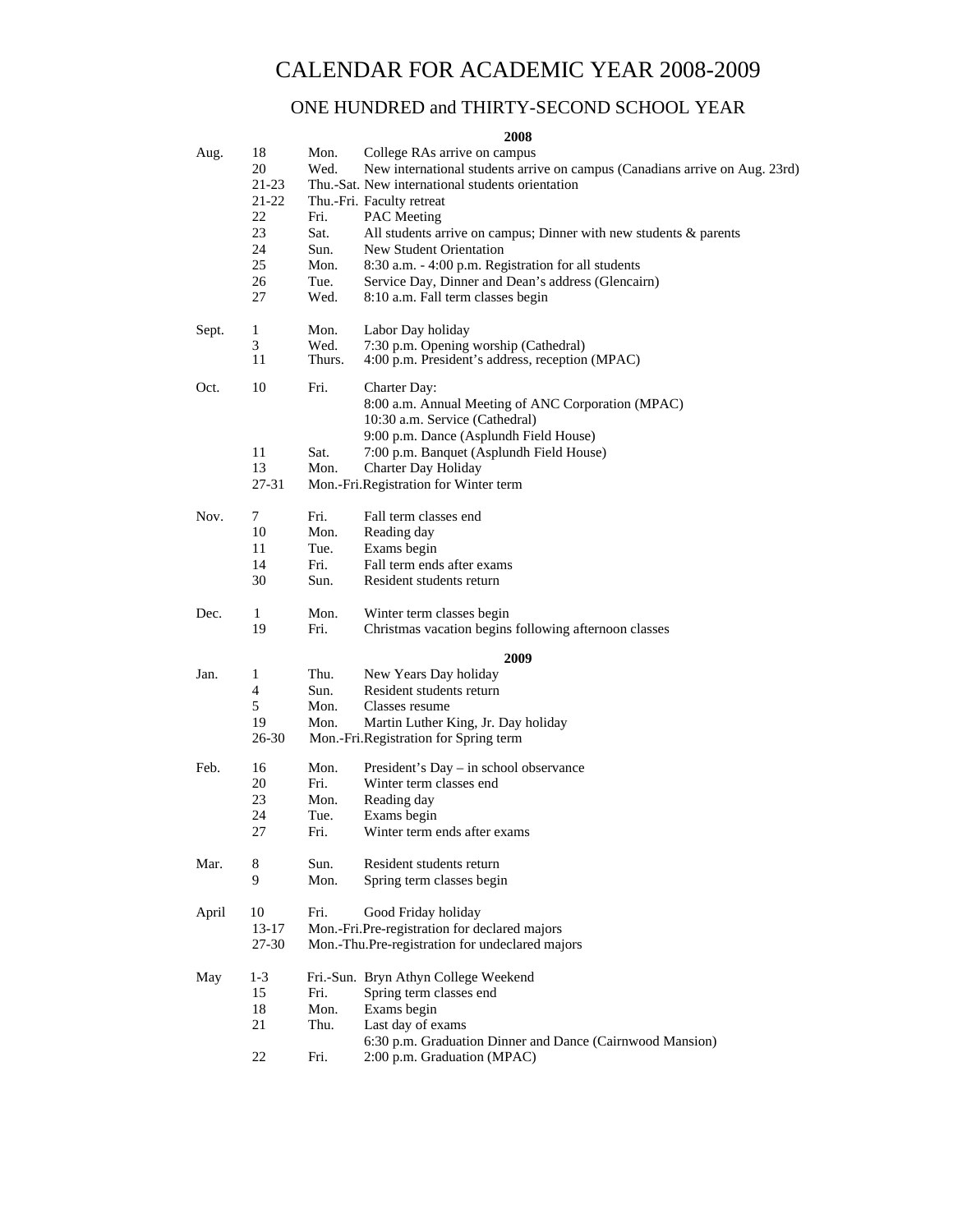# BRYN ATHYN COLLEGE OF THE NEW CHURCH 2008-2009

# **CONTENTS**

| Degree Programs |  |
|-----------------|--|
| Courses Offered |  |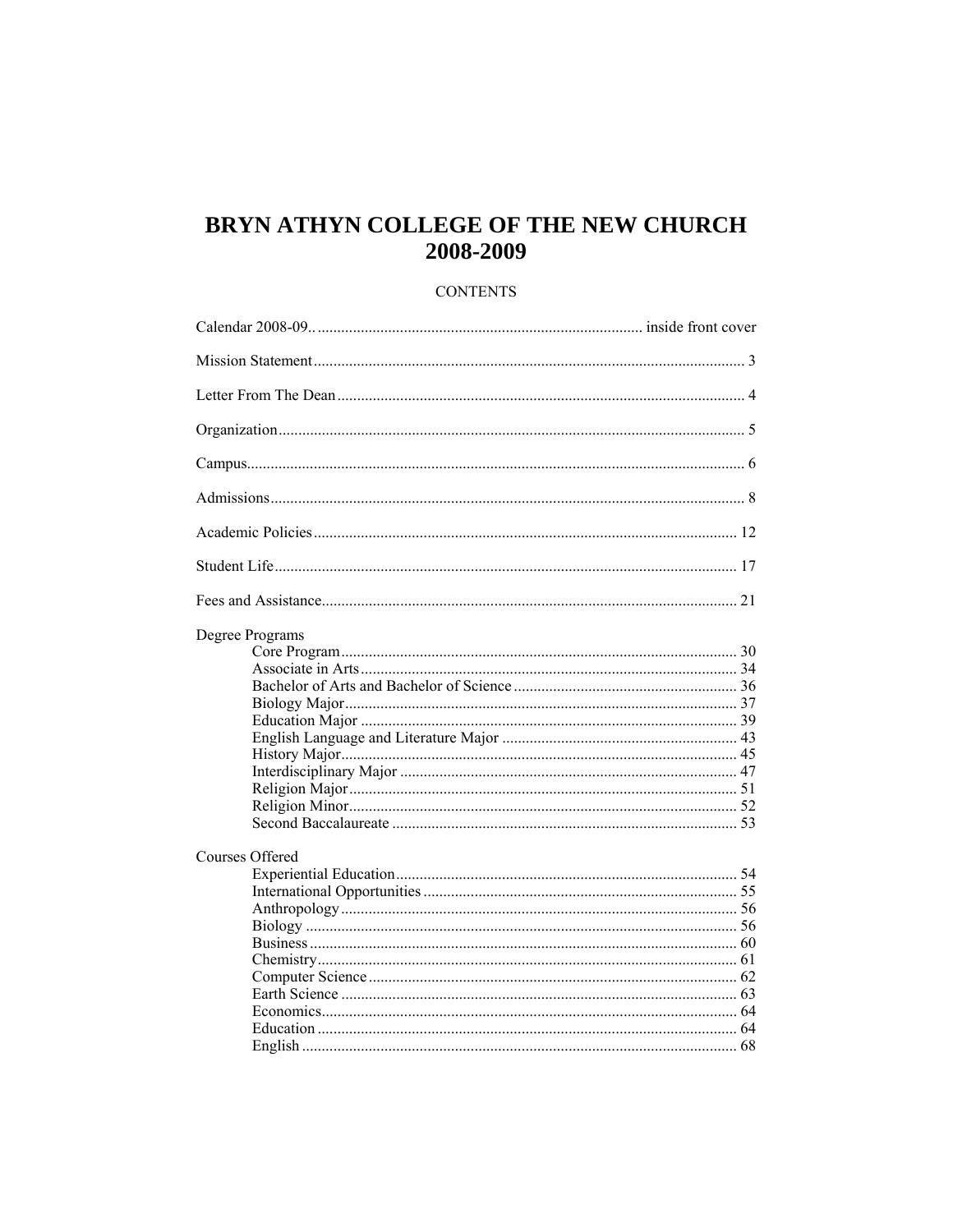## **APRIL 2008**

BRYN ATHYN COLLEGE OF THE NEW CHURCH BOX 717, 2965 COLLEGE DRIVE BRYN ATHYN, PENNSYLVANIA 19009 (267) 502-2543; FAX (267) 502-2658 http://www.brynathyn.edu

 $\overline{2}$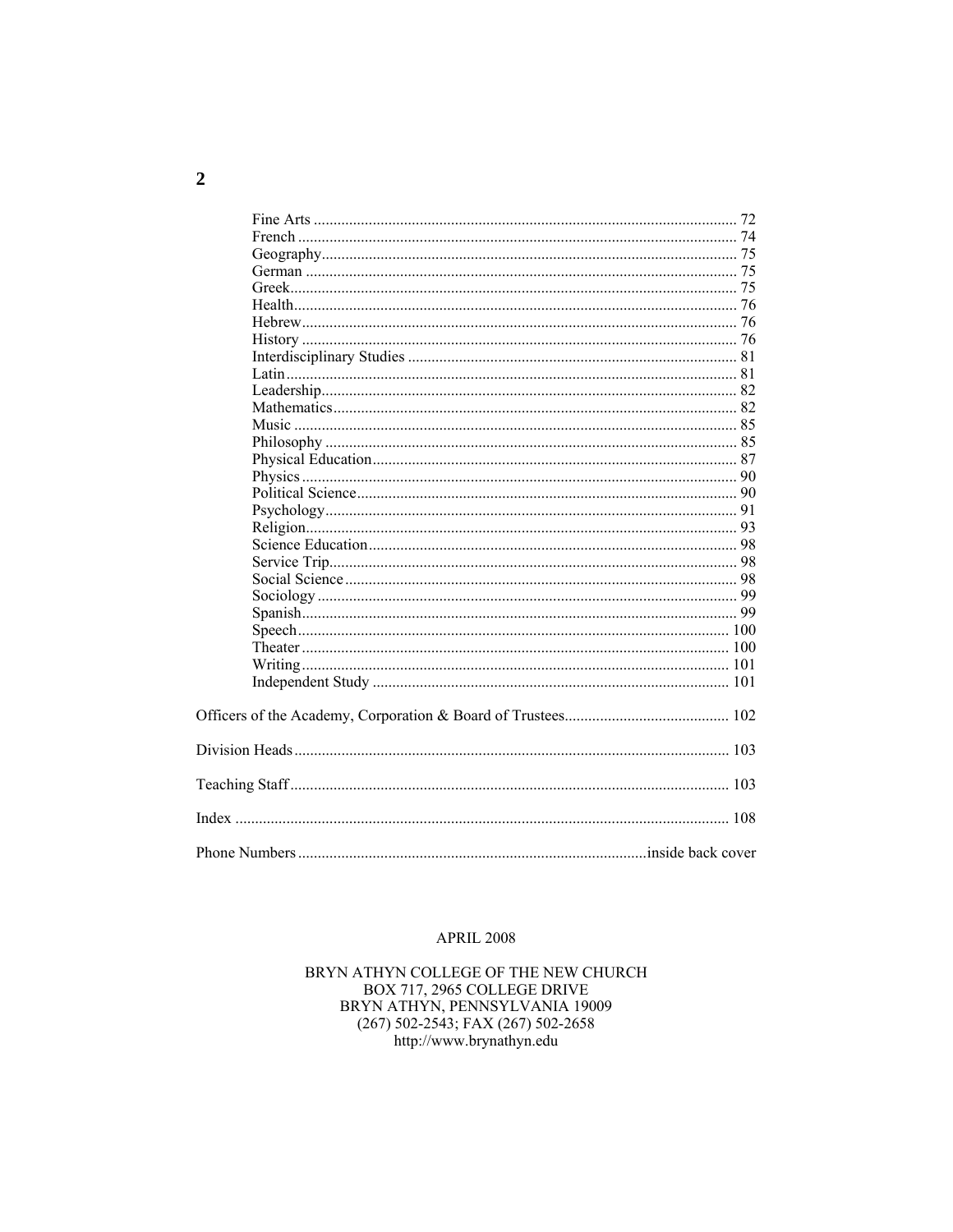# **BRYN ATHYN COLLEGE OF THE NEW CHURCH MISSION STATEMENT**

Bryn Athyn College of the New Church serves as an intellectual center for all who desire to pursue a higher education in the liberal arts and sciences, enriched and structured by the Old and New Testaments and the Writings of Emanuel Swedenborg. The purpose of this education is to enhance students' civil, moral, and spiritual life, as well as to contribute to human spiritual welfare.

(Adopted February 2002)

## *Accreditation*

Bryn Athyn College of the New Church is accredited by the Commission on Higher Education of the Middle States Association of Colleges and Schools, 3624 Market Street, Philadelphia, PA 19104, 267-284-5000 (www.msche.org). The Commission on Higher Education is an institutional accrediting agency recognized by the U.S. Secretary of Education and the Commission on Recognition of Post-secondary Accreditation.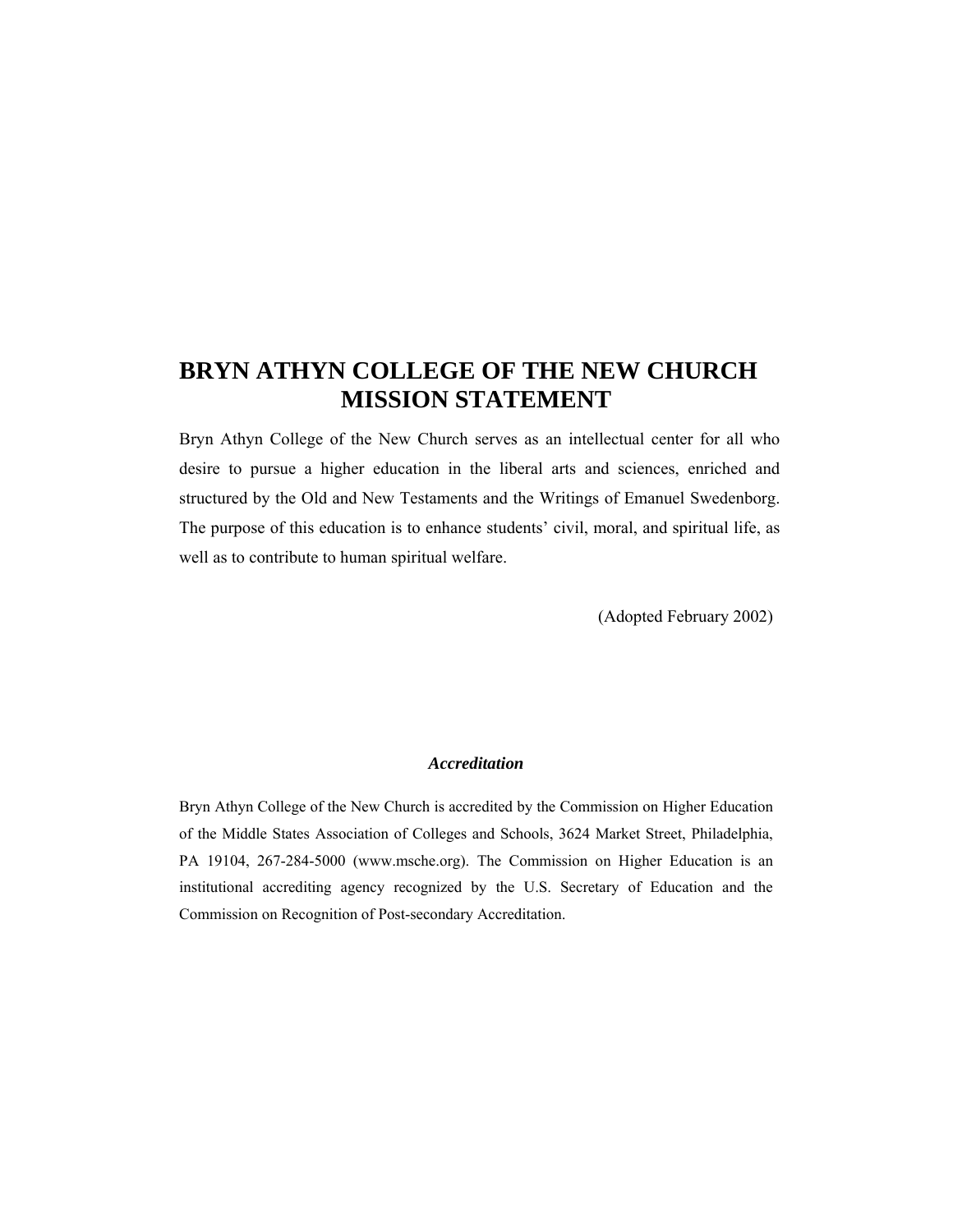# **A LETTER FROM THE DEAN**

#### *"Come now, and let us reason together, says the Lord…"* (Isaiah 1:18)

 Probably all church-related colleges are dedicated to the pursuit of truth and the cultivation of moral virtues in their students. While Bryn Athyn College of the New Church shares these important goals, it offers students an education based on the tenets of the New Church.

 The New Church is a Christian religion based on the Bible and the theology of Emanuel Swedenborg, a renowned 18th-Century scientist and philosopher. Swedenborg's writings comprise a theology that is respectful and inclusive of other religions yet presents many unique insights and perspectives on the nature of God and how to lead a good life. These principles enrich the quality of our academic programs and create a collegiate atmosphere that maintains a spiritual focus while embracing variety and individuality.

 Fourteen states and 11 countries are represented in the student body. Students attending Bryn Athyn College may pursue a bachelor of arts degree in biology, elementary education, English, history, religion, and interdisciplinary studies. The biology, history, and English majors offer certification in secondary education. New programs in business and psychology are also available. The College also offers a twoyear associate in arts degree for transfer to other institutions.

 Close student-faculty relationships are the cornerstone of a Bryn Athyn College education and an important part of the College's tradition of personalized learning. About 75 percent of the faculty hold a Ph.D. or the highest degree available in their field. With a 7:1 student/faculty ratio and an average freshman class size of 11, the school provides unique opportunities for student involvement and first-hand experience that gives an edge in today's competitive times. Our internship program provides first-year and upper-class students the opportunity to explore career fields and develop important work-related skills.

 Because the College recognizes the value of learning and growth outside the classroom, it offers a wide variety of extracurricular programs and activities. Seven intercollegiate sports, a community service group, and many other programs give students the opportunity to develop leadership and other life skills.

 Surveys of recent graduates and transfers continue to show that Bryn Athyn College students excel at some of the most competitive universities and professional schools both in the United States and throughout the world. In addition, a growing number of four-year graduates are experiencing success in fields such as information technology and business, as well as education and the ministry.

 Members of the campus community believe in working together to create a college that they and others value. I invite you to visit our campus website *(www.brynathyn.edu)* and discover what Bryn Athyn College can offer you.

Sincerely,

Bades . Lubay

 Charles W. Lindsay, Ph.D Dean of the College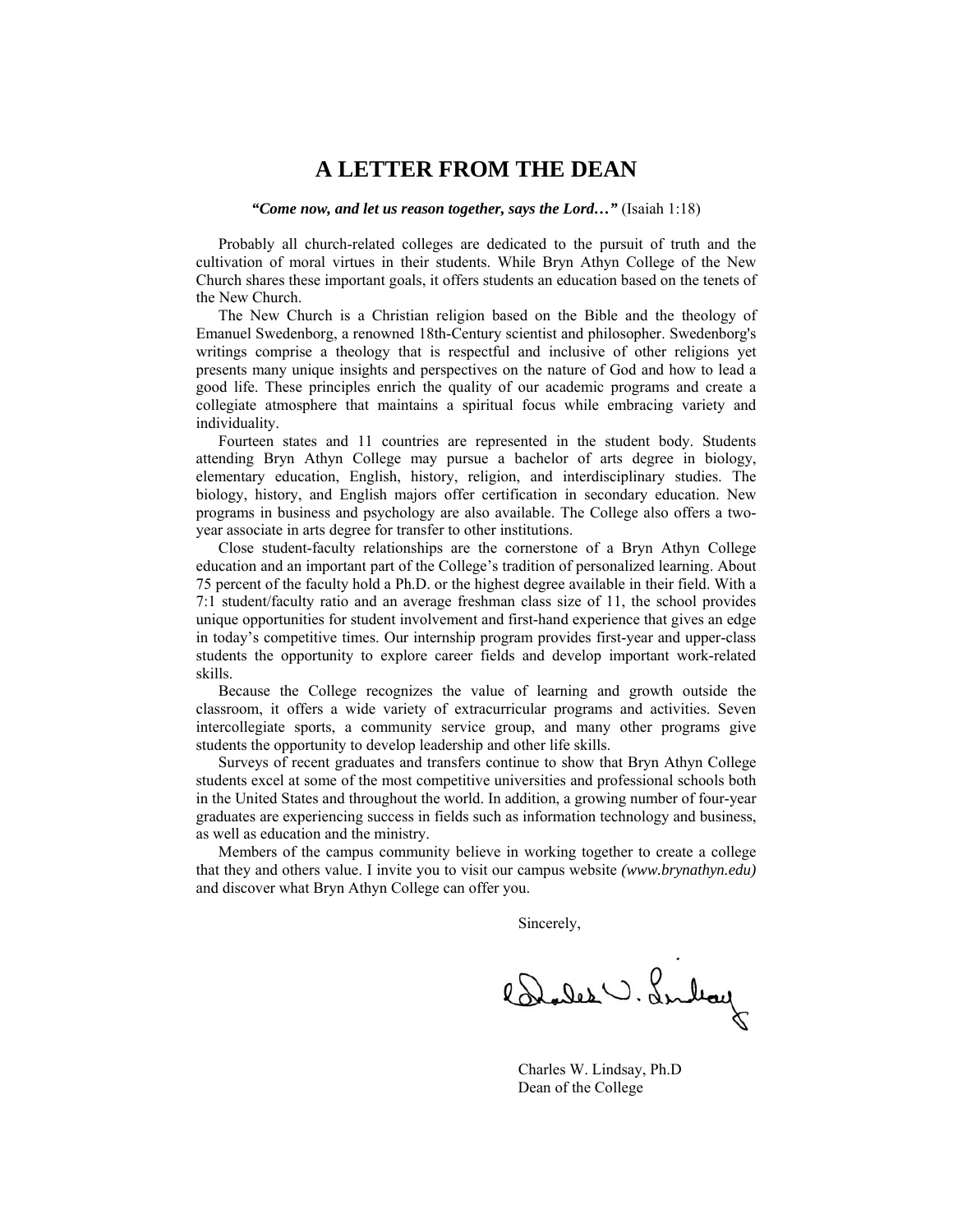# **ORGANIZATION**

 Bryn Athyn College is a part of the Academy of the New Church, which was incorporated under the laws of the Commonwealth of Pennsylvania on November 3, 1877. The Academy serves the purposes set forth in Article II of its charter: "propagating the Heavenly Doctrines of the New Jerusalem and establishing the New Church signified in the Apocalypse by the New Jerusalem, promoting education in all its various forms, educating young men for the Ministry, publishing books, pamphlets, and other printed matter, and establishing a Library." On January 18, 1879, the charter was amended to authorize the Academy to confer degrees and grant diplomas as do other colleges and universities.

 In addition to the College, the Academy comprises a theological school, a secondary school for girls, and a secondary school for boys.

> *Bryn Athyn College of the New Church Administration and Faculty Committees*

*Dean of the College,* Charles W. Lindsay *Associate Dean of Student Affairs,* (to be determined) *Associate Dean of Academic Affairs,* Kristin King

*Faculty Committees*: The following are standing committees appointed by the Dean of the College to carry out advisory and/or supervisory responsibilities related to indicated areas:

*Admissions Committee*: Evaluates applications for admission. *Core Program Committee:* Oversees Core Program.

*Curriculum and Academic Policy Committee:* Oversees curricula and academic policies.

*Deans Cabinet:* Coordinates the work of the college leadership with other parts of the Academy.

 *Outcomes Committee*: Develops assessment tools and conducts institutional research. *Physical Education & Athletics Committee*: Advises on athletic programs and activities.

*Student Affairs Committee*: Provides counsel to the dean on student life issues.

#### *Publications*

*The Academy Journal*, the institution's official organ, issued yearly. *The Alumni Update,* published quarterly by the Development Office.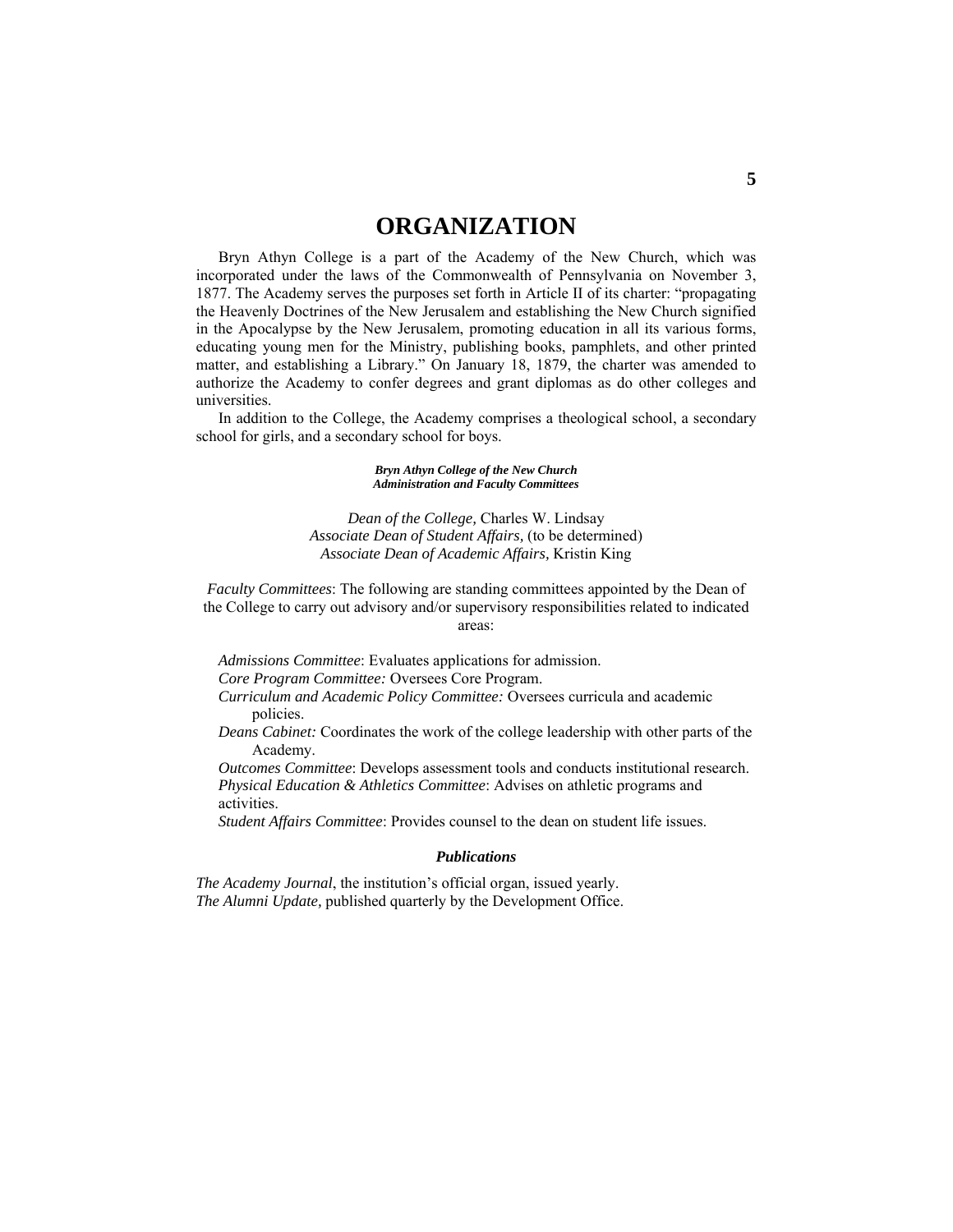# **THE CAMPUS**

 Bryn Athyn College of the New Church is located 15 miles north of center-city Philadelphia in the rolling hills of eastern Montgomery County. The original campus and surrounding community of Bryn Athyn were designed in 1893 by Charles Eliot of the firm of Olmstead, Olmsted and Eliot. This renowned firm was also responsible for the design of Central Park in New York City and the Biltmore Estate in North Carolina. The College's 130-acre campus includes 15 buildings, four athletic fields, two sets of tennis courts, and an ice rink.

 The 60,000 square-foot **Asplundh Field House**, built in 1960, underwent extensive renovation and addition in the late 1990s. The facility now includes two gymnasiums, a wrestling room, a fitness center with aerobic and strength-training equipment, a dance studio, and classroom facilities.

**Benade Hall**, which primarily serves as the academic center for the Academy of the New Church Boys School and Girls School, includes college laboratories for the physical and biological sciences.

 Designed in the Beaux Arts style, **Cairnwood** was completed in 1895 and served as the home of John Pitcairn, founder of the Pittsburgh Plate Glass Company, until his death in 1916. After the Pitcairn family donated the house in 1980, Cairnwood stood vacant until 1994, when the Academy of the New Church renovated the structure. Today Cairnwood serves as an educational, cultural, and hospitality center serving the College, Bryn Athyn community, and surrounding area.

**Childs Hall**, the largest residence hall on campus, houses 45 men. Recent renovations to the downstairs lounges and entrance area provide an attractive space for student social events. Kitchen facilities as well as a laundry room and storage areas are available for student use. Just outside of Childs Hall, outdoor basketball and volleyball courts and a student-built gazebo form a center for college social life.

 The **Dining Hall** underwent a complete reconstruction in 2007-08. This newly renovated facility now offers seating for over 200 students, a brand new kitchen and an expanded finishing and serving area.

 The recently renovated **Fine Arts Center** includes laboratory facilities for ceramics, drawing and painting, jewelry and metals, and traditional black and white photography. Classrooms, music practice rooms, galleries and rehearsal spaces are also available.

**Glencairn Museum**, a unique structure built in the medieval Romanesque style, provides an unequaled educational resource for students through a remarkable collection of Egyptian, Ancient Near East, Classical, Medieval, Asian, and Native American art and artifacts. Several classes in history and religion are taught in Glencairn and students have the opportunity to serve as interns in the museum. Glencairn was recently featured as a winner in the Best of Philly section of *Philadelphia Magazine.*

**Grant Hall** provides housing for 36 women. Eight single-occupancy rooms are available to second-year and above students in the east wing. First-year students are housed in twelve double-occupancy rooms located in the south wing. The facility also contains several lounges (one of which is a "quiet" study lounge), TV rooms, a kitchen and dining area, and laundry facilities.

**6**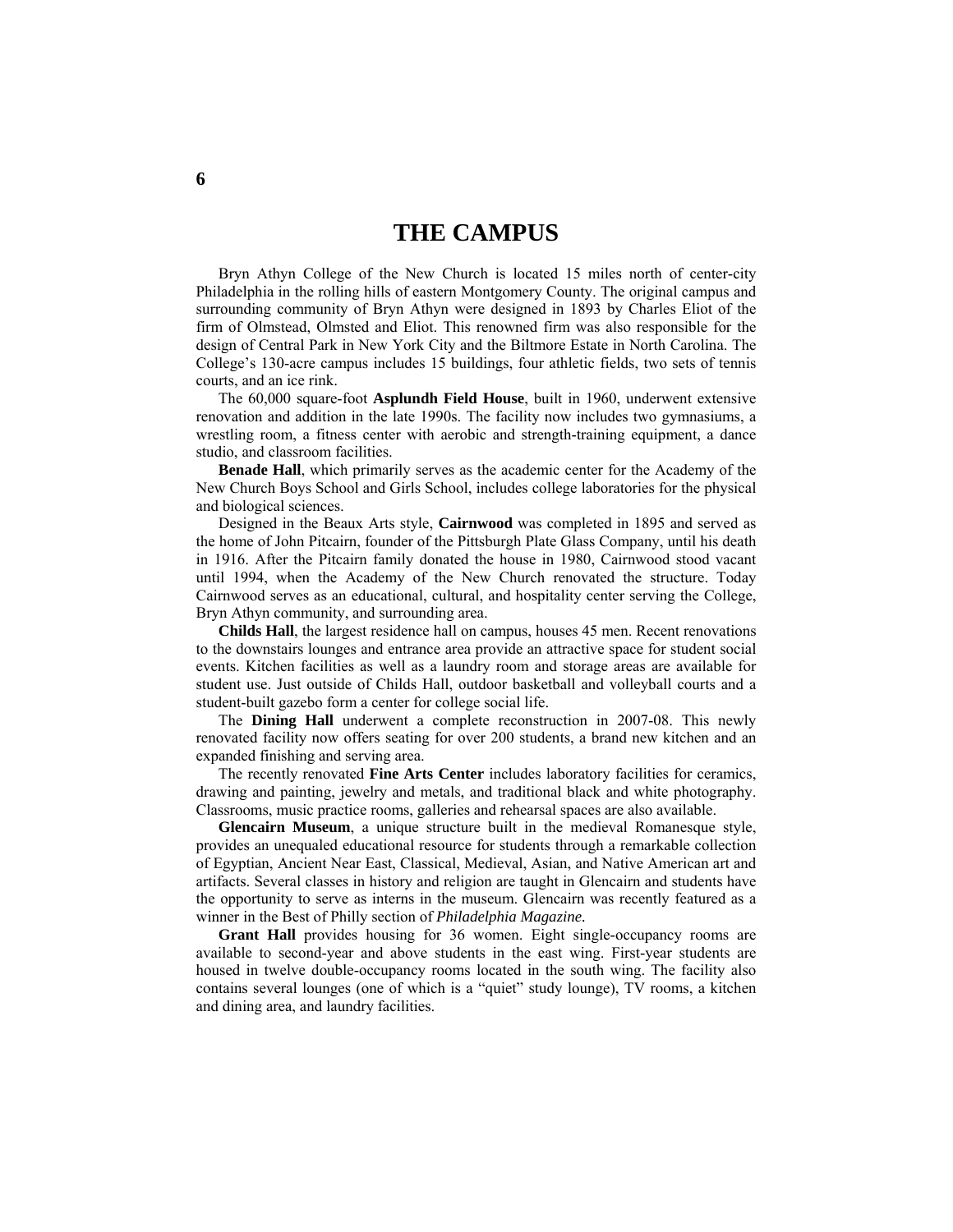# **The Campus 7**

 Originally built as a meeting facility and gymnasium in the early 20th century, the 439 seat **Mitchell Performing Arts Center** was renovated in 1999 and provides modern facilities for staging a variety of theatrical, musical and other performances.

 The newly renovated **Pendleton Hall** contains classrooms, the main college office, and faculty and deans offices. The Commons and chapel support larger gatherings, and a smaller student lounge offers study or visiting spaces. The College Book Store is also located in Pendleton Hall.

 Named for the Pitcairn family, whose generosity resulted in a number of outstanding buildings and facilities on campus, **Pitcairn Hall** houses the offices of the president, treasurer, director of development, and financial aid officer.

 Originally built as an automotive garage for Cairnwood, the **Social Center** offers space for informal gatherings and other social events including dances, dinners, movies, and small-stage performances. The Pavilion, which is located adjacent to the social center, provides facilities for ice-skating during the winter season and an athletic arena during the remainder of the year.

**Swedenborg Library**, located near the heart of campus, consists of 35,000 square feet of floor space on three floors, including two computer labs, meeting rooms, and areas for group study. In addition to its over 90,000 volumes, the library houses the Academy Archives and the Swedenborgiana Library, which includes first editions, photoreproductions, and translations of Swedenborg's works; a unique reconstruction of his library; and other rare books from the  $17<sup>th</sup>$  and  $18<sup>th</sup>$  centuries. The Swedenborg Library is also home to the Bryn Athyn College Admissions Office and College Grounds, the new student café and coffee shop.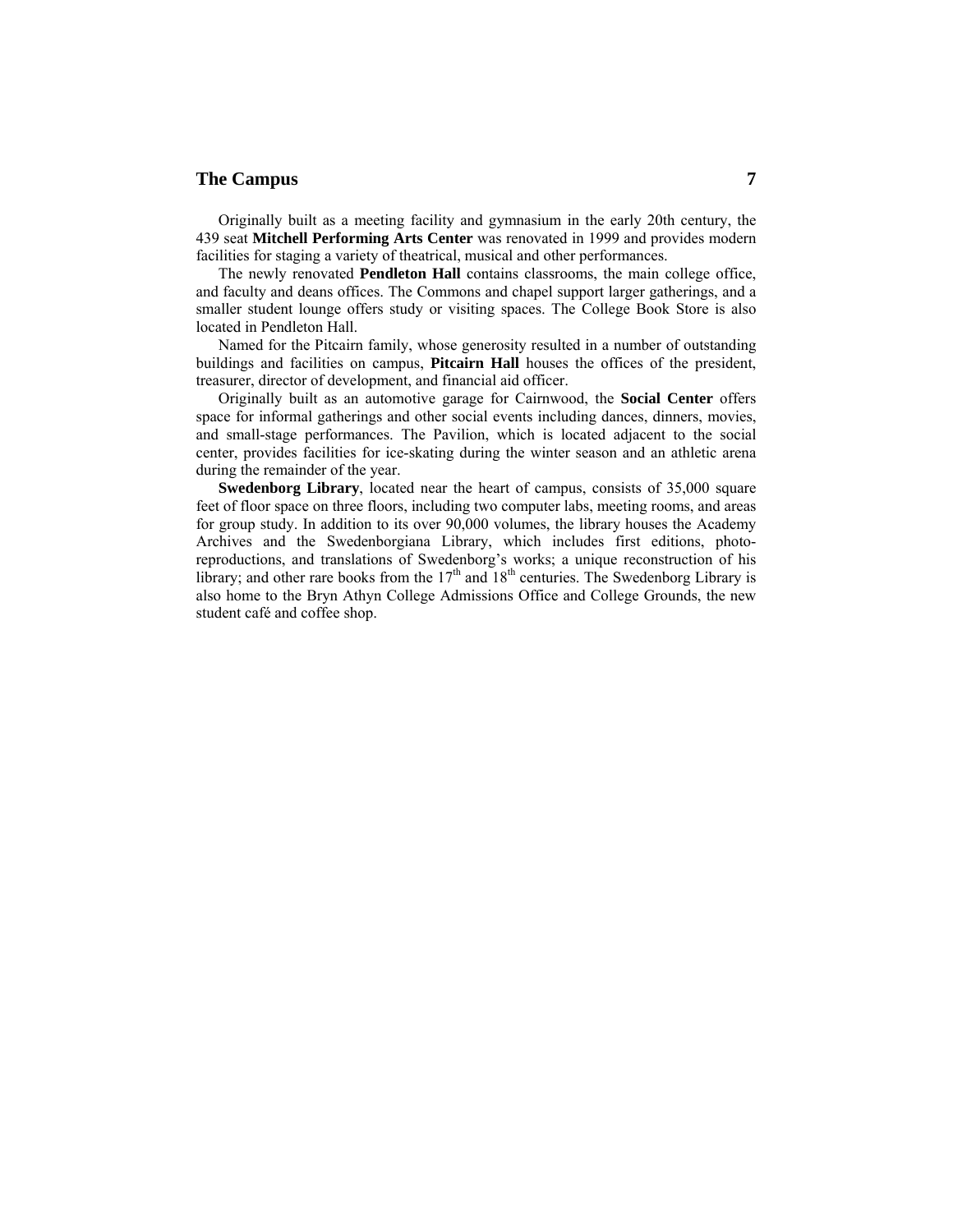# **ADMISSION TO BRYN ATHYN COLLEGE**

 Bryn Athyn College is committed to promoting academic and moral excellence. The College seeks applicants interested in pursuing a quality education in the liberal arts and sciences that is grounded in spiritual values and faith as defined by the aims and objectives of the institution. The Admissions Committee selects those students most likely to achieve these goals. Guidelines are listed below. All admissions decisions are determined by the Admissions Committee.

 The College will not discriminate against applicants on the basis of race, sex, color, national or ethnic origin, or physical ability. A few campus buildings, however, are not currently accessible to those with mobility impairments.

 Documentation is required for students with diagnosed learning disabilities. The Admissions Office will determine whether an applicant requiring accommodation will be adequately served by the College's student support program.

|              | <b>U.S. &amp; Canadian Applicants</b> |                                     | <b>International</b><br><b>Applicants</b> |
|--------------|---------------------------------------|-------------------------------------|-------------------------------------------|
|              | <b>Priority Deadline</b>              | Absolute Deadline                   | Deadline                                  |
| Fall entry   | Feb. 1                                | Jul. 1                              | Feb. 1                                    |
| Winter entry | Oct.1                                 | 1 week prior to<br>start of classes | N/A                                       |
| Spring entry | Jan. 1                                | 1 week prior to<br>start of classes | N/A                                       |

To request an application for admission write to:

Office of Admissions Bryn Athyn College of the New Church PO Box 717 Bryn Athyn, PA 19009-0717 USA Telephone: 267-502-2511 Fax: 267-502-2593

An online application is available at: www.brynathyn.edu Requests can also be made by email: admissions@brynathyn.edu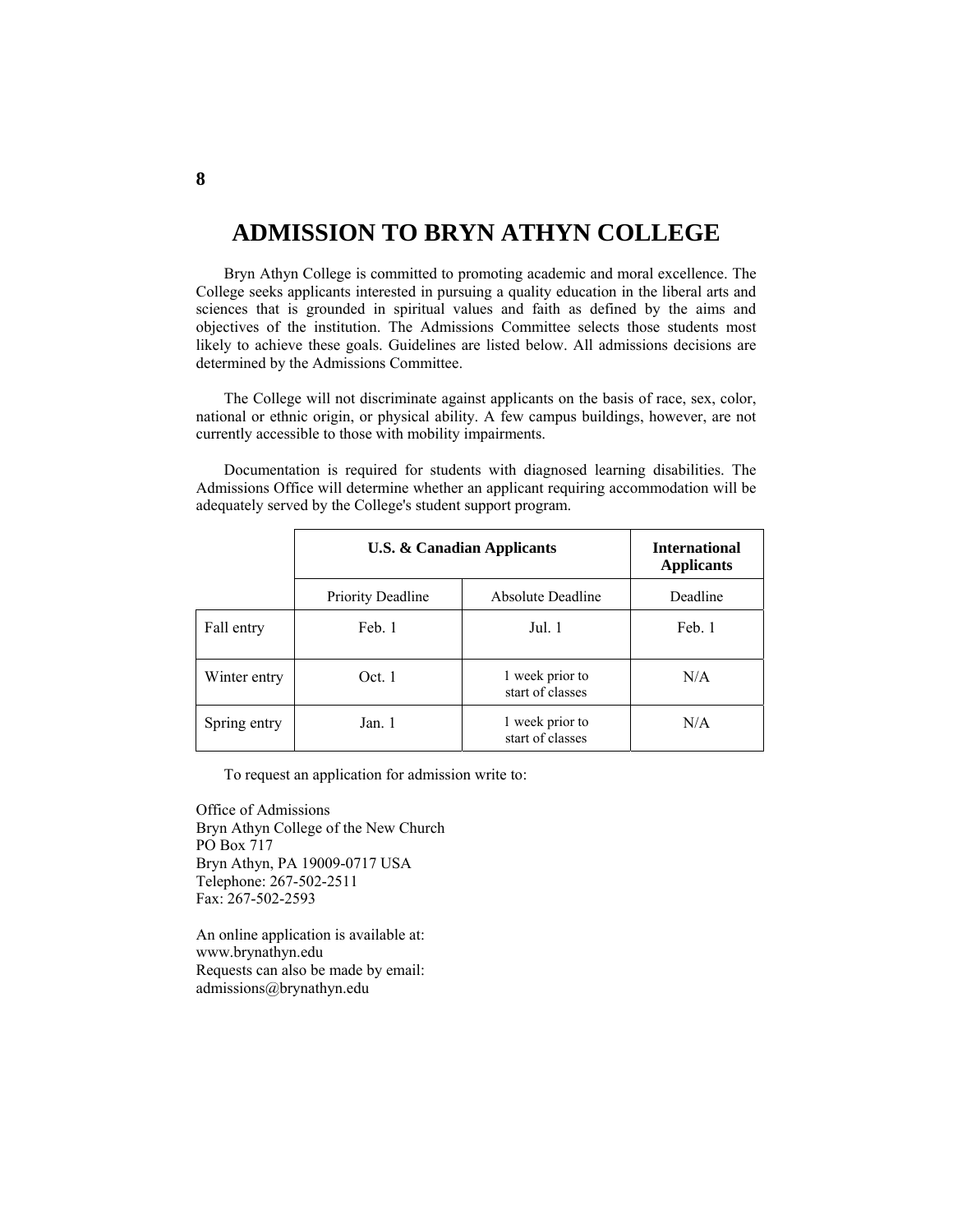# **Admissions 9**

## *Application Requirements*

### **Applicants currently residing in the United States:**

High school diploma or General Educational Development (GED) Transcript of courses and grades SAT Reasoning Test (SAT) or American College Test (ACT) with Writing Test (optional) If English is not the applicant's first language, the Test of English as a Foreign Language (TOEFL) may be required instead of the SAT or ACT Teacher and guidance counselor recommendations Employer recommendation (if not in school 1 year or more) Interview may be required Interest in the teachings of Emanuel Swedenborg

## **International Applicants:**

High school diploma, certificate, or record of examinations Transcript of courses, or subjects and grades For Canadian applicants, SAT Reasoning Test or ACT with Writing Test may be required (depending on applicant's high school record) TOEFL (if English is not the applicant's first language) Teacher and guidance counselor recommendations Employer recommendation (if not in school 1 year or more) Interview may be required Interest in the teachings of Emanuel Swedenborg All international students should enter at the beginning of the academic year in the Fall Term. Exceptions may be made for applicants who are native English speakers or score above a 190 (computer based), 70 (internet based), or 520 (paper based) on the TOEFL.

## **Homeschooled Applicants:**

Homeschool diploma or GED Homeschool transcript with course descriptions (Grades 9-12) Graded writing sample with instructor's comments SAT Reasoning Test or ACT with Writing Test (optional) Teacher and guidance counselor recommendations Employer recommendation (if not in school 1 year or more) Interview may be required Interest in the teachings of Emanuel Swedenborg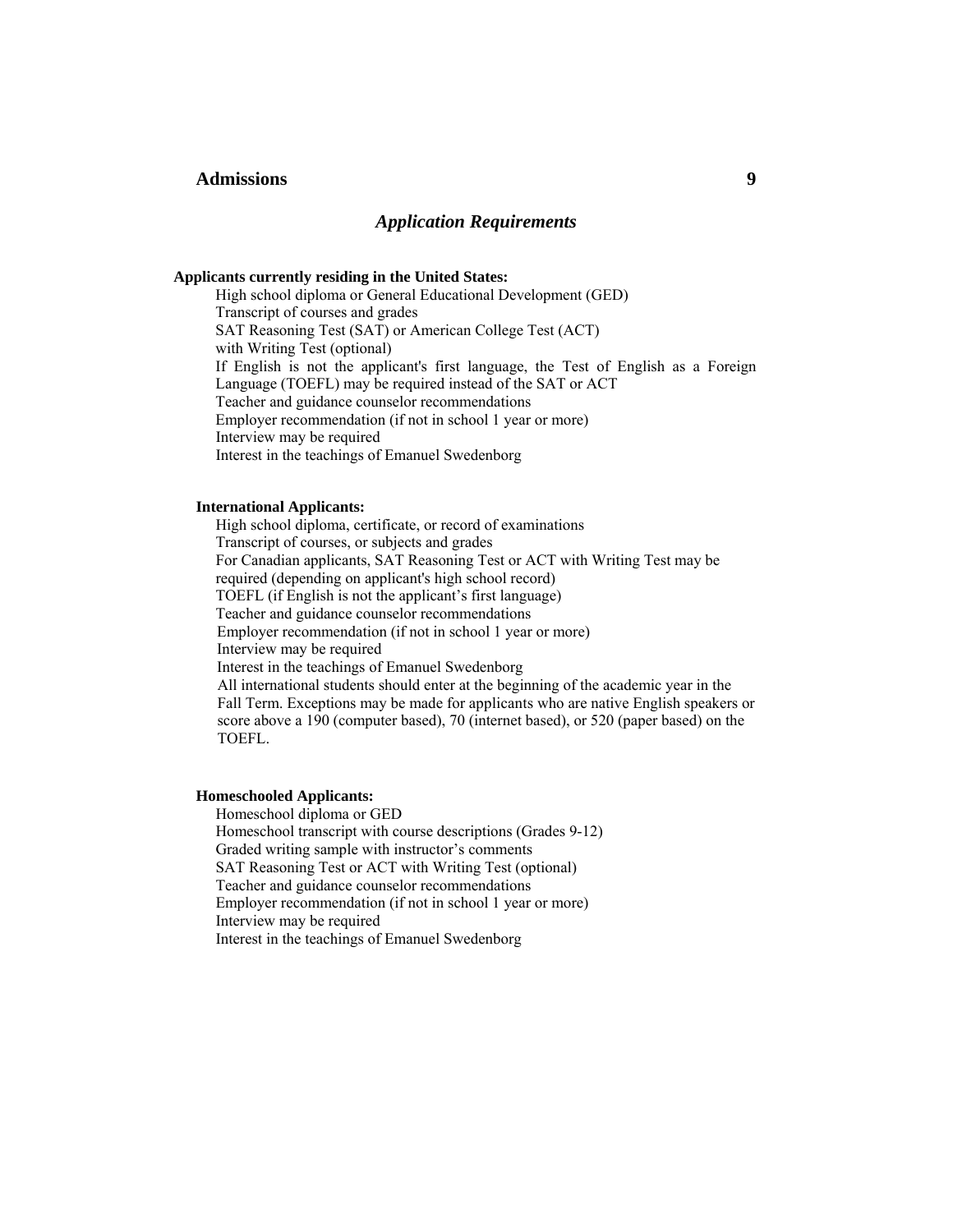# **Admissions**

#### **Transfer applicants from other colleges or universities:**

24 college credits are required to be considered a transfer applicant. Applicants with less than 24 credits should apply as first-year students and submit all transcripts of college coursework.

 Transcripts from high school and all colleges attended SAT or ACT (U.S. Students) TOEFL (if English is not applicant's first language) 2.0 grade point average in college coursework College teacher and advisor recommendations Employer recommendation (if not in college 1 year or more) Interview may be required Interest in the teachings of Emanuel Swedenborg

 Accepted transfer students submit college catalogs with course descriptions to assess transfer credits. Transfer credit is awarded for "C" or above coursework.

#### *Admission Requirements: Minimum Academic Preparation Standards* **(MAPS)**

To be admitted as a regular student, applicants must meet the MAPS listed below or, under special circumstances, be deemed qualified by the Admissions Committee. Students from the U.S. must take either the SAT or ACT with the Writing Test.

| English                      | 4 years (including Composition and Literature)        |
|------------------------------|-------------------------------------------------------|
| Mathematics                  | 3 years (including Algebra I & II and Geometry)       |
| History/Social Science       | 3 years                                               |
| Natural Science              | 3 years                                               |
| Foreign Language             | 2 years (in one language)                             |
| Grade point average          | C <sup>+</sup> , 78\%, or 2.20 on 4 point scale       |
| <b>SAT Reasoning Test</b>    | Score must reflect promise of success in college work |
| <b>ACT</b> with Writing Test | Score must reflect promise of success in college work |
| <b>TOEFL</b> score           | 190 (computer) 520 (paper) 70 (internet based)        |
|                              |                                                       |

#### *Classification of Students*

*Regular*: Students whose academic background indicates that they are prepared to meet standard requirements and are thus qualified for regular status and who register for nine or more academic credits per term.

 *Provisional*: Students whose academic background indicates that they may have difficulty meeting standard requirements. These students register for nine or more academic credits per term. We recommend that students admitted provisionally seek extra help to support their academic efforts. The Associate Dean of Academic Affairs will monitor the academic progress of provisional students. A provisional student who achieves a cumulative GPA of 2.0 and no grade of F for the previous term will be moved to regular status. A provisional student may attend for up to one academic year (three

# **10**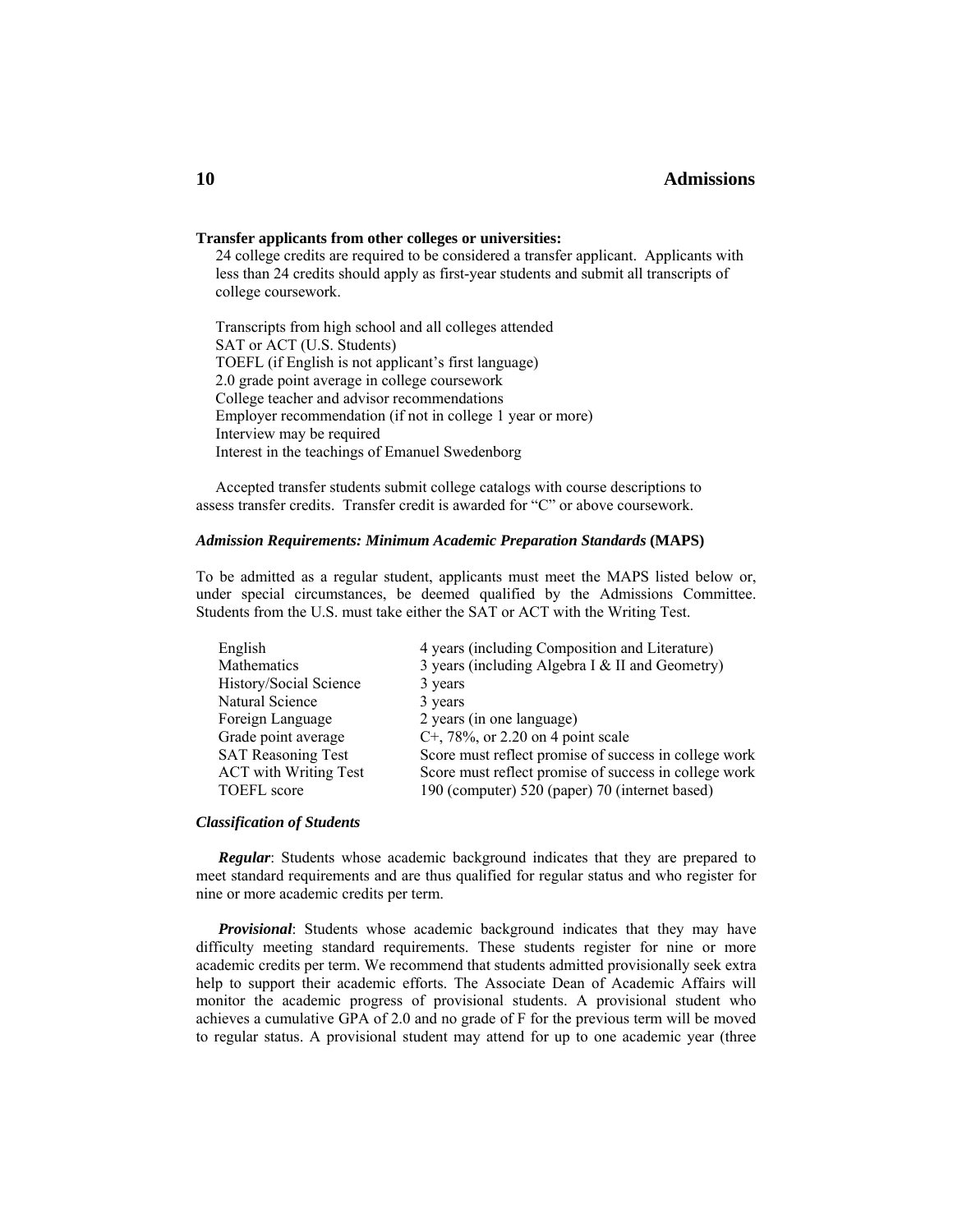# **Admissions 11**

terms) as provisional. If she/he is not on regular status by the end of the first year, the student will not be re-admitted for the second year.

 *Part-time*: Students who register for fewer than nine academic credits per term. Students who wish to continue after they have earned more than 24 credits as part-time students must apply to the Admissions Committee for admission to the College.

 *Auditing*: Students who register for courses without receiving credit. An instructor gives permission for auditing and determines what the student must do to remain in the class as an auditor.

### *AP & IB Credit*

The College gives advanced standing and academic credit for some Advanced Placement (AP) and International Baccalaureate (IB) tests. Each case will be considered individually. For specific information about AP or IB, please contact the college office, the Associate Dean of Academic Affairs, or see the Academics section on the Bryn Athyn College web site www.brynathyn.edu.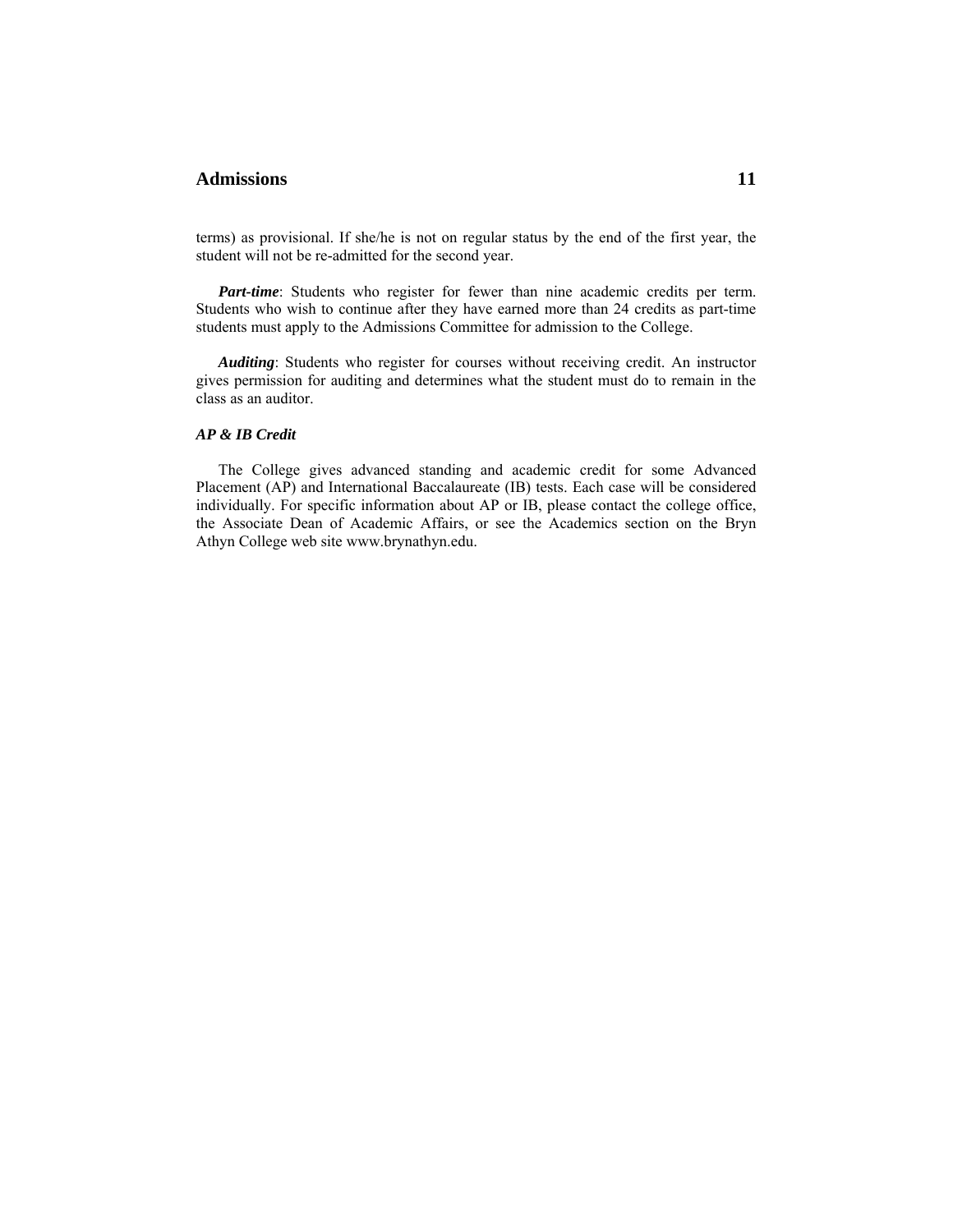# **ACADEMIC POLICIES**

### 1. **ACADEMIC ADVISING**

 At the time of admission, each full-time or degree-seeking student is assigned an advisor. The advisors help students plan their programs and register each term. Advisors are also available to help students with any academic problems that arise during the term and to refer students to a variety of support services.

 It is the students' responsibility, however, to understand the requirements of the chosen degree program and to plan for the fulfillment of those requirements.

## 2. **ATTENDANCE & RESIDENCY REQUIREMENTS**

#### **Attendance:**

*Attendance in courses.* Instructors set their own policies for student attendance. All students are expected to attend the first class since over-enrolled courses will drop registered students in favor of waitlisted students who show up for the first class.

## **Residency Requirements:**

*Quantitative Reasoning (OR):* All entering students take a OR proficiency test, which determines placement in the QR program. Students must take Math 100 or place out of it prior to taking any QR-designated courses.

*Religion.* All students take six credits of religion courses in each of their first and second years. Third- or fourth-year students take three credits per year. Third- or fourth-year students may not take 100-level religion courses, except by the permission of the instructor and the head of the Religion and Sacred Languages Division.

*English 100.* First-year international ESL students are automatically enrolled in English 100.

 Those students who believe they do not belong in English 100 and who show writing proficiency through a diagnostic essay may talk to the academic dean about a waiver to take Writing 101 in the first year instead of the second year.

 Because English 100 addresses areas other than writing, students who have passed the diagnostic essay may well benefit from remaining in English 100, though passing the diagnostic essay means that English 100 is no longer a *required* course.

*Writing 101 & 202*. All full-time students, and those part-time students looking to earn a degree, must take Writing 101 in their first year and Writing 202 in their second year. Students for whom English is a second language take Writing 101 and 202 in the second year. (See description of English 100 above.)

*Residency for degrees.* A student must attend the College for at least three terms to receive the Associate in Arts degree. A minimum of two years (six terms) of residence at Bryn Athyn College is required for the baccalaureate degree. The last year of study for the baccalaureate, or the last 30 consecutive credits, must be in residence. Exceptions will be made in this last-year requirement for those students in College-approved courses or programs taken at other institutions. These terms taken at outside institutions are not counted as part of the six minimum terms in residence.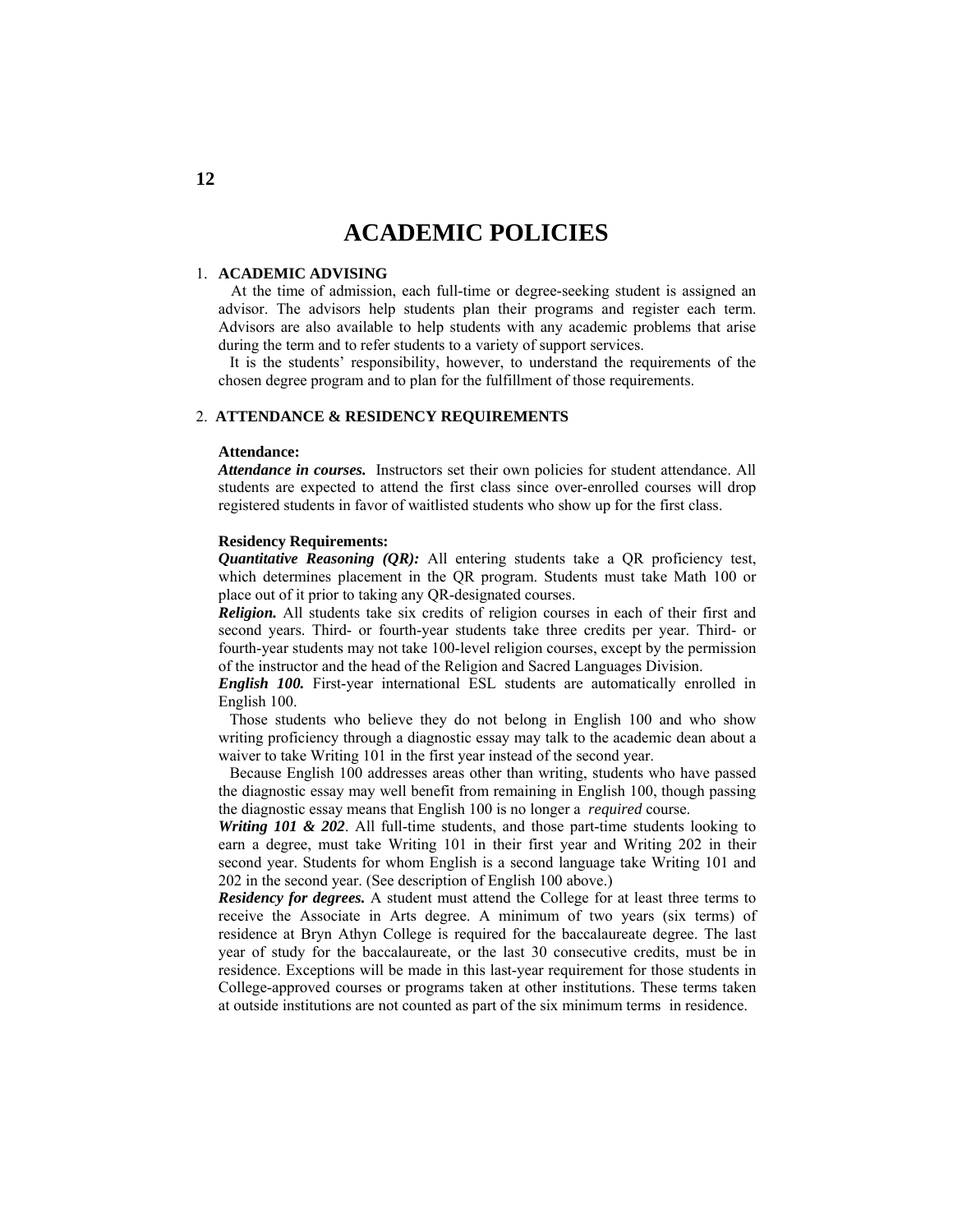# Academic Policies 13

#### 3. **CREDIT AND GRADING SYSTEM**

*Full-time load.* The average credit load for full-time students is eleven credits per term. Fewer than nine *academic* credits per term places a student on part-time status. Students who take an internship may arrange their programs to retain their full-time status by consulting with the Associate Dean of Academic Affairs. Full-time students should register for a total of about thirty-three credits each year.

Students may not take more than fourteen academic credits per term.

*Hours per credit.* Each credit represents approximately 10 70-minute periods of classroom work per term, although more class time is required in basic language and mathematics courses, and less is required in some courses that are based on individual directed study, creative effort, or regular consultation outside the classroom. Laboratory credit is measured as one-half of lecture credit.

 Students should expect to spend as much as two hours of study outside of class for every hour in the classroom.

*Adding/Dropping.* Courses may be *added* during the first week of the term. Courses may be *dropped* (with no record on the transcript) through the fifth week of the term. After the fifth week, and before the eighth week, dropped courses will be recorded as WP or WF (see below) as determined by the instructor. A WF counts as a failure. Courses may not be dropped after the eighth week.

*Grade points* earned in a course are calculated by multiplying the number of credits by the grade point number corresponding to the grade earned. A student's overall grade point average is calculated by dividing the total of earned grade points by the total term credits of courses taken.

|              |     | Graat Folm Equivalents. |        |     |                       |
|--------------|-----|-------------------------|--------|-----|-----------------------|
| Letter       |     | G.P.                    | Letter |     | G.P.                  |
| $A^{+}, A =$ |     | 4.00                    | $D+$   |     | 1.30                  |
| $A-$         | $=$ | 3.70                    | D      |     | 1.00                  |
| $B+$         | $=$ | 3.30                    | D-     |     | 0.70                  |
| B            | $=$ | 3.00                    | F      | $=$ | 0.00                  |
| B-           | $=$ | 2.70                    | WF     | $=$ | 0.00 Withdraw Failing |
| $C+$         | $=$ | 2.30                    | WP     | $=$ | Withdraw Passing      |
| C            | $=$ | 2.00                    |        | $=$ | Incomplete            |
| C-           | $=$ | 1.70                    | IP     | $=$ | In Progress           |
|              |     |                         | P      |     | Pass                  |
|              |     |                         |        |     |                       |

| <b>Grade Point Equivalents</b> |  |  |
|--------------------------------|--|--|

*Failure* in a required course means that the course must be repeated successfully before the student will receive a degree. A failure in a course needed to meet the distribution requirements for a degree may be made up by substituting another course in the same area for the one failed. A failed elective course does not require either make-up or substitution.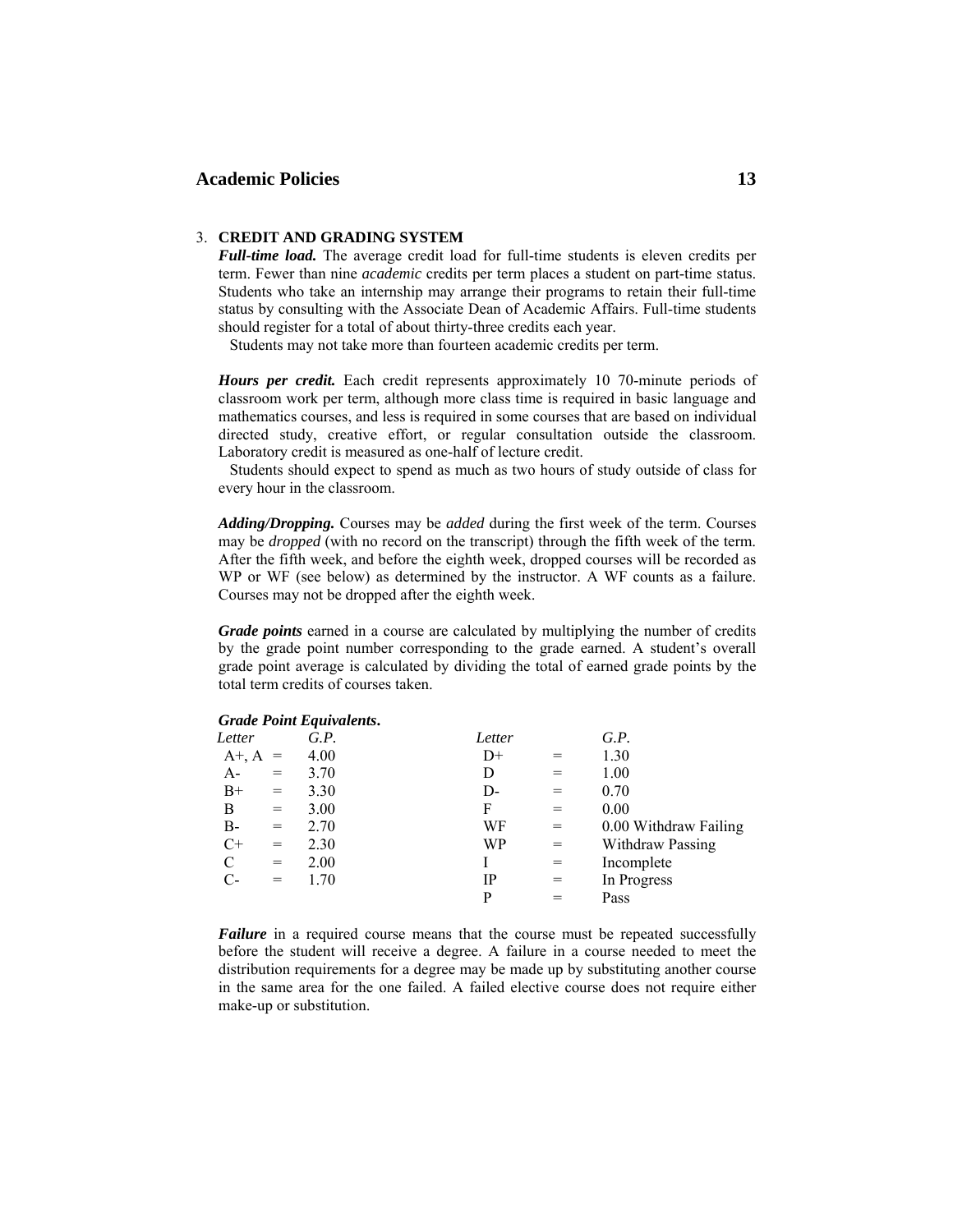Students who fail a required course at BACNC and then pass an equivalent course *elsewhere* satisfy the requirement (credit transfers in) but do not replace the failing grade. To replace a BACNC grade a student must retake the course at BACNC.

*Incomplete.* When for reasons beyond their control, such as sickness, students do not complete a course as scheduled, their work may be marked Incomplete. This work must be completed by the end of the fourth week following the term in which the "I" is given, otherwise the "I" will automatically be changed to "F." All Incompletes must be approved by the Associate Dean of Academic Affairs.

*In Progress* is given for work that spans more than one term, such as a co-op or senior paper.

*Pass/Fail* option to the regular grading system is offered on a limited basis to encourage registration in a course which the student might otherwise avoid as too difficult. The option thus invites intellectual curiosity and mature response apart from grades. It is open at time of registration to regular students in good standing and is limited to one course in a term and two courses in the academic year. The pass/fail option applies only to courses taken as elective credit, not for any required courses for degrees or for residency. A *Pass* will count toward all requirements but will not be included in computing the Grade Point Average. A *Fail* will be computed as in the regular grading system. Students should be aware that P/F courses do not always transfer for credit.

*Dean's List* will be posted following the close of each term showing the names of all regular college students who have earned an average of 3.50 or better for the term and who have taken at least 12 academic credits for that term. Students with any Incompletes will not be eligible for Dean's List for that term.

*Audit*. Full-time students wishing to audit a course may do so with the instructor's permission. Each instructor sets the course's auditing policy regarding attendance, participation, and returns. Part-time students wishing to audit must pay the appropriate fees (see p. 22).

*Repeating Courses*. Students may repeat courses to replace a failing or a low grade. A record of every grade remains on the transcript, but credit is awarded only once, using the highest grade to calculate GPA. Courses identified as 'may be repeated for credit' are treated as regular courses, unless a student *chooses* to receive credit only once, in which case the highest grade is taken.

Honors. Candidates for the AA, BA, or BS degrees who have a cumulative grade point average of 3.50 or better and who are approved for graduation by the faculty will be awarded AA degrees "With Distinction" or BA/BS degrees "Cum Laude."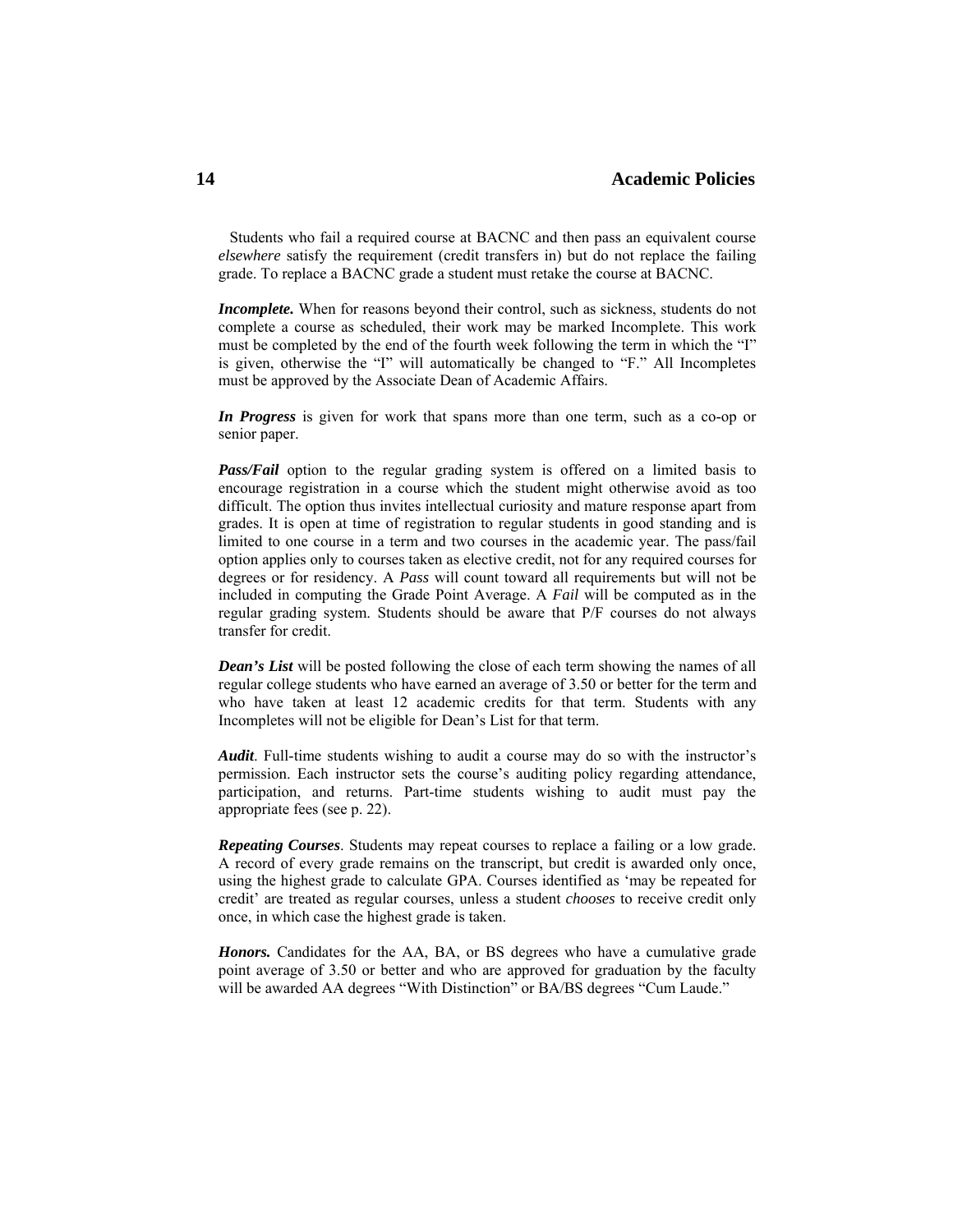## **Academic Policies 15**

## 4. **EXAM POLICY**

Students sit for final exams at the time and place scheduled. Instructors may not reschedule exams. Only the deans make exceptions, and generally only for unforeseen personal crises. College-sponsored service trips may require rescheduling of Friday afternoon exams. Arrangement to be made by the faculty leader and the academic dean.

### 5. **FIELDTRIPS**

"Fieldtrips" refer to planned trips that fall outside the regularly-scheduled class time and affect the student's course grade.

Fieldtrips can enrich and enhance courses, but they need to follow orderly steps and not make unreasonable demands on students' time or students' attendance in other courses.

- 1) Instructors notify the division head of all fieldtrips at the start of the term.
- 2) No overnight trips.
- 3) The fieldtrip is identified on the course syllabus, clarifying how much weight it carries. If possible, catalog descriptions should mention the fieldtrips.
- 4) No 'required' fieldtrips, in that a student who has an unworkable conflict should be able to opt for the alternative assignment. The alternative assignment should be clearly described in writing well in advance of the fieldtrip date.
- 5) The hours spent on a fieldtrip should be acknowledged through some release from lecture/lab time, including homework time. For example, 4-6 hours of fieldtrip time might be swapped for 70 minutes of lecture (plus the 140 minutes of homework attached to the lecture). This is approximate. The point is to respect students' workload by removing something in order to offset the

#### 6. **REGISTRATION**

fieldtrip.

 Full-time students are required to register with their academic advisors during registration periods as shown in the calendar for the school year. Students pay a \$100 late fee if they do not register on time.

 Students may take courses above their year level only with the permission of the instructor and the appropriate division head.

## 7. **STUDENT RECORDS**

*FERPA.* Under the provisions of the Family Educational Rights and Privacy Act (FERPA), also known as the Buckley Amendment, students have the right to inspect their educational records and to challenge the accuracy of the contents of such records. Requests for review of specific records must be made in writing.

 Disclosures of information are restricted to those who are authorized and who have a legitimate need for the data. Parents may inspect their son's or daughter's academic record with student's signed permission.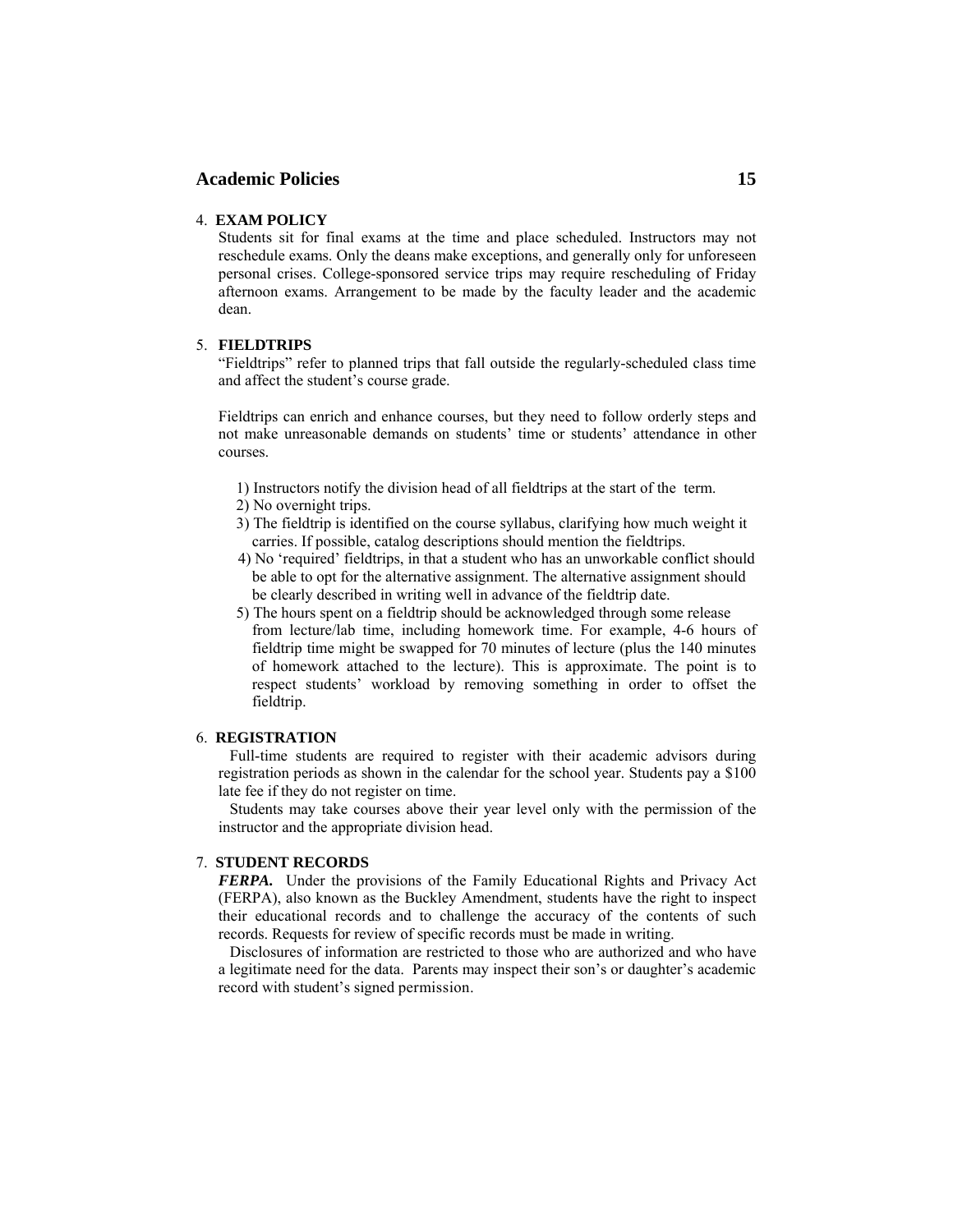## **Academic Policies**

## 8. **TRANSCRIPTS**

 Official transcripts may be obtained by mailing written requests to Transcript Requests, Bryn Athyn College, Box 717, Bryn Athyn, PA 19009-0717, or calling the college office 267-502-2543. The cost, payable by cash, check *(made out to 'Bryn Athyn College')*, or charge, is \$5.00 for the first transcript and \$3.00 for additional transcripts. Same-day rush requests are \$10.00 and \$5.00 respectively.

#### 9. **ACADEMIC DEFICIENCY**

The College uses three categories of academic deficiency: Warning, Probation, and Suspension:

*Warning:* A student's grade point average for any term falls below 2.00, or the student receives a grade of "F" in any course.

*Probation:* A student's grade point average for any term falls below 1.50.

*Suspension:* A student's average for the best two out of the last three terms falls below 2.00. Example: last three terms: 1.50, 2.00, 1.30. Average =  $1.50 + 2.00/2 =$ 1.75. The student would be suspended. Duration of suspension to be determined by the Dean's Advisory Committee (see below). Students who evidence a total disengagement from the academic life of the College may be suspended apart from the formula outlined above.

*Process:* All decisions concerning academic standing are made by the *Dean's Advisory Committee*, which consists of the dean of the college and the associate deans. In certain instances the Dean's Advisory Committee will place the student on a contract to help ensure sufficient support. Students who are on warning or probation are not considered to be in good academic standing. Not being in good academic standing hampers progress in degree programs and decreases eligibility for financial aid. Warning, probation, or suspension are noted on the student's transcript. Transcripts also note when students move off warning or probation.

*Plagiarism policy:* Sound education depends on academic integrity. Students and faculty alike must acknowledge and formally credit the work of others. Plagiarism is the presentation of another's work (words, ideas, research, etc.) as one's own. Incidents of plagiarism earn a failure for the individual assignment, often for the entire course. All faculty are required to report every incident of plagiarism or cheating to the associate dean of academic affairs. Repeated incidents lead to expulsion (see Student Handbook). Students are responsible for knowing what constitutes plagiarism and for seeking clarification if they are unclear about how to incorporate, acknowledge, and cite material.

**16**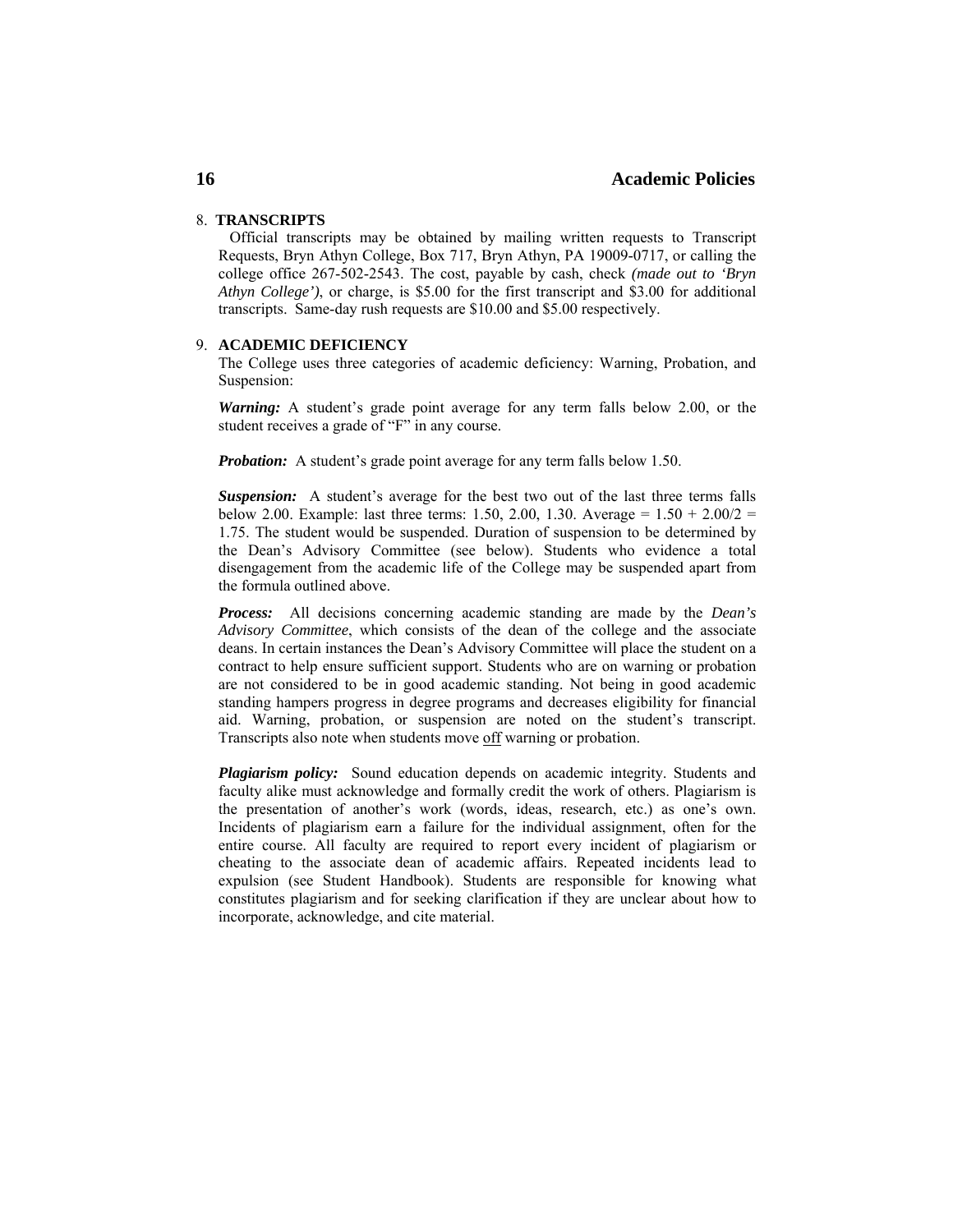# **STUDENT LIFE**

 In addition to the Catalog, each student is given the Student Handbook containing further descriptions of academic life, regulations, and policies. Students are responsible for the observance of all regulations, and also of all notices on the College Bulletin Board, and for e-mails sent by faculty or staff directly to them.

 Worship is an integral part of campus life. The **College Chapel Program** provides a variety of opportunities for worship, prayer, reflection, and instruction. Wednesday services involve the entire College community, bringing students, faculty, and staff to worship together. All students are required to attend. A brief devotional chapel service based on readings from the sacred scriptures is offered on Monday and Friday mornings.

**Student Government** assists with the administration of Student Life at the College. Student Government consists of twelve students who are responsible for representing student interests to the wider campus community and for planning college-sponsored social events. Elections are held each spring for returning students and each fall for new students.

 Student Government is led by a student chairperson who is charged with determining the group's agenda. The Associate Dean of Student Affairs also serves as advisor to Student Government. Representatives of Student Government are invited to attend and/or serve on the following committees and councils:

| <b>Board Education Committee</b> | (1) |
|----------------------------------|-----|
| College Computing Committee      | (1) |
| <b>Faculty Meetings</b>          | (2) |
| Judicial Hearing Committee       | (3) |

 College athletic activities for men are provided in soccer, ice hockey, badminton, indoor soccer, and lacrosse, and for women in volleyball, badminton, indoor soccer, and lacrosse, with intercollegiate and club schedules (see p. 87 ff.).

 The close association between the College and the church society of Bryn Athyn is reflected in the general participation of students in the activities of the community. Students attend the regular services of worship and doctrinal classes and take part in activities of the Bryn Athyn community, such as Bryn Athyn Orchestra, B-Act (theater), and the Bryn Athyn Fire and Ambulance Company.

 The College also seeks the enrichment of the cultural and recreational opportunities of greater Philadelphia, New York, and Washington D.C., including museums, theaters, orchestras, and a variety of other events.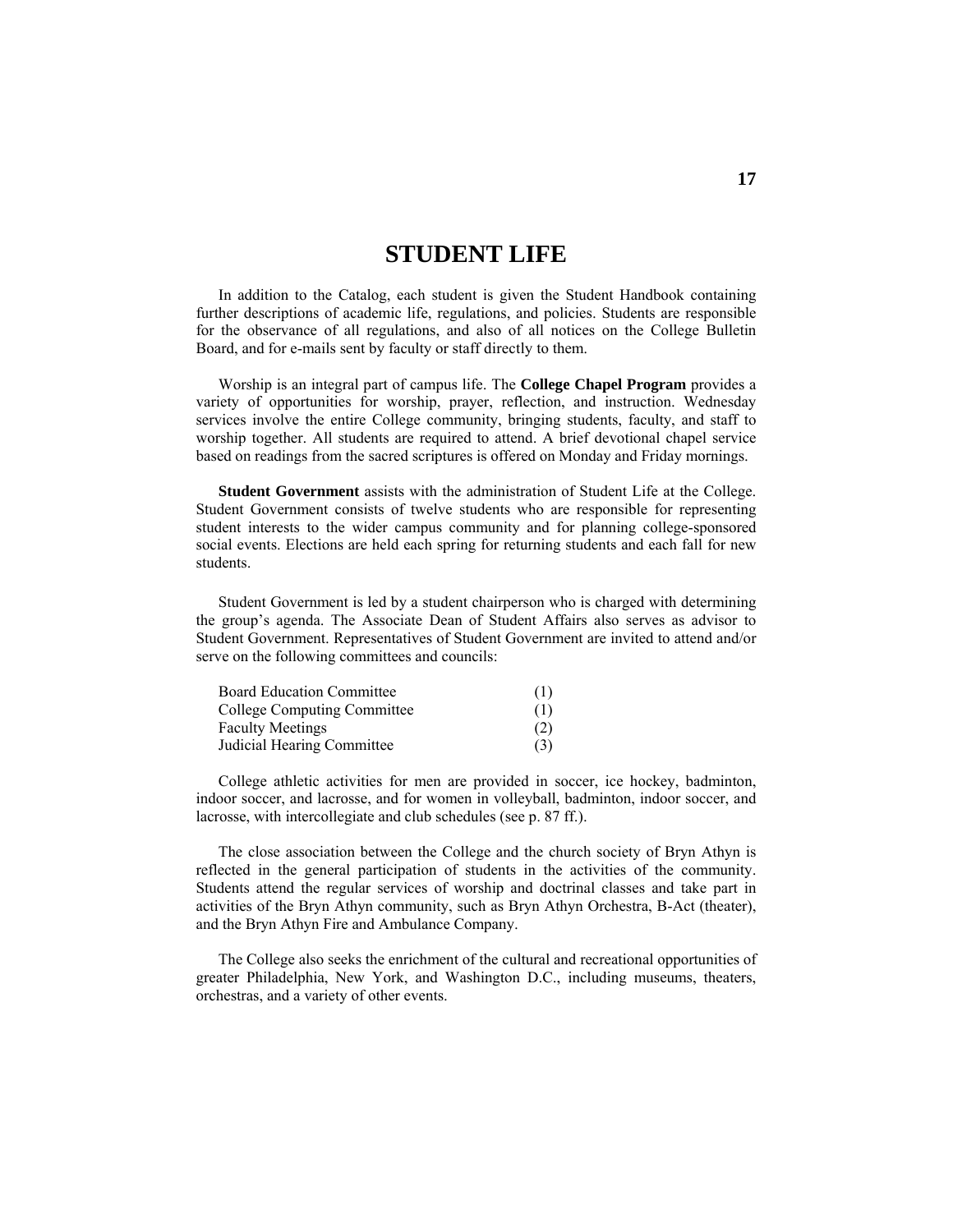#### *Residence Hall Regulations*

- a. First-year students under the age of 20 and whose family houses are too far away to permit daily commuting are expected to live in the residence halls on campus.
- b. All students living on campus are responsible to the resident directors.
- c. Residence halls are closed when school is not in session; however, students with special needs who request housing by means of a written request to the housing coordinator at least two weeks before a break will be considered for housing on a case-by-case basis. Such students pay a weekly charge during the breaks as well as participate in a weekly cleaning program within the residence hall. The Dining Hall is closed during vacations, leaving students responsible for their own food needs.
- d. Residence telephone numbers are as follows: Housing Coordinator 267-502-4890, Childs Hall 267-502-2653, Childs Hall Director 267-502-2684, Grant Hall 267-502- 2650, Grant Hall Director 267-502-2515.

#### *Other Regulations*

 Students whose academic performance results in Academic Warning or Probation, and students with unfulfilled obligations outside of class – e.g. chapel attendance – may be required to adhere to a special contract as a condition of continued enrollment.

#### *Student Conduct*

 The College's regulations regarding student conduct provide a framework to maintain order and freedom and to uphold the spirit of the institution. Affirmation of this spirit gives life and meaning to policies and regulations and makes the College's work a cooperative undertaking.

 Specific regulations and disciplinary policies are stated in the Student Handbook, to be administered within the following general framework:

 The College reserves the right to remove at any time students whose conduct it regards as detrimental to the uses of the institution. Neither the College, the Academy, nor any of its officers or directors shall be under any liability for such removal.

 Disciplinary action for a breach of principles or regulations is carried out by an appropriate administrator after due hearing and consultation. Minor infractions in the College are handled by the resident directors or by the Associate Dean of Student Affairs. Major offenses, such as those involving violation of moral principles, repeated infractions reflecting defiance of constituted authority, or acts bringing the College's name into disrepute, may be referred to the *Judicial Hearing Committee* which may recommend probation or suspension for a stated period depending on the nature of the offense (see Student Handbook). Suspension will result in the loss of academic credit for the uncompleted term.

 Existing regulations may be modified and new ones added upon notice to the students.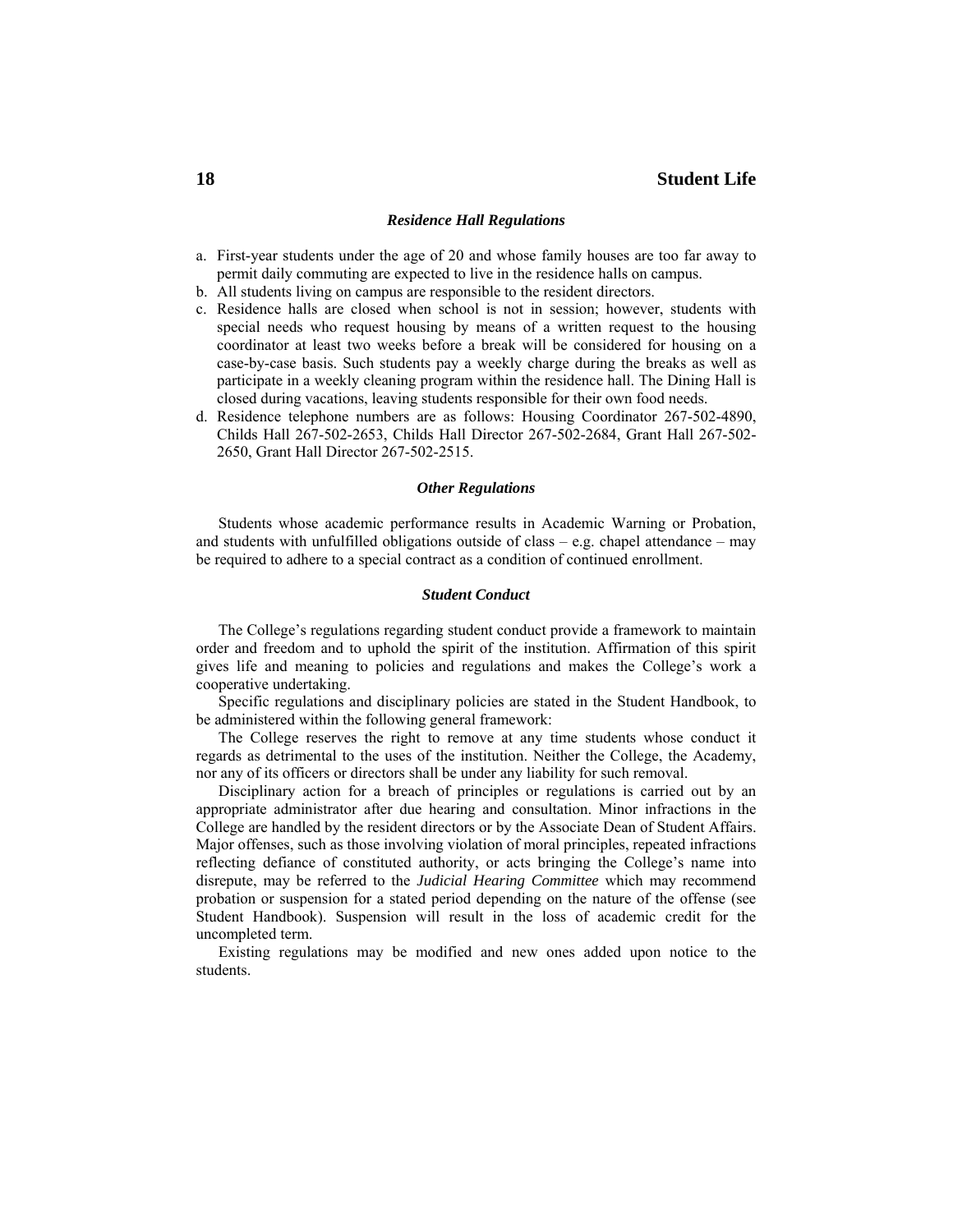# **Student Life 19**

## *Counseling and Health Service*

*Personal Counseling:* Members of the College faculty, particularly the priests, are available to give personal counseling to students. Professional off-campus confidential counselors are also available for students experiencing personal problems (see back cover for names and phone numbers).

*Career Counseling:* In addition to providing each student with an academic advisor (see Academic Advising p. 12), the College has considerable resource material to aid students who wish to investigate various career choices. Career counseling assists students in clarifying their interests and abilities in order to make effective career choices. Individualized counseling, interest and personality inventories, as well as professional contacts are provided. Contact Dr. Sonia Werner for information.

*Student Support Services* is a program provided by the College, available to any student in need of tutoring, literacy skills, general academic support, as well as personal support in adjustment to the demands of college life.

*Health Counseling:* The College maintains a clinic with a physician and a registered school nurse to handle resident student health problems during scheduled hours. In addition, a nurse is on call during weekends. The nurse maintains the health records in the clinic. Students are free to consult other physicians but must do so at their own expense.

 Students seeking psychiatric advice or treatment may discuss this with the school nurse, a school-sponsored counselor, or the Associate Dean of Student Affairs. Alternatively they may independently contact the consultant psychiatrist or the Mental Health Clinic at nearby Abington Hospital. The clinic provides a wide range of psychological and psychiatric services. The telephone number is 215-885-4000. All personal consultations are the financial responsibility of the student or parents.

#### *Health Insurance*

 Prior to attending classes, all full-time students are required to submit completed medical forms which give complete health insurance information. Students who do not submit such forms may not attend classes and will pay a fine for late submission of this information.

 Although routine care is provided for resident students, there are times when tests or emergency treatment is necessary that is outside the scope of the health service. Because of this possibility and the high cost of medical care, *all* students should have medical insurance coverage while at Bryn Athyn College. Any medical expenses incurred while a student is on campus are a student's responsibility.

 All international students are required to purchase private health insurance to cover the period of their residence in the United States. Also, those students from the United States who are not covered by their parents' medical insurance are encouraged to take out individual policies covering their school year. Please note that all students are required to carry their own insurance policy during the term in which they participate in sports.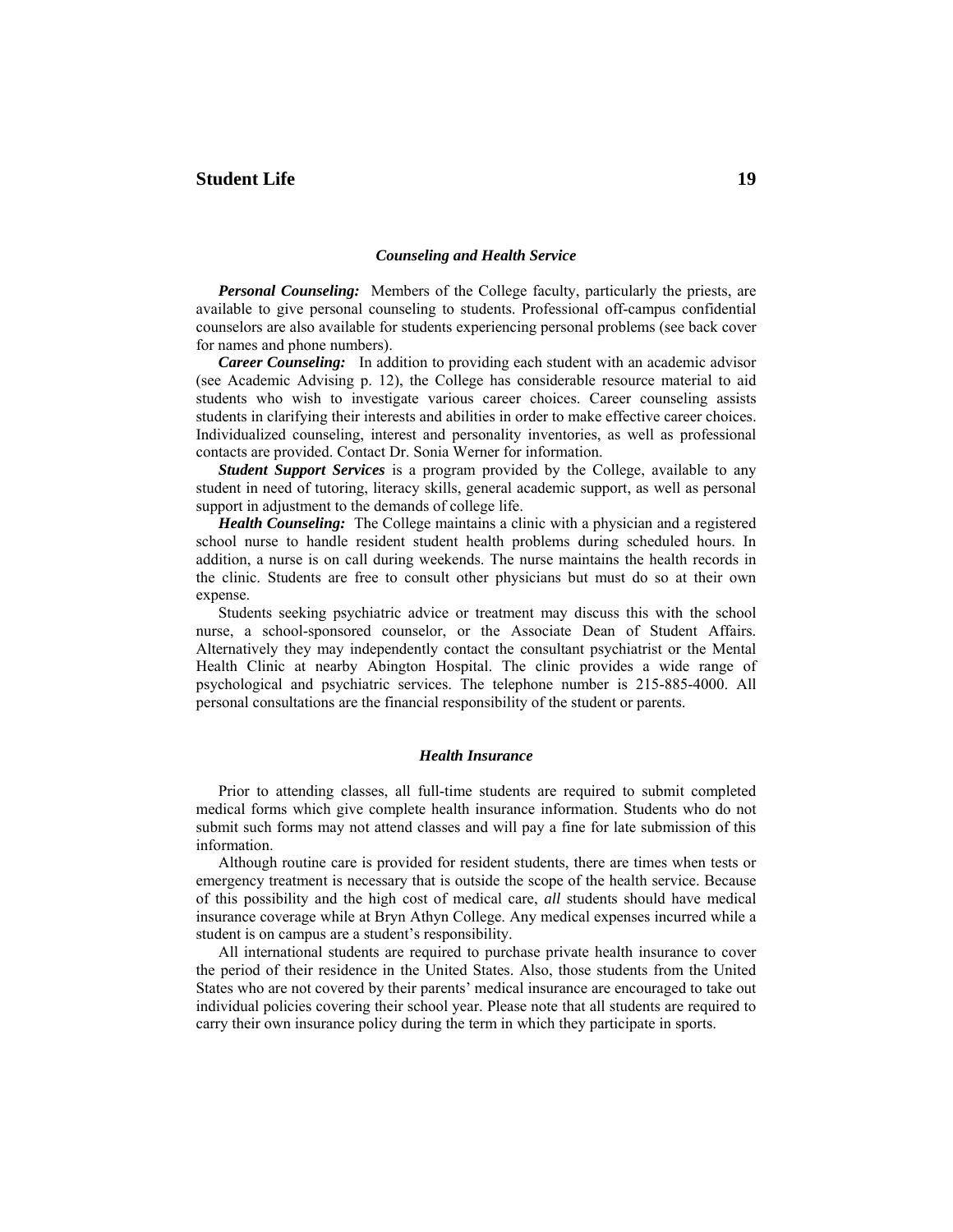The College carries a secondary student accident policy that covers all schoolsponsored activities, including sports. In the event of accidental injury this policy provides coverage for expenses not covered by a medical insurance for sickness or disease not related to accident and therefore *does not alleviate the need for individual medical insurance*. Students are responsible to notify the coach, school nurse, or other school official promptly to facilitate timely filing of claims.

 Students who wish information about insurance coverage and available plans should write to the School Nurse, Allyn Simons, Box 707, Bryn Athyn, PA, 19009-0707.

#### *Photograph Policy*

 Please note that Bryn Athyn College may use pictures of students on its website or in other promotional materials. Students who do not want their image used should notify the college office in writing at the following address: Bryn Athyn College, College Office, P.O. Box 717, Bryn Athyn, PA 19009.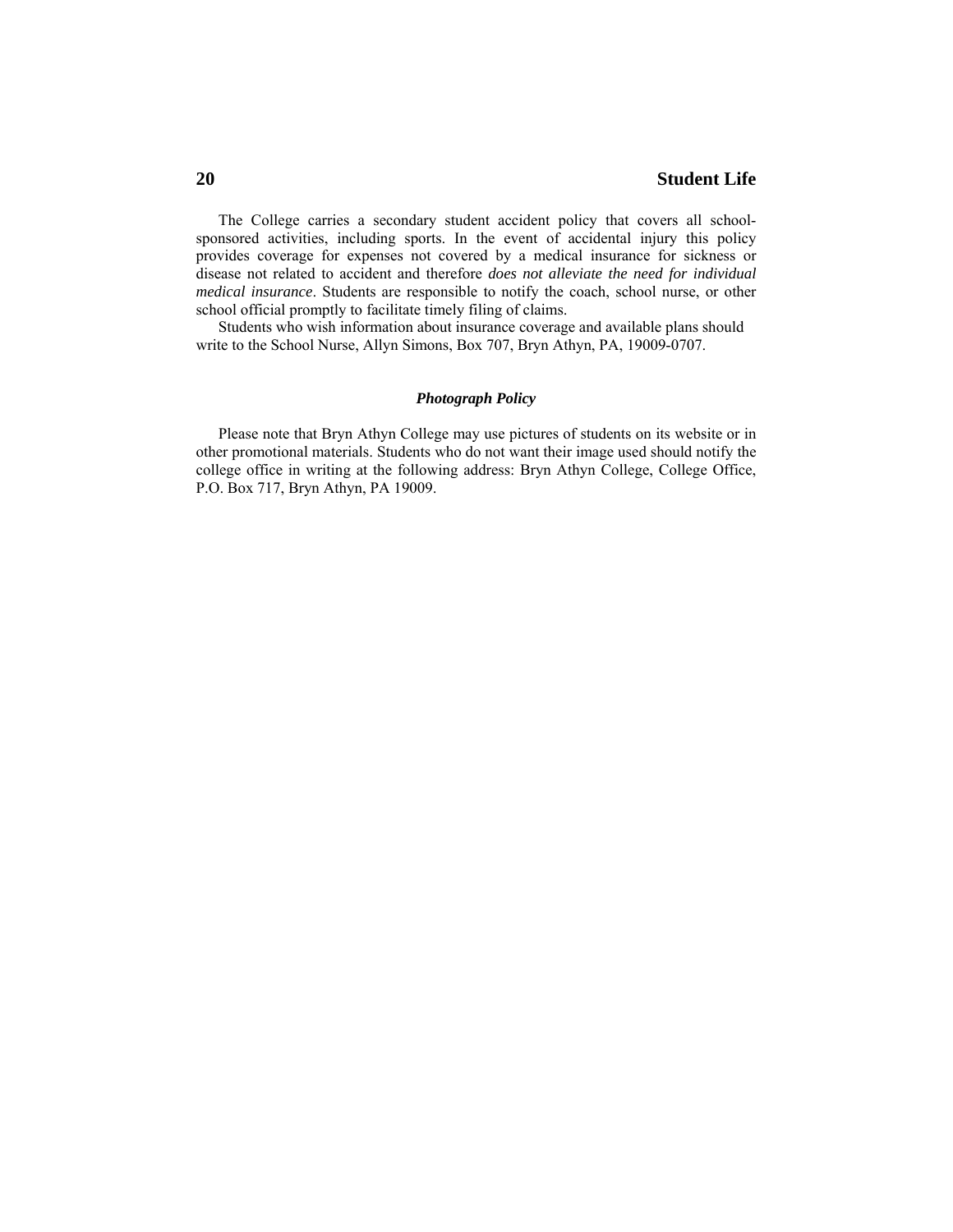# **FEES AND ASSISTANCE**

#### *Education and Housing Fees*

 Bryn Athyn College of the New Church provides a full educational program to all qualified students who meet admission requirements, including academic acceptance and payment of fees.

 The actual cost for educating a student per year is approximately \$32,900 for a day student, and \$39,100 for a resident student, assuming the campus is at full capacity. Because of the school's substantial endowment and contribution income, the fees per student are considerably lower than the cost. Fees are maintained at the current level to assure fiscal soundness in accordance with the College's annual budget.

 For those who cannot afford the required fees, federal and state aid, scholarship grants, and loans are available based on need.

## *Student Fees*

The costs for tuition, comprehensive fees, and room and board are outlined below:

#### 1. *Tuition Fees*

The tuition fee per year of three terms in the College is \$8,676.

### 2. *Comprehensive Fees*

The comprehensive fee is intended to help meet the cost of classroom supplies and teaching tools, laboratory fees, social activities, athletic supplies, etc. The comprehensive fee per year of three terms in the College is \$1,944.

## 3. *Board and Room Fees*

Regular board and room charges for all resident students are \$5,853 per year of three terms. Please note: there may be a surcharge to the room and board fee for those students who opt to live in the new student cottages, amount to be determined.

#### 4. *Summary of Fees*

The following tabulation summarizes the foregoing as to total fees per year:

|                                    | Yearly   | Per Term |
|------------------------------------|----------|----------|
| Comprehensive                      | \$1,944  | \$648    |
| Tuition                            | 8,676    | 2,892    |
| Total per Day Student              | \$10,620 | \$3,540  |
| Board and Room                     | 5,853    | 1,951    |
| <b>Total per Dormitory Student</b> | \$16,473 | \$5,491  |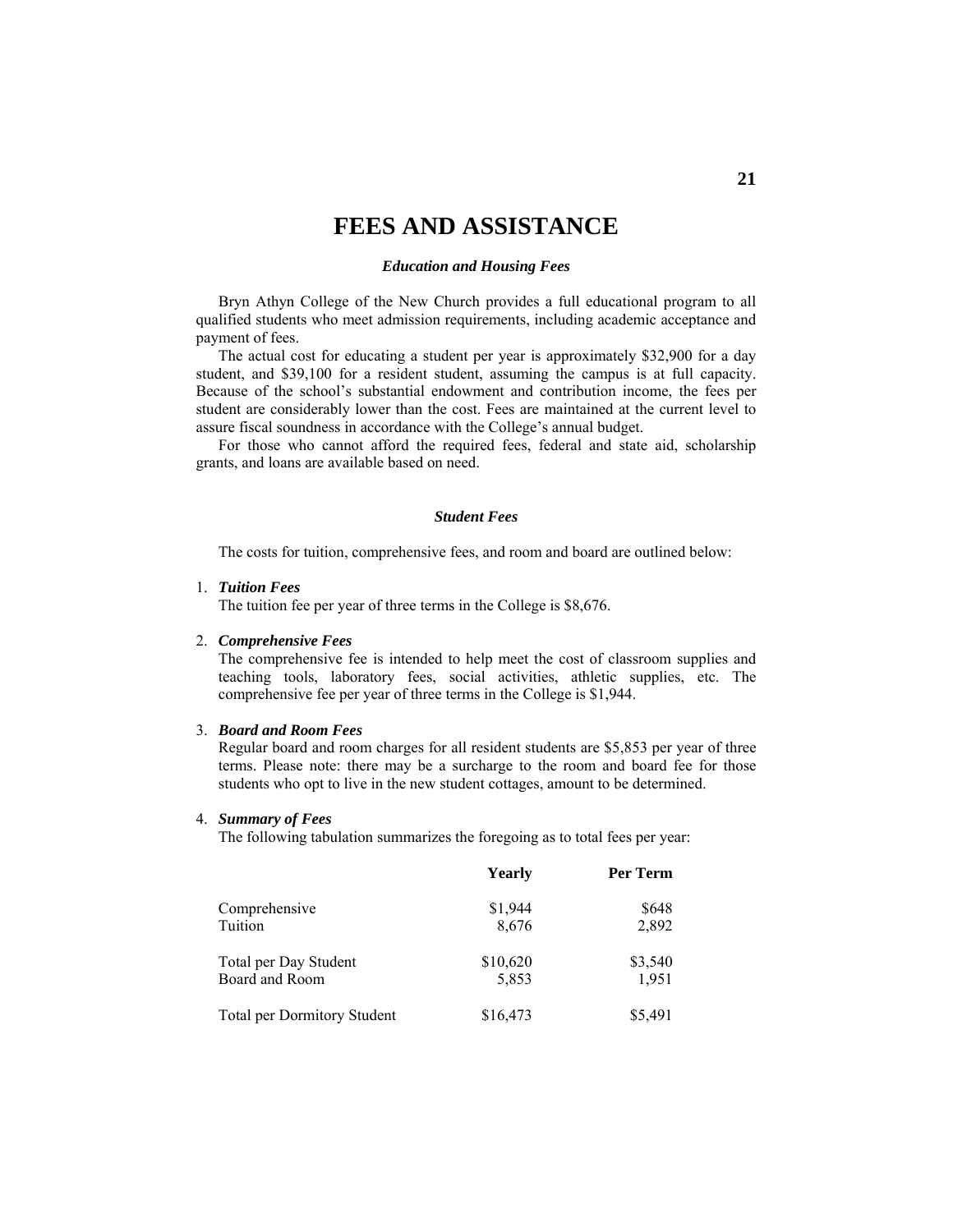| Less New Church Grant <sup>1</sup><br>OR Transition Grant <sup>2</sup>     | \$1,050  | \$350   |
|----------------------------------------------------------------------------|----------|---------|
| Total per New Church Grant or<br><b>Transition Grant Day Student</b>       | \$9,570  | \$3,190 |
| Total per New Church Grant or<br><b>Transition Grant Dormitory Student</b> | \$15,423 | \$5,141 |

5. These fees are subject to revision.

#### *Special Fees*

#### 1. *Part-Time College Students*

The tuition fee for a part-time student is \$335 per credit. In addition, all part-time students will pay a comprehensive fee of \$74 per credit hour.

Part-time students aged 55 years and older may apply to the college office for a reduction in fees. A 50% discount on the tuition fee may be granted. The discount does not apply to the comprehensive fee.

#### 2. *Auditors*

 $\overline{a}$ 

The tuition fee per term for an auditor is \$168 per credit, plus any cost of materials supplied to the student or auditor. In general, studio and laboratory courses are not open to auditors. Senior citizens (60 and up) may audit classes for \$100 per credit on a space-available basis.

## 3. *Graduation Fee*

 The graduation fee for those receiving baccalaureate or associate degrees is \$50 and is due by May 1st. The fee covers cost of diplomas, cap and gown rental, and the graduation dinner. Graduates receive a refund of \$20 after they have returned the cap and gown.

#### 4. *Tuition & Housing Deposit*

All new students, including transfers, are required to submit a non-refundable tuition deposit of \$100 to reserve a place in the new entering class. Students who are moving into the dormitory or other on-campus housing are also required to pay a one-time housing deposit of \$100. When the student moves out of the dorm and does not plan to return, the housing deposit is refunded, less any fees or fines that may still be owed to the dormitory or the College at the time of the student's departure.

 $<sup>1</sup>$  New Church students are those who are baptized into, or whose parents are members of, one of the branches</sup> of the Swedenborgian Church.

<sup>2</sup> The Transition Grant is for non New Church students who have been enrolled in the Academy Schools since the 2003-04 year. They will qualify for this grant as long as they are attending here. New non New Church students will not qualify for this grant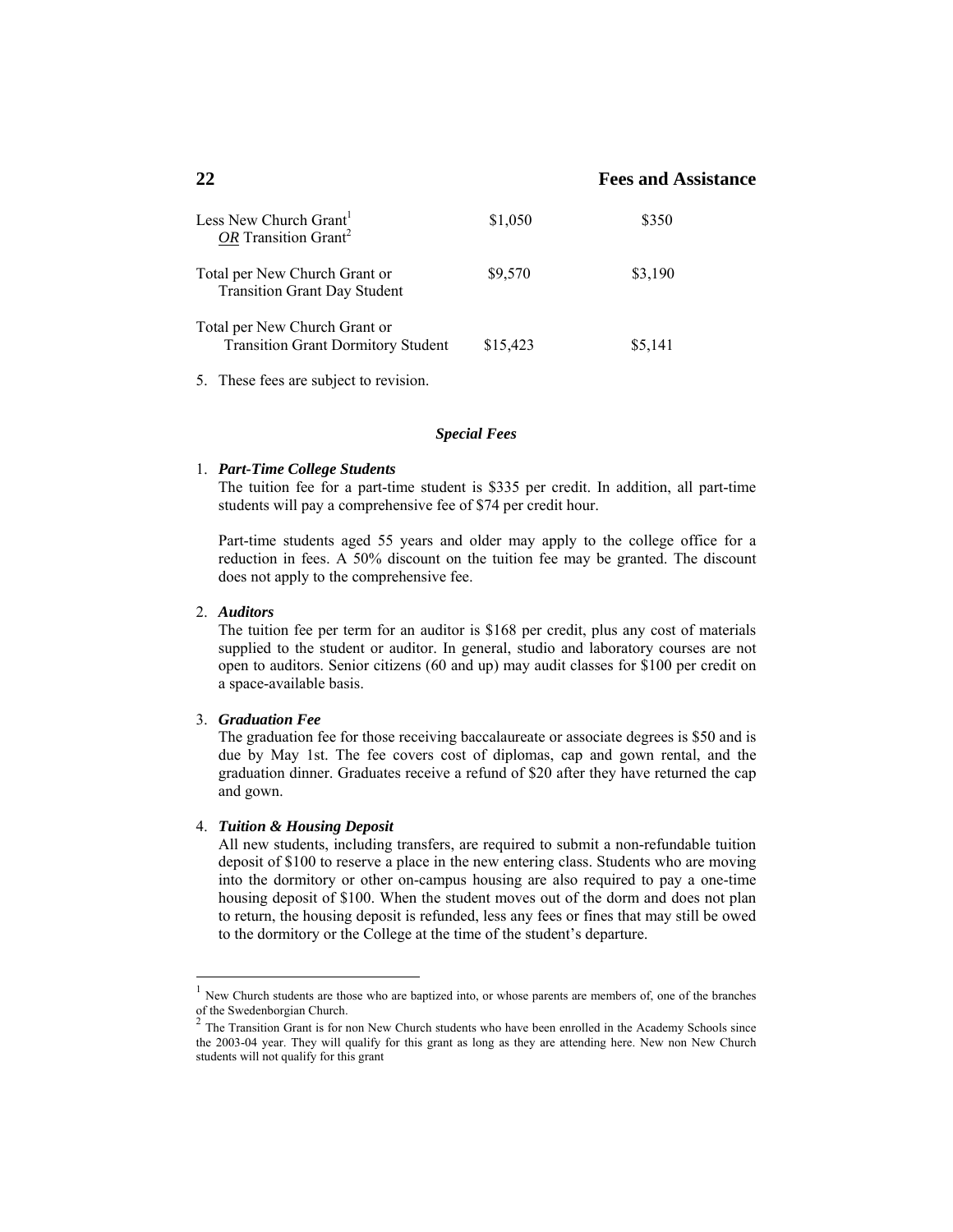#### 5. *Miscellaneous Expenses*

The above fees do not include the costs of text books, educational trips, stationery, clothing, student association dues, recreation, or housing on campus during vacations. The total of these costs per student varies widely, but a yearly minimum is roughly estimated at \$1,600. In addition, the costs of travel, if any, and of such medical or nursing services as may prove necessary, are to be paid by the student or the parents.

### *Payment of Fees*

 Students are required to make arrangements to pay fees for the academic year by August 15th. Initial billing for the payment due will be mailed to the student by July 15th. Students starting in the winter of spring terms are required to make payment arrangements by their first day of classes. Failure to make the required payment will delay admission to classes.

 An extended payment plan is available from Tuition Management Systems, Inc. whereby the parents or student may spread payment of the full year student fees over 3 terms or 10 months starting August 15th. There is a nominal application fee of \$55 per student for the ten-month extended payment plan, or \$40 for the three-term extended payment plan. Information about TMS can be obtained via their website, www.afford.com, or by calling 1-800-722-4867.

 Students who have an outstanding balance due or are not following a payment plan will not be allowed to register for courses or receive transcripts until the balance is paid or a payment contract is signed at the Student Fees and Financial Aid Office. Students having trouble making payments are strongly encouraged to communicate their problem to the Financial Aid Office to get help and avoid punitive action.

#### *Refunds*

#### 1. *Withdrawal*

 If a student withdraws for any reason, the payment of those fees which have become due is not subject to cancellation or reduction. However, upon written application, and entirely at the option of Bryn Athyn College, the following refunds may be allowed:

- Withdrawal within 2 weeks—50% of tuition costs for the term.
- Withdrawal within the 3rd week—25% of tuition costs for the term.
- No refund of tuition costs after the 3rd week.
- Comprehensive fee prorated to the end of the term during which the student withdraws.
- All Academy-awarded assistance will be prorated based upon actual fees charged. Federal financial assistance will be adjusted based on the conditions and timing of the student's withdrawal, according to the regulations of the U.S. Department of **Education**
- Board and room fees prorated to the actual date of withdrawal, plus an overhead charge made by the food service organization.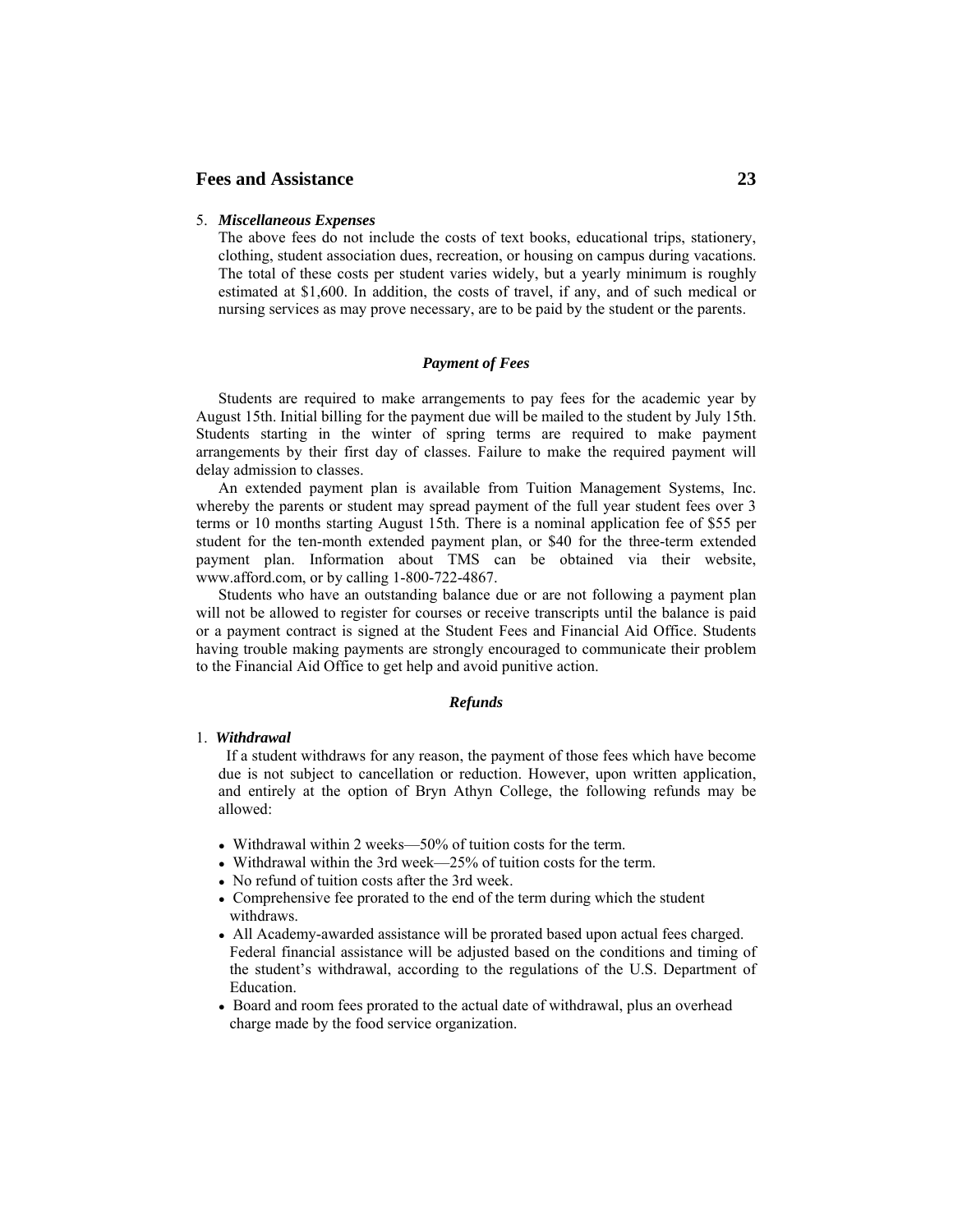Payment of refunds will be made only after the end of the term during which a student withdraws from school.

### 2. *Moving to Part-time*

If a student changes from full-time to part-time status during the eligible refund period (the first three weeks of the term), the bill will be prorated such that the student is charged the full-time rate up to the date of the change, and the part-time rate from the date of the change through to the end of the term. Changes in status after the end of the eligible refund period (three weeks) will not result in an adjustment to the bill.

#### *The Self-Supporting College Student*

 The financial aid offered by Bryn Athyn College is from private sources, and therefore we reserve the right to use our own definition of a self-supporting student. When a student is eligible for federal financial aid, we will adhere to the standard used by the U.S. Department of Education for determining independent status. In all other cases, the following points (among others) will be considered in our decision:

- 1. Will the student be 24 years of age by December 31, 2008?
- 2. Is the student a veteran of the U.S. Armed services?
- 3. Is the student an orphan or ward of the court?
- 4. If the student is single and requests to be considered self-supporting, then the following must be substantiated:
	- a. The student shall have earned income in excess of \$5,000 in 2006 and 2007.
	- b. The student shall not have been claimed as a tax exemption by his/her parents during 2007, and shall not be so claimed in their 2008 tax return.
	- c. Student shall have evidence of monthly rental payments for 2006 and 2007.

#### *Resident Student Work Requirements and Student Employment*

 All resident students are required to contribute one hour per week of cleaning and maintenance to their residence space. In addition, a limited number of paid jobs are available on the campus, about which students will be sent information in the summer. When students arrive on campus they must interview at job locations with appropriate supervisors in order to secure jobs. Although students are not guaranteed a job on campus, we make every effort to make job opportunities available.

## *Financial Aid*

 Financial Aid is available for those students who need financial assistance. Admission to the College does not guarantee receipt of financial aid. The limited funding is derived from contributions from the Theta Alpha, Sons of the Academy, and from the following endowment funds: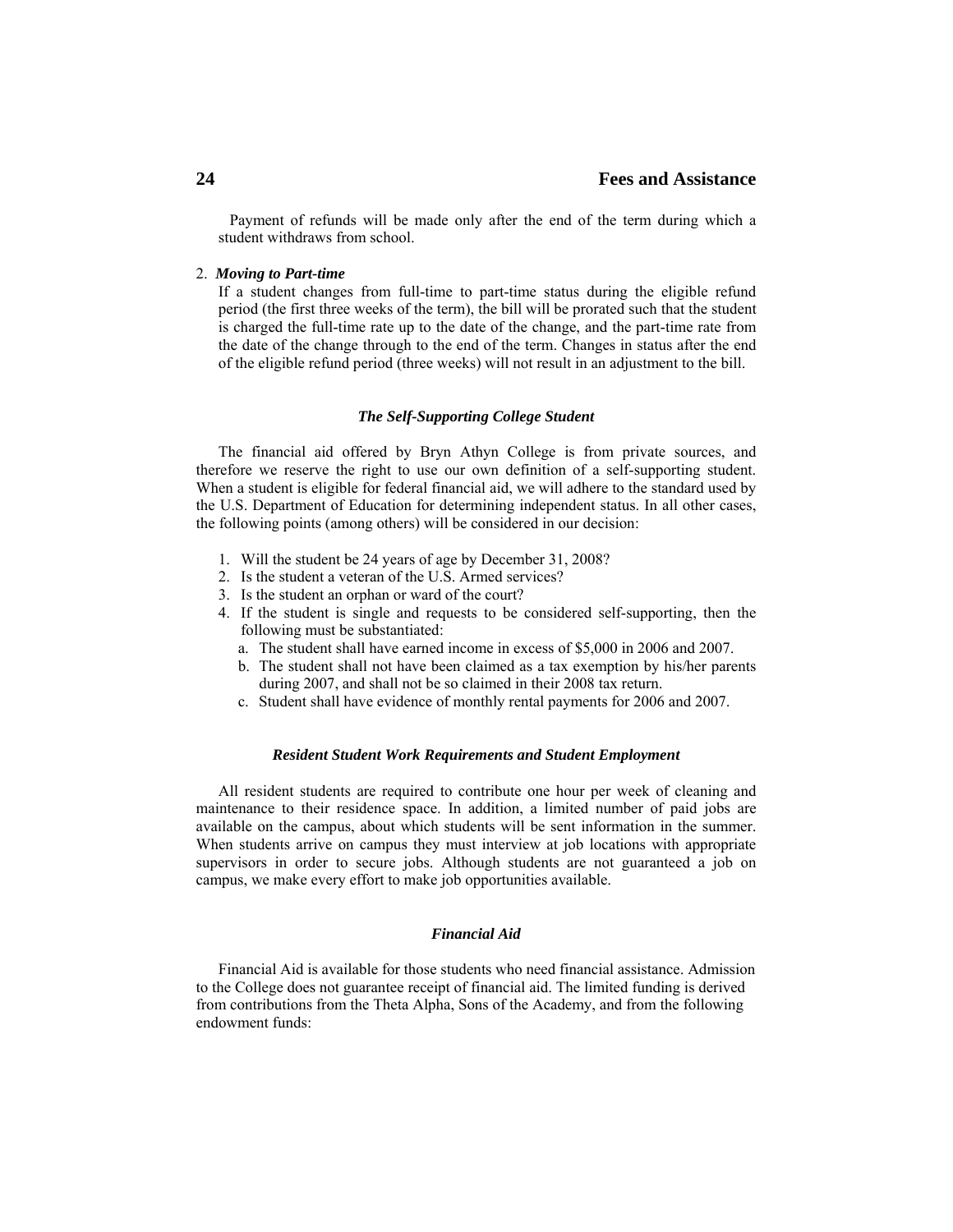The Academy Scholarship Fund S.S. and H.K. Lindsay Fund Phoebe Bostock Fund Vera Pitcairn Fund C.E. Doering Fund Charles S. Smith Fund Wilhelmina Doering Fund Fred Synnestvedt Fund Captain Dandridge Ebert Fund Richard A. Walter Fund

#### *Bryn Athyn College Scholarships*

 Bryn Athyn College offers scholarships to students who demonstrate exemplary attributes in the fields of academics, leadership, community service, or other areas. These awards are not based on financial need; candidates are selected from the pool of applicants based on information supplied in the Application for Admission. Scholarships are renewable for up to four years of attendance, provided the student continues to meet the necessary criteria. For additional information, contact Sean Lawing, Director of Admissions.

#### *Student Loans*

 A number of loan programs are available to families in cases where students employment and financial aid are not sufficient to meet financial need. The parents of students who are eligible for Federal State Aid may apply for a parent PLUS loan (see information about Federal Student Aid, below). Also, a number of financial institutions offer private *alternative* loans for educational expenses. Comparative information about these programs is available from the Financial Aid Office.

 Bryn Athyn College's own Asplundh Loan program is available to students who have exhausted all other avenues for aid and still have financial need. Asplundh Loans are non-interest bearing while the student is still in college or professional school. Interested students may apply by sending a letter describing their financial situation to the Financial Aid Office.

#### *Need-Based Financial Aid*

 Need-based financial aid from our private funds is available when students are not eligible for federal financial aid, or when federal financial aid and grants from other sources do not fully meet the student's financial need as determined by our internal formula. (See below, Requirements for Federal Student Aid.)

The *Application for Financial Aid* should be submitted to:

Wendy E. Cooper, Associate Director of Financial Aid Box 711 Bryn Athyn, PA 19009-0711, USA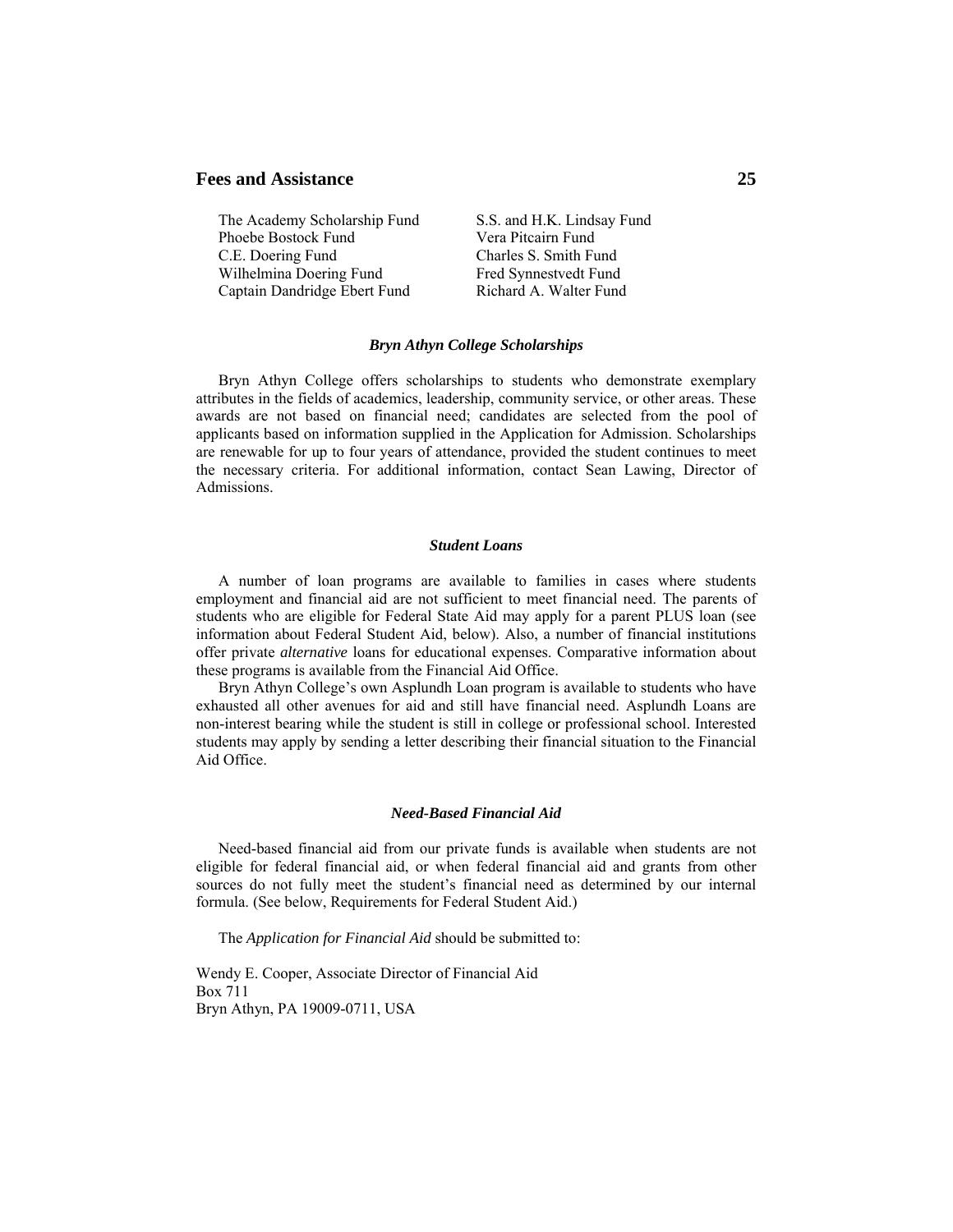Complete financial aid information and links to application forms are available at Bryn Athyn College's website, or the Financial Aid Office will mail out the *Application for Financial Aid* on request. The material furnished in this application provides a basis for allotting financial aid by the Financial Aid Committee. The information provided by parents and students is held in strict confidence by those directly responsible for these funds.

 The application should be completed and returned to the Financial Aid Office. Financial assistance is available to qualified students and is awarded in the order in which requests are received. Because of limited financial aid funds, admission to the College does not guarantee financial aid. Applications for financial aid should be received by:

| March | $\blacksquare$ st | (priority deadline)          |  |  |
|-------|-------------------|------------------------------|--|--|
| July  | 1 <sup>st</sup>   | <b>Fall Term</b><br>to enter |  |  |
|       |                   |                              |  |  |

 The application deadline for students who begin their attendance in the winter or spring terms is one week before the start of classes. Applications for financial aid received after July 1st will receive aid only if funds are available.

 Applications received more than two weeks after the start of a term will be considered only for the following term.

 Questions about financial assistance or completing the application should be addressed to the Associate Director of Financial Aid, Wendy E. Cooper, at the Financial Aid Office (see postal address above). Phone number: Overseas code 001 267-502-2630. Fax number: 267-502-4866. E-mail: financialaid@brynathyn.edu.

#### *Financial Aid Policy*

 The Financial Aid Committee uses a methodology adapted from the United States Department of Education to process all applications. This method to compute financial need has proven to be the most equitable.

This methodology is based on a four-point philosophy of financial aid:

- 1. Parents have the primary responsibility to pay for their children's education, and will, as they are able, contribute funds for such education.
- 2. Students, as well as their parents, have a responsibility to help pay for their education.
- 3. The family should be accepted in its present financial condition.
- 4. A need analysis system must evaluate families in a consistent and equitable manner, while recognizing that special circumstances can and do alter a family's ability to contribute.

#### *Criteria for Awarding Financial Aid*

- 1. Financial aid is awarded on the basis of a family's demonstrated financial need as computed from the information supplied in the *Application for Financial Aid*, and the family's Federal Income Tax return.
- 2. The method for evaluating financial aid takes into account factors such as: the number, ages, and schools of children, additional dependents, long-distance travel to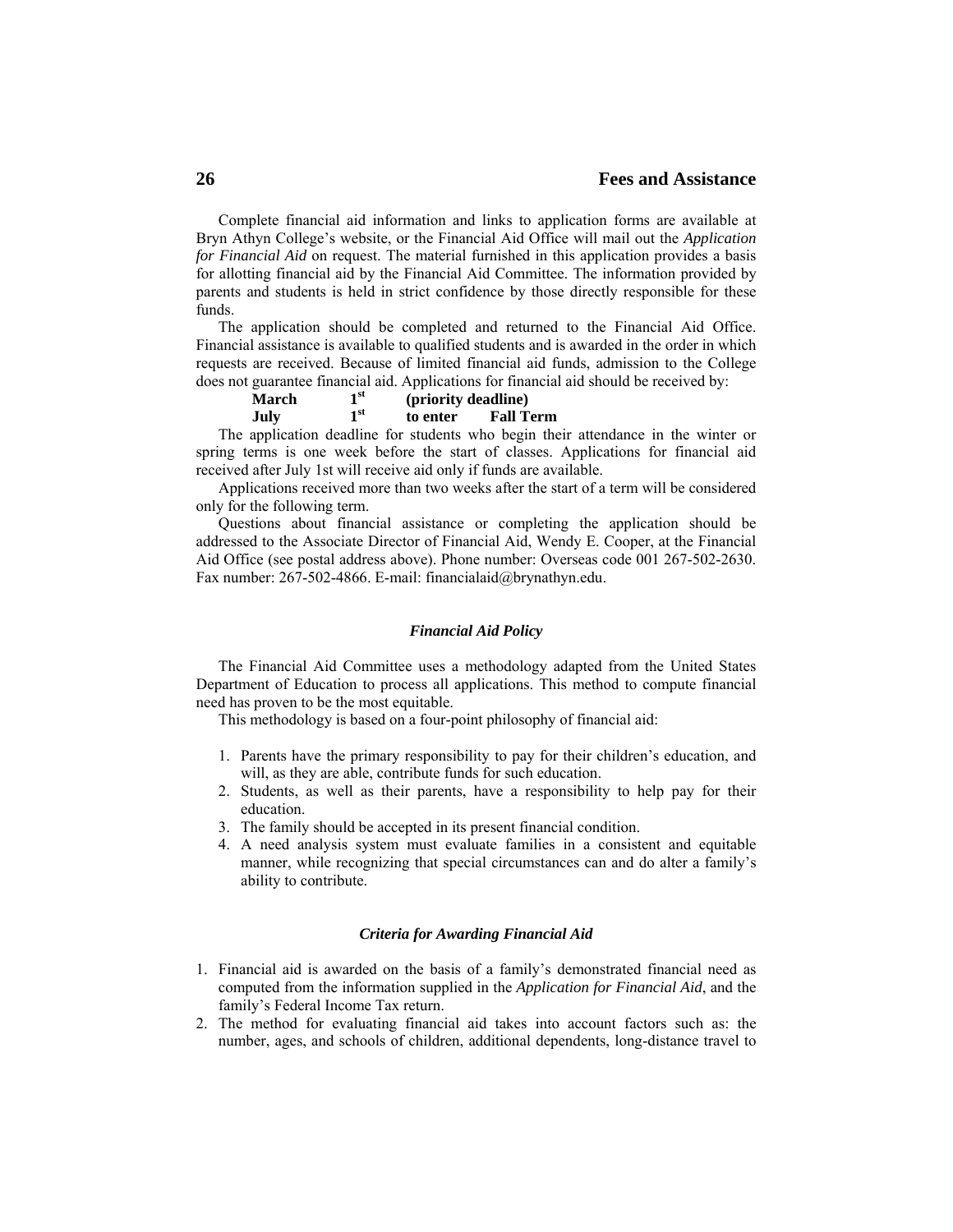attend, number and ages of cars, insurance and other assets; as well as the extent of contribution to family income by a second working parent, or the aid recipient, where the family situation permits.

- 3. Financial aid is awarded on an annual basis; thus an application for aid must be made as soon as possible and no later than July  $1<sup>st</sup>$  for the fall term.
- 4. In the matter of divorce or separation of parents, the Financial Aid Committee will (in most instances) consider the total income and assets of the custodial parent and step parent, if applicable.
- 5. Financial aid applications can be considered by the Committee only after the student has been offered admission to the College by the Admissions Committee.
- 6. Financial aid depends upon the student's remaining in good standing as determined by the Academic Advising Committee.
- 7. Visiting students are not eligible for financial aid.

#### *Requirements for Federal Student Aid*

 Bryn Athyn College participates in Title IV federal financial aid programs. To complete an application for federal student aid  $(FAFSA<sup>3</sup>)$ , go to www.fafsa.ed.gov. Assistance with the FAFSA is available if needed; call 1-800-4-FED-AID, or contact Wendy Cooper in the Financial Aid Office (see contact information above). Students should use the school identification code 003228 to designate Bryn Athyn College as the school they wish to attend. Students who complete a FAFSA may become eligible for several types of grants and loans, including Pennsylvania State Grants. See www.studentaid.ed.gov for details.

 Bryn Athyn College encourages students to file a FAFSA as early as allowed (Jan.  $1<sup>st</sup>$ ). Pennsylvania residents must file prior to the May  $1<sup>st</sup>$  deadline in order to also be considered for a state grant. Students are required to meet the following standards in addition to any federal requirements for receiving aid:

*Eligibility*: Students must be admitted to full time degree-seeking status.

*Continuing Eligibility*: To continue receiving FSA (Federal Student Aid), the student must make satisfactory academic progress (SAP). This includes both qualitative and quantitative measures. Bryn Athyn College defines SAP as completing a minimum of 27 credits per year (or 9 credits per term for those completing fewer than 3 terms) and achieving a GPA of at least 2.0. Satisfactory academic progress will be checked on an annual basis.

 The Associate Dean of Academic Affairs monitors the progress of all students. Students who have not met SAP will be notified by mid June. If a student becomes ineligible for FSA, he/she may become eligible again by continuing in Bryn Athyn College and meeting cumulative SAP standards.

 $\overline{a}$ 

<sup>3</sup> Free Application for Federal Student Aid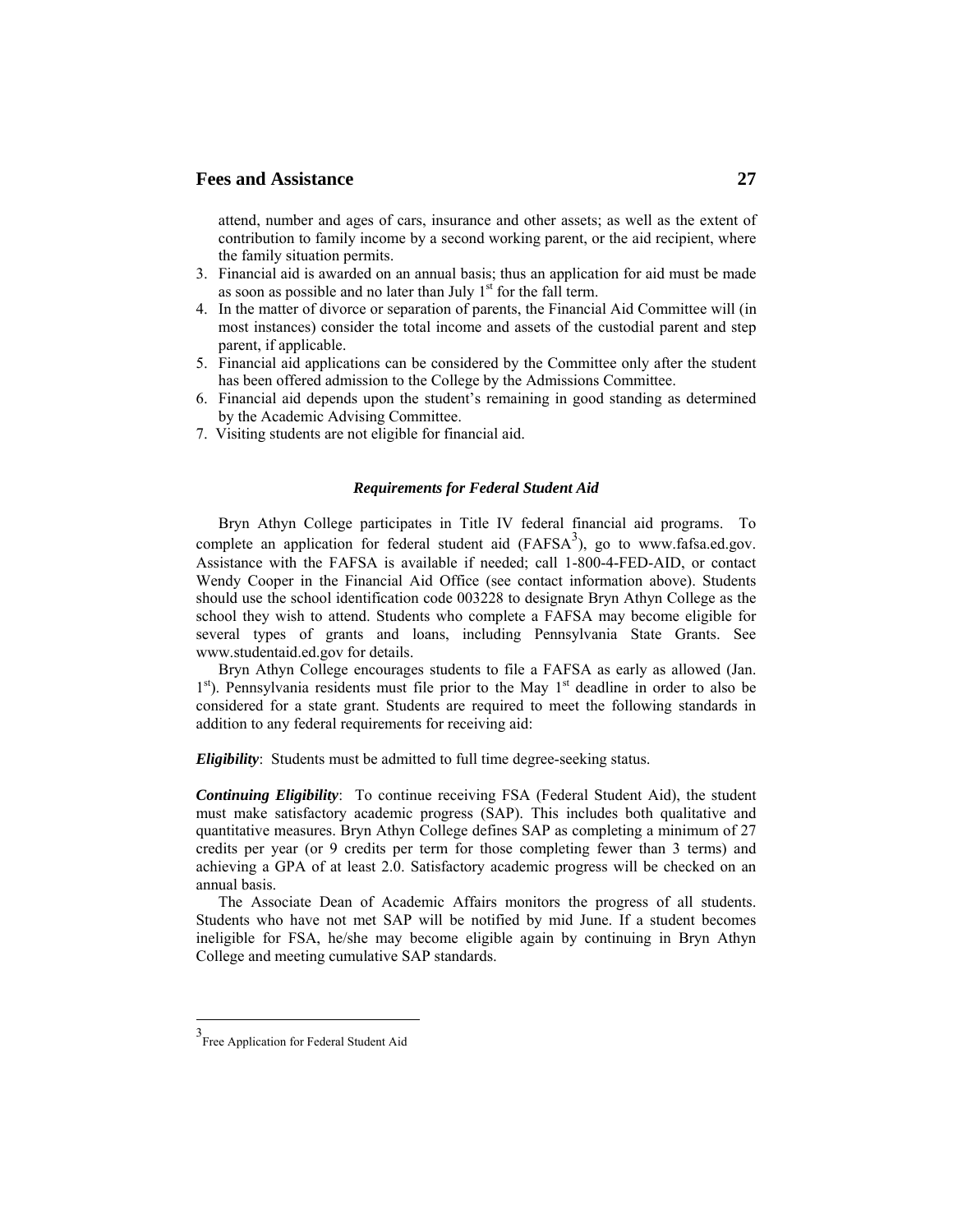*Appeals*: A student who becomes ineligible for FSA because of not meeting SAP may appeal to the dean of the college within one month of being notified. The dean will meet with a committee consisting of the three deans. The student has the option to meet with any of the deans prior to that meeting. The deans will review all factors and decide on the final eligibility of the student.

The full text of the SAP policy is available from the College website or upon request from the Financial Aid Office.

#### *Return of Federal Student Aid when Students Withdraw*

The U.S. Department of Education has special formulas in place to determine how much of a student's federal student aid funds were *earned* at the time of the student's withdrawal. All *unearned* funds are required by law to be returned. Students who are concerned about how a mid-term withdrawal might affect their student fee balance are encouraged to contact Wendy Cooper in the Financial Aid Office to see the return of federal funds policy, or to review the details of their specific case.

Wendy E. Cooper, Associate Director of Financial Aid Box 711 Bryn Athyn, PA 19009-0711 USA Ph: 267-502-2608 Email: financialaid@brynathyn.edu

## *Financial Policy for Education Majors and Students Seeking Secondary Certification*

### *What Bryn Athyn College covers:*

Bryn Athyn College pays for any courses students need to take at Holy Family University to qualify for state certification in their chosen education major. As of the 2006-07 academic year all coursework for a K-6 education degree is offered at Bryn Athyn College. Degrees in early childhood, special education, and secondary certification in English, biology and history require students to take 2-3 courses at Holy Family, depending on the major. Students should contact the education division head for additional information.

#### *What students cover:*

When all coursework is completed, students seeking state certification are eligible to do their senior teaching through Holy Family University by taking EDSUN 402/404 (15 credits). A consortium agreement allows Bryn Athyn College students to attend Holy Family on a full-time basis. Students must complete a consortium agreement form, available from Bryn Athyn College's financial aid office, in order to participate. This form must be completed and returned to the financial aid office at least two weeks before the Holy Family tuition fees are due for the term. Bryn Athyn College will submit payment to Holy Family on the student's behalf, and the student will then be billed for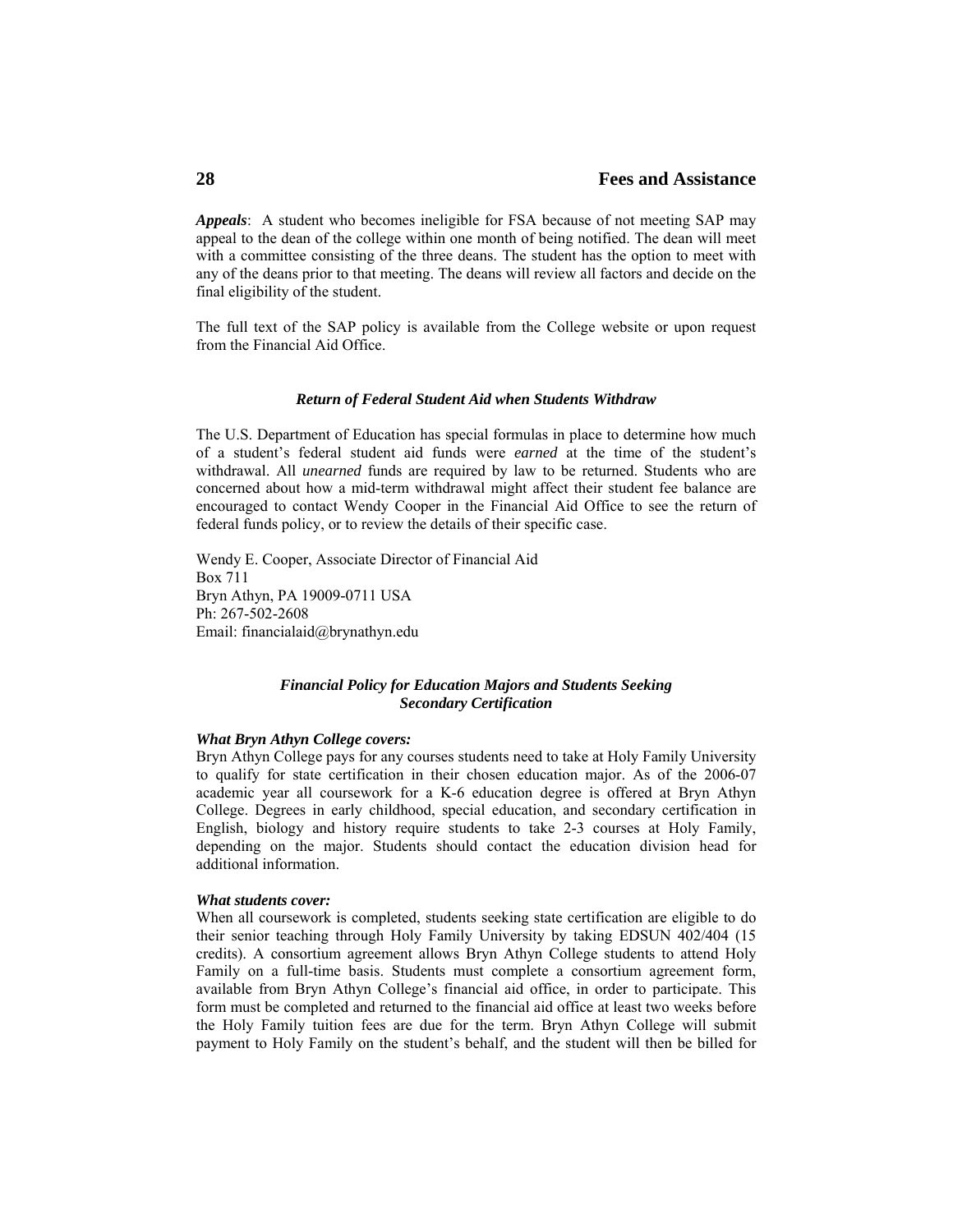the Holy Family fees via their Bryn Athyn College student fee account. Any financial aid for which the student is eligible may be applied to these fees. Students pursuing a senior teaching experience retain their status as full-time students at Bryn Athyn College, even though they are attending Holy Family University.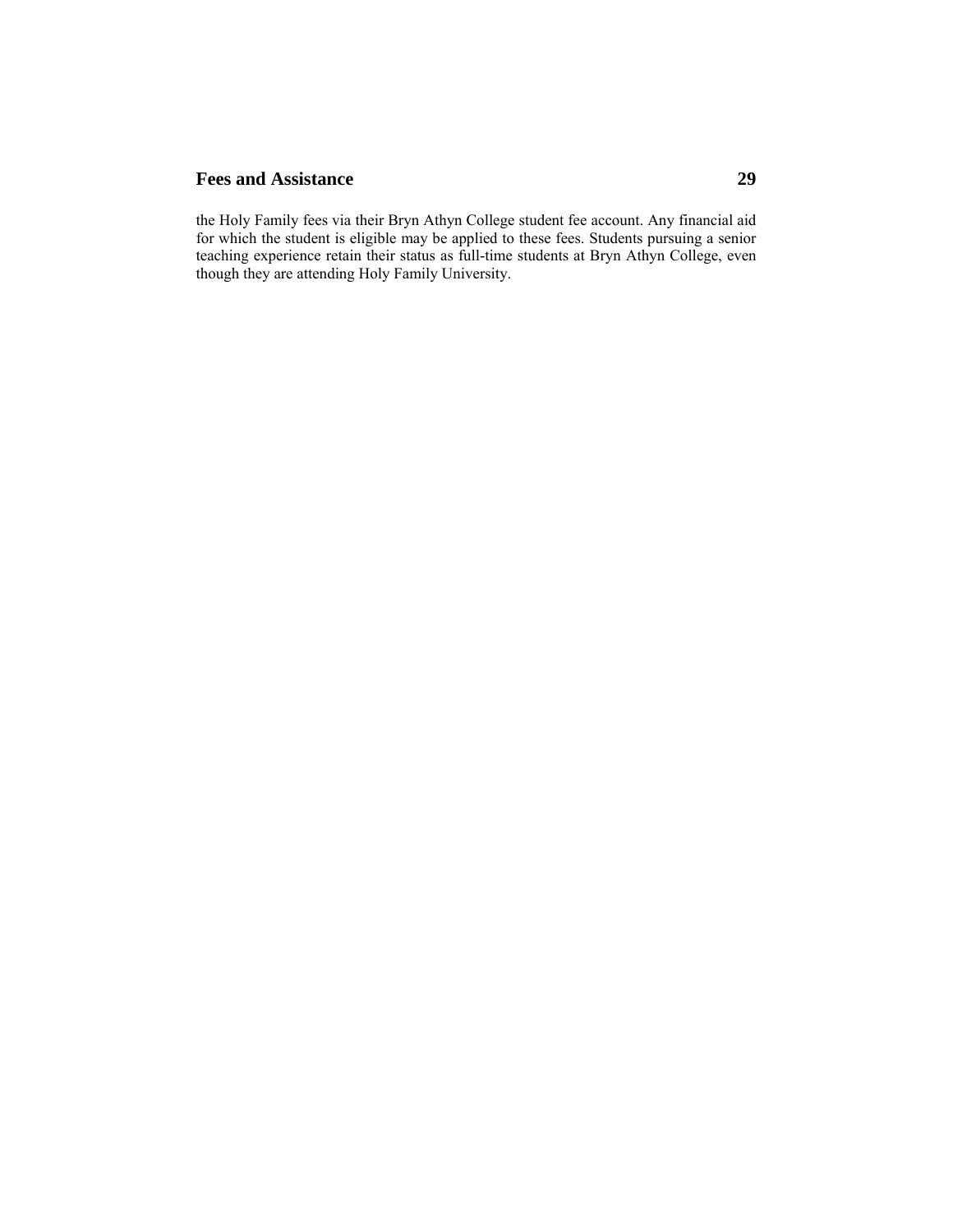# **DEGREE PROGRAMS**

# *CORE PROGRAM*

(Goals & Requirements**)** 

The *Core Program* refers to the foundational skills, knowledge, and perspectives every student engages in gaining a Bryn Athyn College education. Every major builds upon the Core Program, and every course in the curriculum addresses Core goals directly and indirectly.

Our Core Program serves students in three ways: it helps them develop spiritual purpose; it teaches them to think broadly and critically from a variety of perspectives; and it empowers them with specific skills so that they may act effectively in society and the workplaces of the  $21<sup>st</sup>$  century. These practical skills include writing, information literacy, public presentation, quantitative reasoning, second languages, and service learning.

*Ethics* and *technology* are also crucial components of our Core Program. They are addressed in specific ways by each major, looking to appropriate applications for particular disciplines.

## **Core Goals**

Bryn Athyn College prepares willing students to become reflective individuals and useful citizens, conscious of spiritual reality and responsive to local, national, and international contexts. The Core Program encourages faculty to place each subject of study within a New Church spiritual context. The program develops across four years and involves every course addressing one or more of the following six goals in direct or indirect ways:

- 1) Strengthen analytical, communication, quantitative, and information skills
- 2) Develop liberal arts skills in a focused field of study
- 3) Develop critical thinking skills across disciplines
- 4) Explore the diversity and commonality of human experience and values in order to enrich understanding of what is human
- 5) Nurture an inquiring spirit in the classroom and well beyond in relation to God, society, nature, and self
- 6) Foster personal ethics and encourage responsibility for the wellbeing of others

Taken together, these goals underscore our commitment to all three dimensions of the Core Program: a New Church world view, liberal arts perspectives, and skills associated with the ways educated people participate in society.

**30**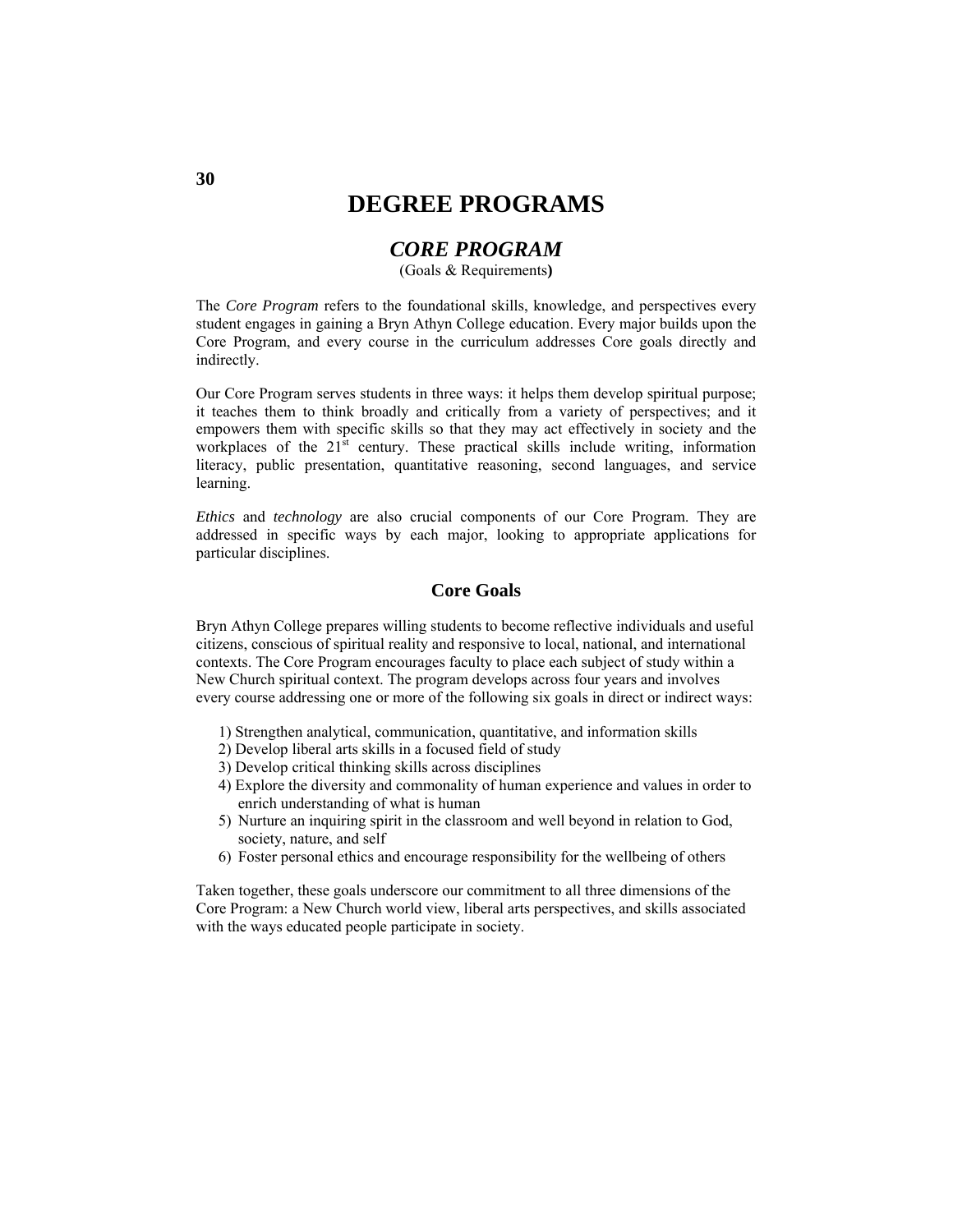## **Core Requirements**

(Skills & Disciplinary Perspectives)

### **Skills**

Students complete 34 credits in the skills requirement. Courses with embedded skill components (writing, information literacy, quantitative reasoning, public presentation) require that students pass both the course and the component to fulfill the skills requirement.

**Information Literacy** (ability to locate, evaluate, and use information effectively)

Pass a college entry level IL test.

Two IL-certified courses, in different disciplines, one at the 2000 well or higher. Pass the IL component of the capstone project.

## **Language, Mathematics, or Programming**

Modern or sacred language (through first term of 200-level) or

Calculus I (Math 150)

or

Any 200-level mathematics or computer science course of at least three credits.

Note: Non-native English speakers who pass Writing 101 and 202 are exempt from this requirement of Language, Mathematics, or Programming.

#### **Public Presentation (3 credits excluding capstone)**

Speech 105 or 3 credits of course work with a certified public presentation component. This requirement provides the underpinning for the presentation component in the capstone.

**Quantitative Reasoning** (application of mathematical concepts and skills to solve problems) Math 100 (an introductory QR course) plus 3 credits of course work with a certified QR component

or

testing out of Math 100 and taking 6 credits of course work with a certified QR component.

#### **Service Learning and Internships (1 credit)**

Students participate in any of the designated service learning experiences, or they research and propose an alternative experience to the head of service learning.

## **Writing (15 credits)**

Spans four years

- Wr 101
- Wr 202
- 200- or 300 Religion (writing about theology, embedded in upper-level religion courses, to be taken in the third year.)
- Capstone writing project combined with public/oral presentation: 400-level religion course, the ID paper, or a senior writing project in any major.
- Additional 3-credit Writing Intensive (WI) course in any discipline, at any level.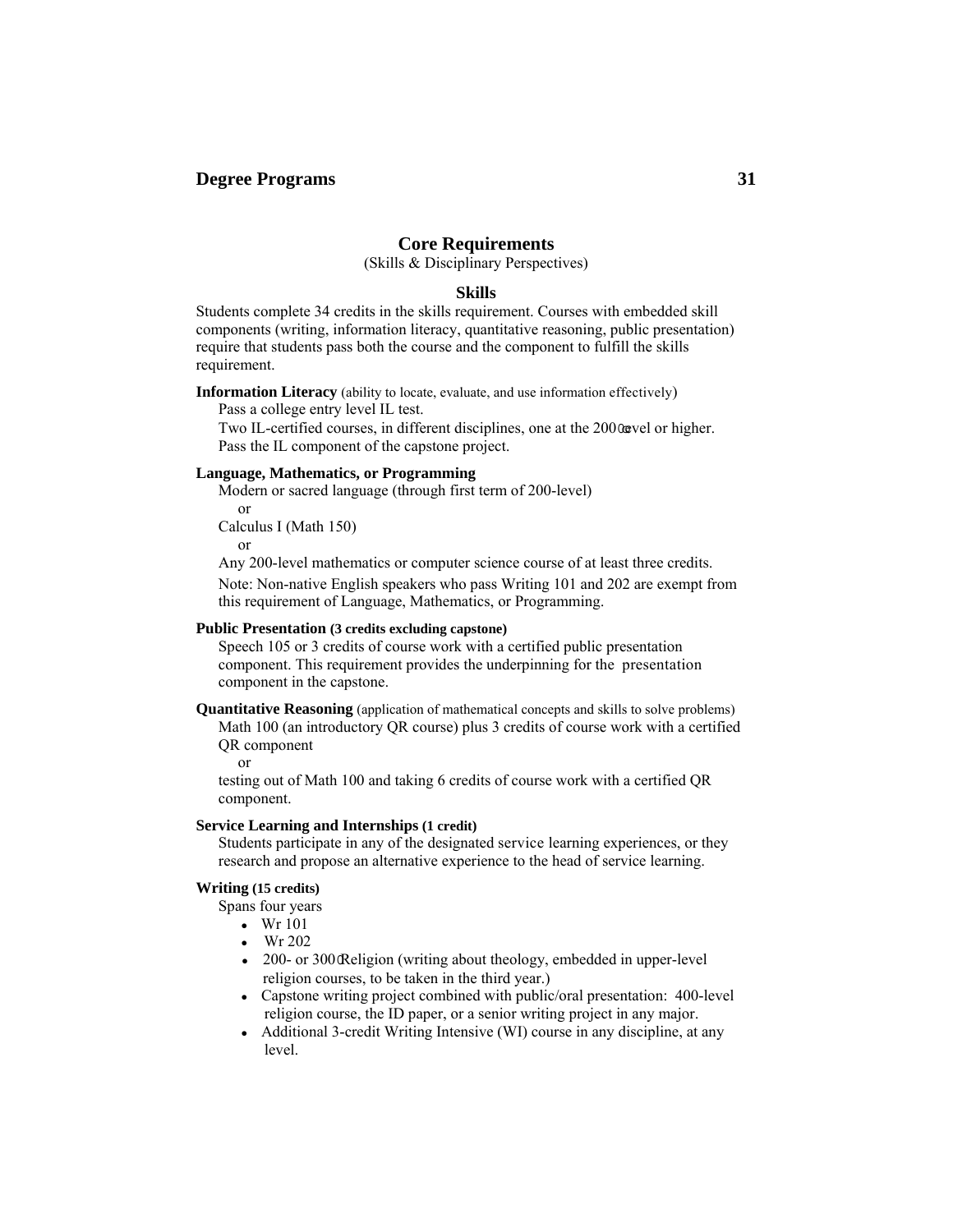# **Disciplinary Perspectives**

Students complete minimum credit requirements in each area (listed below), for 37 credits total. Although some courses might fulfill more than one area, credit applies to only one area.

## **Focused Credit in Spiritual, Moral, and Civil Areas (18 credits)**

| <b>Spiritual</b>                                                                            |            |
|---------------------------------------------------------------------------------------------|------------|
|                                                                                             | 12 credits |
| Moral                                                                                       |            |
| Philosophy 111, Psychology 341                                                              | 3 credits  |
| <b>Civil</b>                                                                                |            |
| Philosophy 220, Political Science 101                                                       | 3 credits  |
| <b>Additional Distribution Areas (19 credits)</b>                                           |            |
| <b>Aesthetic</b> (human creativity in the arts)                                             |            |
| Art history, studio art, music, theater, or literature                                      | 3 credits  |
| <b>History &amp; Social Science</b> (human society)                                         |            |
| <b>History</b>                                                                              | 3 credits  |
| Social Sciences (political science, psychology, sociology, anthropology,                    |            |
| geography, and economics)                                                                   | 3 credits  |
| <b>Physical</b> (physical fitness, skill, kinesthetic awareness, sportsmanship, and health) | 3 credits  |
| <b>Scientific</b> (nature and scientific investigation)                                     |            |
| Biology, chemistry, earth science, or physics                                               | 4 credits  |
| <b>Worldviews</b> (perspectives on human experience and values)                             |            |
| Philosophy 110 – Survey of philosophical world views.                                       | 3 credits  |
| Total credit requirement in disciplinary perspectives                                       | 37 credits |
| Skill requirements not overlapping with disciplinary perspectives requirement               | 10 credits |
| <b>Total Core Credit Requirements</b>                                                       | 47 credits |

 $\overline{a}$ 

 $<sup>1</sup>$  Skills requirements sum to 31 credits. With the skills components present in many courses and disciplines,</sup> students can fulfill skills requirements while fulfilling disciplinary perspectives requirements. All but ten credits (Wr 101, 202, language, and the internship or service learning project) can be fulfilled in this way.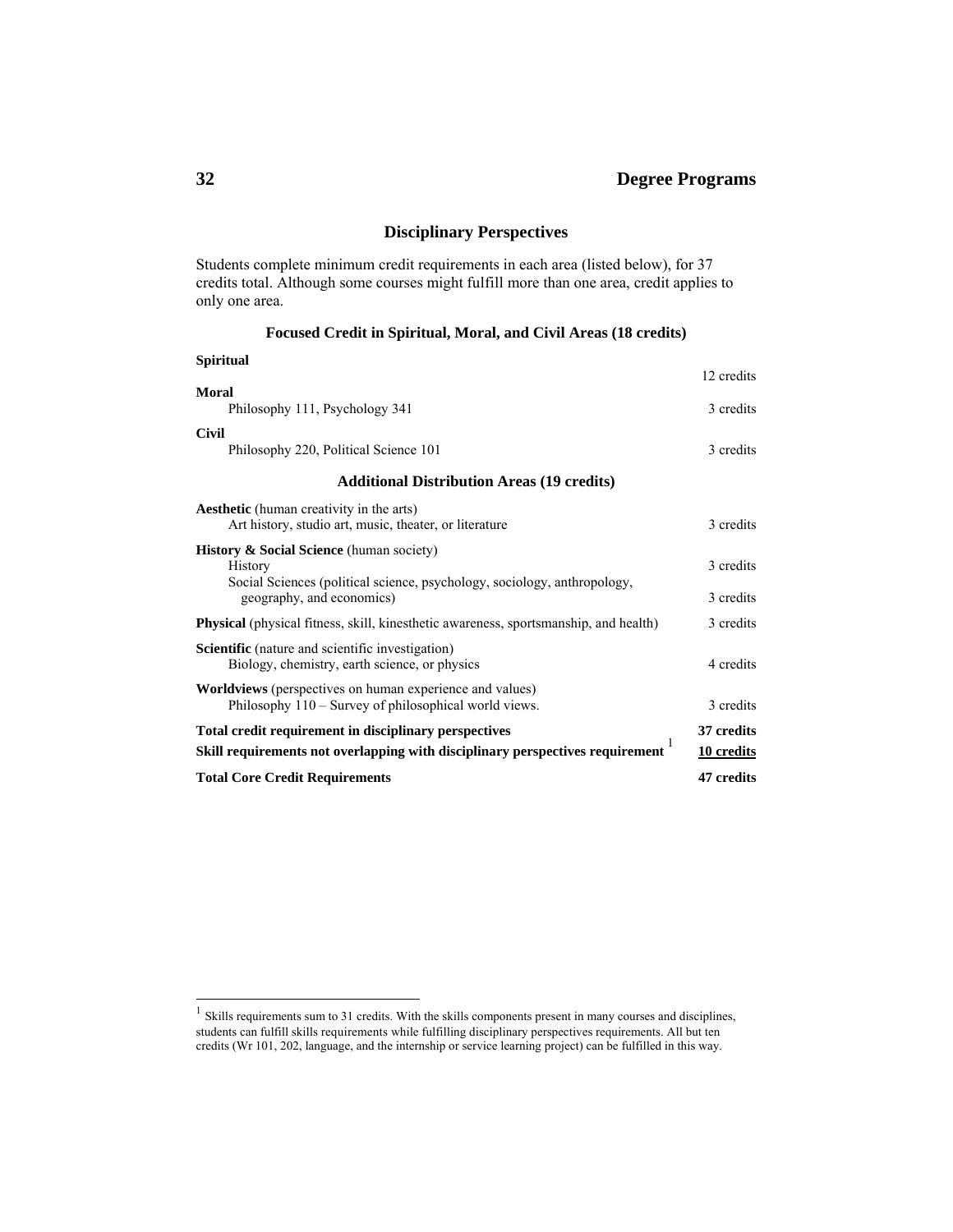## **Courses fulfilling Core Program**

## *Skills*

# **Experiential Education Courses**

Co-op 100 Ed 402 Lead 100, 101, 200, 201 Music 185 (choir participation only) PE 101, 230 Psyc 341 Sci 290 Service Trip 100 Any 298, 398, 498 (internship)

## **Writing Intensive Courses**

Anth/Hist 211 Eng 211, 213, 235, 314 Hist 225 PSci 232 Writ 101, 202

#### **Information Literacy Courses**

Eng 360 Hist 114 Math 130 Psych 305

#### **Quantitative Reasoning Courses**

Bio 110 Chem 111 Computer Sci 180 Math 100, 115, 125, 130, 135, 230 Sociology 110

# **Public Presentation Courses**

Bio 232 Psyc 205 Speech 105

## **Language Requirement**

Any 200+ level language course Or Math 150 or any 200+ level mathematics/computer science course

## *Perspectives*

## **Spiritual Perspective Courses**  --Doctrinal Rel 101, 102, 105, 110, 125, 210, 215, 273, 305, 306, 310, 315, 320, 335, 380

--Scriptural Rel 123, 220, 221, 222, 223

--Comparative Rel 193, 283, 284, 295, 296

--Application Rel 160, 171, 172, 278, 298 (internship), 370

## **Moral Perspective Courses**

Phil 111 Psych 341

#### **Civil Perspective Courses**  Phil 220 PSci 101

**Aesthetic Courses**  Any Fine Arts, Music, Theater, or Literature course

## **Scientific Courses**

Any Biology, Chemistry, Earth Science, or Physics course

**History Courses**  Any History Course

## **Social Science Courses**

Any Anthropology, Economics, Geography, Political Science, Psychology, Social Science, or Sociology Course

#### **Worldviews Courses**  Phil 110

**Physical**  Any PE course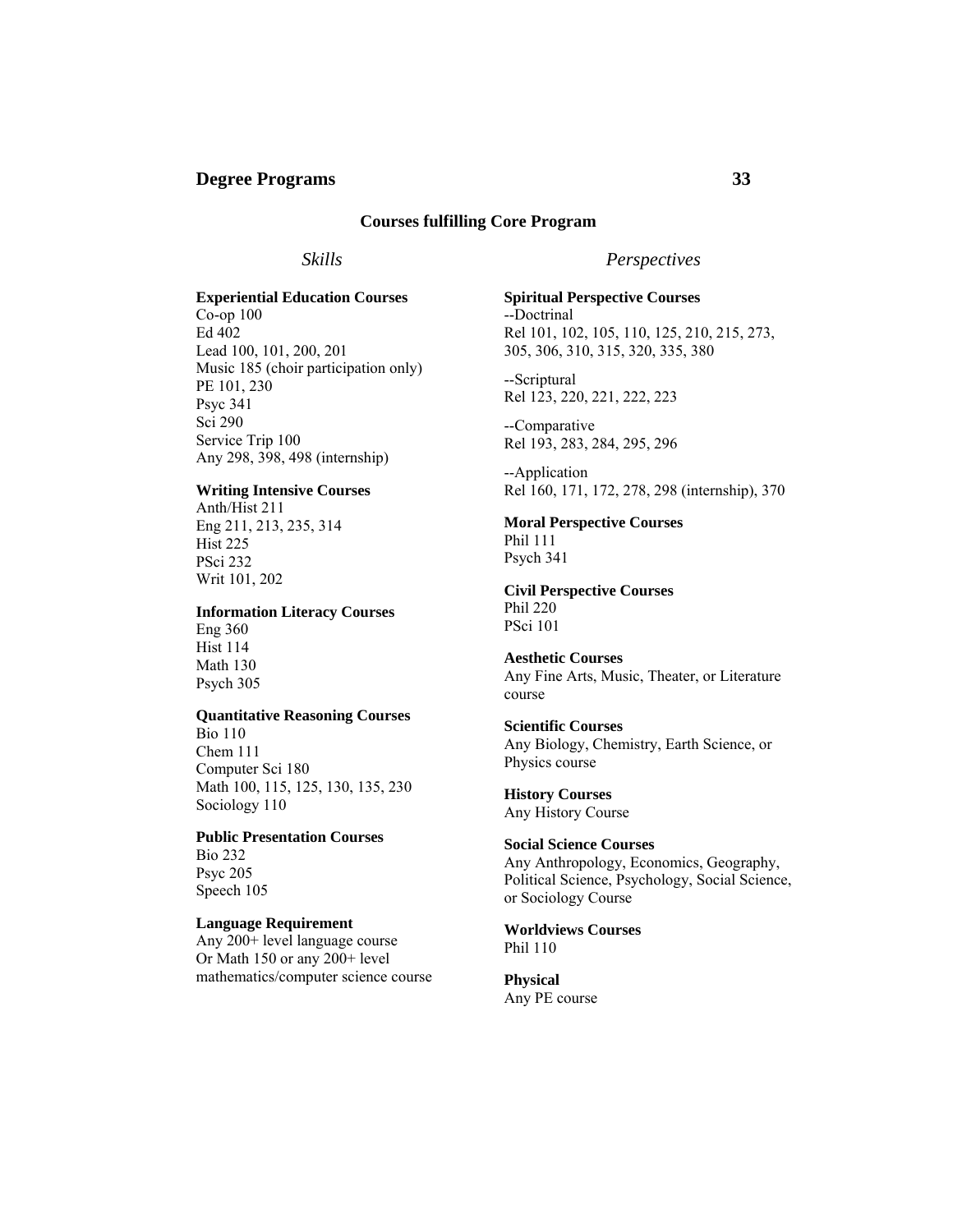## *Associate in Arts Degree*

The Associate in Arts (AA) is a two-year liberal arts degree, requiring 62 credits and significant portions of the Core Program. The AA degree is not prerequisite for BA or BS degrees at Bryn Athyn College. For students planning to complete degrees elsewhere, the AA degree can be a good tool for course selection.

 A student must attend the College for at least three terms and have a cumulative GPA of 2.00 or better to receive the Associate in Arts degree.

Core Requirements:

| [1] Religion (including service and religion internships)   |       | 9 credits  |
|-------------------------------------------------------------|-------|------------|
| (six credits must be in religious doctrine)                 |       |            |
| [2] Moral or Civil course                                   |       | 3 credits  |
| [3] Worldviews                                              |       | 3 credits  |
| [4] Writing $101$ and $202$                                 |       | 6 credits  |
| [5] Fine Arts, Music, Theater, or Literature                |       | 3 credits  |
| [6] Science (not computer science)                          |       | 4 credits  |
| [7] History or Social Science (may not overlap Moral/Civil) |       | 3 credits  |
| [8] Physical Education                                      |       | 3 credits  |
|                                                             | Total | 34 credits |

Additional Core skill requirements: one course in PP, IL, and QR.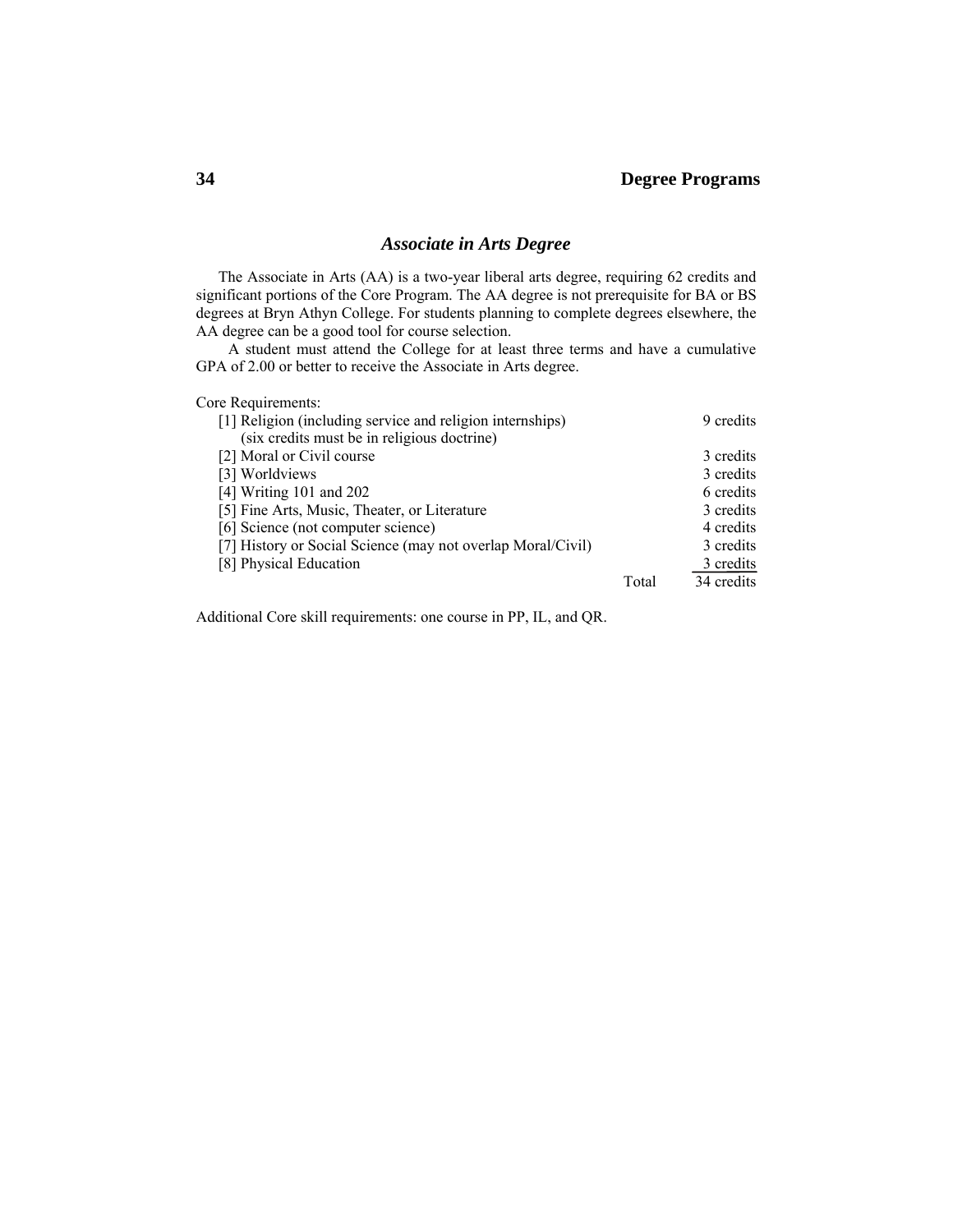# **Emphasis-specific requirements:**

| <b>Artistic Emphasis</b><br>6 cr.<br>Fine Arts, Music, or Theater*<br>(at least three credits at 200-level)<br>Art history<br>$3$ cr.<br>* replaces [5]                                                                                                                                                                                                               | <b>Biological Sciences Emphasis</b><br>Biology* (incl. 120)<br>(at least three credits at 200-levelbiology)<br>Physical Science or Math<br>*replaces [6]                                                               | $11$ cr.<br>3 cr.                             |
|-----------------------------------------------------------------------------------------------------------------------------------------------------------------------------------------------------------------------------------------------------------------------------------------------------------------------------------------------------------------------|------------------------------------------------------------------------------------------------------------------------------------------------------------------------------------------------------------------------|-----------------------------------------------|
| <b>Education Emphasis</b><br>Education<br>9 cr.                                                                                                                                                                                                                                                                                                                       | <b>English Emphasis</b><br>Additional Literature*<br>*beyond requirements [4] and [5]                                                                                                                                  | $6$ cr.                                       |
| <b>History Emphasis</b><br>History*<br>9 <sub>cr.</sub><br>(at least three credits at 200-level)<br>*replaces [7]                                                                                                                                                                                                                                                     | <b>Language Emphasis</b><br>200-level in one language                                                                                                                                                                  | $6$ cr.                                       |
| <b>Mathematical Sciences Emphasis</b><br>Calculus (Math150 and 151)<br>8 cr.<br>200-level Math or Comp Sci.<br>$3$ cr.                                                                                                                                                                                                                                                | <b>Philosophy Emphasis</b><br>Moral Course*<br>Civil Course*<br>200-level Philosophy <sup>+</sup><br><b>Additional Religion</b><br>*Philosophical requirements replace [2]<br>*May overlap Moral or Civil requirement. | $3$ cr.<br>$3$ cr.<br>3 cr.<br>$3$ cr.        |
| <b>Physical Education Emphasis</b><br>Physical Education*<br>8.5 cr.<br>(Includes PE101, PE120, and three credits at the<br>$200$ -level.)<br>Biology <sup>+</sup> (Bio120 and either Bio121 or<br>Bio125)<br>8 cr.<br>Psychology or Education**<br>$3$ cr.<br>*Physical education requirement replaces [8]<br>"Biology requirement replaces [6]<br>**May overlap [7] | <b>Physical Sciences Emphasis</b><br>Calculus (Math150)<br>Physical Science*<br>Additional Sci. or Comp Sci.*<br>(at least three science credits at 200-level)<br>*Science requirements replace [6]                    | $4 \text{ cr}$<br>8 <sub>cr.</sub><br>$3$ cr. |
| <b>Psychology Emphasis</b><br>Psychology*<br>9 cr.<br>*Psychology requirement replaces [7]                                                                                                                                                                                                                                                                            | <b>Religion Emphasis</b><br>Religious Doctrine*<br>Scripture*                                                                                                                                                          | 6 cr.<br>$3$ cr.                              |
| <b>Social Science Emphasis</b><br>Social Sciences*<br>9 cr.<br>(at least three credits at 200-level)<br>*replaces [7]                                                                                                                                                                                                                                                 | World Religions*<br>Additional Religion*<br>(at least six religion credits at 200-level)<br>Moral Course <sup>+</sup><br>Civil Course <sup>+</sup><br>*replaces [1]<br>*replaces [2] and may overlap [7]               | $3$ cr.<br>$3$ cr.<br>$3$ cr.<br>3 cr.        |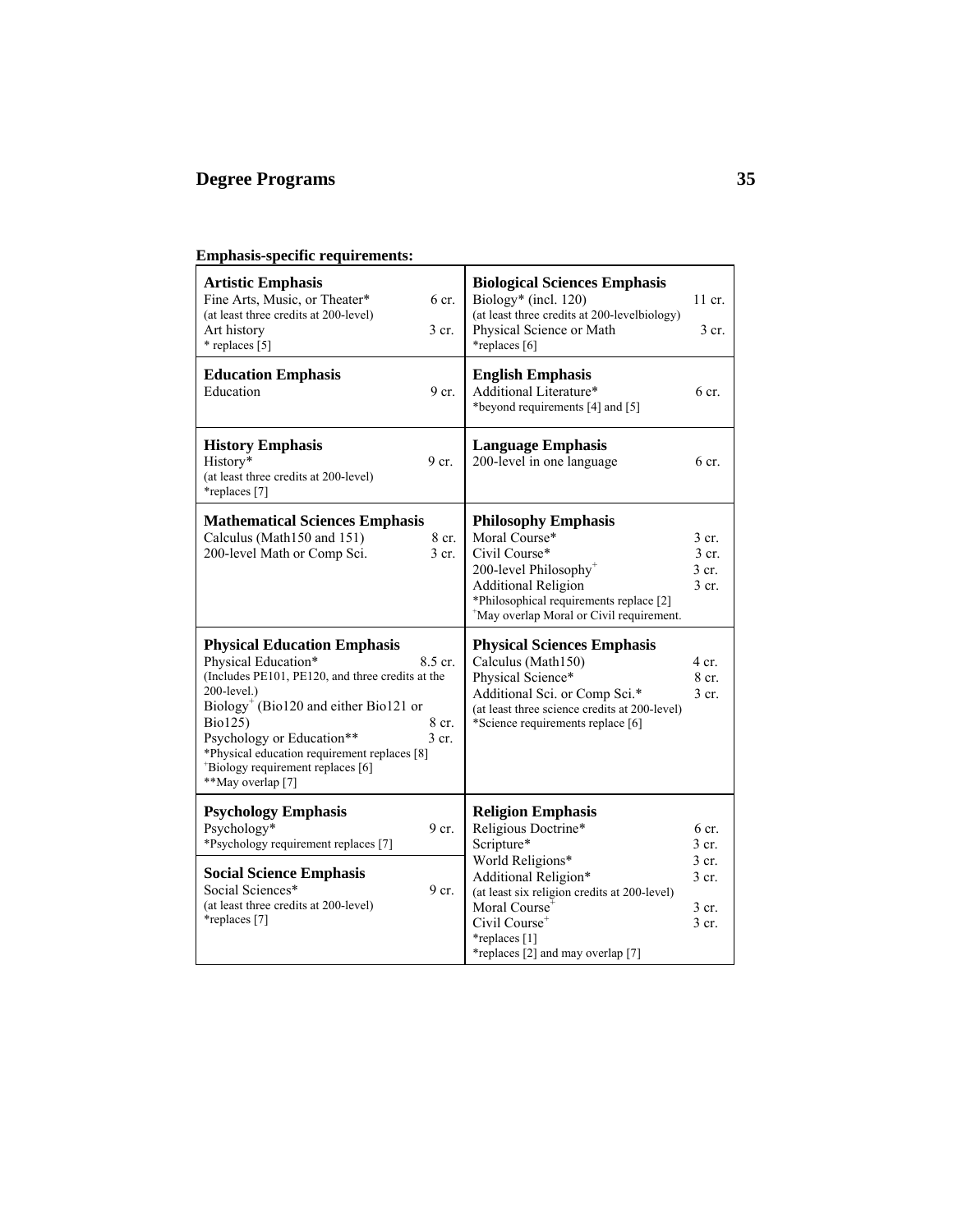### *Bachelor of Arts and Bachelor of Science*

The College requires  $130$  credits<sup>1</sup> for graduation, in addition to satisfying the Core Program (see pp. 30-33) and a chosen major. On the satisfactory completion of these credits, and with the recommendation of the faculty, the degrees of Bachelor of Arts or Bachelor of Science will be granted. Majors are offered in Biology (BA or BS); English, History, Interdisciplinary Studies, and Religion (BA); and in Education (BS). Students interested in the BA or BS degrees should interview the appropriate program advisor as early as possible. BA/BS students must spend at least two years (60 credits) in residence (see residency requirements on p.12).

 When students have completed 62 credits they must apply to one of the baccalaureate programs. If students wish to continue in the College without declaring a major and are in good academic standing, they may continue for a maximum of one term in **General Upper Division Study (GUDS)**. During this term, students should apply for admission to a BA or BS program or make other plans. Those students not enrolled in a baccalaureate program will have low priority in the awarding of financial aid.

 $\overline{a}$ 

<sup>1</sup> Students entering programs adhere to degree requirements for the year of entrance. The graduation requirement for students entering programs prior to 2007-08 is 136 credits, not 130 credits. See appropriate catalog for given year.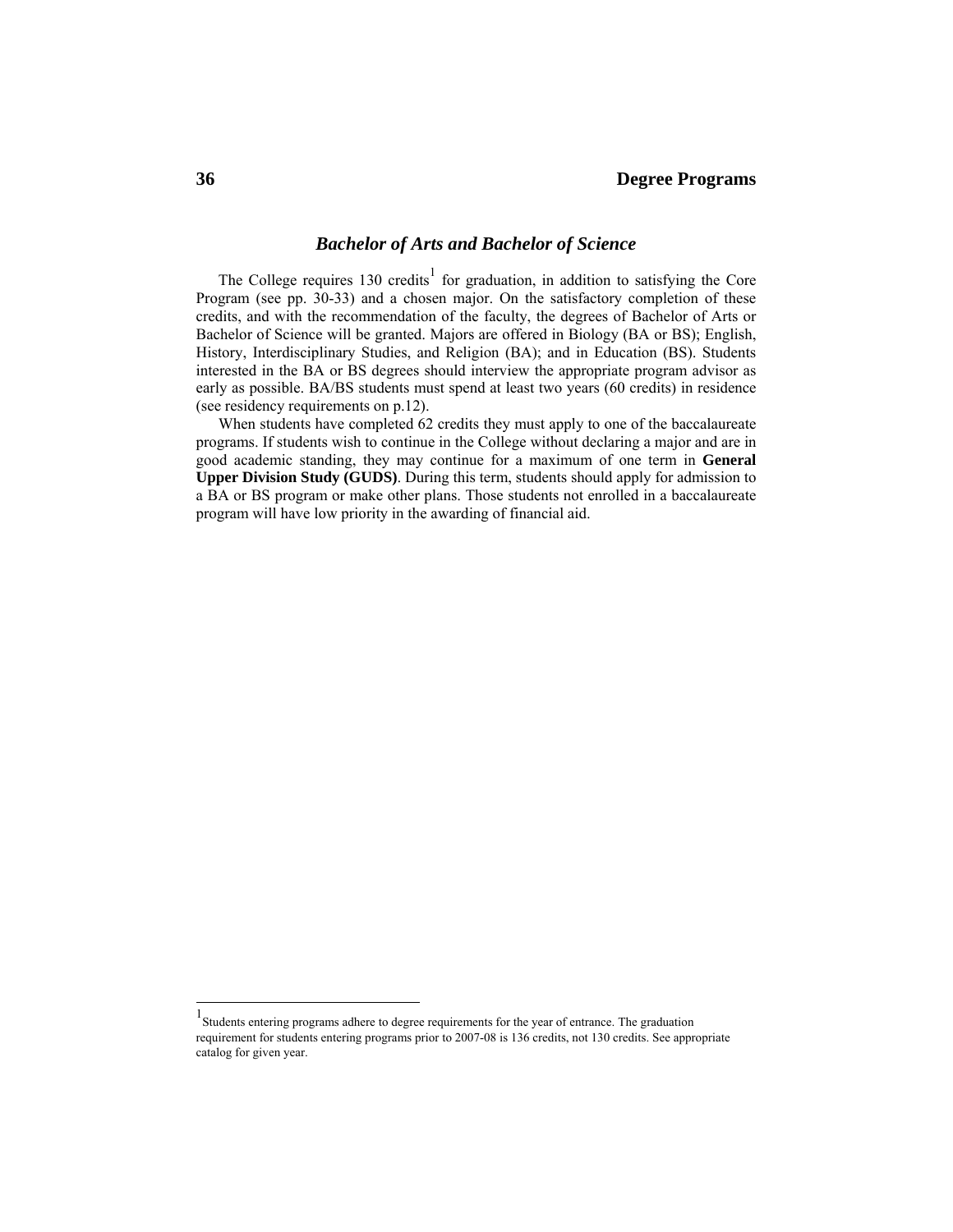# *BIOLOGY MAJOR*

The Biology Major is a four-year program leading to a baccalaureate degree. Students may choose from three degree programs: a Bachelor of Science (BS), a Bachelor of Arts (BA), and a BS with secondary education certification degree. The BS degree program is recommended for those who plan to continue their education in graduate school or medical school. The BA degree is a general liberal arts program that prepares graduates for a variety of career fields. The BS with secondary education degree is a degree offered in partnership with Holy Family University and prepares students for Pennsylvania State certification to teach biology and science courses to grades 7-12.

 Applicants for the BS and BA programs should have completed at least 18 credits, 7 in science, and compiled a minimum overall GPA of 2.0 and a minimum of 2.5 in science courses. As part of the four-year degree requirements, students must complete a minimum of 130 credits, fulfill the Core Program, and complete a three@redit senior project (Biology 495). The senior project is under the supervision of a faculty member at Bryn Athyn College or another institution. Proposals for this project must be submitted by the students in the spring of their junior year. Internships at other institutions must be applied for, and arranged, by the student.

 Applications (available in the college office) should be addressed to the Biology Program Director, Dr. Sherri Cooper, by May  $1<sup>st</sup>$  of sophomore year.

#### *Course Requirements: Bachelor of Science Degree*

- Introductory Biology (Biology 120), Genetics (Biology 230), Cell Structure and Function (Biology 232), Ecology (Biology 235), and an organismal biology (Biology 125, 240, or 245).
- General Chemistry (Chemistry 110-111) and Organic Chemistry (Chemistry 210- 211).
- Statistics (Math 130) and Calculus (Math 150-151).
- Physics 210-211.
- Biological Laboratory Techniques (Biology 373 and 375, for a total of 4 credits).
- Seminar (490, 491, 492) required in senior year. Total of 3 credits only count toward the degree.
- Five additional 200/300 level biology courses, one of which must be 300 level.
- Senior project (Biology 495).

#### *Course Requirements: Bachelor of Arts Degree*

The requirements for the BA degree are the same as those for the BS degree except for the following:

- Second term of Organic Chemistry (Chemistry 211) is not required.
- Math 140 may be taken in the place of Math 150-151.
- Physics is not required.
- One term (2 credits) of biological laboratory techniques (Biology 373 or 375) is required.
- Five additional biology courses can include Earth Science 110, Biology 110 and 115 if taken before junior year.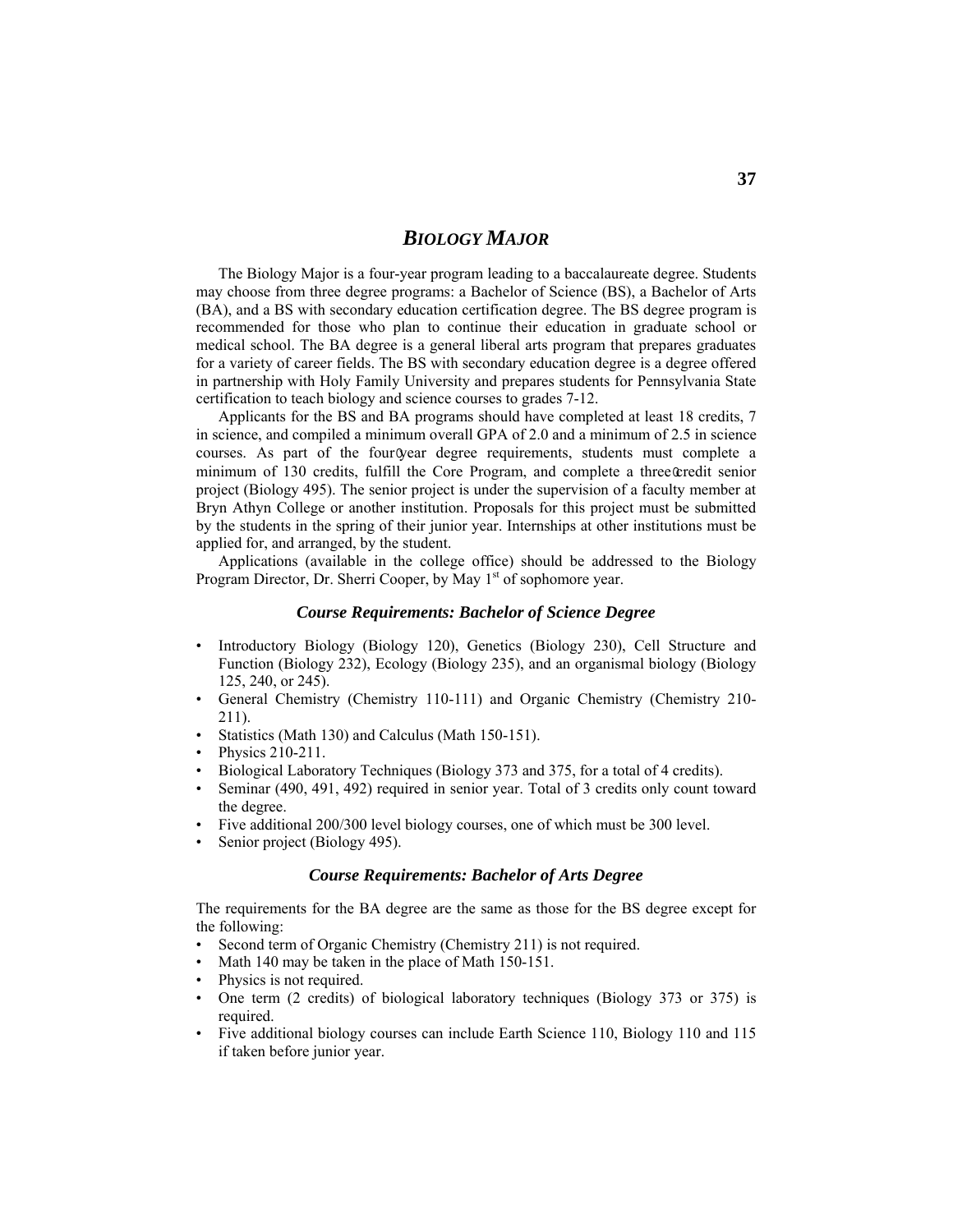## **38 Degree Programs**

• Two additional science or mathematics courses (Math 151 or higher, Computer Science 180 or higher, Physics 210-211, Chemistry 211, or any 200 level or higher biology).

### *Course Requirements: Bachelor of Science Degree with Pennsylvania Secondary Education Certification*

The requirements for the BS degree with secondary education (grades 7-12) teaching certification are the same as for the straight BS degree except for the following:

- Additional biology course requirements include human physiology (Bio 220), vertebrate anatomy (Bio 210), and molecular genetics (Bio 310).
- Only one additional 200-300 level biology course beyond requirements.
- Math 151 is not required, but may be taken in place of statistics (Math 130).
- Senior project is replaced by a semester at Holy Family University for supervised field experience and secondary education seminar (EDUN 402 and EDUN 404).
- Speech 105 and English Lit 200 level are required.
- Education courses at Bryn Athyn College and at Holy Family University are required, including Foundations of Education (Education 301/501), Education as a Development Process (Education 340), Introduction to Special Education (Education 311), General Methods and Management (Education 401), seminars in field experience and differentiated learning (Education 225 and 325), reading in the content area (Education 245), General Secondary Education Methods and Technology (EDUN 331) and Secondary Education/Curriculum in the Content Area (EDUN 332).

All course work for the BS with secondary education certification is covered under Bryn Athyn College tuition except for the one semester at Holy Family University for supervised field experience and secondary education seminar (EDUN 402 and EDUN 404). Enrollment and tuition at Holy Family University are required for one semester. Students can apply for financial aid.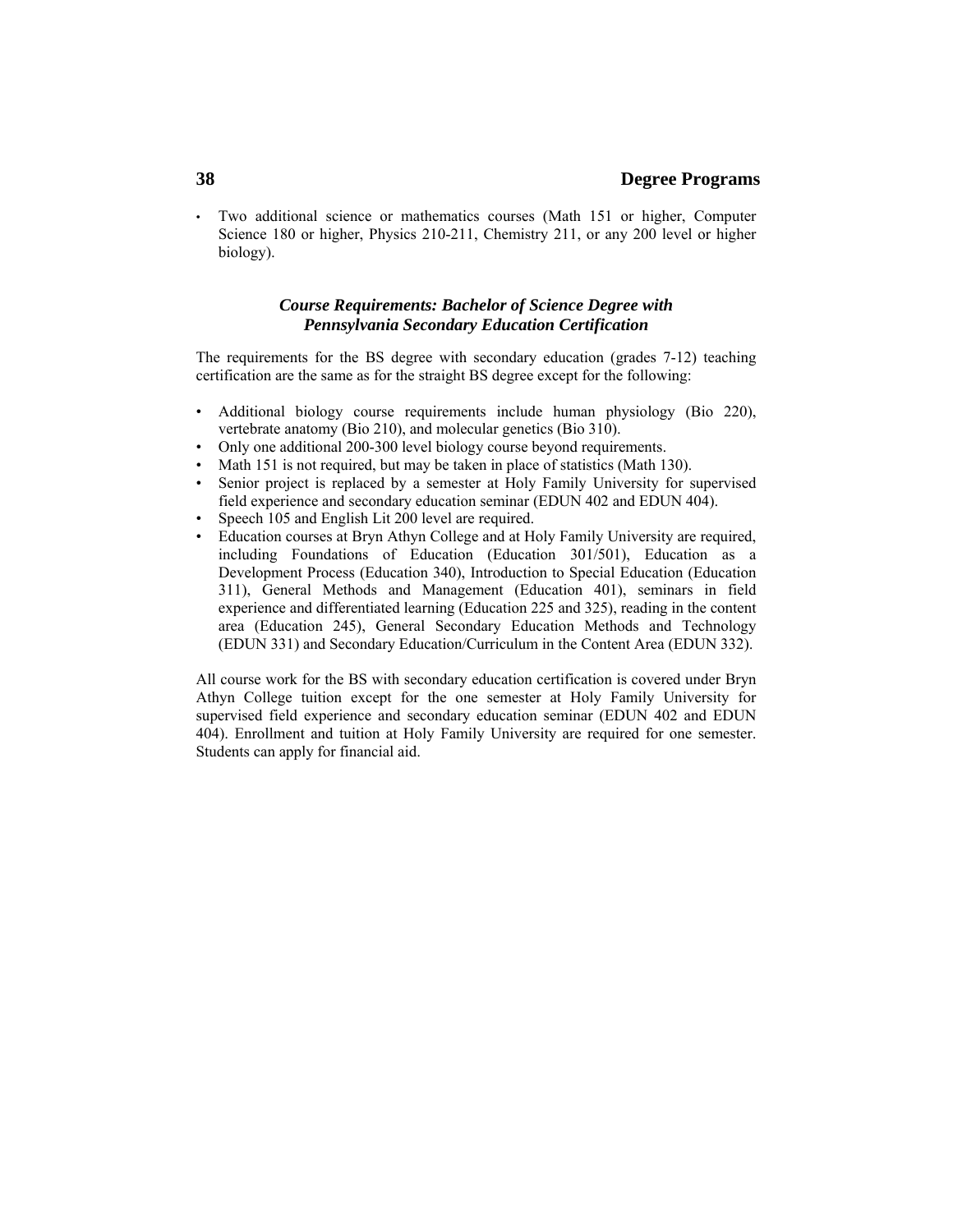# *EDUCATION MAJOR*

The elementary education program involves cooperation between Bryn Athyn College and Holy Family University. It enables students to fulfill the full academic requirements for the Bachelor of Science degree under the aegis of New Church educational philosophy, and, if they choose to, apply for Pennsylvania certification in K-6 elementary education or dual certification in K-6 elementary and special education or early childhood education. Upon completion of the full required program as outlined below, which includes courses at Holy Family University, students receive their degrees from Bryn Athyn College and apply for certification<sup>\*</sup> through Holy Family University. Application for certification is not a degree requirement, nor is it automatic. Secondary certification in biology, English, and history can be earned through the respective majors.

 A required component of the elementary education program is New Church certification. This can be taken in conjunction with Pennsylvania certification requirements, or as an alternative certification program. The education division strongly recommends and supports the PA certification for all students, while recognizing the need to provide an alternative for those unable to pursue PA state certification.

The program emphasizes New Church and secular educational principles as well as knowledge of subject matter and skill in teaching. It seeks to foster the personal qualities expected of good teachers: a commitment to the Heavenly Doctrine, an intelligent love of children, an ability to work well with adults, an ability to accept and grow from constructive support, and a capacity to develop professional attitudes and behavior.

 Because the course requirements are quite specific and may include courses to be taken at Holy Family University, close consultation with the program advisor is essential. Students considering a major in elementary education must plan their program of study carefully from the beginning of their college careers. When taking courses that require field experience (designated by FE) schedules must be arranged to provide for observational student teaching during elementary school hours.

 Occasionally a student may find it necessary to carry more than the normal load of four courses per term or to take one or more summer courses to complete the program in four years. In some cases, additional terms beyond four years may be necessary.

#### *Admission Requirements and Procedures*

 Upon entry applicants should possess a GPA of 2.8 and SAT/ACT scores indicating aptitude for success in both mathematical and verbal areas. Certification (New Church and Pennsylvania State) requires students to have a 3.0 GPA upon graduation. Students should demonstrate the personal qualities expected of good teachers as outlined above.

-

<sup>1</sup> All students are required to participate fully in the complete program, but it should be noted that international students do not qualify for certification, as Pennsylvania school law requires United States citizenship. If students become United States citizens within ten years from graduation, their degree and their National Teachers' Exams test scores will still be valid. They may then apply for certification.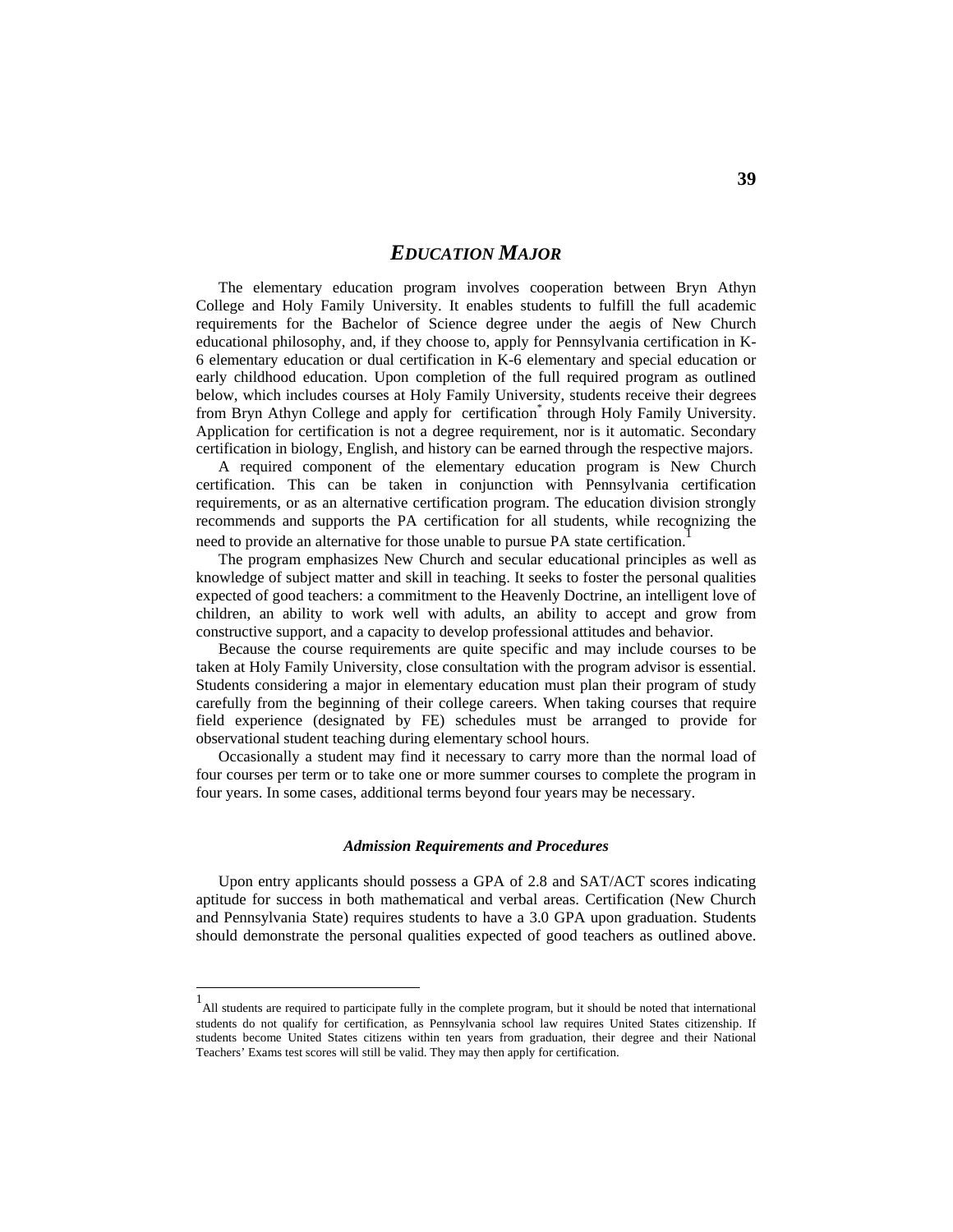### **40 Degree Programs**

 An applicant should first arrange an introductory interview with the Education Division Head to discuss general aspects of the program. Applicants who are not students in the College should apply for admission to the Director of Admissions before making formal application to the major.

 Applicants should then submit to the Education Division Head a current copy of the student's transcript, scores for the required national tests (PRAXIS), and a letter of application clearly stating reasons for seeking admission to this major at Bryn Athyn College. Applications will be reviewed by the education division faculty.

 A non certifying BS degree in education is available to students who do not qualify for state certification. The number of total credits remains the same. All programs will be approved by the division head and the associate dean of academic affairs. For more information, please consult the division head.

#### *Course Requirements*

 Of the total credits required for the degree, 67.5 are to be earned in education and the remainder in required and elective courses in the liberal arts as indicated below. Courses to be taken at Holy Family University are designated "HFC - EDUN."

#### **A. General Education**

 A minimum of 50 credits is required from among humanities, social sciences, mathematics, and natural sciences. In addition, students must complete religion residency credits<sup>1</sup>. Specific requirements include:

|                          |                                                   | Credits         |
|--------------------------|---------------------------------------------------|-----------------|
| Religion                 | residency requirements, Religion 330 required     |                 |
| Philosophy               | 110                                               | 3               |
| English/Writing          | 101, 202, Speech 105, $\&$ a 200-level literature |                 |
|                          | course (245 recommended)                          | 12              |
| History                  | 225 or 230                                        |                 |
| Geography                | 110                                               |                 |
| Mathematics <sup>2</sup> |                                                   | 6               |
| Psychology               | 101                                               | 3               |
| <b>Biology</b>           | (Environmental Biology recommended)               |                 |
| <b>Physical Science</b>  | Chemistry, Earth Science, or Physics              |                 |
| Physical Education       | (see section $C$ )                                |                 |
| Electives <sup>3</sup>   |                                                   | $\frac{12}{50}$ |
|                          | Total (in addition to religion residency credits) |                 |

 $\overline{a}$ 

 $1<sup>1</sup>$  Education majors are exempt from the comparative religion core requirement.

<sup>&</sup>lt;sup>2</sup> Students need six credits in math courses approved for state certification to be completed before junior year.

 $3$  Electives are to be chosen from courses in 3 of the following 4 areas:

<sup>(1)</sup> Humanities & Sacred Languages

<sup>(2)</sup> History & Social Sciences

<sup>(3)</sup> Science & Mathematics

<sup>(4)</sup> Fine Arts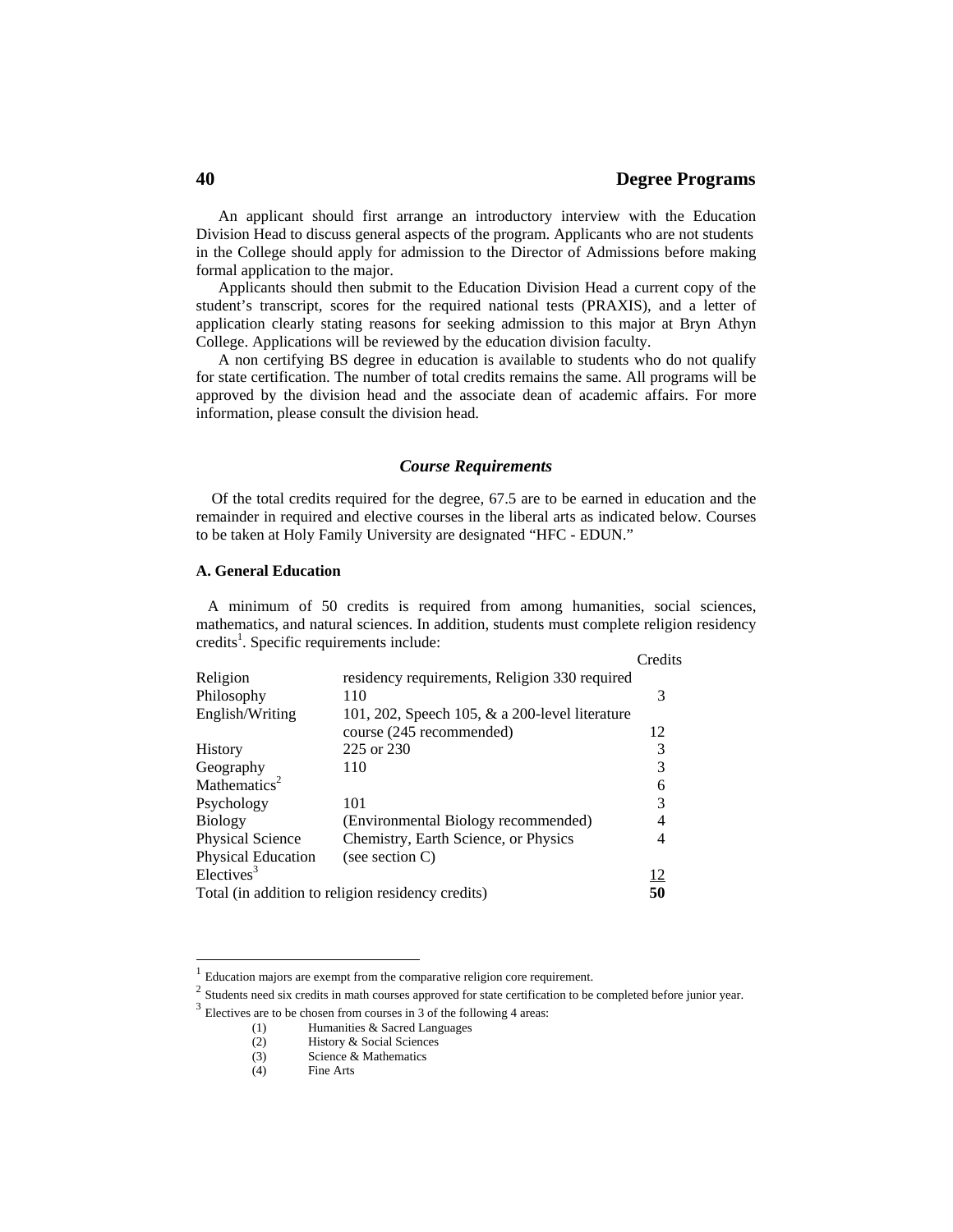### **Degree Programs 41**

#### **B. Foundational Education Courses (21 credits)**

| Credits       |                                              |                |
|---------------|----------------------------------------------|----------------|
| Education 128 | Introduction                                 | 3              |
| Education 204 | Human Development: Childhood and Adolescence | 3              |
| Education 235 | Developmental Reading                        | 3              |
| Education 240 | <b>Assessment Based Reading Instruction</b>  |                |
|               | for Diverse Learners                         | 3              |
| Education 301 | <b>Foundations of Education</b>              | 3              |
| Psychology/   |                                              |                |
| Education 340 | <b>Educational Psychology</b>                | 3              |
| Education 401 | General Methods & Management                 | $\overline{3}$ |
| Total         |                                              | 21             |

#### **C. Elementary Education Course Requirements for K-6 Education Degree (46.5 credits)**

| Education 225       | Field Experience for First or Second-Year Students      | $\mathfrak{D}$ |
|---------------------|---------------------------------------------------------|----------------|
| Fine Arts/          |                                                         |                |
| Education 251       | Integrating Art into the Curriculum                     | 3              |
| Education 252       | <b>Teaching Music</b>                                   | 3              |
| Physical Education/ |                                                         |                |
| Education 253       | Health and Physical Education for Diverse Learners      | 3              |
| Education 260       | Technology Integration in the Classroom                 | 3              |
| Education 310       | Methods for Teaching Mathematics to Diverse Learners    | 3              |
| Education 311       | Special Education                                       | 3              |
| Education 321       | Methods for Teaching Language Arts to Diverse Learners  | 3              |
| Education 325       | Field Experience: Multi-graded Classroom                |                |
| Education 354       | Student Centered Approach to Social Science Instruction | 3              |
| Education 355       | <b>Student Centered Approach</b>                        |                |
|                     | to Elementary Science Instruction                       | 3              |
| Education 424       | Teaching the Letter of the Word                         | 1.5            |
| THFC - EDUN 402     | <b>Student Teaching</b>                                 | 12             |
| HFC - EDUN 404      | Senior Seminar                                          |                |
| Total               |                                                         | 46.5           |

\* Students should see Holy Family University's catalog for a description of these courses and the requirements for admission. Students' financial responsibilities to HFU are described on p. 28-29. The equivalent of Edun 402 and Edun 404 will be offered by Bryn Athyn College Education Division if a student chooses not to become PA state certified. See Education Division course offerings for descriptions.

#### *Field Experience Requirements*

 Most education courses at Bryn Athyn College require observation and/or practice teaching, some of which will be in a public school setting. All of these experiences should be documented by students and will become part of a portfolio requirement for the Senior Seminar course.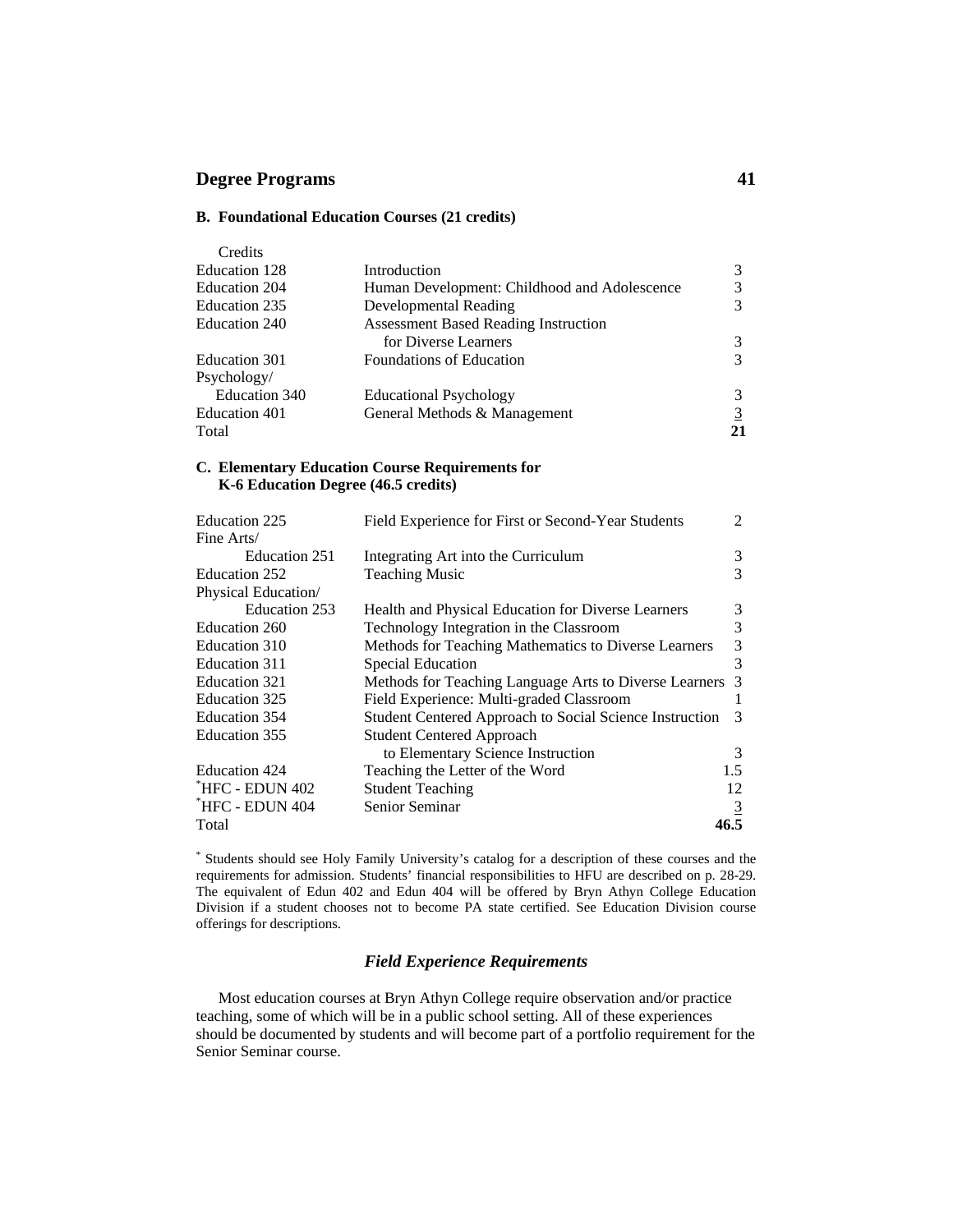#### *National Teachers' Examinations*

 Education majors seeking PA state certification will be required to take the National Teachers' Examinations (PRAXIS) at their own expense. We require students to take the first three exams (General Knowledge Tests in Reading, Writing, and Mathematics) before the end of their second year. These scores are required for students to be formally accepted into the program. Education majors who wish state certification will be required at the end of their program to take two additional national exams (PRAXIS # 30511 and 10011). In order to complete New Church certification, education majors are required to have two formal observations done during the senior teaching experience by a faculty member from the Bryn Athyn College education division, complete a written exam, and participate in an exit interview at the end of the program. It is recommended that the written exam be completed before senior teaching. (Note: The above requirements are for students seeking PA state certification who plan to graduate before 2013. In response to current legislation, there will be significant changes to the education program.)

#### *Education in the Interdisciplinary Major*

 An Interdisciplinary Major combining education and another area can lay the foundation for entrance into another field or for further study preparatory to teaching. However, since it is not a pre-professional program including practice teaching, it will not prepare the student to begin teaching upon graduation.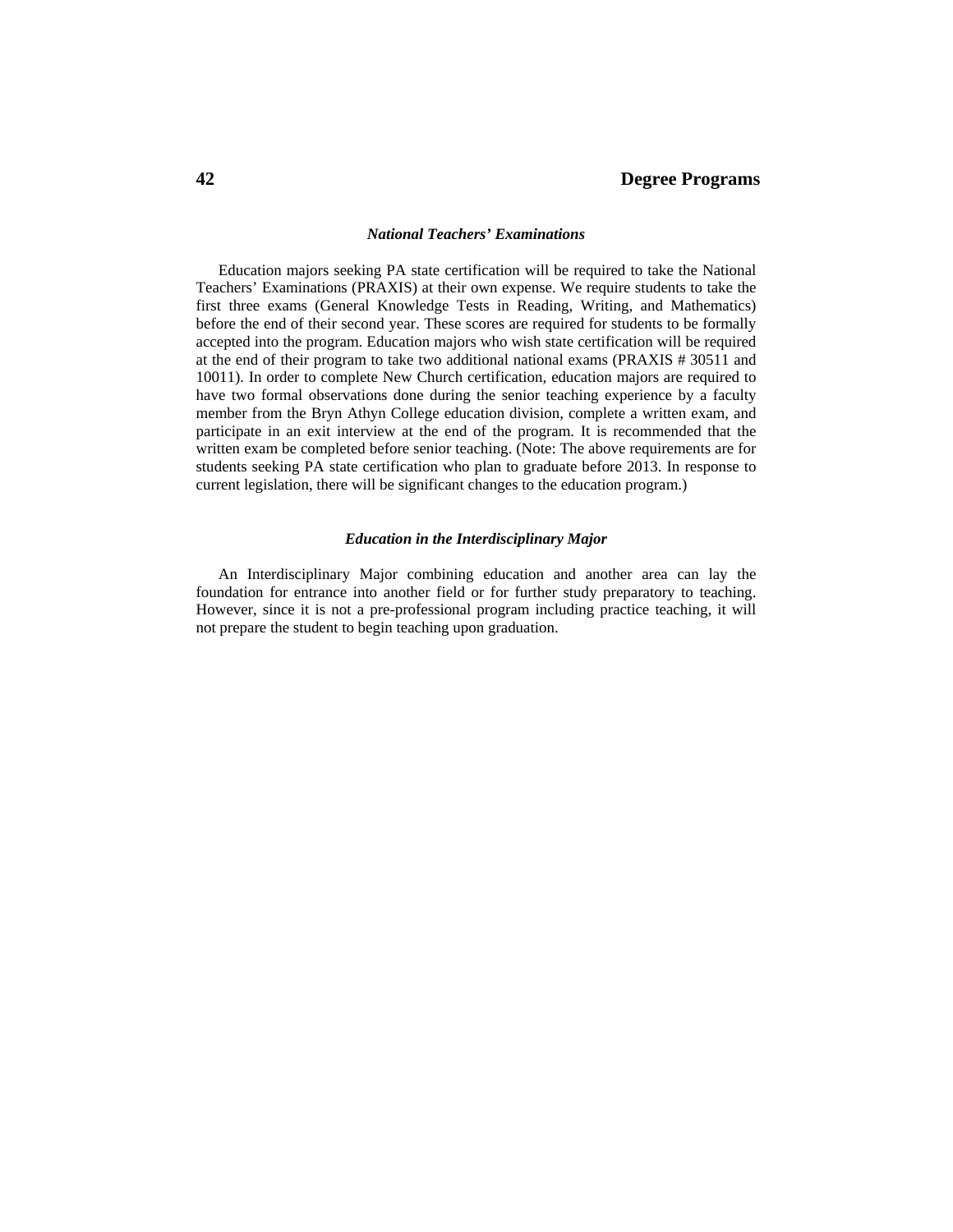# *ENGLISH LANGUAGE AND LITERATURE MAJOR*

 The English Language and Literature program leading to the baccalaureate degree gives the student a firm background and skills in reading, writing, and criticism—tools that are vital for effective work in many segments of society. The program also provides a solid foundation for graduate study in a number of disciplines. The major immerses the student in the cultural wealth of literature written in or translated into English.

 The major offers three tracks: language and literature, Pennsylvania certification for teaching 7-12 English, and writing. These tracks are outlined below.

 Applicants should have compiled a minimum GPA of 2.5 overall, and 2.7 in English courses. Certification requires a GPA of 3.0. 130 credits are required for graduation.

 Applications for admission should be addressed to the English program advisor, Dr. Kristin King.

#### *Course Requirements*

#### **Language and Literature Track**

| one of:  | Speech 105                         |
|----------|------------------------------------|
| one of:  | 211, 213                           |
| two of:  | 218, 219                           |
| two of:  | 220, 221                           |
| five of: | 300-Level in English or Humanities |
| one of:  | 235                                |
| two of:  | English electives (200 level)      |

Supporting Requirements:

*Concentration area*: Four courses to be chosen from one area other than the major (two courses at the 200-level or higher; two courses at the 300-level or higher). The chosen area must be approved by the program advisor. 12 credits total.

*Religion* (Upper level) 9 credits

| Total specified     | $= 63$ credits  |
|---------------------|-----------------|
| Core plus electives | $= 67$ credits  |
| Graduation total    | $= 130$ credits |

#### **Writing Track**

 Speech 105 English 220 & 221 English 218 & 219 English 211  $& 213 &$  one additional writing course English 235 & 320 Two additional 300-level English or Humanities courses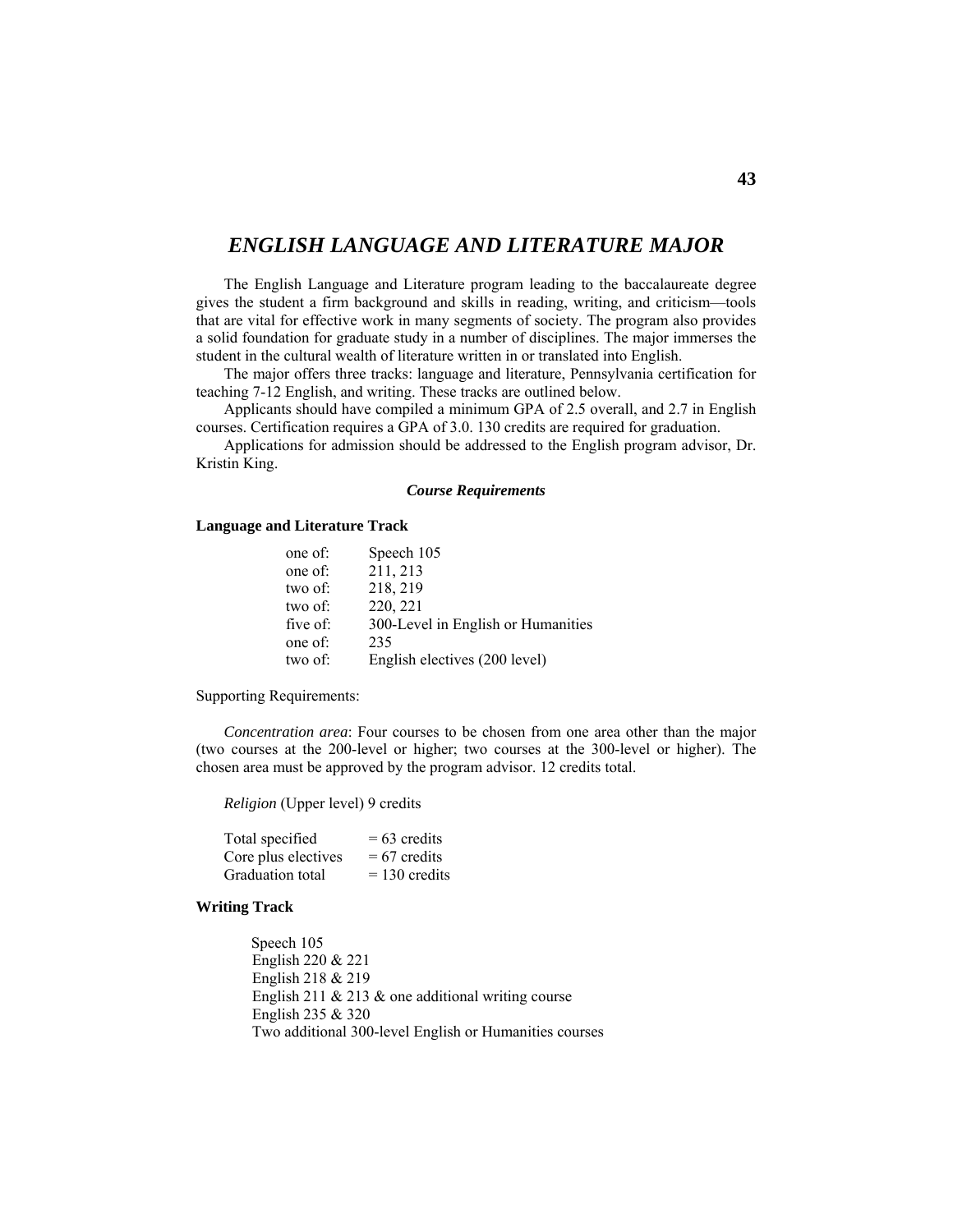## **44 Degree Programs**

English 490/491 Senior writing project<sup>1</sup>

Supporting Requirements:

Same requirements as literature track

| Total specified     | $= 63$ credits  |
|---------------------|-----------------|
| Core plus electives | $= 67$ credits  |
| Graduation total    | $= 130$ credits |

#### **B.A. English with Pennsylvania Certification in English (grades 7-12)**

 Creative Writing: English 211 Advanced Exposition: English 213 American Literature: English 218 & 219 British Literature: English 220 and 221 World Literature: Two of Hum 215/216/217 Shakespeare: English 235 Three English or Humanities Courses (300-level+) English Language: English 320 Upper-Level Religion (12 credits) Electives (26 credits): including philosophy; social science; fine arts or music; physical education; and 6 credits of foreign language

Additional required courses:

-

Writing 101 & 202, Speech 105, Math 130 & a  $2<sup>nd</sup>$  Math, Communication 220

Education Courses at Bryn Athyn College: Ed 225, 245, 301/501, 204, 311, 326, 340, 401

Education courses at Holy Family University: EDUN 331, 332, 402 (12 cr), 404

For certification, students must pass national teaching exams (PRAXIS) and earn a 3.0.

<sup>&</sup>lt;sup>1</sup>The Senior Writing Project involves a major effort in some area of writing to be produced under the supervision of an advisor. The project could include a collection of short fiction, poems, or essays, critical analysis, a segment of a novel or play, or some other project that reflects the student's best focused efforts in writing. The project involves the student over a two-term period of the senior year.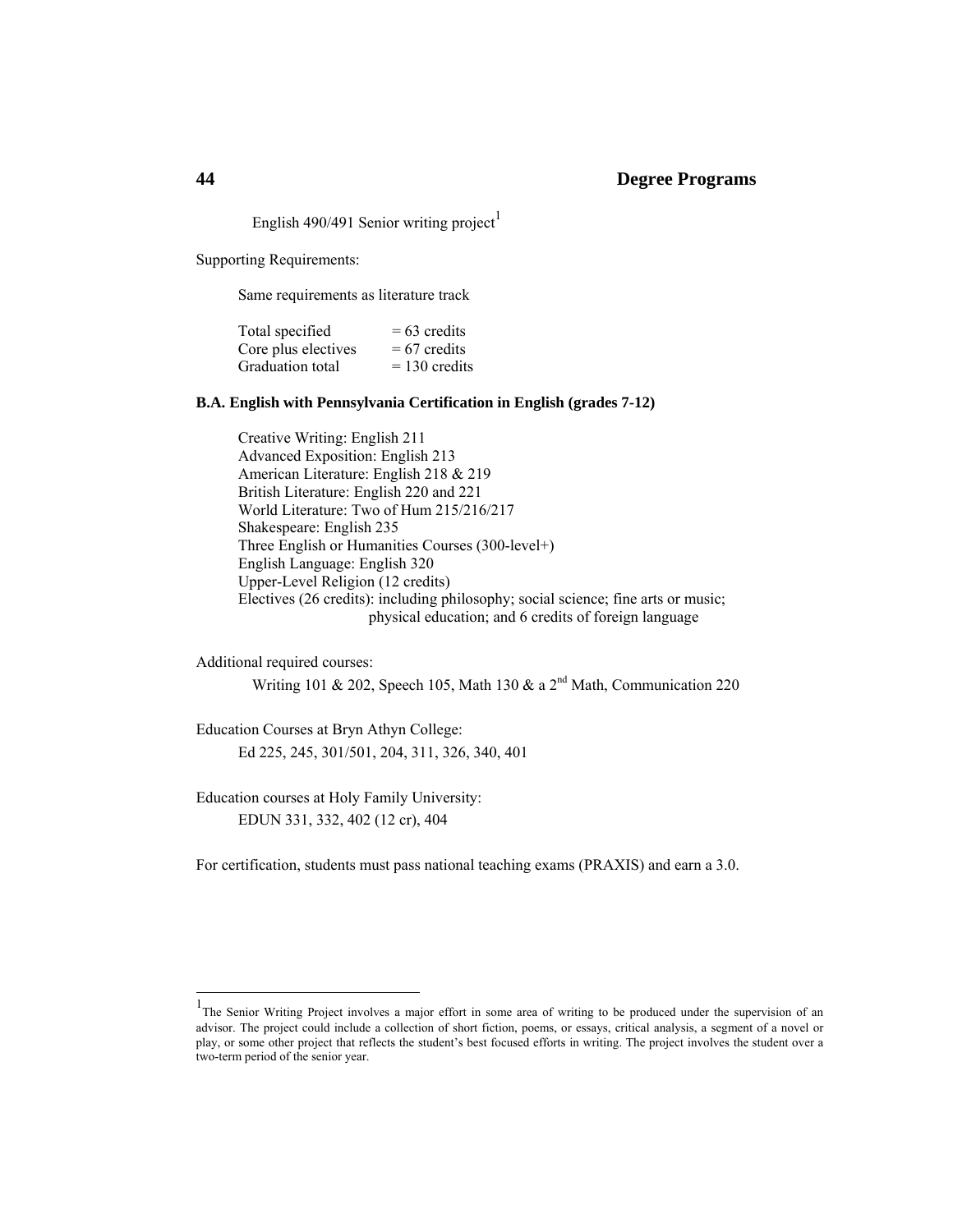# *HISTORY MAJOR*

#### **(BA AND BA WITH SECONDARY EDUCATION CERTIFICATION)**

 The course offerings for the history major have been selected in accordance with the philosophy that a broad study of the narrative and social history of the human race, together with an understanding of its intellectual and spiritual history, will prepare students in a unique way, not only to teach or pursue research in a variety of historical subject areas, but also to gain an understanding of the general trends, both natural and spiritual, present throughout the history of the human race.

 Because our culture today is a product of the experiences and attitudes of past cultures, the student will, through this process of discovery, gain a better understanding of what we are as a society today, and what we may become.

 The major offers two programs: a BA in History and a BA in History with secondary education certification. Both of these programs are outlined below. A minimum of 130 credits is required for graduation.

#### *Admission Requirements and Procedures*

 Applicants should have compiled a minimum overall GPA of 2.0 and a minimum of 2.5 in history courses. Certification requires a GPA of 3.0. Applications for admission should be addressed to the History program advisor, Dr. Wendy E. Closterman.

#### *Common Requirements for BA and BA/Certification Programs*

#### **100-Level Requirements:** History 114, 115, 117

#### **Distribution Fields**

Minimum of one course in each distribution field. Students choose one area of concentration in which to take a minimum of three courses. Required concentration in American History for certification program.

At least three courses overall must be taken at the 300-level.

Ancient History: History 207, 208, 240, 310

Eighteenth Century Europe and Its Origins: History 215, 216, 250/350, 290, 315

American History: History 225, 230, 232, 330, (330 and Holy Family University History 315: History of Pennsylvania req. for certification)

Non-Western History: History 209, 235, 245, 295, 346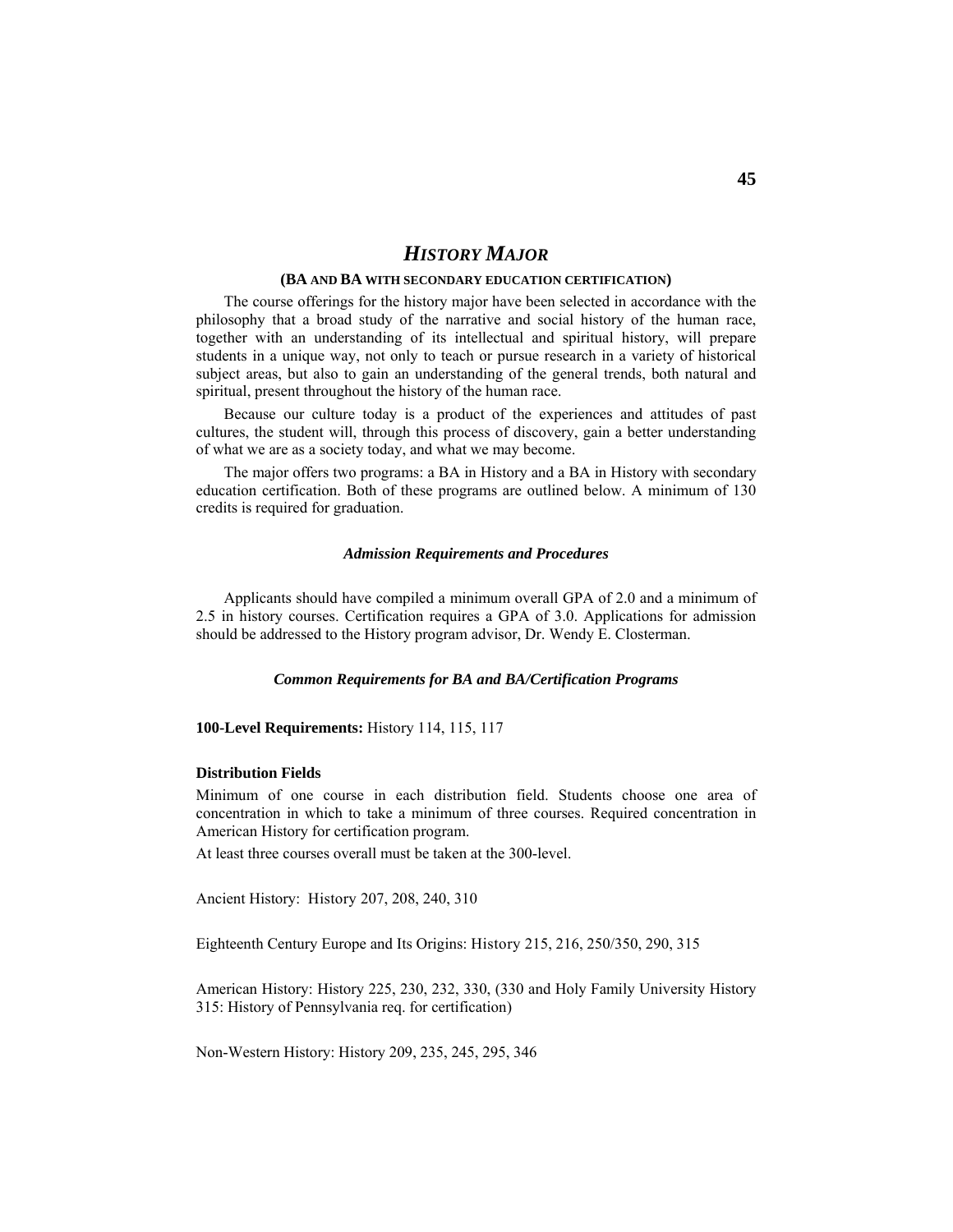## **46 Degree Programs**

#### **Seminars and Applied Learning**

History 211, 301, 402

#### **Additional Requirements for BA in History**

History Internships (History 298, 398, 498) or Senior Research Paper (History 490, 491) (6 credit min.)

Supporting Fields (minimum 9 credits at the 200 level or above from the following fields; student and advisor together select courses to support the area of concentration)

Art History; Literature; Philosophy; Political Science; Sociology

Religion

-

Religion 210

Church History course related to chosen area of concentration: Ancient History: Religion 283; Eighteenth Century Europe and its Origins: Religion 284 or 320; American History: Religion 380; Non-Western History: Religion 296

#### **Additional Requirements for BA in History with Secondary Education Certification**

General Requirements

Anthropology 110, Economics 131 or 132; Education 128, Geography 110, Literature elective, Mathematics 130, Mathematics elective, Philosophy elective, Political Science 210, Speech 105

Education Education 204, 225, 245, 301, 311, 326, 340, 401

Education Courses at Holy Family University<sup>1</sup>

HFU Education 331: General Secondary Education Methods and Technology

HFU Education 332: Secondary Education/Curriculum Content Area

HFU Education 402: Supervised Field Experience

HFU Education 404: Secondary Education Seminar

<sup>1</sup> See p. 28-29 for details about paying for Holy Family University classes.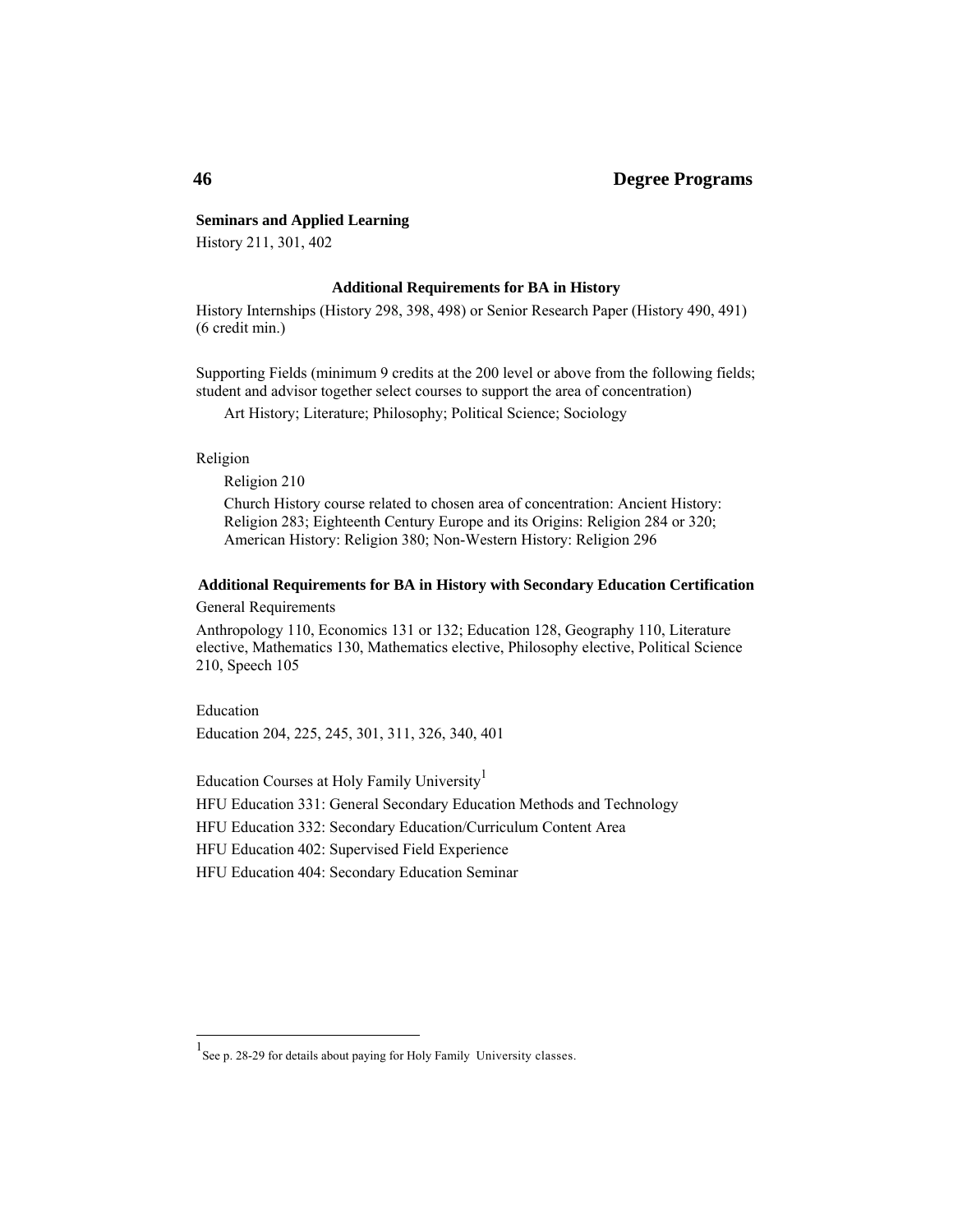# *INTERDISCIPLINARY MAJOR*

 The Interdisciplinary (ID) Major offers the opportunity to fulfill requirements leading to a Bachelor of Arts by combining studies in two disciplines. It may combine areas of concentration from all divisions whose curricula satisfy the course requirements indicated below.

 The ID Major presents a unique opportunity for the student to develop in a structured way the interrelationship of different fields of knowledge.

 Subject to the existing curricular offerings, interdisciplinary majors may pursue combinations from the following disciplines: biological sciences, classical languages, computer science, education, English, history, mathematics, philosophy, physical sciences, psychology, religion, and social sciences.

 Certain other academic disciplines may also be part of the major provided that the program requirements are partially met by transfer courses. (Note that the financial costs of transfer courses are borne by the student.) It is expected, however, that students will take elective and required courses at Bryn Athyn College whenever possible. Programs involving religion may have other restrictions. Within the general guidelines and requirements stated below, individually designed programs are guided by the director of the Interdisciplinary Major, Dr. Soni Werner.

 Of the credits required for the BA degree, a minimum of 36 must be taken in the two disciplines involved, as follows:

 In each discipline (or area of concentration) 15 credits must be earned in courses beyond the 100 level; and of these 6 credits must be earned in courses at the 300 or 400 level (for a total of 30 credits above 100 level, including 12 credits at the 300 level and above).

A Senior Research Essay brings together the two areas of concentration, within the context of New Church doctrine. The Senior Research Essay must be completed during the junior and senior year under guidance of a faculty member approved by division heads for the work, the successful completion of which earns 8 credits:

Junior year: ID 390. Research Seminar. (1 Credit, Spring term)

Senior year: ID 490. Senior Essay. (3 Credits, Fall term)

Senior year: ID 491. Senior Essay. (3 Credits, Winter term)

Senior year: ID 492. Senior Seminar. (1 Credit, Spring term)

 When religion is chosen as one of the two disciplines, the program must meet the requirements of the Religion Minor.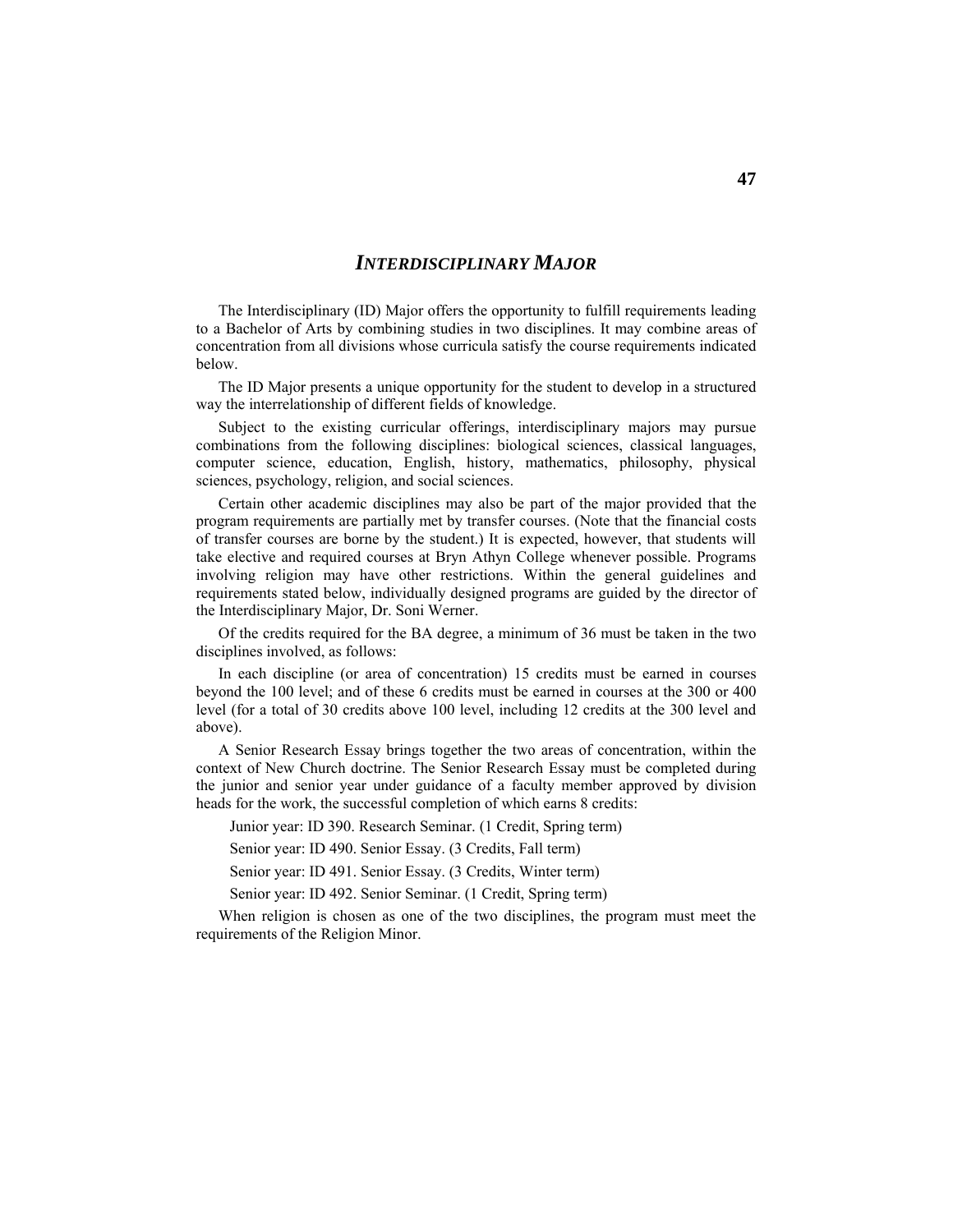# *Major Area I* credits  $3 \text{ courses at } 200 \text{ level}$  9 2 courses at 300 level 6 *Major Area II*  3 courses at 200 level 9 2 courses at 300 level 6 *Senior Research Essay:*  Interdisciplinary 390 (Spring term) 1 Interdisciplinary 490 (Fall term) 3 Interdisciplinary 491 (Winter term) 3 Interdisciplinary 492 (Spring term) 1 *Residence Requirement in Religion* Religion: 2 courses 6 Total **44**

 Beyond the above specified requirements, students need to meet Core requirements and take enough electives to achieve a total of 130 credits for graduation.

 For entrance into the ID Major, the College requires an overall 2.0 GPA minimum, with a 2.5 minimum in the intended areas of specialization. Because the final requirement of the ID Major is the Senior Research Essay (approximately 40 – 45 pages long), which depends heavily on a student's writing ability, all students interested in pursuing the ID Major should meet with Dr. Kristin King, the head of the writing program. By looking at the student's past performance in writing and English courses, and by assessing samples of the student's writing and research for other college courses, Dr. King will help the student determine whether the student feels able to meet the basic standards of the Senior Research Essay, or what kind of support might be needed for successful completion of the paper.

 Students who have applied for entrance to the major but lack the necessary GPA of 2.5 in each of the areas will *not* be admitted to the major on any sort of provisional basis.

 The graduation requirement for an ID major is a GPA of 2.00 overall, and an average of 2.00 in courses in the two areas of concentration.

 Inquiries regarding an ID Major should be made to the director of the program. A typical program requires two years of study beyond sophomore year, and therefore application should be made during the sophomore year.

#### *Requirements*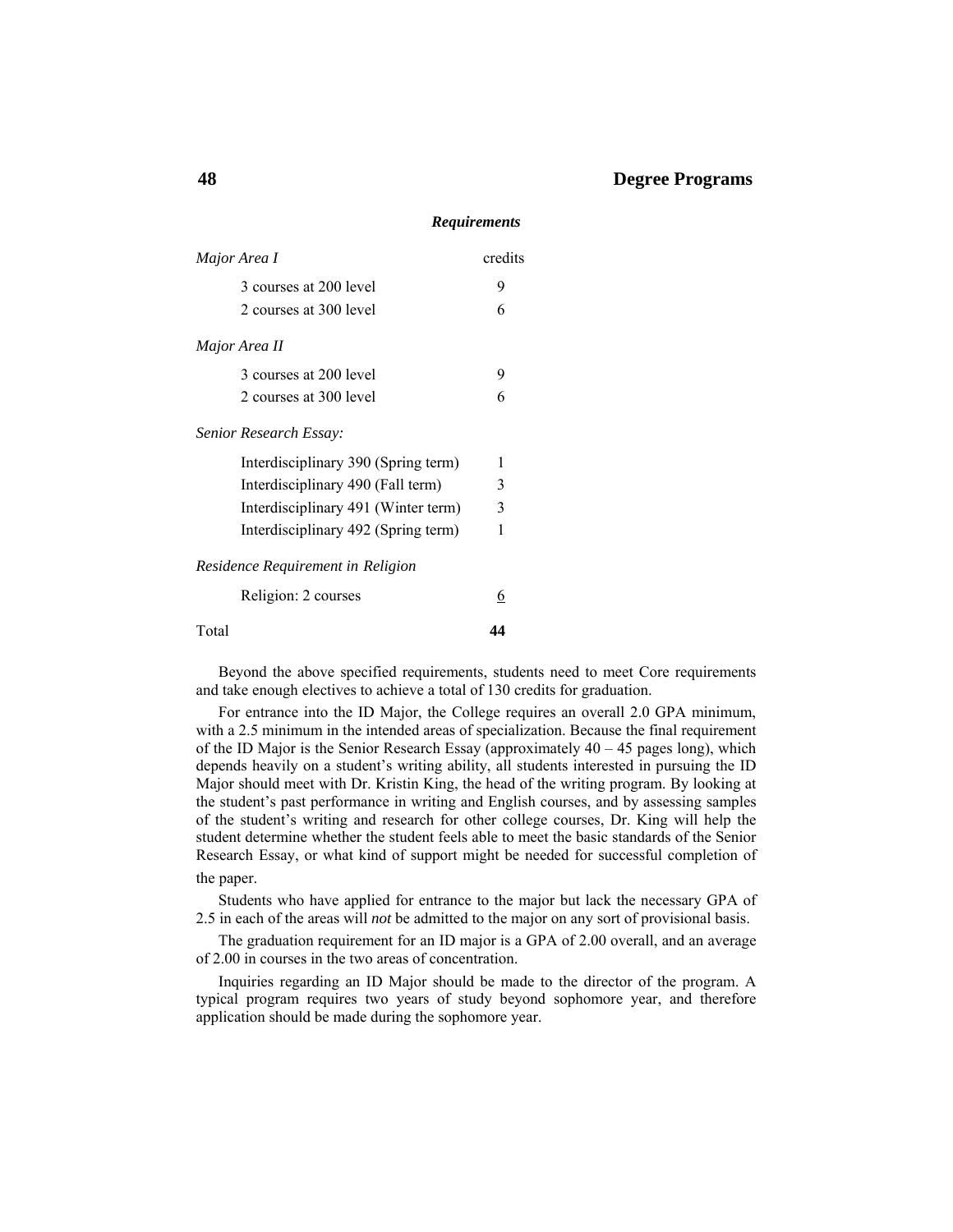## **Degree Programs 49**

#### **Business and Psychology Interdisciplinary Programs**

 The Business and Psychology Interdisciplinary Programs fall under the umbrella of the interdisciplinary major and allow students to combine a directed study of business or psychology with another field of their choice within a liberal arts framework.

 A total of 130 credits is required for the BA degree. The senior research essay serves as a capstone.

#### **Business Interdisciplinary Program Requirements**

#### **Prerequisites**

Economics 131. Macroeconomics

Economics 132. Microeconomics

Mathematics 130. Introduction to Statistics

Mathematics 140. Elements of Calculus, or higher

Psychology 101. Introductory Psychology

#### Business Courses

Business/Psychology 202. Psychology Applied in the Workplace

Business 241. Accounting I

Business 242. Accounting II

Business 251. Introduction to Business Law

Business 254. Principles of Marketing

Business 257. Principles of Management

Business 298. Business Internship

Business 301. Business Ethics

Business 320. Financial Management

Second Field for Interdisciplinary Major

3 courses at the 200 level; 2 courses at the 300 level

#### Senior Capstone Experience

ID 390. Research Seminar ID 490. Senior Paper

ID 491. Senior Paper

ID 492. Senior Seminar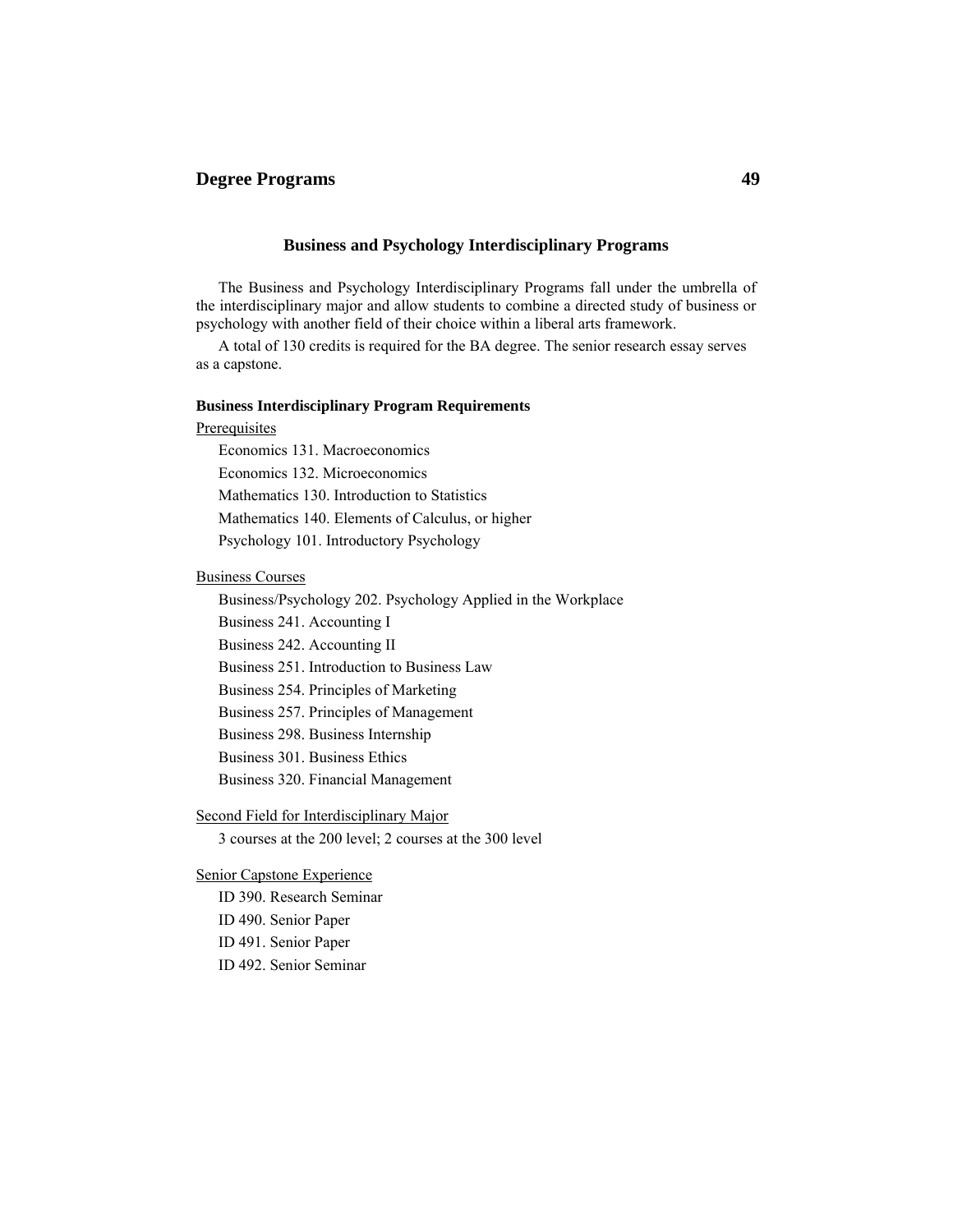## **50 Degree Programs**

# **Psychology Interdisciplinary Program Requirements Prerequisites**  Psychology 101. Introduction to Psychology Math 130. Introduction to Statistics Psychology Courses At least 3 courses at the 200 level or above At least 2 courses at the 300 level or above Psychology 298. Psychology Internship (at least 1 credit) Second Field for Interdisciplinary Major At least 3 courses at the 200 level or above

At least 2 courses at the 300 level or above

### Supporting Requirement

Education 204. Human Development: Childhood and Adolescence

### Senior Capstone Experience

 ID 390. Research Seminar ID 490. Senior Paper ID 491. Senior Paper ID 492. Senior Seminar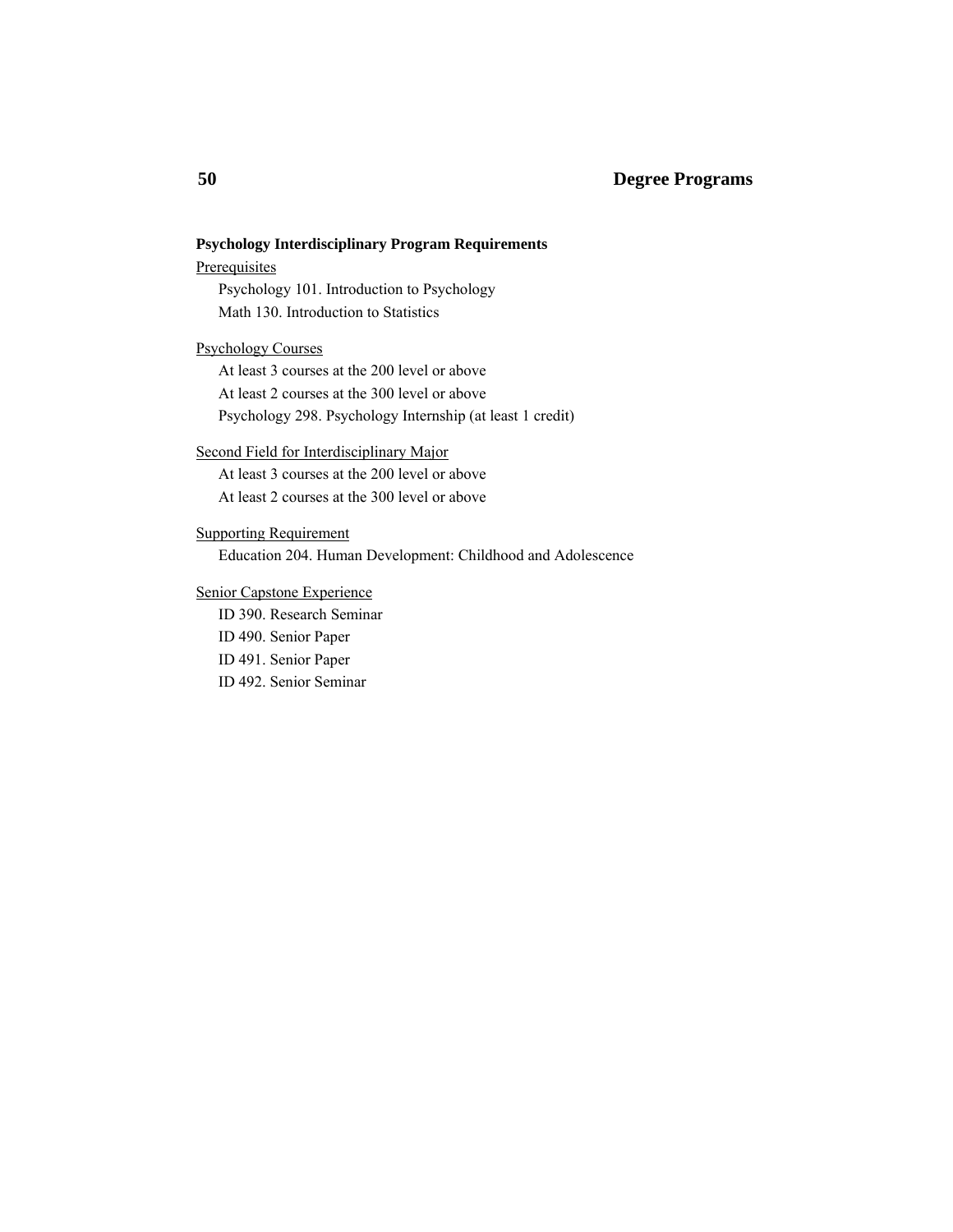# *RELIGION MAJOR*

 The Religion Major provides disciplined and systematic instruction in religion, with the aim of an overall comprehension of the doctrines of the New Church, in a sphere of rational discussion and creative thinking. Topics include the meaning of the New Church in relation to faith, the Word of the Lord, marriage and the home, creation, the Lord's providence, world religions, and sacred languages. Students have the opportunity to integrate their religious faith in ways that contribute to their own regeneration, their religious community, and the world.

 Of the total 130 credits required for the Bachelor of Arts degree, 42 must be taken in religion and major-related subjects as set out below:

- These 42 credits shall be beyond the courses taken to satisfy the religion residency requirements in the freshman and sophomore years.
- Of these 42 credits, 15 may be taken in major-related subjects in philosophy, educational philosophy, history, or sacred language. See details below.
- Religion courses taken to meet major requirements must be beyond the 100-level, with at least 12 credits at the 300-level or above.
- At least one term of Religion Senior Project (490/491) must be included in the program. Credits received shall count towards the major requirements.
- At least 3 credits in a World Religions course must be included (Rel. 193, 283, 284, 295, 296), 3 credits may be from Religion 298, Religion Internship.
- For entrance into the religion major, students apply to the program director, the Rev. Stephen Cole. The division requires an overall GPA of 2.00, with 2.50 in religion courses and in those courses within the intended major-related fields of study.

Courses which qualify as major- or minor-related are as follows:

#### **History**

| 240                     | Ancient Israel                             |
|-------------------------|--------------------------------------------|
| 250/350                 | Swedenborg's Life and Times                |
| 310                     | Religion in Ancient Greece and Rome        |
| <b>Philosophy</b>       |                                            |
| 310/311                 | Topics in Contemporary Philosophy I and II |
| 320/321                 | Swedenborg's Philosophy                    |
| <b>Sacred Languages</b> |                                            |
| Hebrew                  | 110, 111, 250                              |
| Greek                   | 110, 111, 250, 251                         |
| Latin                   | $200+$                                     |
| Sociology               |                                            |

340 Seminar in the Sociology of Religion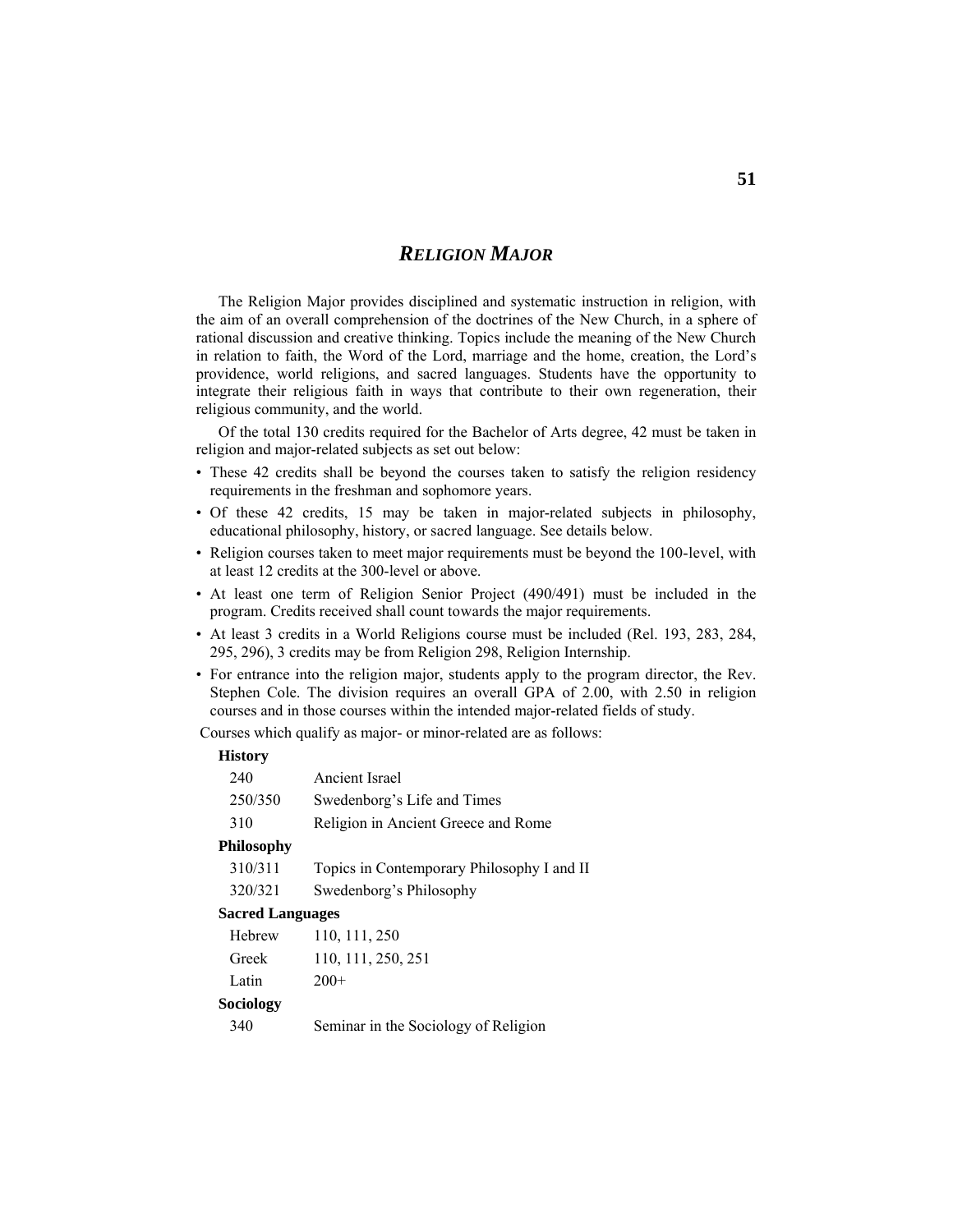In planning a degree program, pre-theological students should note that the Academy Theological School requires MDiv candidates to have taken certain courses in religion, philosophy, education, and Latin. Other courses are recommended. (See Theological School Catalog.) Those wishing entrance into Theological School should interview with the dean of that school as early as possible.

# *RELIGION MINOR*

 A religion minor is offered with most other majors. Students should apply to the Head of the Religion and Sacred Language Division no later than the end of junior year.

 Of the total 130 credits required for Bachelor of Arts degree, 15 credits (5 courses) must be beyond the courses taken to satisfy the religion residency requirements in the freshman and sophomore years.

Course Requirements:

- two must be in 300-level religion.
- one must be in a World Religions course (Rel. 193, 283, 284, 295, 296)
- one must be in an Old Testament or a New Testament course (Rel. 123, 220, 221, 222, 223, or History 240)
- no more than two from major or minor related courses (see religion major)

 To enter and remain in the religion minor, the division requires an overall GPA of 2.00, with 2.5 in religion courses.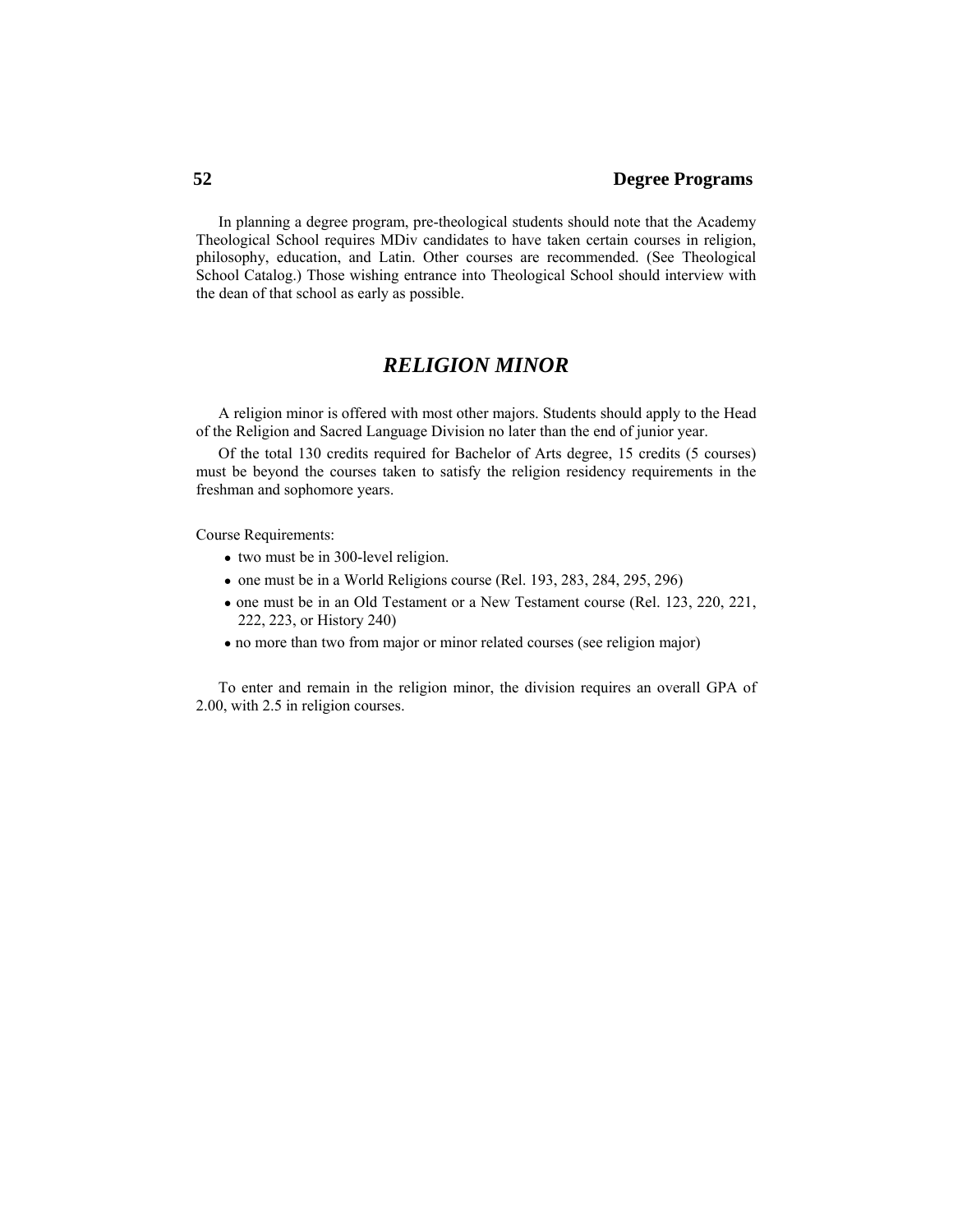# *SECOND BACCALAUREATE*

 Students with a baccalaureate (from Bryn Athyn College or elsewhere) who wish to earn another baccalaureate from Bryn Athyn College must do the following:

- 1. Apply for admissions to the degree program and satisfy all admission requirements.
- 2. Work out a program with the appropriate major advisor. Such a program will meet the degree requirements and include an additional 30 credits beyond the previous baccalaureate degree.
- 3. Obtain approval from the academic dean, who will consult with the Curriculum and Academic Policy Committee.

 Students whose degree is from another institution may be required to take certain background courses that would justify a degree from Bryn Athyn College. The required courses will be set by the academic dean in consultation with the head of major.

 Students whose first degree is from Bryn Athyn College will not be eligible for financial aid.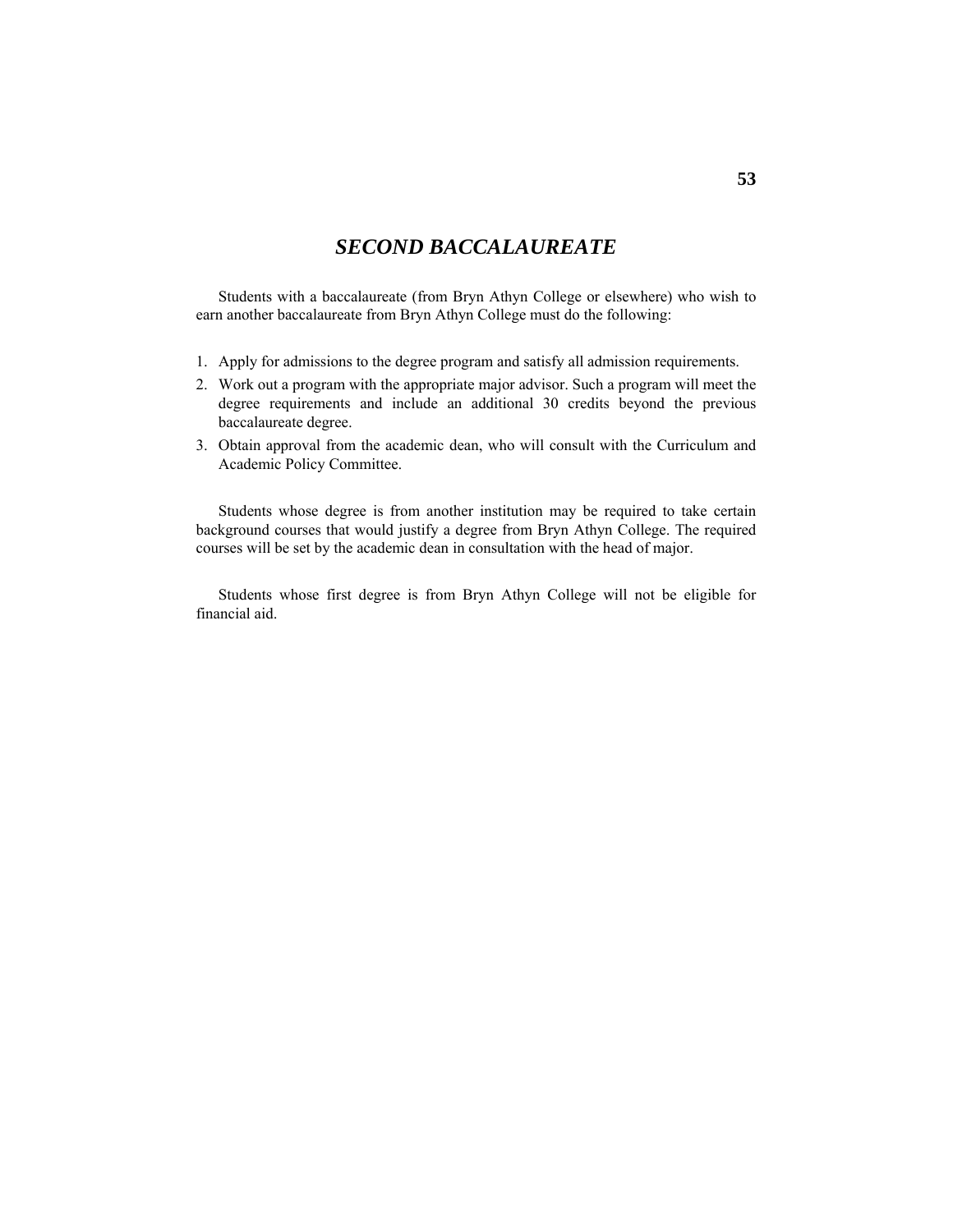# **EXPERIENTIAL EDUCATION**

# *Internship and Cooperative Education Program*

The College offers an internship/cooperative education program designed to provide students with the opportunity to combine academic work with out-of-the-classroom experience. Students learn through participation and reflection. In exchange, students add value to the organizations that sponsor internship opportunities.

Students are eligible once they have completed two full-time terms at Bryn Athyn College and have earned a GPA of 2.7 or better. In order to qualify for an internship, students must apply to the faculty member in charge of the subject area. Internships can be taken for credit in a number of different divisions: business, biology, education, English, history, and religion. (For specific descriptions and requirements unique to a certain subject, see the end of the relevant course section.) Otherwise students m ay earn elective credit, as is the case for most 100-level and service-oriented internships. For these elective internships, see Dr. Soni Werner, Director. The student is responsible for securing internship openings, but each subject head can offer coaching, as well as help with finding contacts. Internships are awarded credit at approximately 67 hours per credit. Thus a 3 credit internship requires 200 hours. Students may earn a maximum of 12 credits in internships. Each field has unique internship requirements, including papers and presentations, but all require a reflective written return.

In many cases students are financially compensated for their work. Internships usually last an entire term, but other schedules can be arranged in either fall, winter, spring, or summer.

Internships differ from cooperative education experience. An internship is usually for one term only, whereas a cooperative education program involves a longer relationship between an employer and the College. In cooperative education, a student alternates between attending classes on campus for a term and working for a term with the same employer on professional tasks related to the program of study.

As ambassadors for the College, interns should be enthusiastic, punctual, and reliable, striving to meet or exceed their supervisor's expectations.

 For most 100 level internships and elective credit contact: Director of Internships/Cooperative Education Box 717, Bryn Athyn College of the New Church Bryn Athyn, PA 19009-0717 (267) 502-2502 soni.werner@brynathyn.edu

# *Service Learning Program*

The Core Program requires 1 credit of internship or service learning, which can be fulfilled either by unpaid service learning experiences or by internships (paid or unpaid). Service learning experiences include choir, coaching, college newspaper editor, internships, leadership courses, practicums in the majors, Science 290, and service trips. To receive credit for college service trips, students must register for Service Trip 100.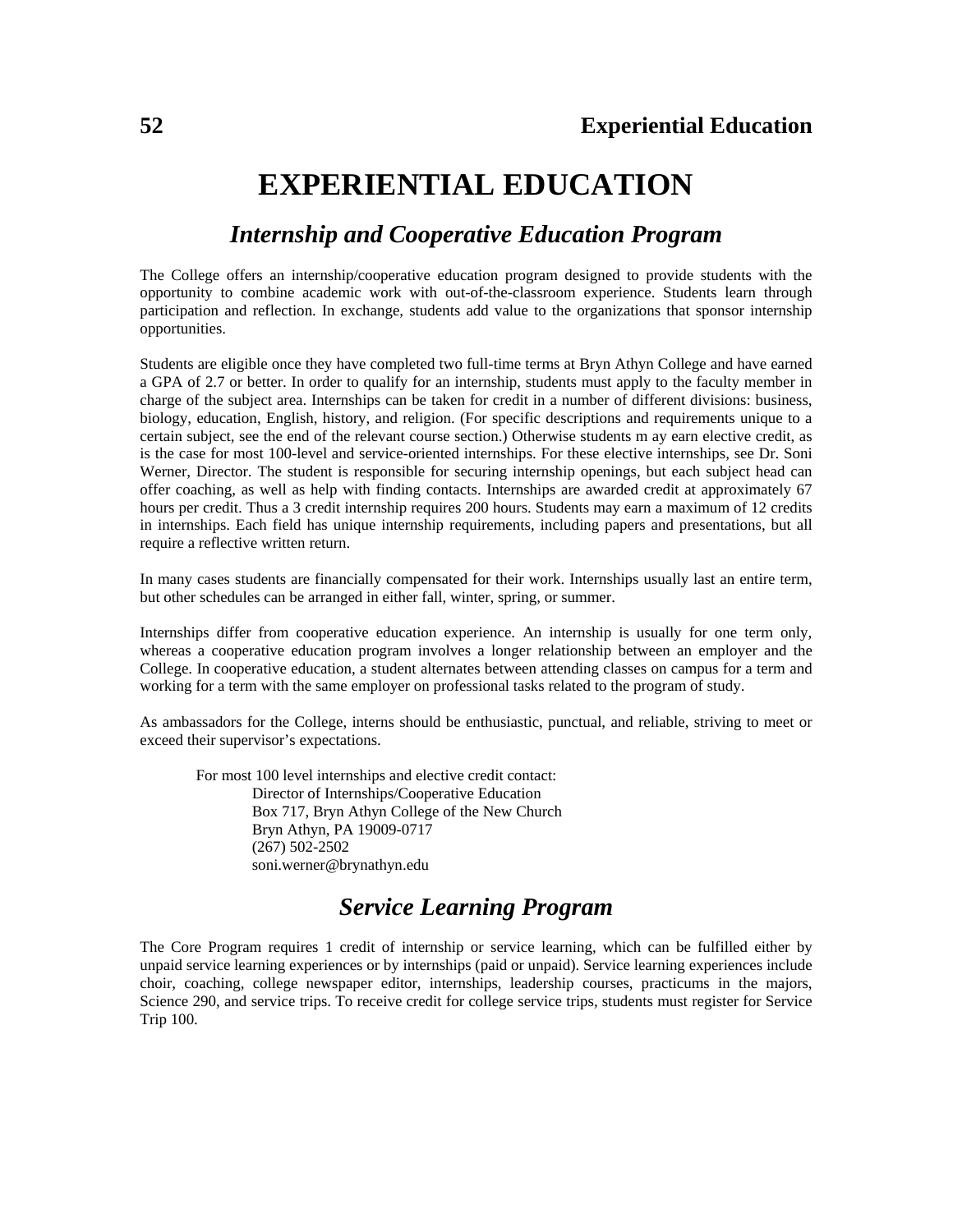# **Experiential Education** 53

 For additional information, please contact: Director of Service-Learning Box 717, Bryn Athyn College of the New Church Bryn Athyn, PA 19009-0717 (267) 502-2789

# *International Opportunities*

The College offers two opportunities for international experience, internships (See above) and study abroad.

#### *Study Abroad*

Bryn Athyn College students create for themselves an appropriate program of study in their area of interest. Preparations should begin at least one year in advance. Credits earned offcampus can be applied to majors at Bryn Athyn College subject to approval. Bryn Athyn College faculty offer initial guidance; however, students are advised to apply to study abroad programs administered through other institutions such as Arcadia University. This study abroad program helps college students execute their plans for studying at an institution abroad. The program places students in a wide variety of countries, both English-speaking and non-English-speaking.

#### *International Student Exchange Program*

During the 2003-2004 academic year Bryn Athyn College entered into a formal student exchange program with the Université Michel Montaigne-Bordeaux (France). Students from Bryn Athyn may apply to attend the Université in Bordeaux for one or two terms, and Bordeaux students may apply to attend Bryn Athyn College for a comparable period of time. Bryn Athyn College students who apply must be full-time students who have completed at least three terms at Bryn Athyn College. In addition students must be in good academic standing with a cumulative GPA of 2.5 or higher. They must also meet the minimum academic standards of the Université prior to acceptance for study. Knowledge of French is highly desirable, but students may take courses in the American Studies Department at the Université, some of which are taught in English. Bryn Athyn College students who participate will be responsible for all transportation, living expenses, and costs involved in travel to and from the Université. In addition the student is responsible for all personal expenses such as a passport, telephone calls, books, etc. Students are required to have health insurance for the duration of their exchange period. (For additional information please contact Dr. Jane Williams-Hogan.)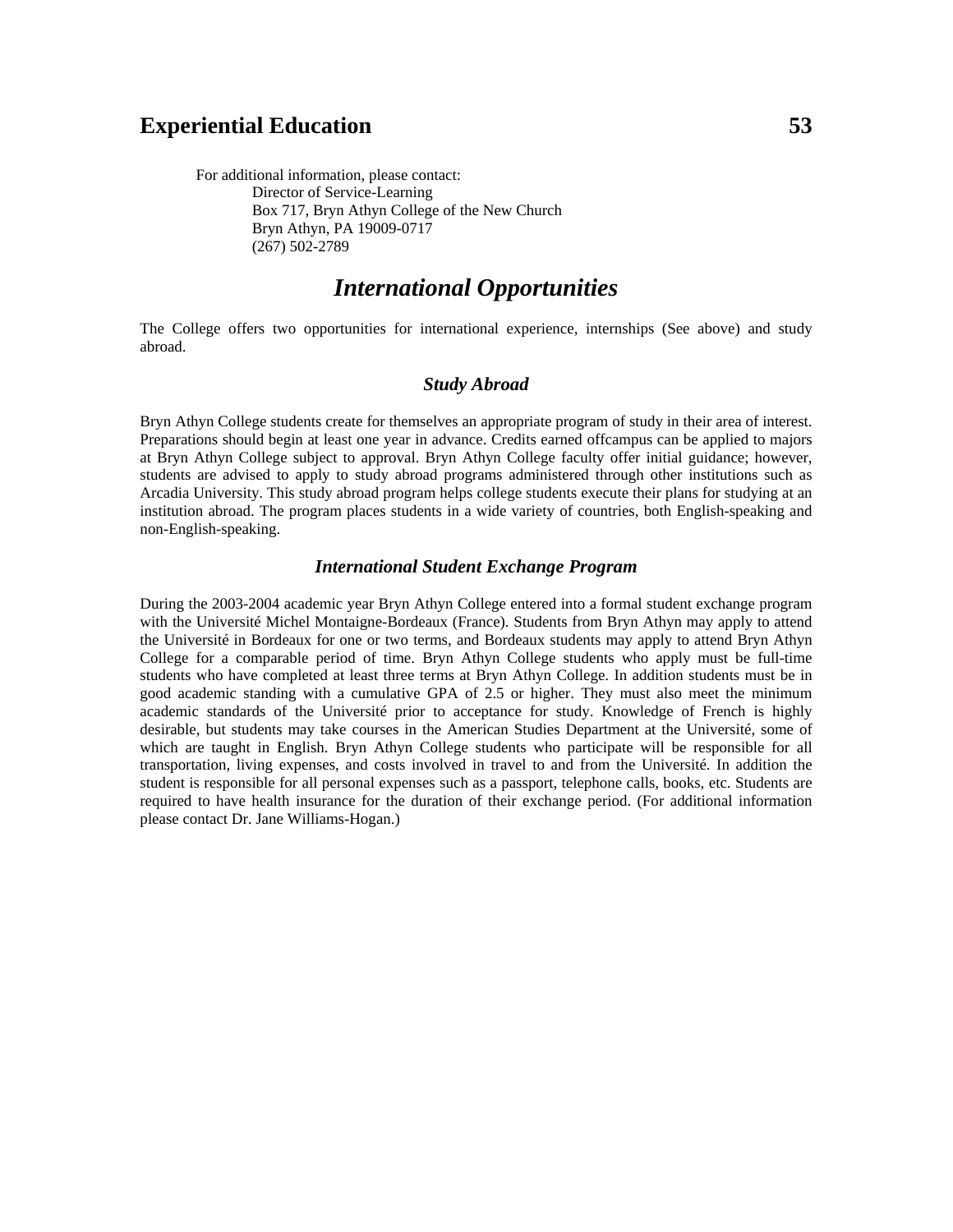# **COLLEGE COURSES**

The College administration will make every effort to offer the courses listed in this catalog but reserves the right to cancel those courses which do not receive sufficient enrollment.

Students may take courses above their year level only with the permission of the instructor and the appropriate division head.

Descriptors in parentheses following a title indicate which skills or disciplines the course fills in the core requirements:

 (EE) Experiential Education (IL) Information Literacy (PP) Public Presentation (QR) Quantitative Reasoning (WI) Writing Intensive

# *Anthropology*

#### **Anthropology 110. An Introduction to Cultural Anthropology.**

Focus on the concept of culture, the methods of anthropological study, and some of the basic institutions of culture such as family, religion, and economic life. Particular emphasis on using the study of other cultures as a basis for understanding complex modern society. 3 Credits. Fall. *Staff*

**Anthropology/History 211. Artifacts, Archaeology, and Museums.** (WI) Introduction to the theories and methods for interpreting how objects provide evidence for history and express a culture's values, ideas, and attitudes. Includes examination of archaeological method and ethics, and the use of objects in a museum setting. Hands-on projects and visits to local museums and historical sites.

3 Credits. Spring. *W.E. Closterman*

# *Biology*

#### **Biology 110. Environmental Science.** (QR)

Geared for non-majors. Includes basic biological and chemical principles as well as concepts from ecology, earth science, and conservation biology. Discussion of the impact of industrial society on the quality of our environment (land, air, water, and natural ecosystems). Laboratory included. 4 Credits. Fall. *S.L. Cooper*

#### **Biology 120. General Biology I: Cell Biology, Evolution and Genetics.**

Introduction to organic molecules, cell structure and reproduction, basic genetics, energy and metabolism (photosynthesis and respiration), evolutionary theory, phylogenetics, and an overview of the kingdoms of life. Pre-requisite for biology majors and those interested in any upper level biology courses. Laboratory included.

4 Credits. Winter. *A.J. Bedford, A.F. Bryntesson, and S.L. Cooper*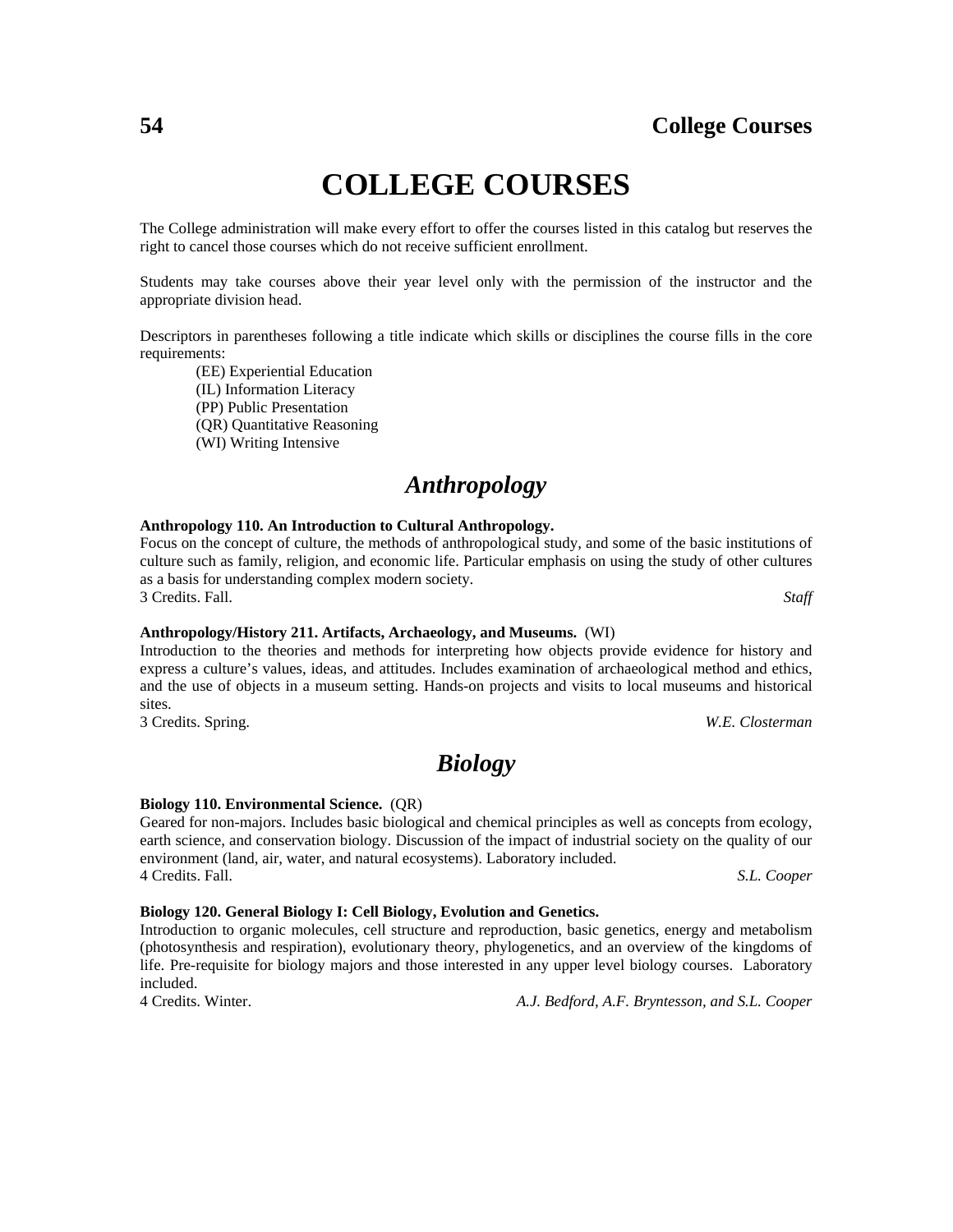**Biology 125. General Biology II: Form, Function and Animal Ecology.**

Introduction to classical ornithology with elements of comparative anatomy and human biology. Course topics include an introduction to anatomy, physiology, behavior, development, and ecology. Laboratory exercises focus on fundamentals of bird anatomy with comparisons to anatomy of other animals. Field trips focus on identification of local birds and introduce fundamental field techniques, especially those used in biodiversity surveys and experimental studies. Because of duplication of subject matter, students may not receive credit for both Biology 115 and Biology 125 (Biology 115 was offered in 2006/07 and 2007/08). Prerequisite: Biology 120. Laboratory included. 4 Credits. Spring. *E.R. Potapov and A.F. Bryntesson*

### **Biology 140. Marine Biology.**

Short course in tropical marine ecosystems including a 7-10 day field trip to the Caribbean. The class will SCUBA dive around coral reefs and ship wrecks to investigate the organisms in these areas. Students keep a journal of their observations and provide a final report. SCUBA certification required (satisfied by Physical Eduction 140). Biology 120 recommended. Special and substantial charge to defray expenses is necessary for enrollment.

2 Credits. Course offered with sufficient student interest. *Staff*

### **Biology 210. Vertebrate Anatomy.**

Vertebrate form in the context of the evolutionary model. Anatomy of the human contrasted with other vertebrates, with attention to the integration of form and function at all organizational levels. Prerequisite: Biology 121. Laboratory included.

### **Biology 220. Human Physiology.**

General study of function in human systems through organizational levels from the molecular to the organismic. Particular emphasis on control mechanisms and homeostasis. Prerequisite: Biology 121. 3 Credits. (Not Offered 200809)

#### **Biology 230. Genetics.**

Study of the process of heredity at a more advanced level than Biology 120. A problem-solving, seminaroriented course integrating principles of evolution, classical Mendelian genetics, and the molecular biology of the gene. Prerequisite: Biology 120, or Biology 115 (Biology 115 was offered in 2006/07 and 2007/08). 3 Credits. (Not Offered 200809)

#### **Biology 232. Cell Structure and Function.** (PP)

Study of the structure-function relationship in cells. Illustration of molecular principles upon which cellular structure and function depend. Foundation course for all other molecular biology courses. Prerequisite: Biology 120 and Chemistry 110. 3 Credits. Spring. *A.F. Bryntesson*

#### **Biology 235. Ecology.**

Study of the physical, chemical, and biological processes that determine the distribution and abundance of plants and animals. Energy flow, food webs, adaptation of species, population dynamics, species interactions, nutrient cycling, and ecological succession. Prerequisite: Biology 120 and Mathematics 140 or Mathematics 150.

3 Credits. (Not Offered 200809)

#### **Biology 240. Botany.**

Introductory study of plant diversity, form, and function. Topics include evolution, classification, structure, reproduction, development, and physiology in plants. Prerequisite: Biology 120. Laboratory included. 4 Credits. (Not Offered 200809)

4 Credits. (Not Offered 200809)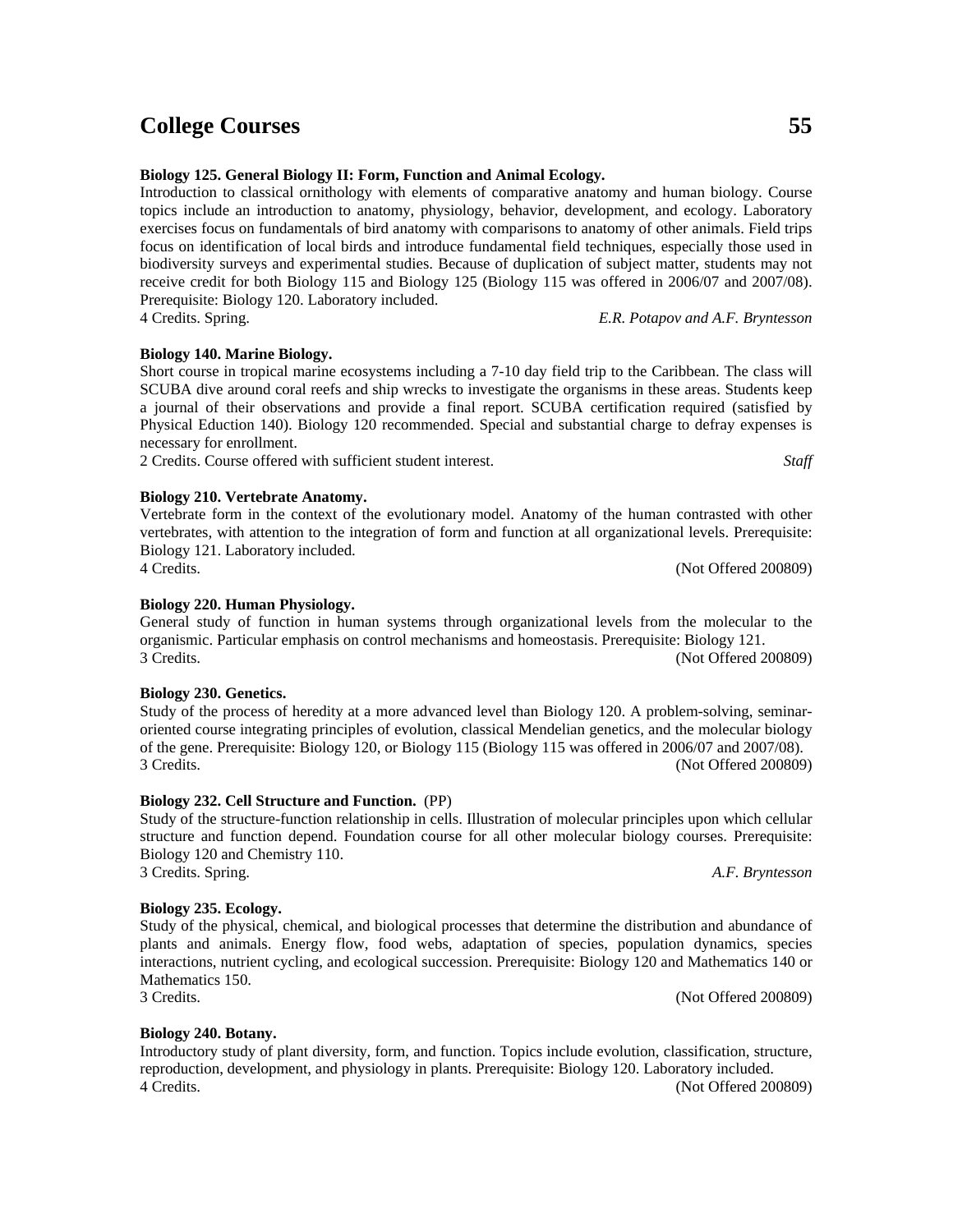**Biology 245. Zoology.**

Exploration of the animal kingdom, including: systematics, anatomy, and physiology. Topics consist of basic concepts of zoology, diversity of major groups of invertebrate and vertebrate animals, evolutionary relationships, structure and function of vertebrate and invertebrate organ systems, and evolutionary development of organ systems. Includes a lab with hands-on activities focused on selected taxa. Prerequisite: Biology 120 or Biology 115 (Biology 115 was offered in 2006/07 and 2007/08). Laboratory included. 4 Credits. Fall. *E.R. Potapov*

**Biology 250. Microbiology.**

Introduction to the morphology, physiology, genetics, and ecology of bacteria and fungi, as well as the structure and replication of viruses. Overview of microorganisms, with emphasis on those organisms involved in the natural history of human disease. Prerequisite: Biology 120. Laboratory included. 3 Credits. (Not Offered 200809)

**Biology 310. Molecular Genetics.**

#### Introduction to nucleic acid structure, function, and chemistry; molecular genetics; DNA replication, repair and recombination; mechanism and control of DNA, RNA, and protein synthesis; and control of cell growth and division. Prerequisite: Biology 230 and Chemistry 210. 3 Credits. (Not Offered 200809)

# **Biology/Chemistry 315. Principles of Biochemistry.**

### Protein structure, dynamics, folding, and methods of purification and analysis. Methods of enzymology and a review of representative enzyme mechanisms. Membrane structure and function and the operation of membrane proteins in the electron transport chain and oxidative phosphorylation. A special topic of protein science explored in student projects. Prerequisite: Biology 232 and Chemistry 211. 3 Credits. (Not Offered 200809)

# **Biology 335. Limnology.**

#### Lakes, ponds, and streams; their origin, development, geochemistry, energy balance, productivity, and the dynamics of plant and animal communities. Prerequisite: Biology 235, Chemistry 111, and Mathematics 140. 3 Credits. (Not Offered 200809)

# **Biology 340. Marine (and estuarine) Ecology.**

#### Factors that influence the distribution, abundance, and diversity of marine organisms. Topics include physical characteristics of marine and coastal habitats, larval recruitment, and community interactions. Habitats include rocky shore, tidal flats, beaches, mangrove, subtidal areas, estuaries, and coral reefs. Prerequisite: Biology 235 (Ecology) and Chemistry 111. 3 Credits. (Not Offered 200809)

# **Biology 345. Plant Anatomy and Physiology.**

#### Structure and function of basic cell types, tissues, and organs of vascular plants. Photosynthesis, respiration, water balance, reproduction, and responses to special environments. Prerequisite: Biology 240, Chemistry 111, and Chemistry 210. 3 Credits. (Not Offered 200809)

# **Biology 355. Cancer Biology.**

Focus on how cells and organs interact via biochemical signaling mechanisms. Special attention to the mechanisms that govern the cell cycle and how a disrupted cell causes cancer. Cancer and various treatments discussed. Prerequisite: Biology 230, Biology 232, and Chemistry 210. 3 Credits. (Not Offered 200809)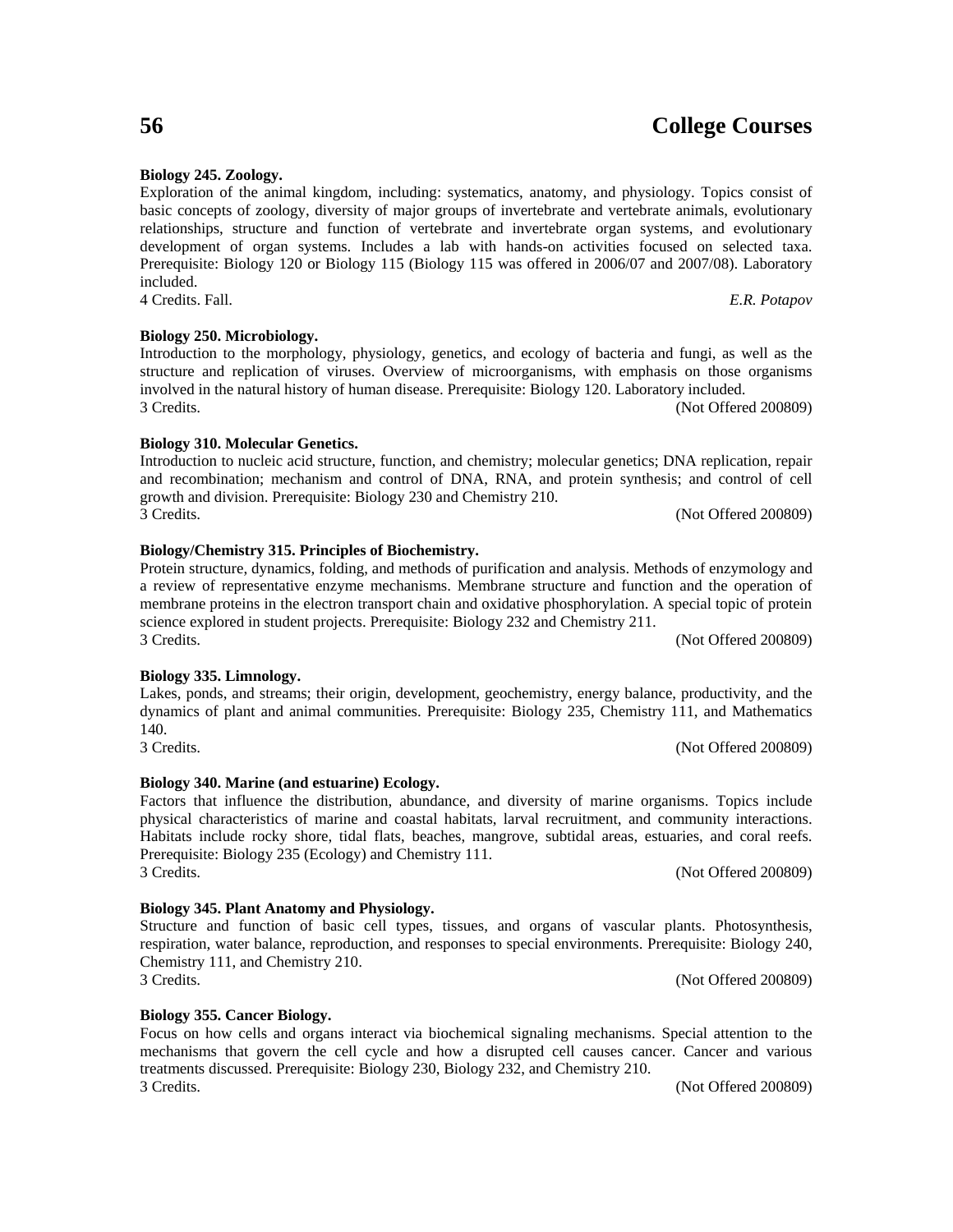#### **Biology 360. Environmental Science.**

Study of local, regional, and global environmental issues primarily from a biological and chemical perspective. May include issues of environmental policy and economics, engineering, and ethics. Course project and presentation required. Prerequisite: Biology 235 and Chemistry 111. 3 Credits. (Not Offered 200809)

### **Biology 373. Biological Laboratory Techniques: Molecular Biology.**

Junior level biology laboratory course supporting Biology 230, 232, 310, 315, and 355. A mixture of theoretical and practical experience in techniques used in molecular biology, including PCR and cell-based cloning, nucleic acid hybridization, genomic structure analysis, proteomics, bioinformatics, protein expression and analysis, and culturing and identifying microbiological organisms. Laboratory reports and scientific writing skills integral. Co-requisite or Prerequisite: Biology 230 and Biology 232. 2 Credits. (Not Offered 200809)

#### **Biology 375. Biological Laboratory Techniques: Ecology.**

Junior level biology laboratory course supporting Biology 235, 335, 340, and 360. Topics include various methods of field and aquatic sampling for soils, sediments, plants, and animals; algae, plant, and invertebrate identification using taxonomic keys; laboratory and data analyses of soils, sediments, community structure, and diversity. Laboratory reports and scientific writing skills integral. Prerequisite: Biology 235. 2 Credits. (Not Offered 200809)

Broadened exposure to active areas of biology and reading current literature. Required of seniors in the

1 Credit. (Not Offered 200809)

seniors in the biology major and open to seniors in the ID major who are studying biology. 1 Credit. (Not Offered 200809)

biology major and open to seniors in the ID major who are studying biology.

# **Biology 492. Biology Seminar III.**

**Biology 490. Biology Seminar I.**

Public presentation of undergraduate biological research. Required of seniors in the biology major and open to seniors in the ID major who are studying biology. 1 Credit. (Not Offered 200809)

# **Biology 495. Senior Project.**

Independent research project or scholarly study under the supervision of a faculty member. Topic chosen by mutual agreement between student and supervisor. Limited to and required of biology majors. Senior project proposals are required in Spring of junior year. 3 Credits. *Staff*

# **Biology 298, 398. Biology Internship.** (EE)

Credit and requirements variable. Proposals must be approved by head of major. Students may apply for Biology 298 after one year and at least two 200- or 300-level biology courses, and for Biology 398 after two years of study and at least three 200- or 300-level biology courses and Chemistry 110/111. Course may be repeated for credit.

Credit variable. By arrangement. *Staff*

**Biology 491. Biology Seminar II.** Review of current ethical issues in science. Integrity in biological research and publication. Required of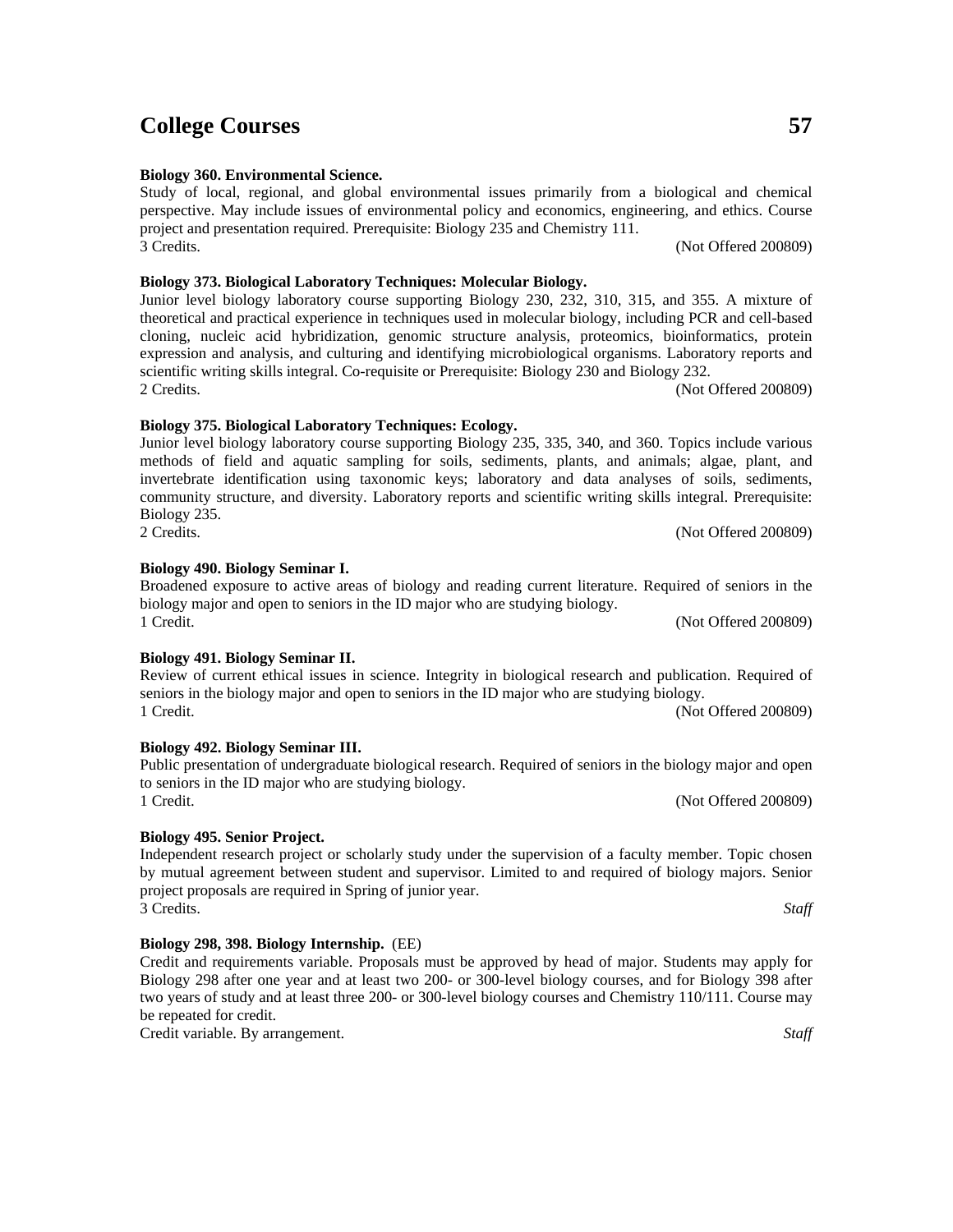# *Business*

#### **Psychology/Business 202. Psychology Applied in the Workplace.**

(Also known as industrial and organization psychology.) Exploration of the application of psychology to the workplace environment, such as business, government, and non-profit organizations. Major areas of study include work motivation, teams and teamwork, personnel decision-making, performance appraisal, leadership, and diversity in terms of gender, race, and personality type. Attention given to New Church concepts of conscience, discriminatory charity, and use as they apply to adult employment in our current workforce. Prerequisite: Psychology 101, a business/economics course, or permission of instructor. 3 Credits. Fall. *S.S. Werner*

Introduction to basic financial accounting principles, the accounting cycle, the preparation of financial

3 Credits. (Not Offered 200809)

#### **Business 241. Accounting I.**

# **Business 242. Accounting II.**

# Interpretation of financial statements and the use of accounting information as a tool for making business management decisions. Use of computer spreadsheets emphasized. Prerequisite: Business 241. 3 Credits. (Not Offered 200809)

#### **Business 251. Introduction to Business Law.**

statements, and the use of computer spreadsheets.

#### Legal enforcement of obligations and the function of law in modern business. The establishment and enforcement of contractual obligations. The establishment of an agency relationship and its effect on third parties. 3 Credits. Winter. *J.C. Allen*

#### **Business 254. Principles of Marketing.**

## Focus on customer behavior, promotion, channels of distribution, product, and pricing, with emphasis on formulating marketing plans and strategies in a global and culturally diverse environment. 3 Credits. (Not Offered 200809)

Edwards Deming. Special attention to business ethics, leadership, the Quality Movement, and ISO

### **Business 257. Principles of Management.**

### Fundamentals of management including the contributions of F.W. Taylor, Peter F. Drucker, and W.

Teamwork 9000 certification. Group projects, business seminars.

# **Business 301. Business Ethics.**

Analysis of moral principles and their application to decision making in business. Includes an overview of philosophical and theological ethical theories, including New Church ethics. Major focus on the analysis of ethical concerns in actual case studies from business, involving issues such as down-sizing, whistleblowing, competition vs. cooperation, and social responsibility. 3 Credits. (Not Offered 200809)

3 Credits. Spring. *W.C. Childs*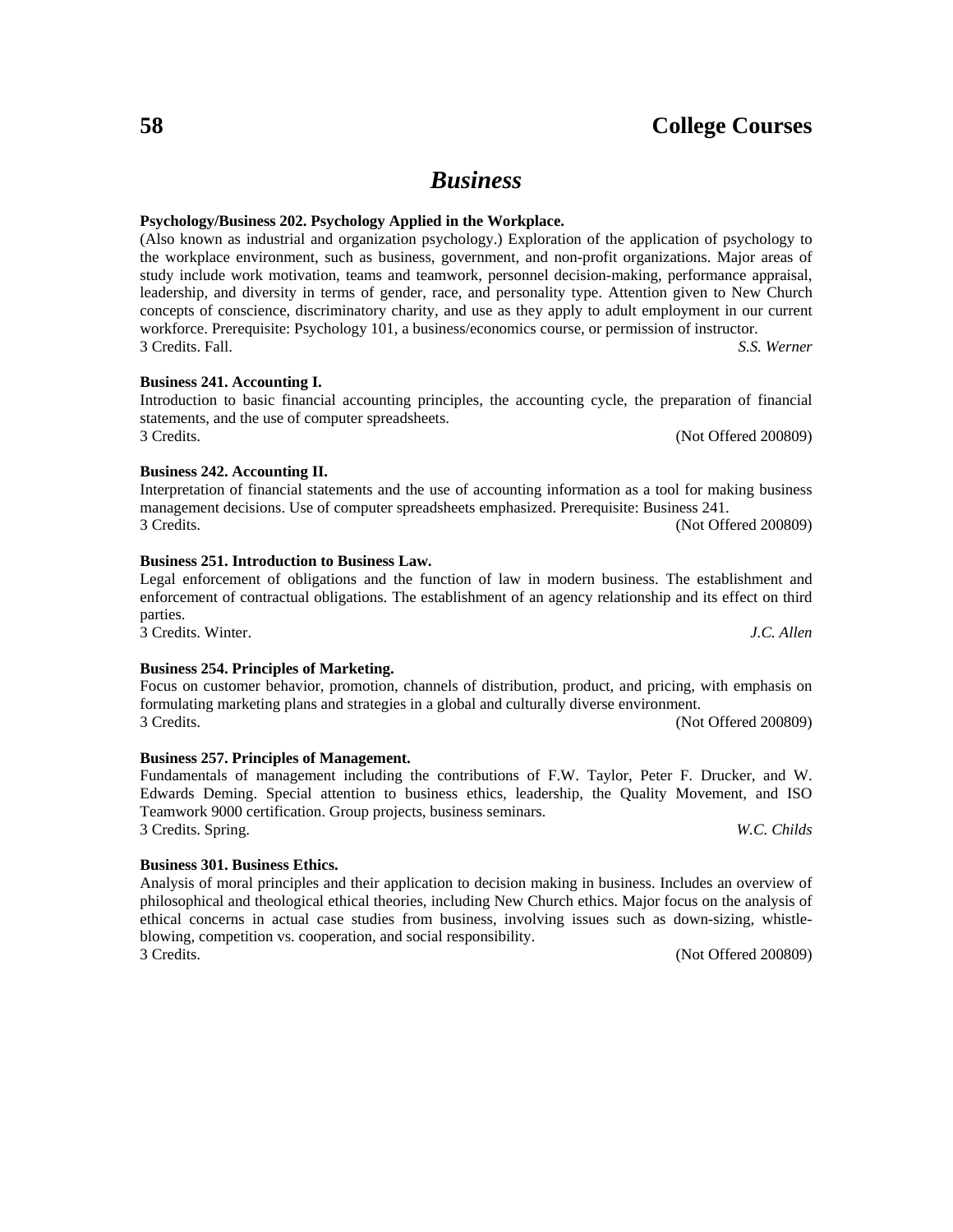#### **Business 320. Financial Management.**

Introduction to business finance, role of the chief financial officer, and financial tools used by management. Emphasis on management of revenue and expenses, application of basic financial concepts to the solution of organizational problems, analysis of the short and long-term financial needs of an organization, and selection of most feasible course of action to secure best possible financial outcome and allocation of resources. Topics of present value, stock and bond valuation, capital budgeting, financal forecasting, and capital structures also examined. Prerequisite: Economics 131 and Economics 132. 3 Credits. Winter. *T. Brecht*

**Business 298, 398, 498. Business Internship.** (EE)

Proposals must be approved by the head of major. Course may be repeated for credit. Credit variable. By arrangement. *Staff*

# *Chemistry*

#### **Chemistry 110. General Chemistry I.**

First year chemistry course for science majors. Topics include atomic structure, quantum mechanics, electron configuration, chemical bonding, molecular geometry, the periodic table, classifications of matter, stoichiometry, reactions in solution, gases, and thermochemistry. First half of sequence with Chemistry 111. Prerequisite: One year of high school chemistry or Earth Science 110. Laboratory included. 4 Credits. Fall. *A.J. Bedford*

#### **Chemistry 111. General Chemistry II.** (QR)

Continuation of Chemistry 110. Topics include intermolecular forces, physical properties of solutions, chemical kinetics, chemical equilibrium, acids and bases, solubility, thermodynamics, and electrochemistry. Prerequisite: Chemistry 110. Laboratory included. 4 Credits. Winter. *A.J. Bedford*

#### **Chemistry 210. Organic Chemistry I.**

Second year chemistry course for science majors. Topics include molecular orbital and hybrid orbital theory and bonding, chemical energetics, alkanes, alkenes, haloalkanes, alcohols, alkynes, dienes, stereochemistry, and classes of reactions and reaction mechanisms. Laboratory includes basic techniques in organic chemistry and computer based molecular modeling. First half of sequence with Chemistry 211. Prerequisite: Chemistry 111. Laboratory included. 4 Credits. (Not Offered 200809)

**Chemistry 211. Organic Chemistry II.**

Continuation of Chemistry 210. Topics include spectrophotometric identification of organic compounds, arenes, esters, epoxides, aldehydes and ketones, carboxylic acids and acid derivatives, and condensation reactions. Emphasis on biological applications of organic chemistry. Laboratory includes synthetic techniques and computational chemistry. Prerequisite: Chemistry 210. Laboratory included. 4 Credits. (Not Offered 200809)

#### **Biology/Chemistry 315. Principles of Biochemistry.**

Protein structure, dynamics, folding, and methods of purification and analysis. Methods of enzymology and a review of representative enzyme mechanisms. Membrane structure and function and the operation of membrane proteins in the electron transport chain and oxidative phosphorylation. A special topic of protein science explored in student projects. Prerequisite: Biology 232 and Chemistry 211. 3 Credits. (Not Offered 200809)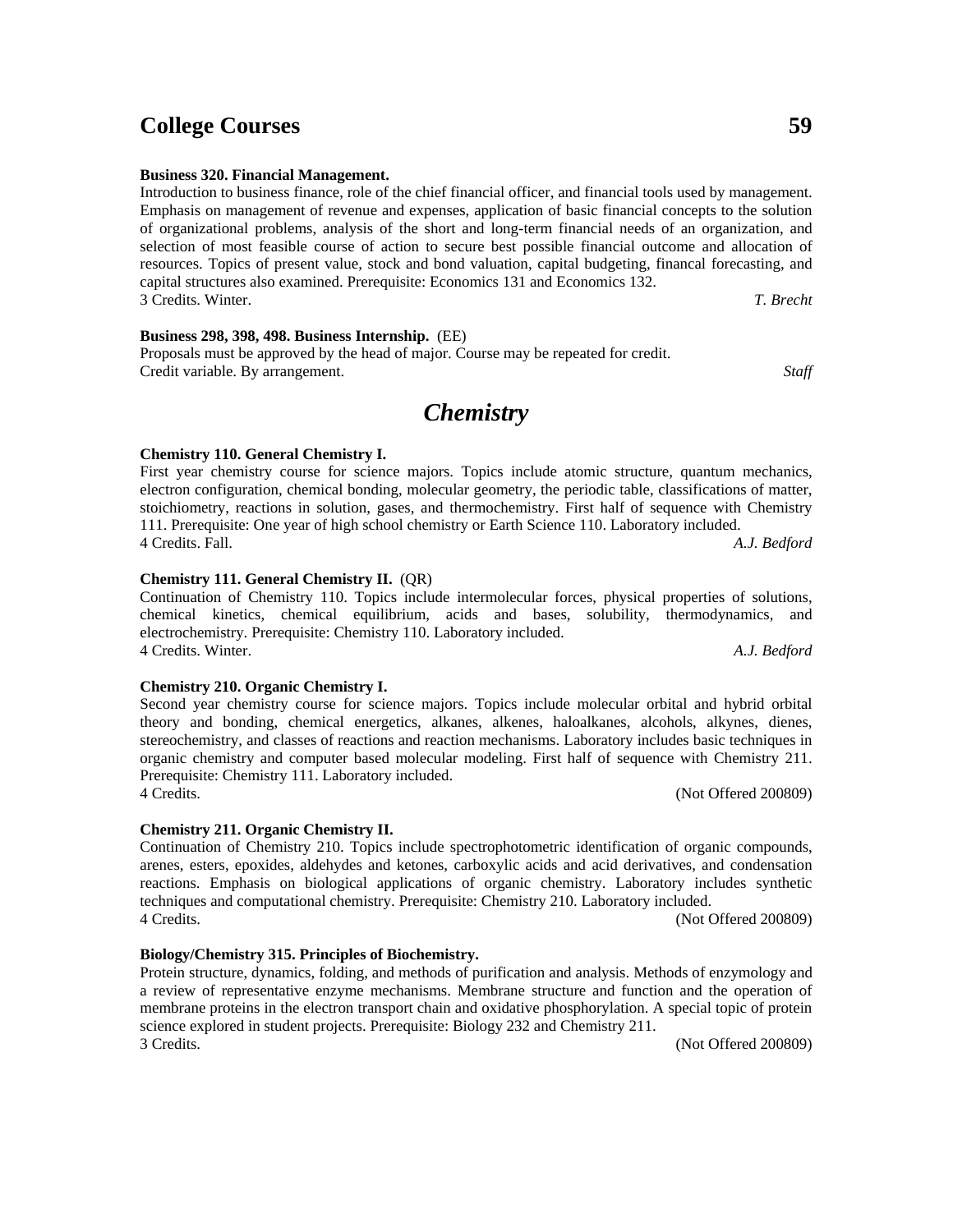# *Computer Science*

### **Computer Science 105. Introduction to Information Processing Systems.** Overview of a variety of systems, languages, and applications. Introduction to programming. 3 Credits. Fall. *Staff*

#### **Computer Science 160. World Wide Web Development.** Introduction to the elements of website design. The course includes technical aspects of web creation and design considerations for information delivery and usability. Prerequisite: Computer Science 105 or familiarity with computers.

3 Credits. Spring. *G.F. Bongers*

**Computer Science 180. Structured Programming.** (QR)

Language elements and applications. Algorithm development. Introduction to data structures. Prerequisite: Some experience with programming or permission of instructor. 3 Credits. Winter. *N. Simonetti*

A guided self study course in which students learn an additional language or the advanced features of a language they already know. May be taken, with different languages, up to three times. Prerequisite: Computer Science 180 and permission of instructor.

Credit variable. Offered for sufficient demand. *N. Simonetti*

**Computer Science 210. Additional Languages.**

### **Computer Science 220. Introduction to Data Structures.**

Stacks, Queues, Linked Lists, Trees, Heaps, Sorting, Searching, Complexity, Dynamic programming. Prerequisite: Computer Science 180 and permission of instructor. 3 Credits. (Not Offered 200809)

### **Mathematics/Computer Science 235. Discrete Structures.**

Mathematical foundations for the analysis of computer systems. Recursive functions, sets, graph theory, and combinatorics. Prerequisite: Computer Science 180 or permission of instructor. 3 Credits. (Not Offered 200809)

#### **Computer Science 240. Computer Organization and Architect.**

#### Fundamental concepts of computer structure and components, information representation, Assembly language programming, and performance as a function of architecture. Prerequisite: Computer Science 220 or permission of instructor. 3 Credits. (Not Offered 200809)

### **Mathematics/Computer Science 321. Introduction to Numerical Methods.**

Finite differences, interpolation, solutions of equations, numerical integration, curve fitting, linear equations, numerical solution of differential equations. Prerequisite: Mathematics 250 and competence in programming. 3 Credits. (Not Offered 200809)

# *Earth Science*

### **Earth Science/Geography 105. Geographical Information Systems.**

Laboratory course using geographical information systems including ArcView and virtual globe software. Pass/Fail.

2 Credits. (Not Offered 200809)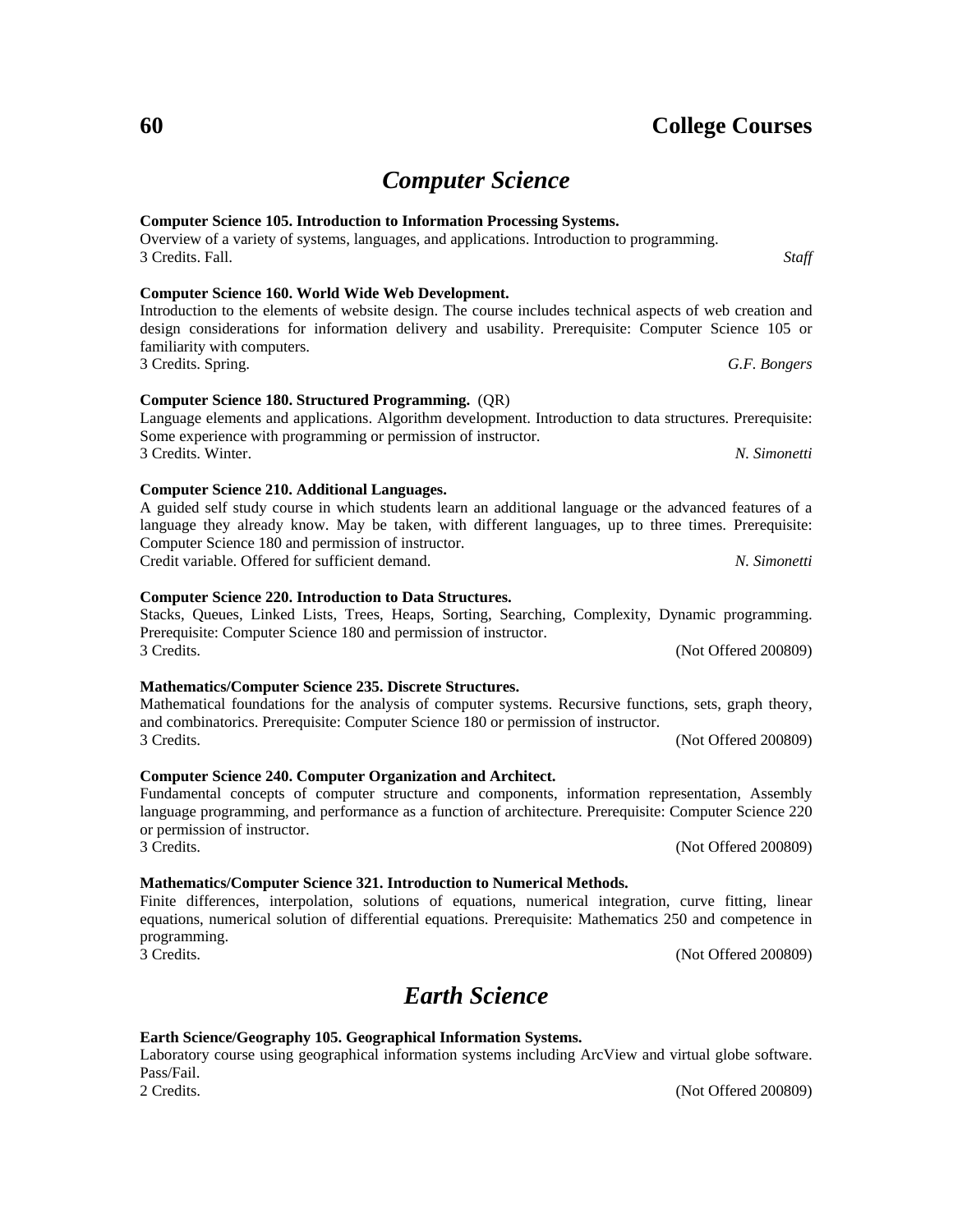**Earth Science 110. Introduction to Physical Geology and Meteorology.**

Introduction to mineralogy; igneous, sedimentary, and metamorphic petrology; and structural geology. The evolution of continents. The atmosphere and atmospheric motion. Laboratory included. 4 Credits. Winter. *E.R. Potapov*

# *Economics*

#### **Economics 131. Macroeconomics.**

Study of the fundamentals of economic analysis with emphasis upon national output, employment, and price levels. Exploration of the monetary and financial system together with problems of economic stability. Special attention to the role of government fiscal and monetary policy. Consideration of current issues such as economic growth, federal budget deficits, and the impact of corporate scandal. Course includes student-led seminars and a trip to the Federal Reserve Bank. 3 Credits. Fall. *C.W. Lindsay*

#### **Economics 132. Microeconomics.**

Study of the fundamentals of economic analysis with particular emphasis upon consumer demand behavior and the output and pricing decisions of business firms under various market structures. Introduction to international economic theory. Group projects.

3 Credits. Winter. *B.L. Schnarr*

# *Education*

\*course requires field experience

# **\*Education 128. Introduction to the Theory and Practice of Education.**

Aspects of a career in teaching are explored within the context of New Church and secular education philosophy. Topics include teaching as a profession, the diverse needs and abilities of students at various developmental stages, the design and application of instructional practices, history of education, and organizational structures. Brief observation and optional practice teaching in an elementary or secondary classroom. Prerequisite for many Education courses. 3 Credits. Winter. *K.R. Alden*

# **Education 204. Human Development: Childhood and Adolescence.**

#### Theories of human development from 5 through 18 years of age. Prerequisite: Psychology 101 or Education 128. 3 Credits. Winter. *S.S. Werner*

# **\*Education 225. Seminar in Observation and Teaching.**

17 hours of observation, teaching of 3-5 single lessons, completion of interactive journal and eight seminars based on *Beginning with the Brain.* Students must have enough open times in their schedule to complete the observation requirements. Prerequisite: Education 128. 2 Credits. Spring. *N.G. Phillips*

# **\*Education 235. Developmental Reading.**

Theory and approaches to the teaching of reading, pre-kindergarten to sixth grade, including areas of readiness, phonics and comprehension skills, and materials currently available. Students must have space for 10 hours of morning observation time. Prerequisite: Education 128. 3 Credits. Fall. *N.G. Phillips*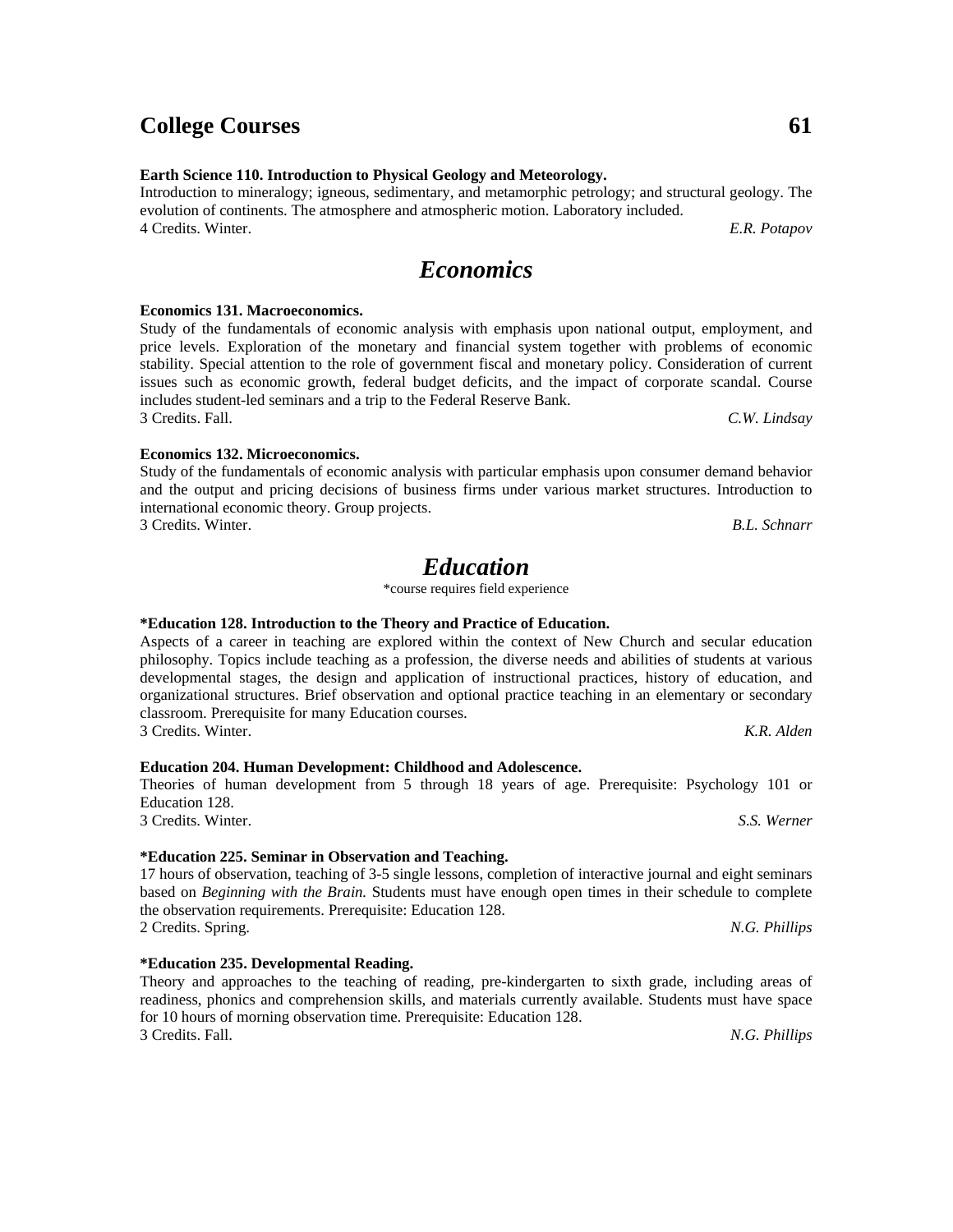#### **\*Education 240. Assessment Based Reading Instruction for Diverse Learners.**

Application of techniques acquired in previous course work as well as mastery of assessment theory in practice. Exploration of material in the Writings bearing on the teaching of reading, and individual differences in language, reading, and writing performance among students. Formal, informal, and portfolio assessment to assist preservice teachers in constructive evaluation. Exploration and selection of methods and material congruent with the assessment findings. Case studies and current experience integrated throughout the course. Prerequisite: Education 128, Education 235. Psychology 101 recommended. 3 Credits. Winter. *D.F. Dalcin*

#### **\*Education 245. Content Area Literacy.**

Basic ideas, goals and frameworks to improve and teach reading and writing in the content areas, support critical thinking, and enhance literacy across the curriculum. Study skills in content areas. Reading, writing, listening, and speaking within the culture of the discipline studied or taught. Required course for preservice secondary school teachers, but also recommended for all education students. Alternates with Education 317. Prerequisite: Education 128 or permission of instructor. 3 Credits. Fall. *N.G. Phillips*

#### **Education 251. Integrating Art into the Curriculum.**

Curriculum study for the elementary years. Slide lectures and applied projects. Discussion of design language correlated to levels of development and the materials and techniques suitable to each age. Two lecture and two laboratory periods. Art History (Fine Arts 101 or Fine Arts 102) recommended. Alternates with Education 252.

3 Credits. Spring. *M. Gyllenhaal*

#### **Education 252. Music Education.**

Preparation for the elementary school teacher as a music leader in the classroom and as an assistant to the music specialist. Includes curriculum guidelines; basic music and note reading skills; sight-singing; simple accompanying skills on piano and guitar; teaching of singing techniques; the use of the recorder, autoharp, xylophones, and percussion instruments; the contributions of Gordon, Orff, Kodaly, Dalcrose and Suzuki to classroom music. Alternates with Education 251. 3 Credits. (Not Offered 200809)

#### **Education/Physical Education 253. Physical Education for Diverse Learners.**

Theory and practice of teaching physical education, health, and dance to diverse learners (K-8). Focus on planning developmentally-appropriate and fun movement experiences that enable students to learn through movement. Instruction strategies, management and motivation of students, and a short practicum of a total of four classes observing, assisting, and teaching at the Bryn Athyn Church School. 3 Credits (academic). Winter. *H.J. Bryntesson*

#### **Education 260. Technology Integration in the Classroom.**

Examination of the use of technology as a critical component of the learning environment for both students and teachers. Focus on concepts, skills, and issues impacting integration. Focus on the six areas identified by the National Education Technology Standards project for teachers: technology operations and concepts; planning and designing learning environments and experiences; teaching, learning, and curriculum; assessment and evaluation; productivity and professional practice; social, ethical, legal and human issues. 3 Credits. Fall. *J.C. Hyatt*

#### **Education 301. Foundations of Education.**

Study of the influence of cultural, philosophical, political, and social changes on the development of education. Emphasis on issues in United States schools today and on potential future developments. Prerequisite: for non-majors Education 128 and permission of the instructor. Permission of instructor for students not in 3rd year or higher.

3 Credits. Spring. *N.G. Phillips*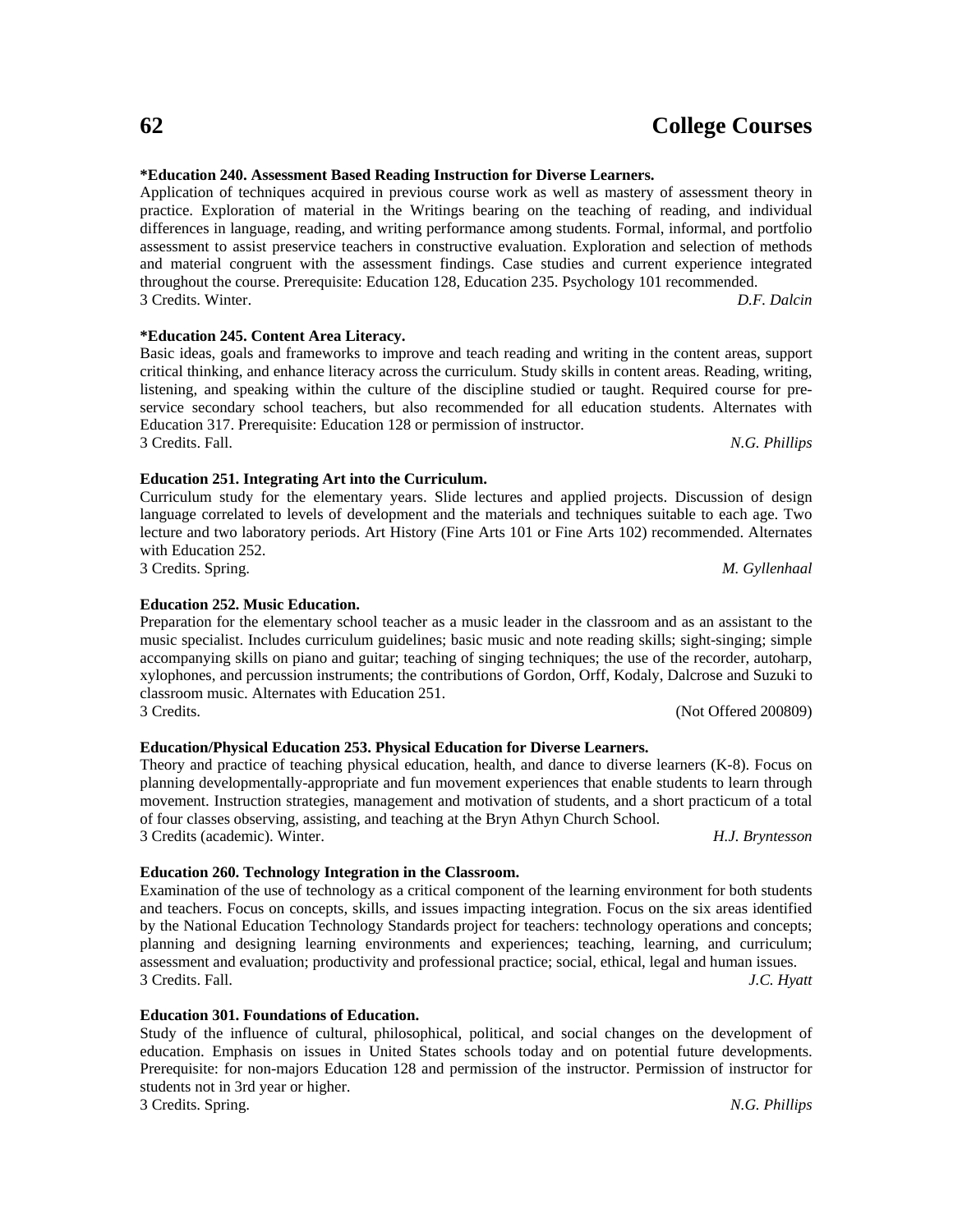### **\*Education 310. Methods for Teaching Mathematics to Diverse Learners.**

Introduction to teaching mathematics. Emphasis on helping all children make mathematical connections through the use of manipulatives, problem solving, estimation, mental math, and technology in accordance with the General Church Schools Math Curriculum. Includes classroom observations and teaching. Prerequisite: Education 128. 3 Credits. Fall. *M.H. Greer*

**\*Education 311. Special Education.**

Background in the complex nature of students with special needs. Examination of issues and trends in special education and characteristics of persons with disabilities. Issues and theories relating to special education explored from both secular research and New Church doctrine. Planning and adapting to needs and abilities of these students in the inclusive classroom. Some classroom observation required. (For certification in special education, a reading/research component will be required for an additional credit.) 3 Credits. Spring. *B.R. Rydstrom*

#### **\*Education 317. Human Development: Early Childhood.**

Overview of the moral development of the young child, ages 2-6: physical-motor, emotional, social, moral, cognitive/intellectual, spiritual, and creative development. Basic techniques for systematically observing and recording the behavior of young children. Review of secular writings in the light of New Church concepts. (Counts towards dual certification in Elementary/Early Childhood Education). Alternates with Education 245. Prerequisite: Education 128 or Psychology 101 or permission of the instructor. 3 Credits. (Not Offered 200809)

#### **\*Education 321. Methods for Teaching Language Arts to Diverse Learners (FE).**

Study of language development and literacy skills needed for elementary school students to construct meaning through reading, writing, listening, and speaking. Education 235 and Education 240 highly recommended. Prerequisite: Education 128 or permission of instructor. 3 Credits. Spring. *K.R. Alden*

**\*Education 325. Field Experience in a Multi-graded Classroom.**

30 hours of observation and teaching in a New Church school with multi-graded classrooms. Interactive journal required. To be taken before the end of third year. 1 Credit. Fall, Winter, Spring. *N.G. Phillips*

#### **\*Education 326. Field Experience in Differentiated Learning in Secondary Education.**

30 hours of observation and teaching in a New Church secondary school using the principles of differentiated learning. Interactive journal and some required reading. To be taken before the end of third year.

1 Credit. Fall, Winter, Spring. *N.G. Phillips*

### **Education/Psychology 340. Educational Psychology.**

#### Study of secular psychology as it is applied to children and adolescents in the classroom setting. Major areas of study include classroom management, learning, and motivation. New Church doctrines include innocence, charity, development of the rational mind, and conscience. Prerequisite: Psychology 101 or Education 128. 3 Credits. (Not Offered 200809)

#### **\*Education 354. Student-Centered Approach to Social Science Instruction.**

Study of philosophies, methods, and materials and technologies for teaching social studies, including use of museum resources. Preparation and teaching of a unit in an elementary school classroom with formal observation and evaluation. Prerequisite: For non-majors Eduction 128 or permission of instructor. 3 Credits. Winter. *N.G. Phillips*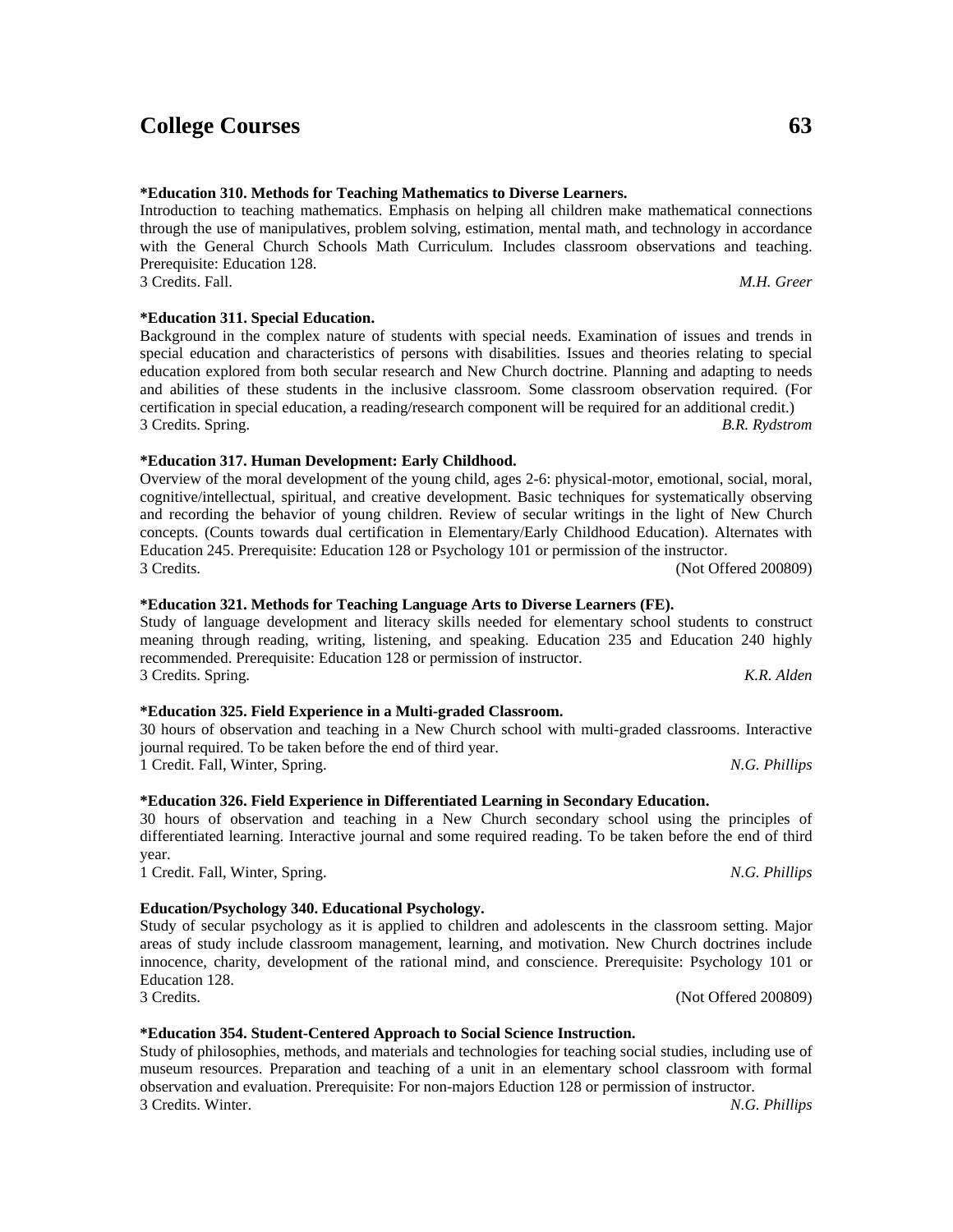### **\*Education 355. Student-Centered Approach to Elementary Science Instruction.**

Overview of New Church elementary school science curriculum (K-8) focusing on earth, life, physical sciences, and practical applications in teaching. Emphasis on scientific processes, planning, classroom strategies and techniques, hands-on activities, peer teaching, and multiple use of materials and technology to facilitate learning in both classroom and laboratory. Includes classroom observation. Prerequisite: Education 128. 3 Credits. Winter. *K.A. Harantschuk*

## **\*Education 401. General Methods and Classroom Management.**

Classroom observations, readings, practical assignments and discussion of the application of New Church and secular educational philosophy in the daily life of the school and classroom. Emphasis on designing effective curriculum-based instruction and classroom management skills. Open to Theological School students. Prerequisite: Education 128 or permission of instructor. 3 Credits. Fall. *K.R. Alden*

**\*Education 402. Student Teaching.** (EE)

For students not pursuing Pennsylvania State Certification. Taken in conjunction with Education 404 in lieu of HFC-EDUN 402 and 404. Includes at least 11 weeks of combined observation and teaching in an elementary classroom setting, supervised by a teacher from Bryn Athyn College Education Division and by a classroom teacher in the cooperating school. Offered when required. Open only to seniors in the education major.

3 - 12 Credits. Fall, Winter, Spring. *K.R. Alden*

## **Education 404. Senior Seminar.**

Meets once a week while students do senior teaching. Taken in conjunction with Education 402. Requirements include: creating a professional teaching portfolio, reflective documentation of the senior teaching experience, research project, creation of a full unit which the student teacher will teach during their senior teaching. Offered when required. Open only to seniors in the education major. 3 Credits. Fall, Winter, Spring. *K.R. Alden*

### **Education 424. Teaching the Letter of the Word (K-8).**

Review of the General Church K-8 religion curriculum. Emphasis on how to draw meaning from stories in the Old and New Testament to conduct classroom worship, teach religion, lead discussions, and integrate religion with the teaching of other subjects. Students are exposed to a variety of resources and materials. Assignments include class presentation, unit building, brief observation, and leading one worship. Required of elementary education majors. Open to Theological School students. Taken in conjunction with Education 401. Prerequisite: Education 128. 1.5 Credits. Fall. *K.R. Alden*

# **Education 430. Teaching in a Multi-Age Classroom.**

Forty-five hour course designed to help teachers teach two or more ages or levels in elementary school simultaneously. Emphasis on organization and management as well as special teaching techniques relating to each subject area. Participants are encouraged to relate assignments to their own teaching situations. Prerequisite: Education 401 and student teaching, or permissions of instructor. 3 Credits. *Offered as needed*

# **Education 298, 398, 498. Education Internship.** (EE)

Proposals must be approved by the head of major. Course may be repeated for credit. Credit variable. By arrangement. *Staff*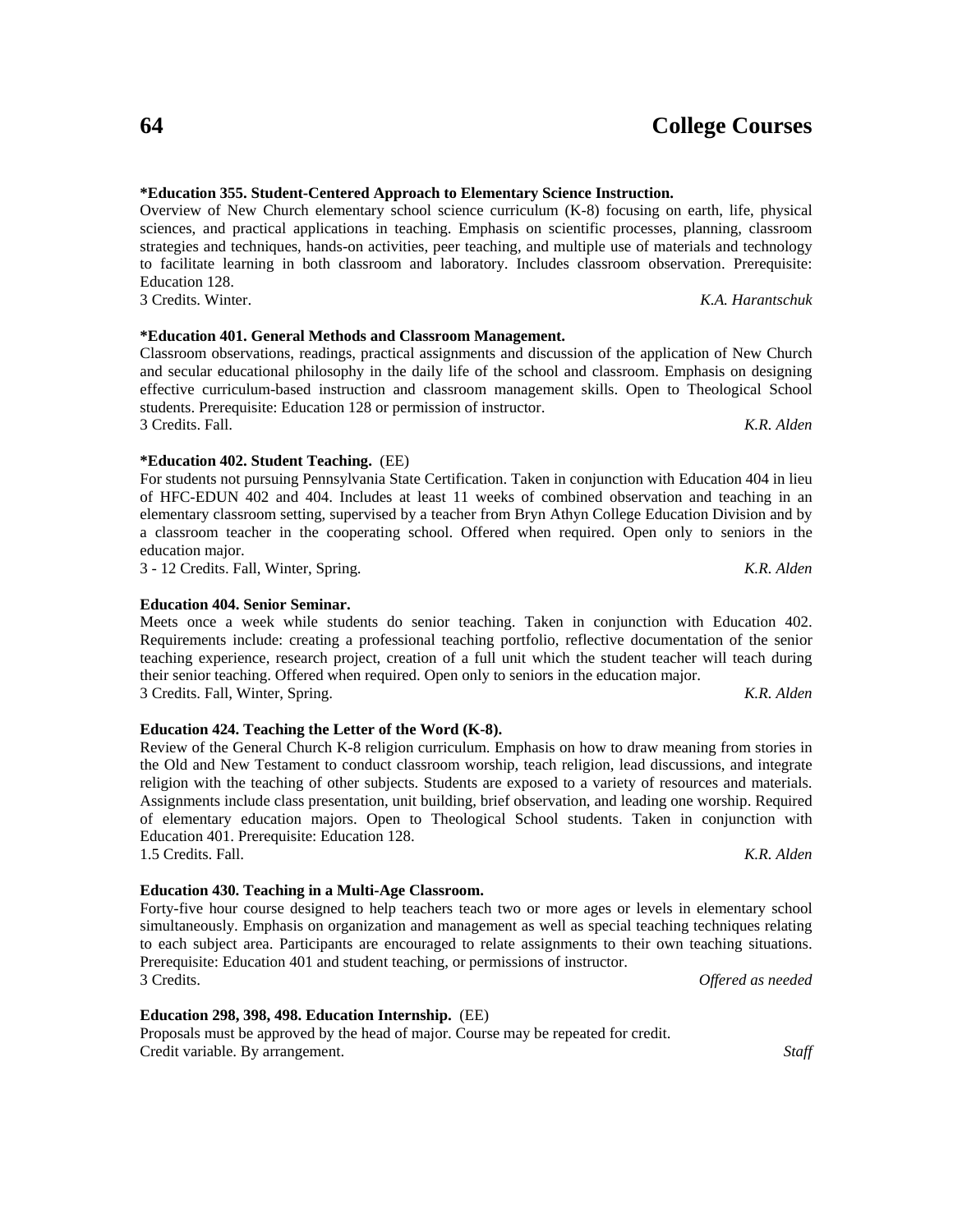*English*

Literature courses in this discipline fill the Aesthetic requirement of the Core program.

#### **English 100. English as a Second Language.**

Designed for all incoming non-native English speaking students to facilitate their transition into the American academic environment, as well as the College's unique religious culture. Focus on both written and spoken American English. Emphasis on American literature, library research skills, and writing as a process that leads to proficiency. 3 Credits. Fall. *N.G. Phillips*

#### **English 204. Communications: Modern Film and the Mythological Hero's Journey.**

Study of eight to ten 20th and 21st century films whose narratives demonstrate the archetypal pattern of the Hero's Quest, seen in ancient myths, fairy tales, folk tales, and even sacred texts from around the world. Drawing upon J. Campbell's *The Hero with a Thousand Faces*, students examine the twelve stages of the hero's journey and unravel narrative constructs such as character arc, change and transformation, departure, initiation, and rites of passage. Comparison and contrast of these constructs with what revelation teaches about the journey of regeneration.

3 Credits. Spring. *S.V. Bernhardt*

#### **English 211. Creative Writing.** (WI)

#### Workshop approach to various forms of creative writing. Individual conferences in addition to class meetings. Class selection and publication of an anthology of student writing. Prerequisite: Grade of B or better in Writing 101 and Writing 202. 3 Credits. Winter. *A.Rogers-Petro*

#### **English 213. Advanced Exposition.** (WI)

#### Intensive study of writing for students interested in developing rhetorical skills in composition. Attention both to concepts of classical rhetoric and to issues arising in the context of contemporary cultural environments and communications practices. 3 Credits. (Not Offered 200809)

#### **English 215. Great Books I. Classical and Medieval Literature.**

#### Study (in English) of selected classics of Western culture from Greek, Roman, and Medieval literature, including works by Homer, the Greek dramatists, Plato, Virgil, Dante, Chaucer, and others. Lecture/discussion. 3 Credits. (Not Offered 200809)

#### **English 216. Great Books II. Renaissance and Neoclassical Literature of Western Culture.**

Study (in English) of selected texts from the Renaissance and the Enlightenment, including works by Cervantes, Shakespeare, Moliere, Milton, Voltaire, Goethe, and others. Lecture/discussion. 3 Credits. (Not Offered 200809)

#### **English 217. Great Books III. 19th Century & Modern Literature.**

Study (in English) of selected 19th- and 20th-Century texts, including works by such authors as Shelley, Forster, Flaubert, Henry James, Dostoevsky, and Tolstoy. 3 Credits. (Not Offered 200809)

**English 218. American Literature I.** Chronological survey of 19th-Century American writers up to the rise of realism. Emphasis given to major figures in the American Renaissance: Hawthorne, Poe, Dickinson, Melville, Emerson, Thoreau, Whitman. Some lesser known writers included. 3 Credits. Winter. *R.S. Cooper*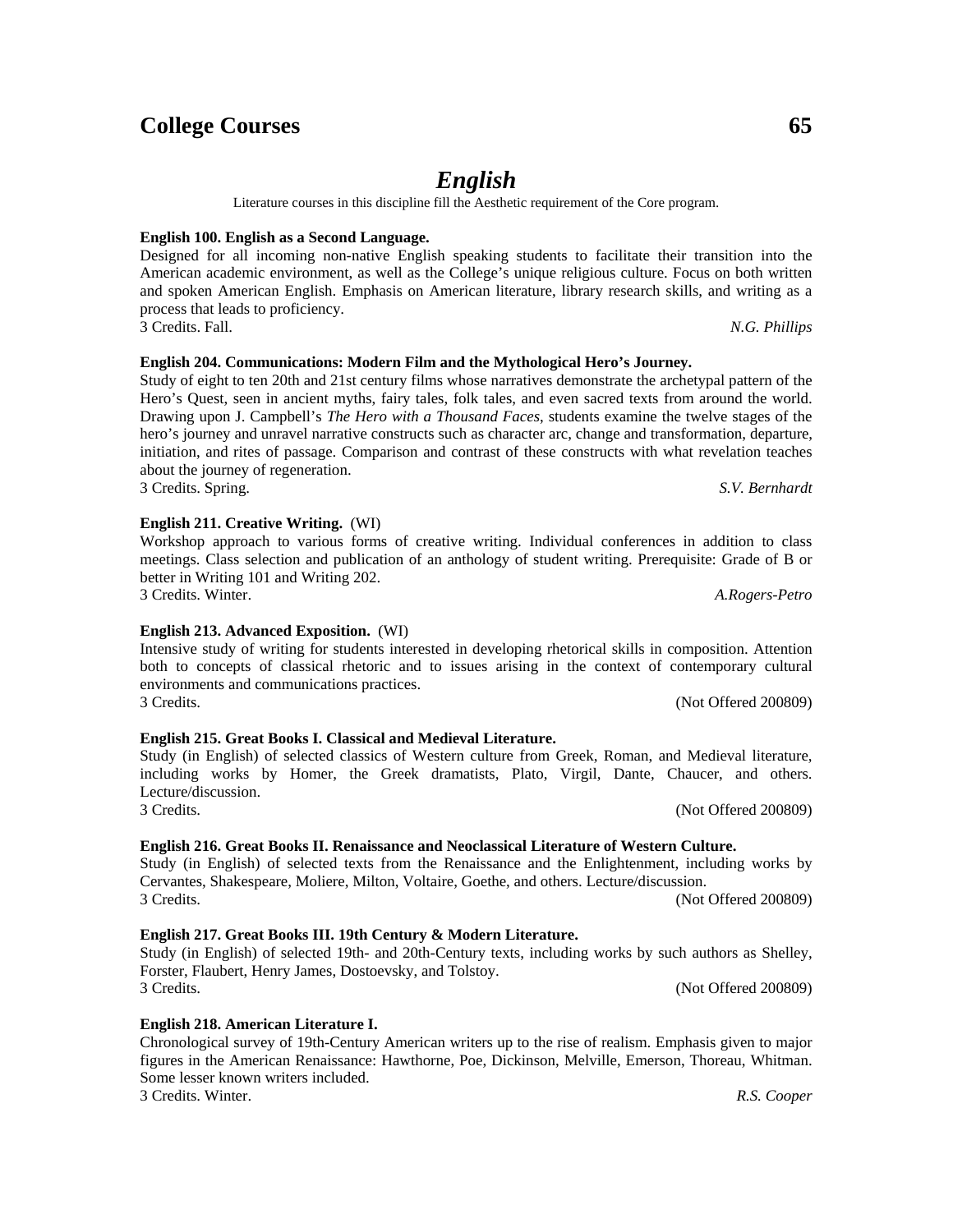# **English 219. American Literature II.**

# Chronological survey of late 19th-Century and early 20th-Century American authors from Twain and the rise of Realism to Willa Cather, Edith Wharton, and Henry James. 3 Credits. Spring. *R.S. Cooper*

**English 220. English Literature Survey I.** Chronological overview of the development of English literature in England from the early medieval period through the civil war (mid 17th century). Lecture, discussion, guest speakers, student reports or projects, research paper on a chosen period or author. Required of English majors.

3 Credits. (Not Offered 200809)

3 Credits. (Not Offered 200809)

Examination (in English) of how the poetry of various times and cultures has served as a locus for the human soul's encounter with the Divine. May include authors such as St. John of the Cross, Herbert, Blake, Hopkins, Novalis, and Rilke, along with such non-Western poets as Mirabai, Kabir, and Rumi. Explores the poetry of temptation, ecstacy, and Scripture. Alternates with English 315. 3 Credits. Fall. *A.Rogers-Petro*

### **English 221. English Literature Survey II.**

Chronological overview of the development of English literature in England from the late 17th century through the early 20th century. Lecture, discussion, guest speakers, student reports or projects, research paper on a chosen period or author. Continuation of English 220; English 220 not prerequisite. Required of English majors.<br>3 Credits. (Not Offered 200809)

### **English 235. Shakespeare.** (WI)

Study of selected Shakespearean tragedies, comedies, and histories. Lectures and collateral readings. Some films and group work. Background of the Elizabethan world. 3 Credits. Fall. *K.King*

**English 245. Children's Literature.** Study of the textual characteristics of children's literature and the role this literature has played historically. Picture books, readers, stories, and adventure novels. May include authors such as Caxton, Grimm, MacDonald, Milne, and New Church writers. Written work includes projects and a children's story reflecting the trends studied.

**English 310. Chaucer and Medieval English Literature.** Study of Chaucer as the major literary figure and influence from medieval English literature. Chaucer and his major works against the background of Anglo-Saxon and Norman culture and against fourteenthcentury literary and religious movements as presented in such works as *Sir Gawain and the Green Knight*, *The Wyclif Bible*, and *The Book of Marjory Kempe.*

3 Credits. (Not Offered 200809)

### **English 311. Advanced Creative Writing Workshop.**

**English 314. The Poetry of Devotion.** (WI)

Workshop for in-depth study of the craft of writing. Students will concentrate on one genre (poetry, fiction, or drama) and produce a polished portfolio of their work. Workshop sessions provide opportunity for rigorous and supportive feedback on works in progress with the goal of helping class members produce their best writing. Prerequisite: English 211 or 213. 3 Credits. (Not Offered 200809)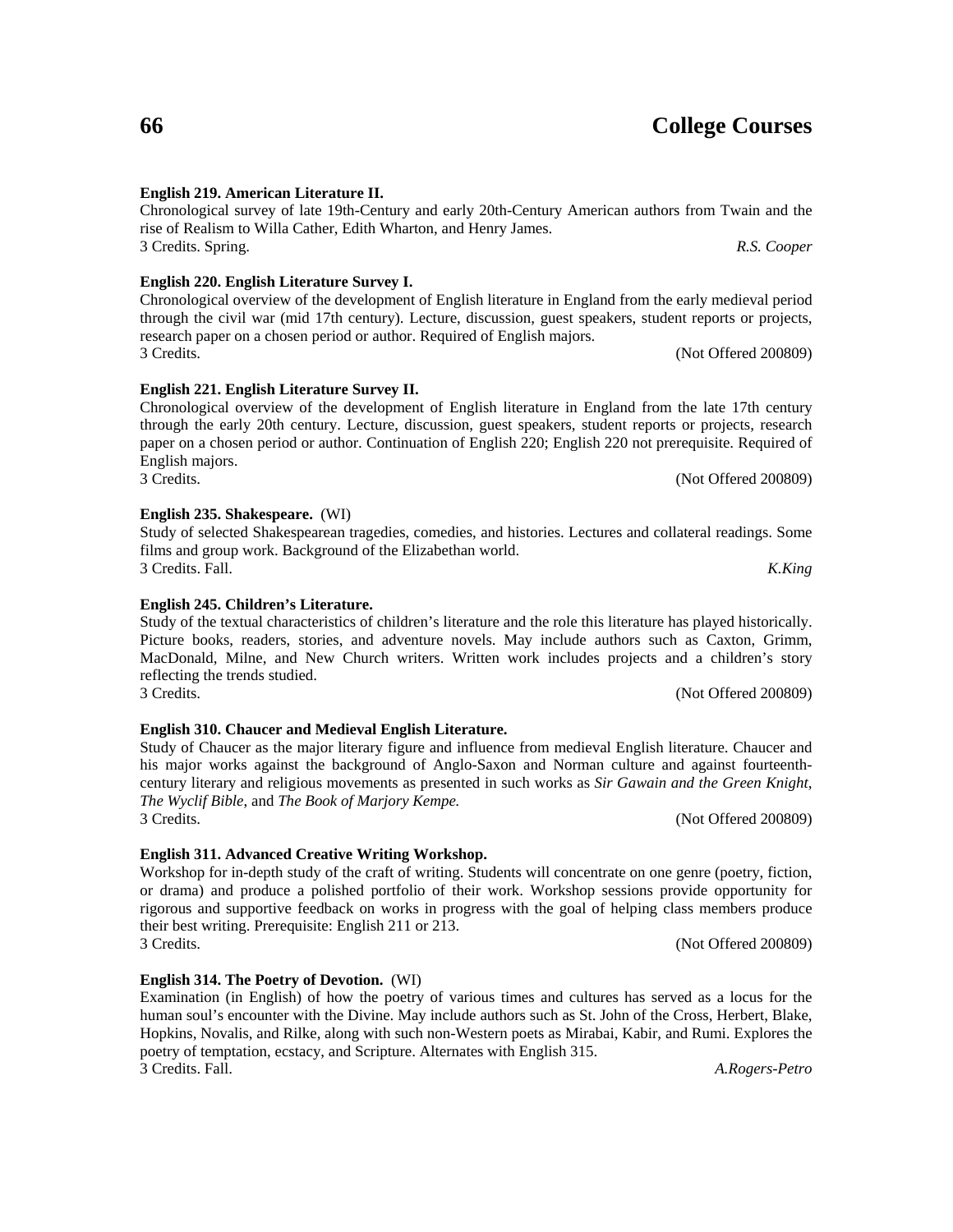3 Credits. (Not Offered 200809)

3 Credits. (Not Offered 200809)

3 Credits. (Not Offered 200809)

Writing project for the writing track of the English major. Independent work in criticism, fiction, or poetry, guided by an advisor. Involves student over a two-term period of the senior year. 3 Credits. Fall, Winter, Spring. *K.King*

#### **English 320. The English Language.**

**English 315. Modern American Poets.**

# **English 330. Elizabethan Literature.**

# 3 Credits. (Not Offered 200809)

writers in one of the major genres. Seminar presentations required.

**English 350. Eighteenth-Century English Prose and Poetry.** Study of the major writers of the period, including Defue, Swift, Pope, Boswell, and Johnson, together with others whose works characterize the age. The literature is integrated with other aspects of culture—music, art, philosophy, and science—to offer a view of the England that Swedenborg found in his visits, including those to publish his theological works. 3 Credits. (Not Offered 200809)

In-depth study of American poets of the twentieth century, including Robert Frost, Wallace Stevens, Ezra Pound, Langston Hughes, and Sylvia Plath, reflecting the range and variety of expression in modern

Study of the historical development of the language from Anglo-Saxon to Modern English, with some

Literary renaissance in England, together with its backgrounds and influence. Focus on representative

particular attention given to the development and characteristics of American English.

**English 360. Victorian Literature.** (IL)

Study of selected literary figures of England from 1830 to 1900, with emphases on trends in religion, philosophy, and science, and on the literary form of the novel. 3 Credits. Spring. *K.King*

#### **English 365. Henry James Seminar: American Subjects in Italian Settings.**

Exploration of James's works in which Italian art and culture play significant roles: Roderick Hudson, Daisy Miller, The Portrait of a Lady, and selected short stories and criticism. Emphases on Jamesian themes of marriage, the reach of consciousness, art and the market place, innocence and experience, and the juxtaposition of cultures. Swedenborgian threads traced. Reading load demanding. Open to sophomores with permission of instructor.

### **English 367. The Modern Novel.**

Study of selected early 20th-century novels. Emphasis on how these works reshape 19th-century forms and subjects to reflect changes (demographic, political, social) in the modern world. Includes such writers as James, Woolf, Faulkner, Hurston, and Hemingway. 3 Credits. Winter. *K.King*

Major British and American authors, and others, writing in the post-World War II era. Focus on the novel.

**English 370. Twentieth Century Authors (after 1950).**

Includes such authors as Steinbeck, Maclean, Morrison, and O'Brien.

**English 490. English Major Writing Project.**

# **College Courses 67**

American culture. 3 Credits. (Not Offered 200809)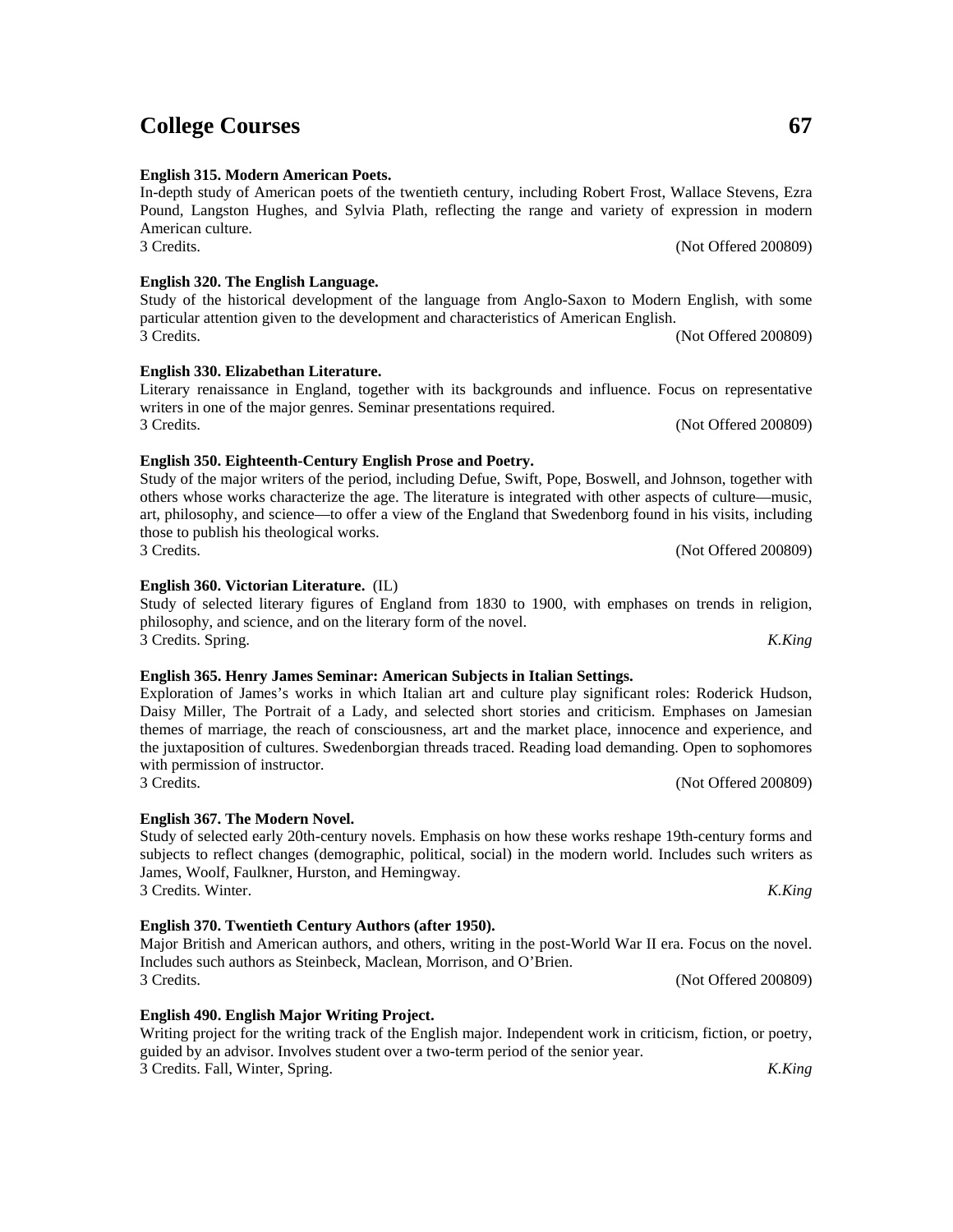## **English 491. English Major Writing Project.**

Completion of the senior writing project. 3 Credits. Fall, Winter, Spring. *K.King*

## **English 298, 398, 498. English Internship.** (EE)

Proposals must be approved by the head of major. Prerequisite: 2 courses in English above the 100 level. Course may be repeated for credit. Credit variable. By arrangement. *Staff*

# *Fine Arts*

\*course has a laboratory fee for materials used

# **Fine Arts 101. Aegean to Early Christian.**

Introductory survey of architecture, sculpture, and painting covering Aegean, Greek, Etruscan, Roman, Early Christian, and Byzantine art. Study of works from Glencairn's collection. Trip to the Metropolitan Museum of Art in New York. 3 Credits. Fall. *M. Gyllenhaal*

**Fine Arts 102. Renaissance and Baroque Art.**

# Introductory survey of the architecture, sculpture, and painting covering Renaissance, Reformation, and Counter-Reformation art. Includes artists such as Vermeer, Rembrandt, Michelangelo, da Vinci, Bernini, Caravaggio, and others. Trip to Metropolitan Museum of Art in New York.

3 Credits. Spring. *M. Gyllenhaal*

### **\*Fine Arts 120. Metal Work I.**

Introduction to basic techniques in metal working including sawing, piercing, embossing, raising a bowl, cold joining, and soldering. 3 Credits. Fall, Winter. *M. Gyllenhaal*

**\*Fine Arts 125. Photography.** Introduction to the use of various cameras, darkroom techniques, alternative processing, and basic design. 3 Credits. Winter. *C.S. Orthwein*

### **\*Fine Arts 130. Ceramics.**

Introduction to clay work including hand building, wheel throwing, slip casting, glazing, and firing processes. Also form function and representation. 3 Credits. Spring. *C.S. Orthwein*

# **\*Fine Arts 140. Drawing and Painting.**

Introduction to basic techniquies in drawing and painting. Oil painting project. Discussion of the development of the history of painting. 3 Credits. Winter, Spring. *M. Gyllenhaal*

# **Fine Arts/History 160. Art, Culture and History: Studies Abroad.**

Examination of the art, culture, and history of various periods. Special attention will be given to art as a form of religious and cultural expression. Offered in conjunction with the Glencairn Museum. Course will be followed by a faculty-led, 2-3 week optional trip to study the chosen period and culture on site. Students finishing the course with the trip will receive one additional credit. 3-4 Credits. (Not Offered 200809)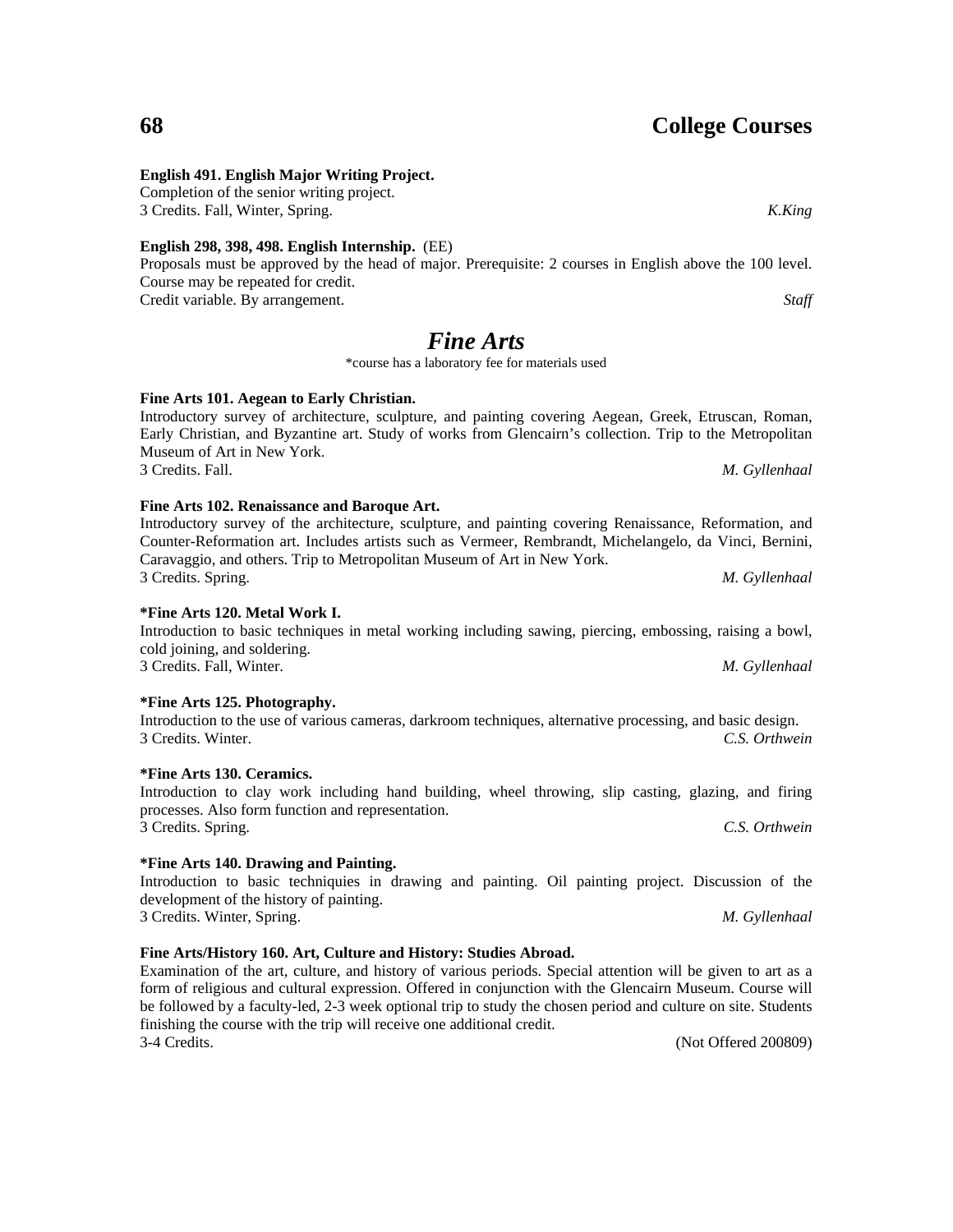3 Credits. Spring. *M. Gyllenhaal*

3 Credits. (Not Offered 200809)

**\*Fine Arts 220. Metal Work II.** Advances projects using the skills covered in Fine Arts 120 with introduction to techniques such as the setting of gemstones and use of exotic woods. 3 Credits. Fall, Winter. *M. Gyllenhaal*

**\*Fine Arts 230. Intermediate Ceramics.**

Further development of individual skills and sensitivities in the medium of clay. Prerequisite: Fine Arts 130.

3 Credits. Spring. *C.S. Orthwein*

3 Credits. (Not Offered 200809)

**Fine Arts 212. Medieval Art.**

Using one of the finest collections of medieval art in the world (Glencairn Museum) this course surveys the art of Medieval Europe, particularly that of France, focusing on the evolution of sacred imagery, and how it effects and shapes the attitudes of the period. Highlights include: Early Christian sculpture, Celtic manuscripts, Romanesque sculpture, and Gothic cathedrals. Students solve problems posed by some of Glencairn's pieces and develop a research topic related to a piece of their choice. 3 Credits. (Not Offered 200809)

Introductory survey of architecture, sculpture, and painting covering Aegean, Greek, Etruscan, Roman, Early Christian, and Byzantine art. Study of works from Glencairn's collection. Trip to the Metropolitan

3 Credits. Fall. *M. Gyllenhaal*

Introductory survey of the architecture, sculpture, and painting covering Renaissance, Reformation, and Counter-Reformation art. Includes artists such as Vermeer, Rembrandt, Michelangelo, da Vinci, Bernini,

Examination of ancient Egyptian culture as revealed through art and archaeology. Special attention given to art as a source of historical information. Topics include the influence of natural resources and the environment, principles of artistic representation, problems with interpreting evidence, the origin and nature of Egyptian hieroglyphic writing, and the Egyptian world view. Trip to the Metropolitan Museaum

**Fine Arts 213. Topics in Twentieth-Century Architecture: Bryn Athyn Cathedral.**

Study of the conception of Bryn Athyn Cathedral and the architecture of the surrounding community within the context of architectural developments at the turn of the twentieth century. The course used resources in the Cathedral, John Pitcairn Archives, Glencairn, and the Raymond and Mildred Pitcairn archives, from which the students do original research on a topic of their choice. 3 Credits. Winter. *M. Gyllenhaal*

Examination of the architecture, sculpture, and painting of the late eighteenth, nineteenth, and twentieth

**Fine Arts 201. Aegean to Early Christian.**

**Fine Arts 202. Renaissance and Baroque Art.**

Caravaggio, and others. Trip to Metropolitan Museum of Art in New York.

**Fine Arts/History 208. The Art and Culture of Ancient Egypt.**

Museum of Art in New York.

centuries in Europe, England, and America. Special attention given to artists influences by Swedenborg, including Flaxman, Blake, Powers, Page, Gaugin, Inness, Pyle, and Burnham.

**Fine Arts 210. Nineteenth and Twentieth Centuries.**

of Art in New York.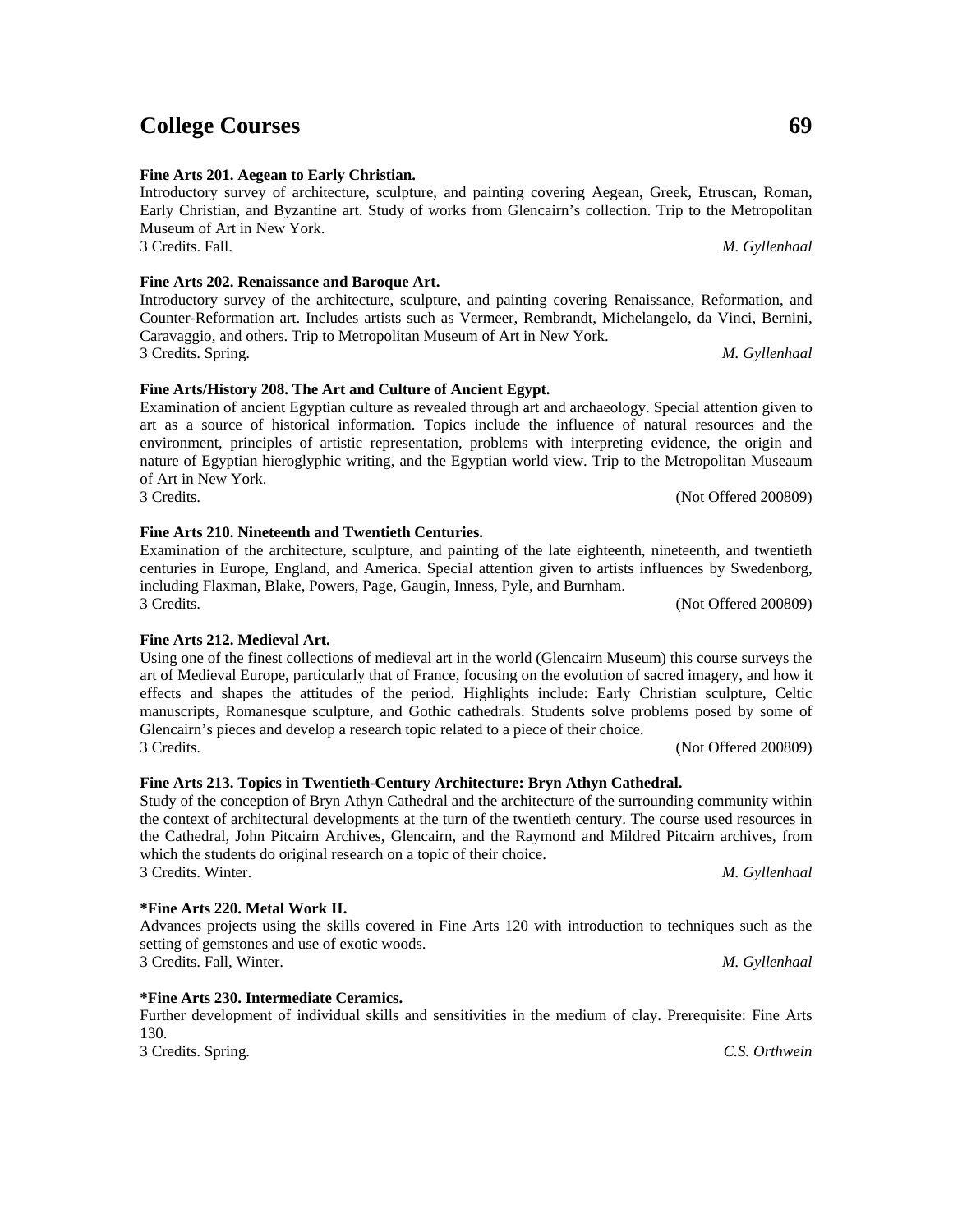#### **\*Fine Arts 240. Intermediate Painting.**

Introduction of more materials and techniques as well as more advanced use of concepts learned in Fine Arts 140. Prerequisite: Fine Arts 140. 3 Credits. Winter, Spring. *M. Gyllenhaal*

**Fine Arts/History 260. Art, Culture and History: Studies Abroad. (Medieval France).**

Using one of the finest collections of medieval art in the world (Glencairn Museum) this course surveys the art of Medieval Europe, particularly that of France, focusing on the evolution of sacred imagery, and how it effects and shapes the attitudes of the period. The course is followed by a faculty led, two-week optional trip to France. Students who go on the trip receive one additional credit. 4 Credits. (Not Offered 200809)

## **Fine Arts 313. Topics in Twenthieth-Century Architecture: Bryn Athyn Cathedral.**

Study of the conception of Bryn Athyn Cathedral and the architecture of the surrounding community within the context of architectural developments at the turn of the twentieth century. The course used resources in the Cathedral, John Pitcairn Archives, Glencairn, and the Raymond and Mildred Pitcairn archives, from which the students do original research on a topic of their choice. 3 Credits. Winter. *M. Gyllenhaal*

*French*

### **French 201. Intermediate French I.**

| Continuation of the first two terms using <i>French in Action</i> . |          |
|---------------------------------------------------------------------|----------|
| 3 Credits. Winter.                                                  | E.E. Kim |

### **French 202. Intermediate French II.**

Completion of *French in Action*. Prerequisite: French 201 or permission of instructor. 3 Credits. Spring. *E.E. Kim*

#### **French 203. Intermediate French III.**

Emphasis on why French is still considered one of the world's most important languages. Exploration of French's vast influence over the globe through reading stories, viewing films, using the internet, writing, and discussion. French is the language of class instruction. Prerequisite: French 202. 3 Credits. (Not Offered 200809)

# *Geography*

### **Earth Science/Geography 105. Geographical Information Systems.**

Laboratory course using geographical information systems including ArcView and virtual globe software. Pass/Fail. 2 Credits. (Not Offered 200809)

#### **Geography 110. World Regional Geography.**

#### Study of world regions with emphasis on the geographic relationships – physical and cultural – that give them their character. 3 Credits. (Not Offered 200809)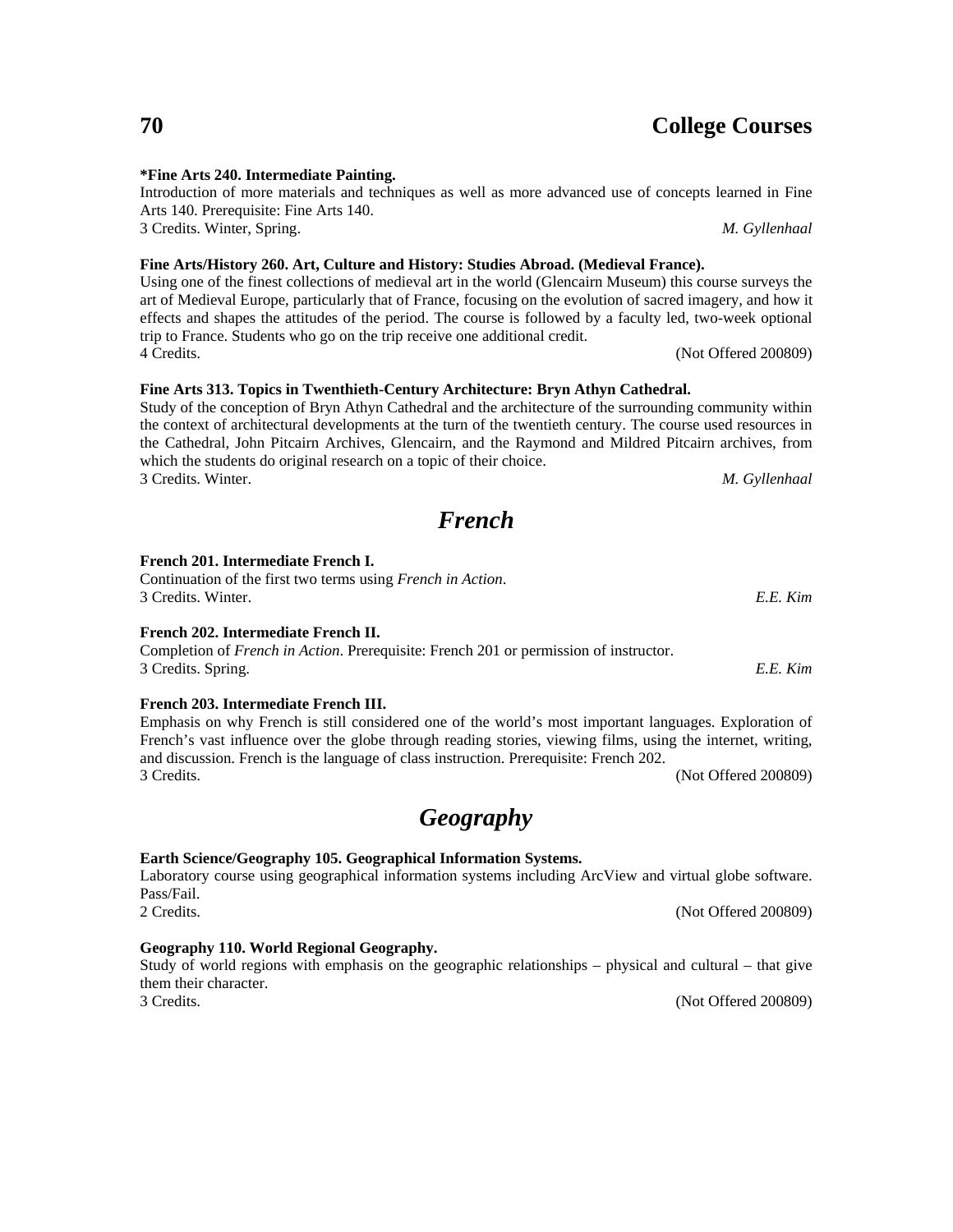## *German*

#### **German 201. Intermediate German I.**

**German 202. Intermediate German II.**

grammar.

## *Greek*

3 Credits. (Not Offered 200809)

#### **Greek 110. Beginning New Testament Greek I.** Introduction to the language of the New Testament. A study of the basic forms and syntax of Greek

## **Greek 111. Beginning New Testament Greek II.**

Continuation of Greek 110. Prerequisite: Greek 110. 3 Credits. (Not Offered 200809)

#### **Greek 250. Readings in New Testament I.**

## Review of the Greek grammar, followed by translation of the Apocalypse and the Gospel of John. Prerequisite: Greek 111. 3 Credits. Fall. *W.E. Closterman*

**Greek 251. Readings in New Testament II.**

Translation of the synoptic gospels (Matthew, Mark and Luke). Prerequisite: Greek 111. 3 Credits. Winter. *W.E. Closterman*

## *Health*

### **Physical Education/Health 101. Health.** (EE)

Study of contemporary issues in health in the light of the Heavenly Doctrines and current research. Areas include nutrition, eating disorders, fitness, mental health, medicine, and cultural norms in relation to health, sexuality. One credit service learning laboratory component gives opportunities to volunteer, lead, or mentor others in an area of health interest.

4 Credits (academic). Spring. *H.J. Bryntesson*

## *Hebrew*

### **Hebrew 110. Beginning Hebrew I.**

Introduction to the language of the Old Testament. A study of the basic forms and syntax of Hebrew grammar, with graduated readings adapted from Genesis. 3 Credits. Winter. *S.I. Frazier*

### **Hebrew 111. Beginning Hebrew II.**

Continuation of Hebrew 110, with graduated readings adapted from Genesis, Exodus, Deuteronomy, Joshua, Judges, and other books of the Old Testament. 3 Credits. Spring. *S.I. Frazier*

3 Credits. (Not Offered 200809)

3 Credits. (Not Offered 200809)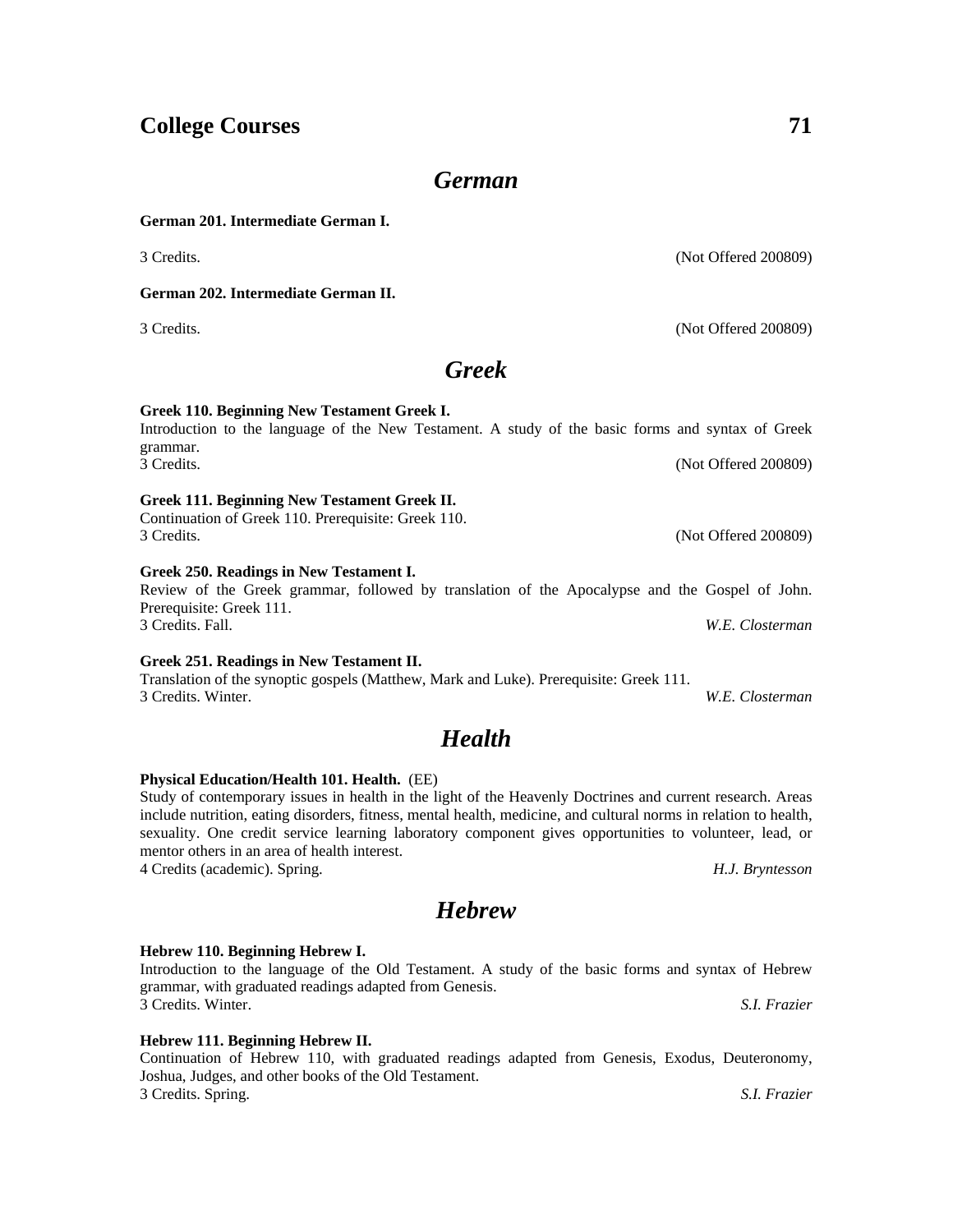#### **Hebrew 250. Intermediate Hebrew.**

Review of Hebrew grammar, followed by readings in the Old Testament with special attention to forms and syntax. Prerequisite: Hebrew 111. 3 Credits. (Not Offered 200809)

## *History*

#### **History 114. The Classical World.** (IL)

Historical survey of ancient Greece and Rome from Minoan civilization to the fall of the Roman Empire in the west. Consideration given to the contributions of this period to the history of western civilization. Particular attention to the role of religion and political trends. Use of Glencairn Museum's collections. 3 Credits. Spring. *W.E. Closterman*

#### **History 115. The Medieval World.**

Historical survey of medieval Europe from the fall of Rome through the fourteenth century. Consideration given to the contributions of this period to the history of western civilization. Particular focus on religion and the role of the church throughout the middle ages. Use of primary texts and Glencairn Museum's collections. Students participate in Glencairn's Medieval Faire. 3 Credits. Winter. *B.D. Henderson*

**History 117. The Contemporary World.**

Global examination of the post-World War II era. Includes survey of political and economic developments in the different regions of the world and thematic approach to the contemporary global situation. Potential topics include: globalization, democratization, terrorism, American power. Current events discussions. 3 Credits. Fall. *D.G. Rose*

#### **Fine Arts/History 160. Art, Culture and History: Studies Abroad.**

Examination of the art, culture, and history of various periods. Special attention will be given to art as a form of religious and cultural expression. Offered in conjunction with the Glencairn Museum. Course will be followed by a faculty-led, 2-3 week optional trip to study the chosen period and culture on site. Students finishing the course with the trip will receive one additional credit. 3-4 Credits. (Not Offered 200809)

**History 207. Ancient Mesopotamia.** Examination of the history and culture of ancient Mesopotamia (modern Iraq and the surrounding region) from the Neolithic period through the Persian Empire. Particular focus on Mesopotamian archaeology and texts as historical sources. Use of Glencairn Museum's Near Eastern collection and field trip to the University of Pennsylvania Museum. Alternates with History 208.

3 Credits. (Not Offered 200809)

#### **Fine Arts/History 208. The Art and Culture of Ancient Egypt.**

Examination of ancient Egyptian culture as revealed through art and archaeology. Special attention given to art as a source of historical information. Topics include the influence of natural resources and the environment, principles of artistic representation, problems with interpreting evidence, the origin and nature of Egyptian hieroglyphic writing, and the Egyptian world view. Trip to the Metropolitan Museaum of Art in New York.

3 Credits. (Not Offered 200809)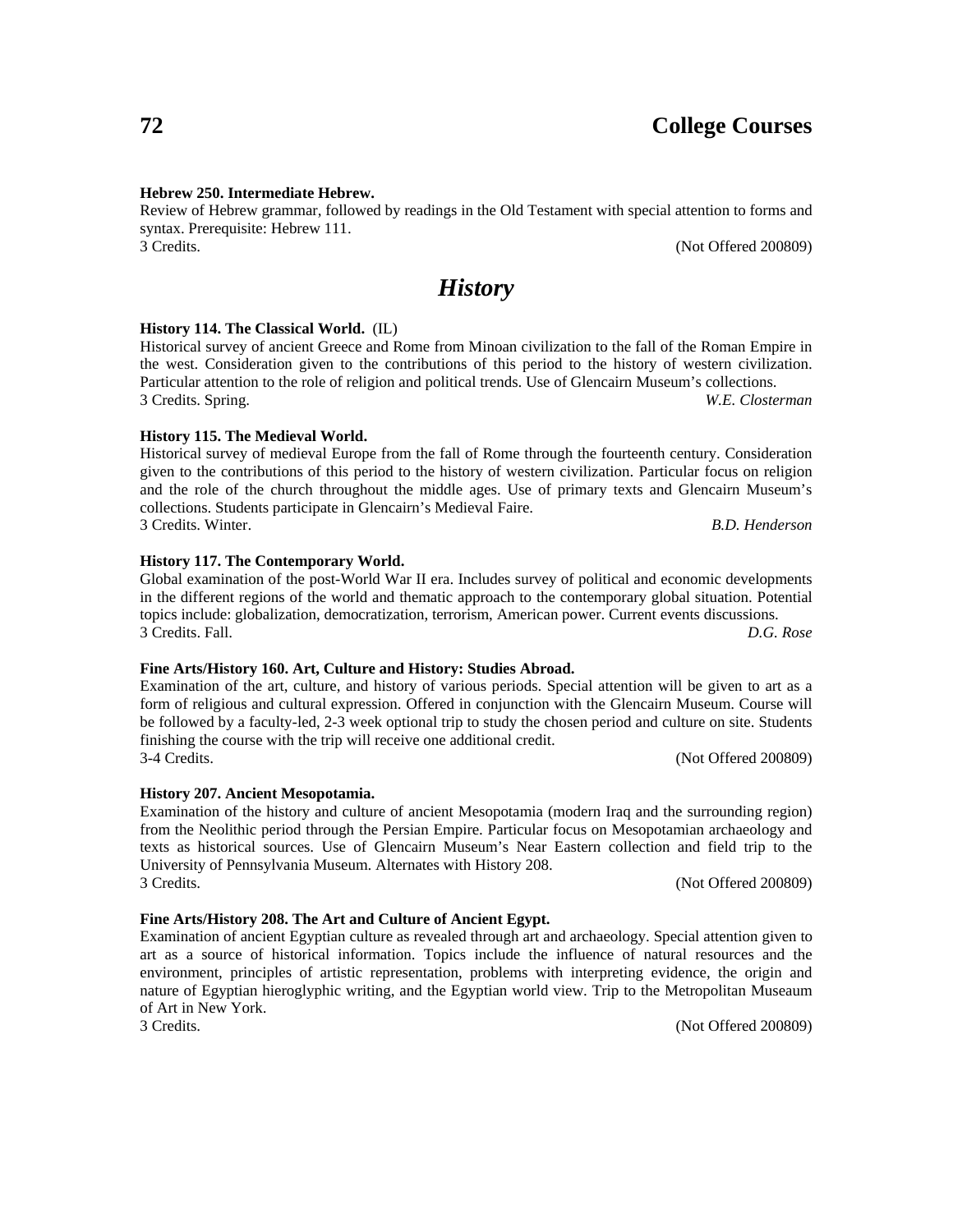Examines the dominant themes in American foreign policy from the post-WWII period. Considers the consequences of the end of the Cold War for American foreign policy and examines specific policy issues facing the U.S. at the beginning of the twenty-first century such as terrorism, nation building, and humanitarian efforts. Prerequisite: Political Science 101, History 117, or instructor permission. 3 Credits. Spring. *D.G. Rose*

Introduction to the theories and methods for interpreting how objects provide evidence for history and express a culture's values, ideas, and attitudes. Includes examination of archaeological method and ethics, and the use of objects in a museum setting. Hands-on projects and visits to local museums and historical sites. 3 Credits. Spring. *W.E. Closterman*

Introduces themes important for understanding Southeast Asia's modern history with a focus on the cultural and religious traditions of Vietnam. Explorations of the impact of Vietnam War 1950-1975 on East-West relations. Special Glencairn museum exhibit on contemporary Hindu and Buddhist practice

3 Credits. (Not Offered 200809)

**History 209. Asia.**

#### **History 215. Renaissance and Reformation.**

Examination of the intellectual, religious, political, and cultural developments in European society from the fourteenth through the early eighteenth century, with special focus on the contributions of the Renaissance and Reformation on western civilization. Topics include the emergence and spread of Renaissance culture, the Renaissance state, the Protestant Reformation, and the wars of religion. Use of primary texts as historical sources. 3 Credits. Spring. *B.D. Henderson*

#### **History 216. The Making of Modern Europe, 1715-1918.**

Study of political, social, economic, and cultural developments in the major European powers from the eighteenth century through World War I. Topics include the Industrial Revolution, the French Revolution, Romanticism, Nationalism, Modern Mass Society, Imperialism, and World War I. Lectures and class presentations. 3 Credits. (Not Offered 200809)

### **History 225. History of Colonial America 1607-1763.** (WI)

Thematic examination of the establishment and development of the British colonies in North America. Focus on the religious, economic, political, and social development of the major colonies, leading to the evolving strain between the colonies and England. Attention to analyzing sources and developing skills in historical writing. 3 Credits. Fall. *B.D. Henderson*

**History 230. United States History 1763-1877.**

Examination of the historical development of American society from the eve of the American Revolution through the Civil War. Particular focus on political ideology, national identity, and societal values. Lectures and seminar discussions. Analysis of scholarly articles by leading historians in the field. 3 Credits. Winter. *B.D. Henderson*

**Political Science/History 232. Issues in American Foreign Policy.** (WI)

including guest lectures. Field trips, course projects, and group work.

**Anthropology/History 211. Artifacts, Archaeology, and Museums.** (WI)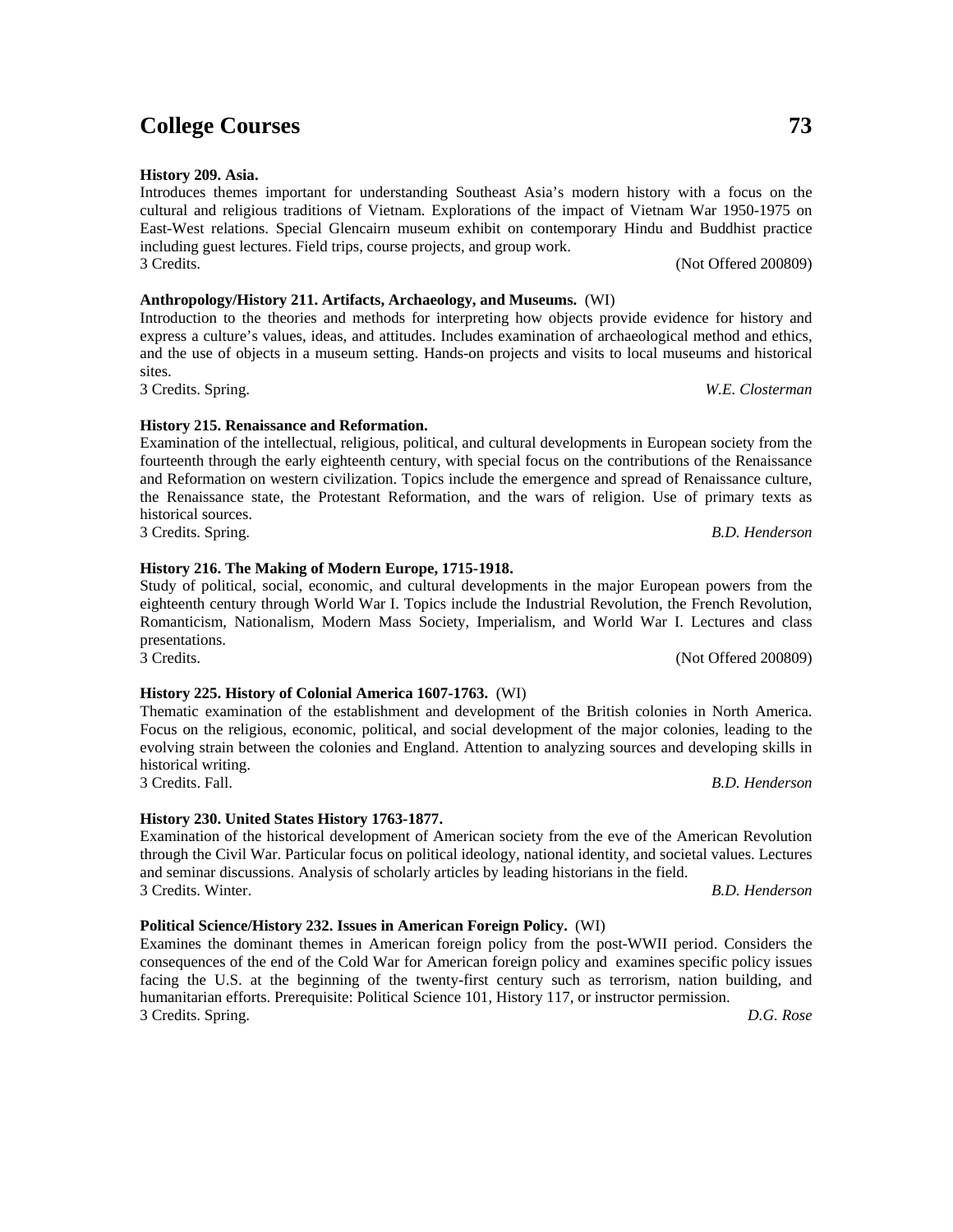### **History 235. Africa: An Introduction to African History.**

Focus on traditional societies of sub-Sahara Africa, the impact of European expansion on such societies, and the legacy of colonialism on independent African states. Ethnographies and art used to supplement historical texts. Field trips, group projects, and use of Glencairn Museum. 3 Credits. Fall. *B.L. Schnarr*

**History 240. Ancient Israel.**

Study of the ancient Israelites from the time of their formation as a social group through 70 AD. Emphasis on governmental and ecclesiastical institutions, intercultural relationship between Israel and its neighbors, and context of the Old Testament. 3 Credits. Winter. *W.E. Closterman*

**History 245. The Middle East.**

Surveys political, social, and cultural developments in the greater Middle East from approximately 600 A.D. to the modern era. Focus on the advent of Islam and the waxing and waning of selected Islamic Empires. Concludes with a consideration of the effect of World War I on the region. Alternates with History/Political Science 346. 3 Credits. (Not Offered 200809)

#### **History 250. Swedenborg's Life and Time.**

Exploration of the Swedish context of Swedenborg's intellectual and spiritual development, his call, and his revelatory works. Examines the geography, history, culture, and society of Sweden and the Baltic world in the eighteenth century. 3 Credits. Winter. *J.K. Williams-Hogan*

#### **Fine Arts/History 260. Art, Culture and History: Studies Abroad. (Medieval France).**

Using one of the finest collections of medieval art in the world (Glencairn Museum) this course surveys the art of Medieval Europe, particularly that of France, focusing on the evolution of sacred imagery, and how it effects and shapes the attitudes of the period. The course is followed by a faculty led, two-week optional trip to France. Students who go on the trip receive one additional credit. 4 Credits. (Not Offered 200809)

**Social Science/History 290. Social Movements.**

Case study of the formation of the New Church in England, the United States, Europe, and Africa. Examination of the cultural, social, economic, political, and geographical determinants of development. Prerequisite: One history or one social science course. 3 Credits. (Not Offered 200809)

#### **Religion/History 295. Islam.** (Comparative)

Study of Islam: Muhammad and the origins of Islam, the Qur'an and other Muslim literature, main theology and doctrine, outline of history of Islam, Muslim divisions, world-outlook and modern impact, both in the East and West. Comparison with New Church perspective. 3 Credits. Spring. *D.G. Rose*

**History 301. Historical Methods.** Designed for history majors and upper-class students with an interest in the methodology of historical research. Exploration of the craft and tools of historical research and writing. Topics include: the philosophy of history, the use of primary sources as historical evidence, archival research, historical writing, and historiography. Original archival research on a topic of local history. 3 Credits. (Not Offered 200809)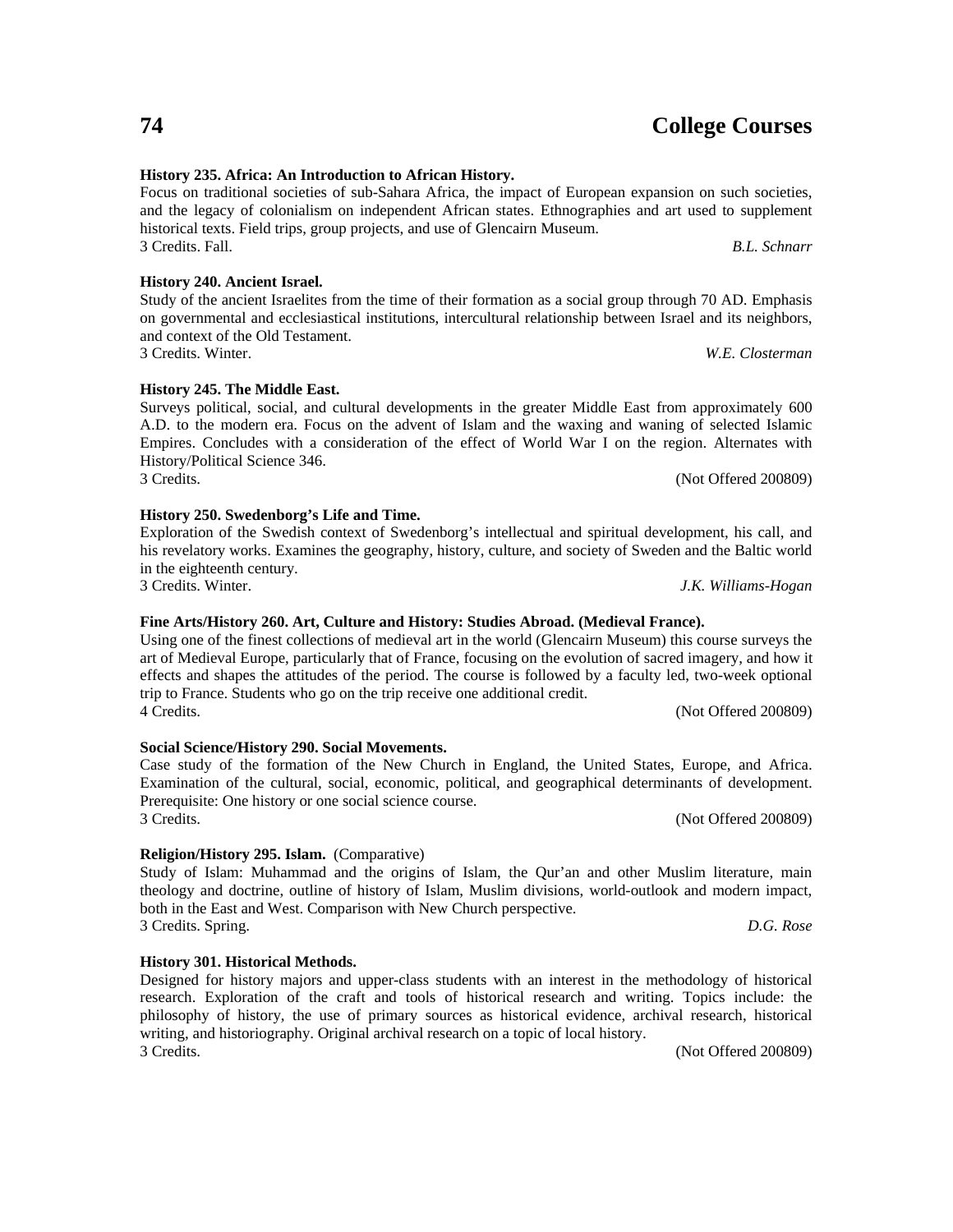3 Credits. (Not Offered 200809)

3 Credits. (Not Offered 200809)

#### **History 298, 398, 498. History Internship II.** (EE)

Proposals must be approved by head of major. History internships are open to students in sophomore year or above who have completed at least two history courses. Description of requirements available from head of major. Prerequisite: 2 courses in History above the 100 level. Course may be repeated for credit. Credit variable. By arrangement. *Staff*

## **College Courses 75**

#### **History 310. Religion in Ancient Greece and Rome.**

Investigates the nature of Greek and Roman religious practices and beliefs through a close study of primary texts and archaeological evidence. Examines the role of religion in Greek and Roman society. Introduction to various methodological approaches to the study of ancient religions. Consideration of the development of early Christianity and Judaism. Topics include sacrifice, gods and heroes, festivals, myth, oracles and divination, temples, and mystery cults. 3 Credits. (Not Offered 200809)

Exploration of the leading intellectual, socio-cultural, and political developments in Europe between the end of the Wars of Religion and the French Revolution (1648 and 1789). Focus on the rise of the modern.

**History 315. Seminar on The Age of Enlightenment.**

# **History 330. Twentieth-Century American History Seminar.**

Thematic approach to selected topics in twentieth-century America. Potential topics include foreign policy; economic, social, and political change; and wars of the 20th century. 3 Credits. Fall. *D.G. Rose*

**Political Science/History 346. Issues in the Contemporary Middle East.**

Examination of political and social developments in the greater Middle East in post-World War II era. Survey of governments and domestic political processes of selected countries as well as key issues currently facing the region. Alternates with History 245. Prerequisite: Political Science 111, History 245, or instructor permission.

#### **History 350. Swedenborg's Life and Time.**

Exploration of the Swedish context of Swedenborg's intellectual and spiritual development, his call, and his revelatory works. Examines the geography, history, culture, and society of Sweden and the Baltic world in the eighteenth century. 3 Credits. Winter. *J.K. Williams-Hogan*

Thematic or topical investigation with an emphasis on historical criticism and analysis. Capstone seminar

#### **History 402. Senior Seminar.**

#### integrating the history student's experiences in the discipline. 3 Credits. Spring. *B.D. Henderson*

#### **History 490. Senior Research Paper I.**

#### Independent historical research project guided by an advisor. For History Majors. Takes place over two terms in the senior year. 3 Credits. Fall, Winter, Spring. *Staff*

**History 491. Senior Research Paper II.** Independent historical research project guided by an advisor. For History Majors. Takes place over two

terms in the senior year.

3 Credits. Fall, Winter, Spring. *Staff*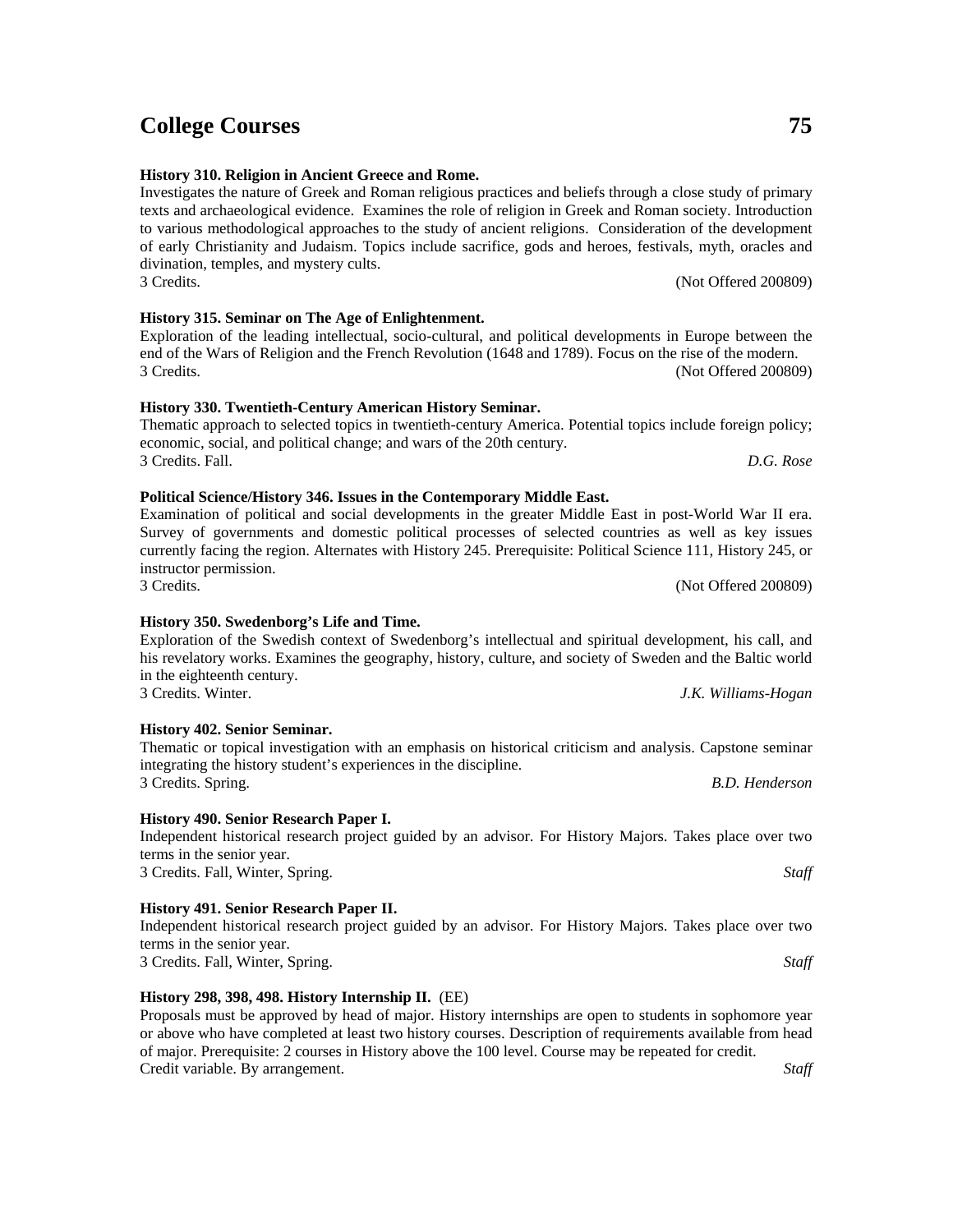## *Interdisciplinary Studies*

#### **Interdisciplinary Studies 390. Research Seminar.**

#### For juniors in the Interdisciplinary Major. Focus on preparing to do the Senior Essay during senior year. Project management and information literacy: define scope, generate possible topics, analyze scholarly resources, select one topic and identify research questions in cooperation with essay advisor. Pass/Fail. 1 Credit. Spring. *S.S. Werner*

**Interdisciplinary Studies 490. Senior Paper.**

#### For seniors in the Interdisciplinary Major. Clarify thesis, collect and analyze scholarly resources, produce extensive outline according to required timeline, in cooperation with essay advisor. Pass/Fail. Prerequisite: Interdisciplinary 390. 3 Credits. Fall. *S.S. Werner*

**Interdisciplinary Studies 491. Senior Paper.** For seniors in the Interdisciplinary Major. Produce senior essay according to requirements, in cooperation with essay advisor. Prerequisite: Interdisciplinary 490.

3 Credits. Fall, Winter. *S.S. Werner*

#### **Interdisciplinary Studies 492. Senior Seminar.**

#### For seniors in the Interdisciplinary Major. Public presentation of senior essay. Critical analysis of ethics in various disciplines. Career planning and portfolio development. Pass/Fail. Prerequisite: Interdisciplinary 491. 1 Credit. Spring. *S.S. Werner*

110 and Latin 111.

## *Latin*

#### **Latin 110. Beginning Latin I.**

#### Introduction to the elements of Latin grammar and syntax to be used in translating classical authors and Swedenborg. 3 Credits. Fall. *S.I. Frazier*

#### **Latin 111. Beginning Latin II.**

Continuation of Latin 110. Prerequisite: Latin 110. 3 Credits. Winter. *S.I. Frazier*

#### **Latin 250. Swedenborg's Theological Latin I.**

#### Intensive review of Beginning Latin, followed by varied readings in the Writings. Various styles of writing distinguished (expository, philosophical, descriptive, narrative). Special attention to non-Classical constructions. Prerequisite: Latin 110 and 111. 3 Credits. (Not Offered 200809)

#### **Latin 251. Swedenborg's Theological Latin II.**

# **Latin 360. Swedenborg's Philosophical Latin I.**

Varied readings in the scientific and philosophical works from the period preparatory to Swedenborg's commission as revelator, with review of grammar as the need arises. Analysis of Swedenborg's style, methods of reasoning, and conclusions during this period. Prerequisite: Latin 250 and Latin 251. 3 Credits. By arrangement. (Not Offered 200809)

Continuation of Latin 250. Includes examination of original manuscripts and editions. Prerequisite: Latin

3 Credits. (Not Offered 200809)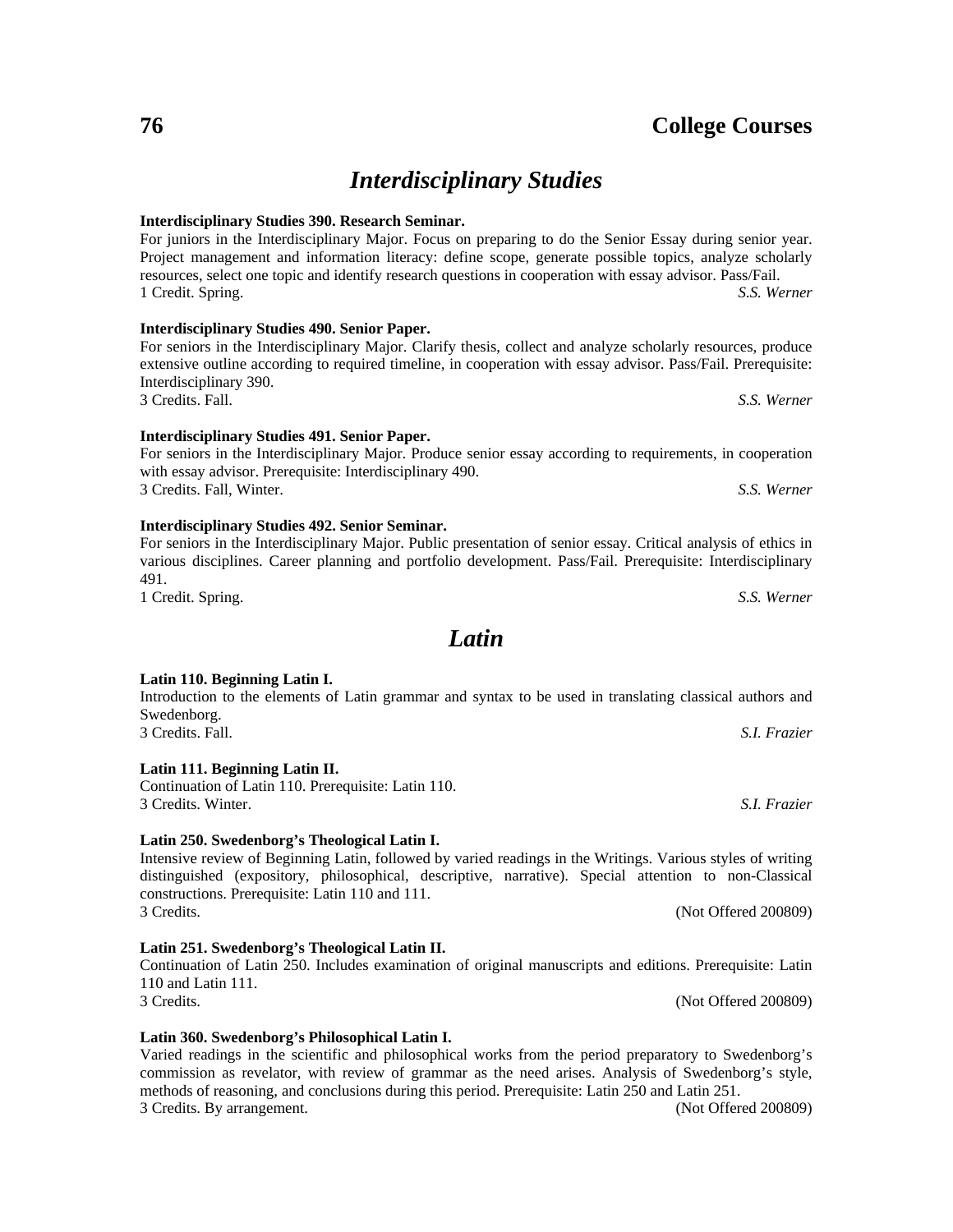1 Credit. (Not Offered 200809)

1 Credit. (Not Offered 200809)

**Mathematics 100. Introduction to Quantitative Reasoning.** (QR)

**Leadership 100. Student Development: Theory and Practice.** (EE)

**Leadership 101. Student Development: Theory and Practice.** (EE)

support skills. Individual project development. Prerequisite: Leadership 100.

Introduction to mathematical concepts to improve basic skills in computation, algebra, graphing, and quantitative applications. This course prepares students for Mathematics 115, 130, 135, in addition to other courses involving quantitative reasoning. Topics include logical fallacies, units of measure and currency, simple and compounding interest, and statistical reasoning. 3 Credits. Fall, Spring. *A.F. Bryntesson and C.B. Bongers*

All students who desire to contribute to college life while exploring their leadership capacity are encouraged to enroll. Focus on developing leadership and support skills, student development theory, and managing inter-cultural challenges. Laboratory work involves active service in programs for incoming students and will help participants understand and serve the needs of today's undergraduates. Prerequisite:

Continuation of Leadership 100/200 for students interested in further development of leadership and

*Mathematics*

**Mathematics 115. College Algrebra.** (QR) Algebraic topics designed to assist in the use of mathematics in science courses. Topics include exponents and radicals, rational expressions, inequalities, complex numbers, polynomial analysis and advanced factoring, rational functions and asymptotes, and quantitative reasoning applications. Prerequisite: Mathematics 100 or appropriate score on placement test.

3 Credits. Winter. *C.B. Bongers*

#### **Mathematics 125. Transcendental Functions.** (QR)

Investigation of transcendental functions with applications, useful in preparing students for calculus. Topics include exponential and logarithmic functions, trigonometric functions and identities, inverse functions, and quantitative reasoning applications. Prerequisite: Mathematics 115 or appropriate score on placement test.

3 Credits. Spring. *C.B. Bongers*

#### **Mathematics 130. Introduction to Statistics.** (IL, QR)

Introduction to data analysis, random variables and their distributions, and statistical inference. Use of current statistical software. Independent research project. Recommended for students of business, education, or the social and natural sciences. Prerequisite: 2 years of high school algebra or Mathematics 100.

3 Credits. Spring. *C.W. Lindsay*

*Leadership*

#### Continuation of Latin 360. Prerequisite: Latin 250 and Latin 251. 3 Credits. (Not Offered 200809)

2.5 GPA or permission of instructor.

**Latin 361. Swedenborg's Philosophical Latin II.**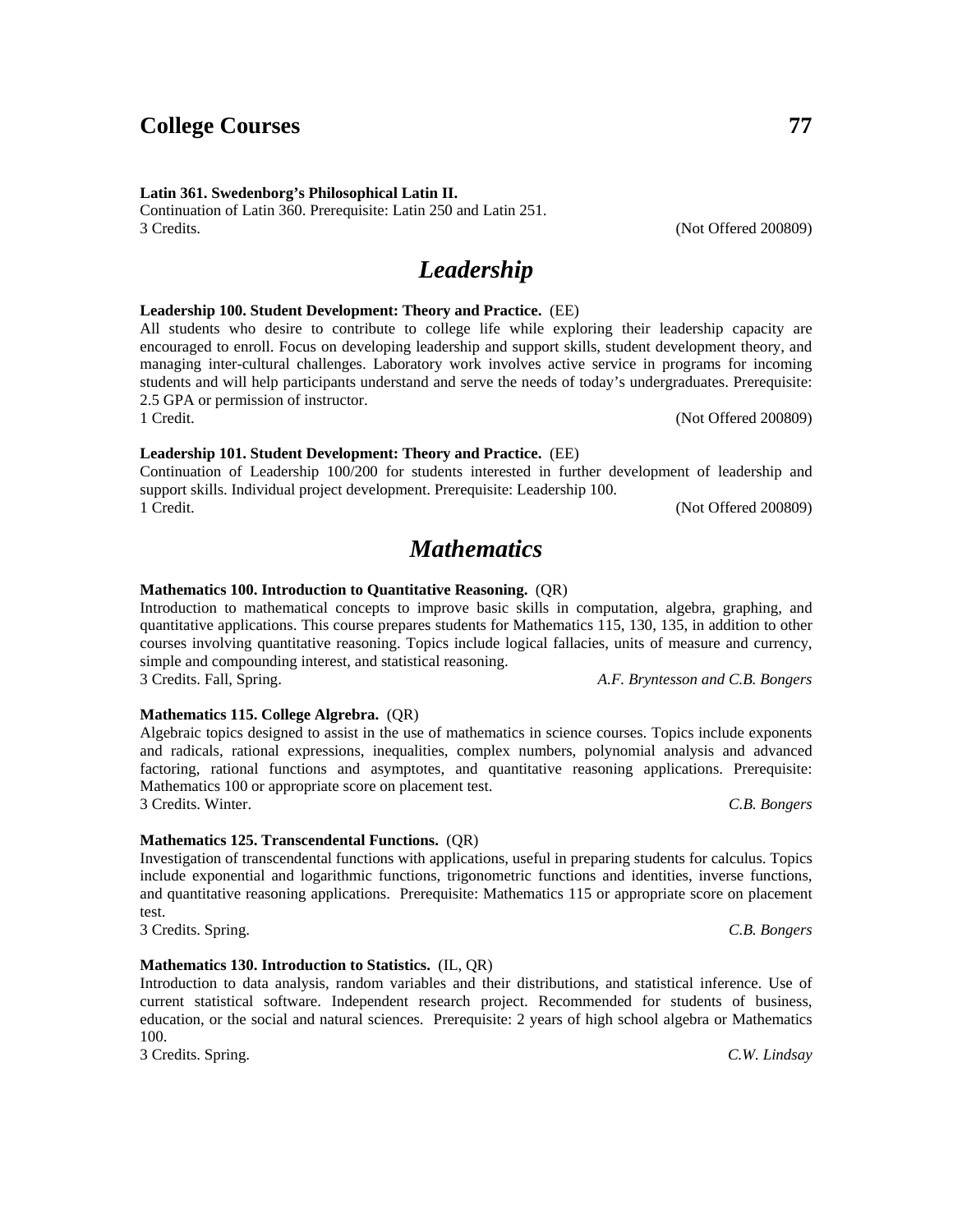## **Mathematics 135. Introduction to Discrete Mathematics.** (QR)

#### Introduction to mathematical concepts of a discrete nature, including logic, combinatorics, probability, mathematical induction, graph theory, and Monte Carlo methods. Recommended for students of education or the social and natural sciences. 3 Credits. (Not Offered 200809)

Derivatives with applications, exponential functions, integration with applications, and functions of several variables. Not recommended for students pursuing a degree in mathematics, engineering, or the physical sciences. Because of duplication of subject matter, students may not receive credit for both Mathematices 140 and Mathematics 150. Mathematics 140 does not fulfill prerequisite requirements for Mathematics 151. Prerequisite: 4 years of high school mathematics or Mathematics 115.

Limits, differentiation, maxima-minima, integration with applications, transcendental functions. Because of duplication of subject matter, students may not receive credit for both Mathematics 140 and Mathematics

Methods of integration, vector functions and derivatives, polar functions, and infinite series. Prerequisite:

3 Credits. (Not Offered 200809)

4 Credits. Fall. *C.B. Bongers*

3 Credits. (Not Offered 200809)

**Mathematics 315. Introduction to Probability Theory.** Probability spaces, random variables, moments, transformations and moment-generating functions,

conditional distributions, and central limit theorems. Prerequisite: Mathematics 151 and Mathematics 230. 3 Credits. (Not Offered 200809)

# **Mathematics 140. Elements of Calculus.**

## **Mathematics 151. Calculus II.**

Mathematics 150.

**Mathematics 150. Calculus I.**

# 4 Credits. Winter. *N. Simonetti*

150. Prerequisite: 4 years of high school mathematics or Mathematics 125.

#### **Mathematics 230. Linear Algebra.** (QR)

#### Vector spaces, matrices, linear transformations, systems of linear equations, determinants, and eigenvalue problems. Introduction to mathematical proofs. Prerequisite: Mathematics 125, Mathematics 140 or Mathematics 150. 3 Credits. Fall. *N. Simonetti*

Mathematical foundations for the analysis of computer systems. Recursive functions, sets, graph theory,

### **Mathematics/Computer Science 235. Discrete Structures.**

# **Mathematics 250. Calculus III.**

Functions of several variables, partial differentiation, multiple integration, vector calculus. Prerequisite: Mathematics 151 and Mathematics 230. 4 Credits. (Not Offered 200809)

and combinatorics. Prerequisite: Computer Science 180 or permission of instructor.

## **Mathematics 311. Ordinary Differential Equations.**

Linear, second-order, and systems of differential equations and Laplace transforms. Prerequisite: Mathematics 151 and Mathematics 230. 3 Credits. Spring. *N. Simonetti*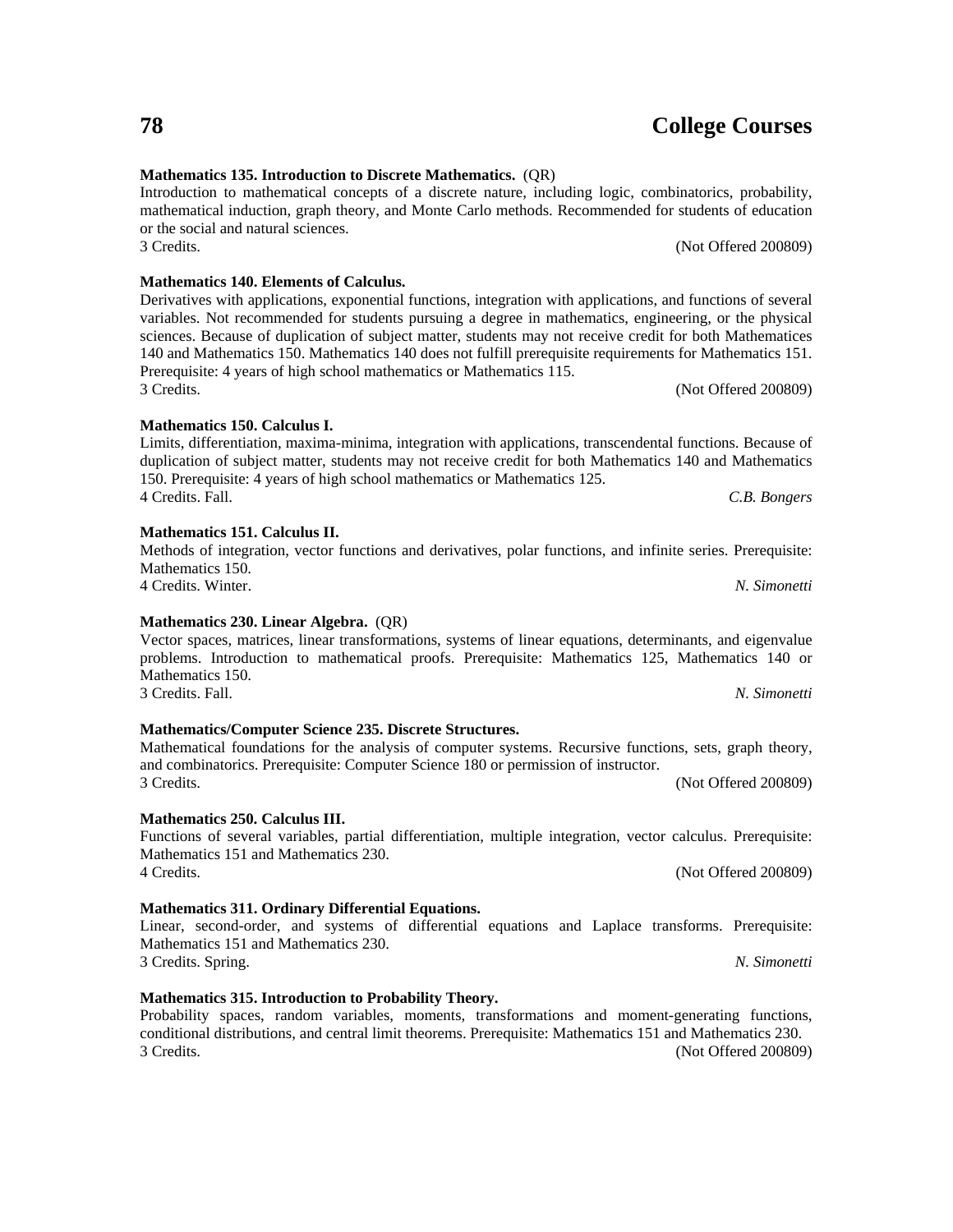**Mathematics/Computer Science 321. Introduction to Numerical Methods.**

Finite differences, interpolation, solutions of equations, numerical integration, curve fitting, linear equations, numerical solution of differential equations. Prerequisite: Mathematics 250 and competence in programming. 3 Credits. (Not Offered 200809)

Introduction to the abstract concepts of groups, rings, and fields. Prerequisite: Mathematics 230 or Mathematics 235. 3 Credits. (Not Offered 200809)

Formal definitions of limits, continuity, differentiation and integration. Prerequisite: Mathematics 230 and Mathematics 250.

#### **Mathematics 380. Linear Models and Methods for Optimization.**

Introduction to basic methods of operations research. Review of linear systems; linear programming, including the simplex algorithm, duality, and sensitivity analysis; formulation of integer programs; transportation and scheduling problems. Prerequisite: Mathematics 230 and competence in programming. 3 Credits. (Not Offered 200809)

## *Music*

#### **Music 100. College Chorale.**

## Development and performance of choral repertoire from Renaissance to Modern. Instruction in the development of vocal techniques. Course may be repeated for credit. 1 (non-academic) Credit. Fall, Winter, Spring. *C.W. Simons*

**Music 110. Introduction to Western Music.** Survey of the composers, styles, and genres from western civilization with a focus on developing listening skills and understanding.

3 Credits. Spring. *C.W. Simons*

#### **Music 113. Music Theory I.**

Study of music theory and harmony, progressing from basic notation to advanced musical structures. Includes styles from the 18th -- 20th centuries. 3 Credits. Fall. *C.W. Simons*

#### **Music 114. Music Theory II.**

Continuation of Music 113. Prerequisite: Music 113 or permission of instructor. 3 Credits. Winter. *C.W. Simons*

#### **Music 185. Private Music Lessons or Choirs.** (EE)

Privately arranged music instruction. Instructor povides a written assessment of the student's progress at the end of the term. Private lessons are the financial responsibility of the student. Prerequisite: Consent of division. Course may be repeated for credit. 1 Credit. Fall, Winter, Spring. *Staff*

3 Credits. (Not Offered 200809)

## **College Courses 79**

**Mathematics 340. Modern Algebra.**

**Mathematics 360. Advanced Calculus.**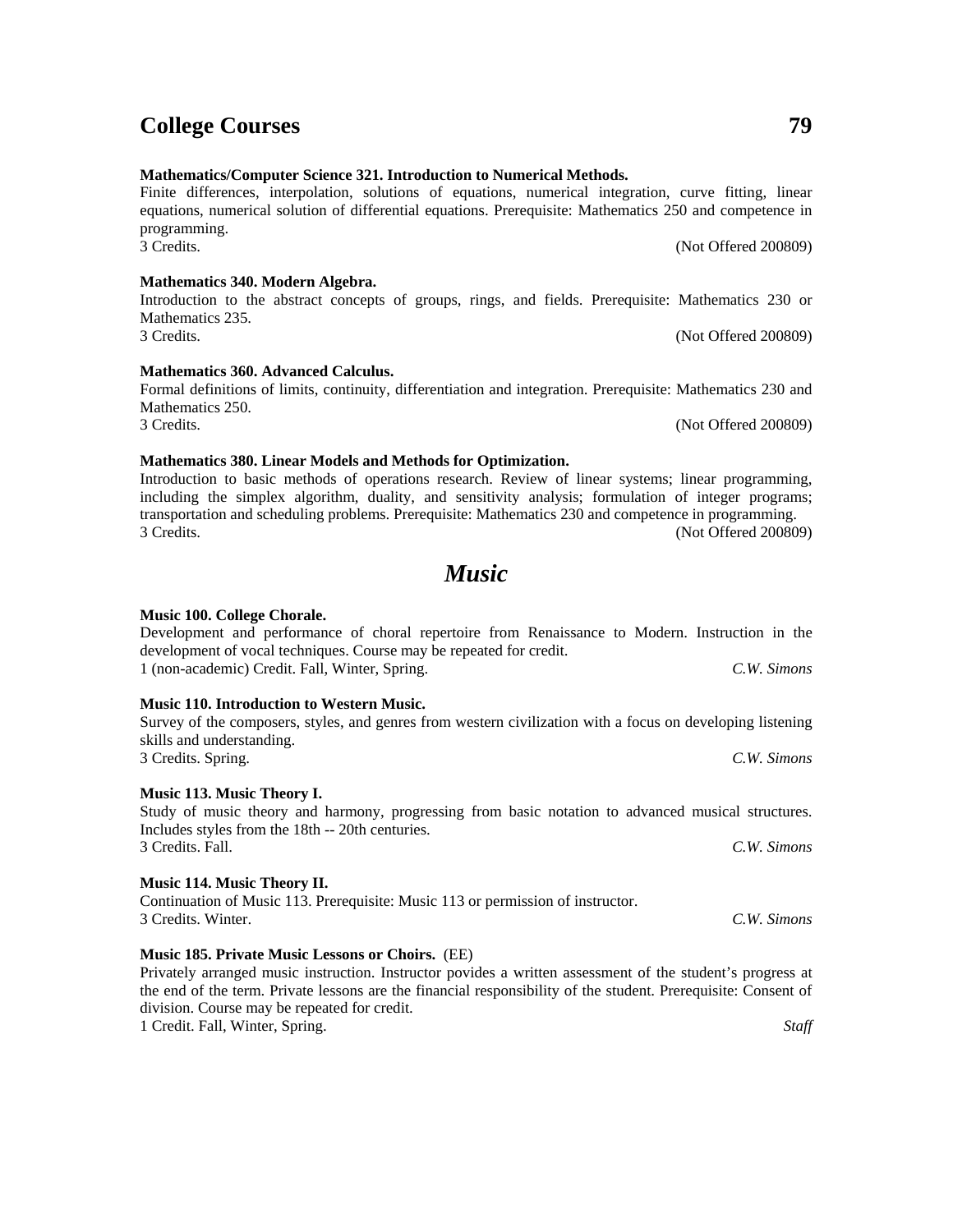## *Philosophy*

#### **Philosophy 101. Critical Thinking.**

Development of students' reasoning skills through analysis and evaluation of arguments. Diagraming arguments, identifying mistakes in reasoning, and writing arguments. Emphasis on issues encountered in everyday experience and in courses across the curriculum, primarily through classical deductive logic. 3 Credits. (Not Offered 200809)

#### **Philosophy 110. Introduction to Philosophy.** (W'view)

Survey of some major philosophers and theories in metaphysics, epistemology, and the philosophy of religion.

3 Credits. Winter, Spring. *D.A. Synnestvedt*

#### **Philosophy 111. Introduction to Moral Philosophy.** (Moral)

Survey of some major philosophers, problems (Euthyphro, relativism, egoism), and theories (aretaic, deontic, utilitarian) in moral philosophy. 3 Credits. Winter. *D.A. Synnestvedt*

#### **Philosophy 210. Ancient Philosophy.**

Historical consideration of ancient Greek philosophy (with emphasis on Socrates, Plato, and Aristotle) or Roman philosophy (with emphasis on Cicero, Aurelius, and Seneca). Prerequisite: Philosophy 110 and Philosophy 111.

#### **Philosophy 211. Modern Philosophy.**

Historical consideration of modern and Enlightenment philosophy, including Descartes, Locke, Leibniz, Rousseau, and Voltaire. Prerequisite: Philosophy 110 and Philosophy 111. 3 Credits. (Not Offered 200809)

#### **Philosophy 220. Political Thought.** (Civil)

| A consideration of political thinkers and theories, both ancient and modern, along with perennial issues in |                  |
|-------------------------------------------------------------------------------------------------------------|------------------|
| politics, such as justice, authority, liberty, order, equality, power, law, and forms of government.        |                  |
| 3 Credits. Spring.                                                                                          | D.A. Synnestyedt |

#### **Philosophy 310. Topics in Contemporary Philosophy I.**

Exploration of themes and problems in contemporary philosophy. Readings from analytic, continental, postmodern, or neo-pragmatist philosophers in areas such as the philosophy of ethics, politics, language, mind, law, science, religion, or other sub-fields. Prerequisite: Philosophy 110 and Philosophy 111. 3 Credits. (Not Offered 200809)

#### **Philosophy 311. Topics in Contemporary Philosophy II.**

Complement to Philosophy 310, but may be taken independently. Topics and emphases change periodically. Prerequisite: Philosophy 110 and Philosophy 111. 3 Credits. (Not Offered 200809)

**Philosophy 320. Swedenborg's Philosophy.**

Swedenborg's cosmology. Consideration of 18th-century cosmological concepts (Descartes, Leibniz, Wolff) and Swedenborg's unique answers to the issues raised. Particular emphasis on Swedenborg's Principia and The Infinite. Cosmological views developed in the Doctrines of the New Church and by New Church students of Swedenborg.

3 Credits. (Not Offered 200809)

3 Credits. (Not Offered 200809)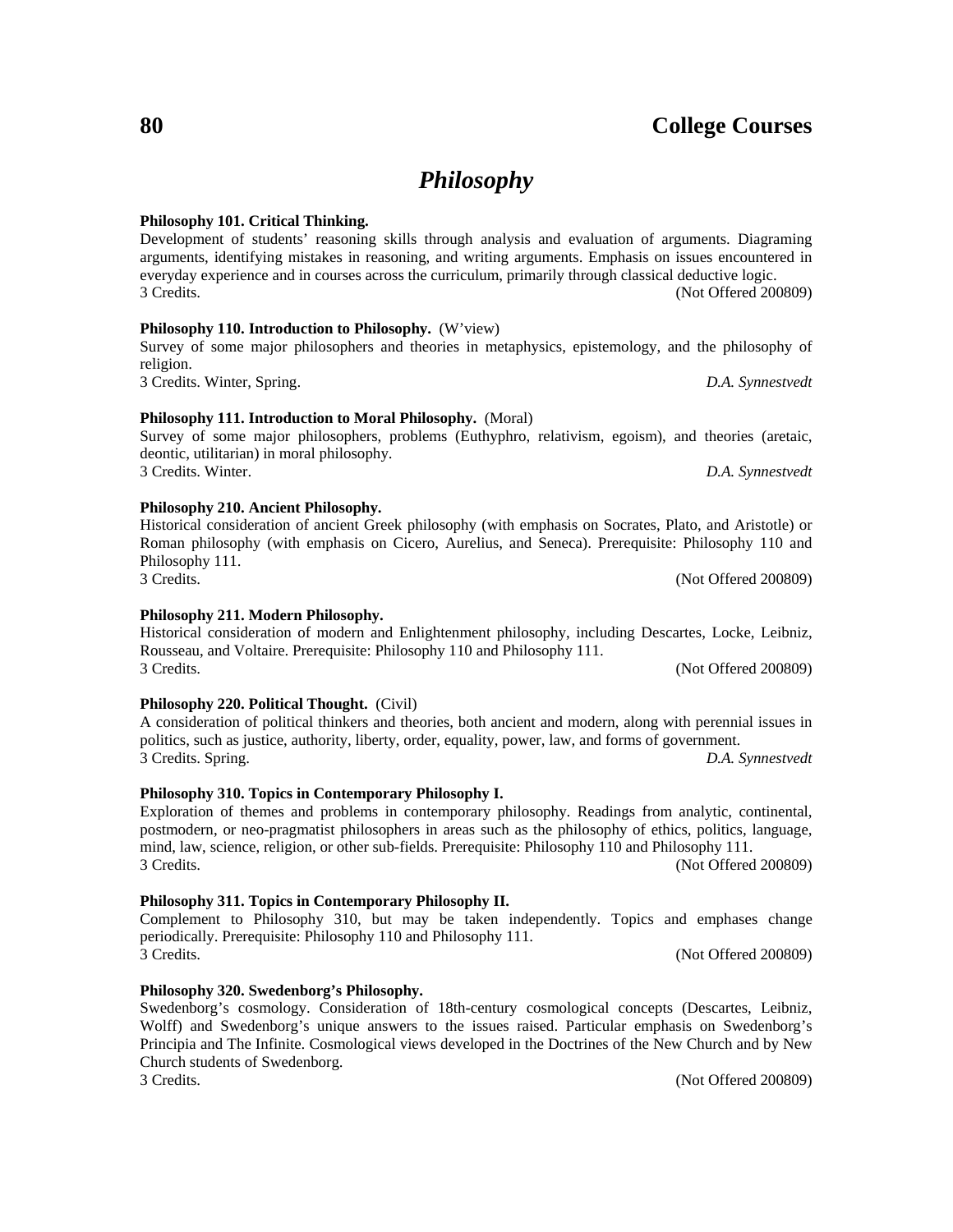3 Credits. (Not Offered 200809)

1.5 (non-academic) Credits. Fall. *M. deBaise*

**\*Physical Education 116. Intercollegiate Women's Volleyball.**

Attendance and participation in both practice and contests required. All players must register either for credit or to audit the course in the usual manner. Course may be repeated for credit. 1.5 (non-academic) Credits. Fall. *Staff*

## **College Courses 81**

#### **Philosophy 321. Swedenborg's Philosophy.**

Swedenborg's thought upward from the human body in his "search for the soul." Main text taken from the sections on Series and Degrees and The Human Soul in *The Economy of the Animal Kingdom*, terminating in applications in *The Rational Psychology*. 3 Credits. Winter. *S.D. Cole*

#### **Philosophy 330. The Human Form.**

The philosophy of the human form and organism. Nature and origin of organic forms. Formation of the human body and its correspondences. Illustrations and comparisons from science. Prerequisite: Philosophy 111 and laboratory science course.

#### **Philosophy 331. Organic Forms.**

Correspondences of the human body compared with other human organisms: cells, societies, the mind. Illustrations from natural science, social studies, and psychology. Prerequisite: Philosophy 330, or Philosophy 110 and Philosophy 111 and laboratory science course. 3 Credits. (Not Offered 200809)

## *Physical Education*

\*course is a team activity with scheduled practices and contests

#### **Physical Education/Health 101. Health.** (EE)

Study of contemporary issues in health in the light of the Heavenly Doctrines and current research. Areas include nutrition, eating disorders, fitness, mental health, medicine, and cultural norms in relation to health, sexuality. One credit service learning laboratory component gives opportunities to volunteer, lead, or mentor others in an area of health interest.

Instruction in basic and intermediate individual skills. Practice in singles and doubles tennis play, including

A range of walking/running activities tailored to all abilities. Students required to run/walk three times a

game strategy, rules, and etiquette. *Minimum* of 8 students. Course may be repeated for credit.

4 Credits (academic). Spring. *H.J. Bryntesson*

#### **Physical Education 110. Tennis.**

## **Physical Education 111. Running and Walking for Fitness and Fun.**

week in scheduled class time and to keep an exercise log. Course may be repeated for credit. 1.5 (non-academic) Credits. Spring. *H.J. Bryntesson*

### **\*Physical Education 115. Intercollegiate Men's Soccer.**

Attendance and participation in both practice and contests required. All players must register either for credit or to audit the course in the usual manner. Course may be repeated for credit. 1.5 (non-academic) Credits. Fall. *E. Steiner*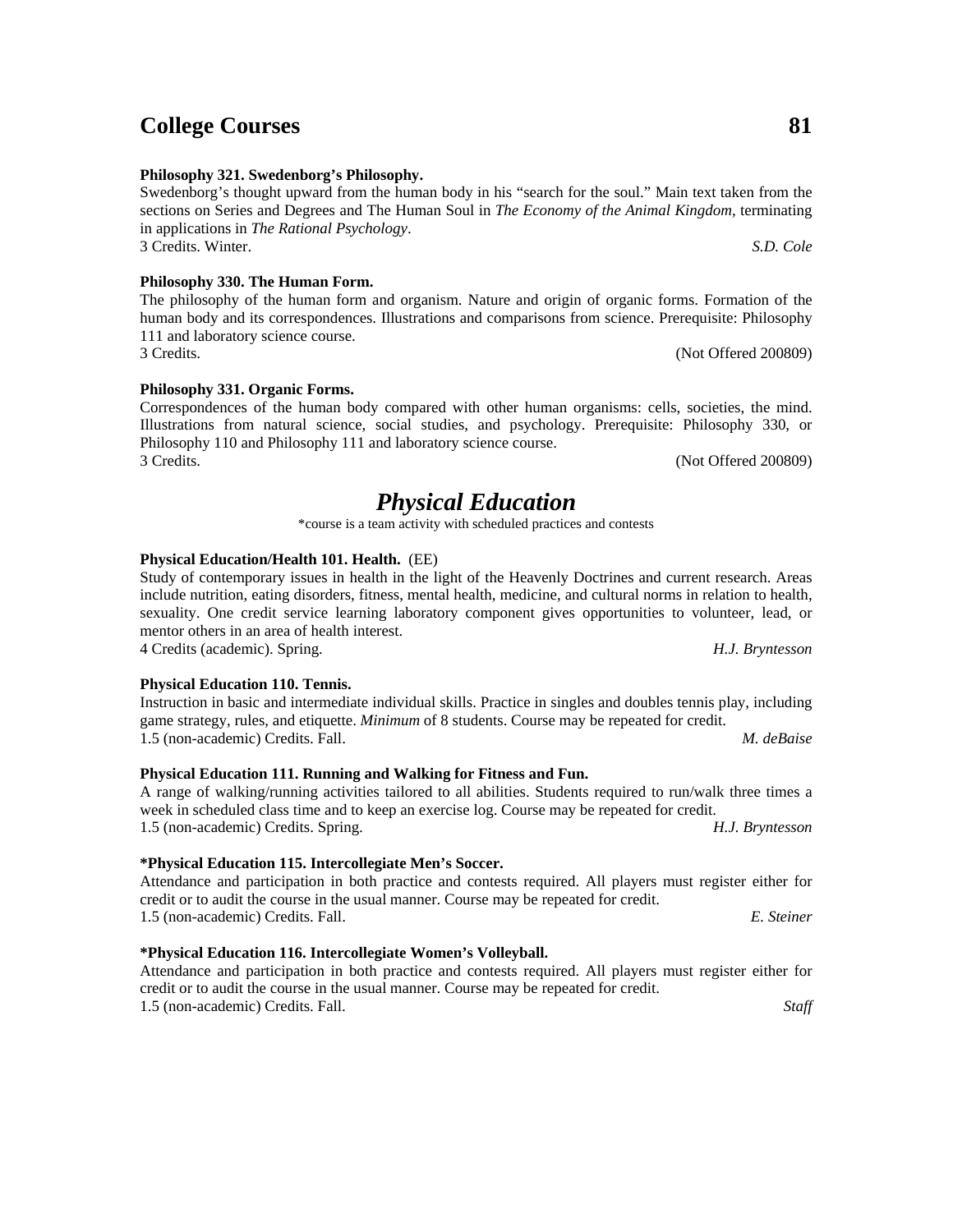#### **Physical Education 120. Physical Fitness.** Student-designed individual program based on theoretical and practical fitness concepts. Workouts during

### **Physical Education 121. Contemporary Modern Dance.**

#### A technique class suitable for both beginner and intermediate students. Healthy physical workout while developing knowledge of contemporary modern dance as an art form. Course may be repeated for credit. 1.5 (non-academic) Credits. Fall. *J. Bostock*

Attendance and participation in both practice and contests required. All players must register either for

class twice a week in the fitness center. Cardio-vascular element required. Course may be repeated for

**\*Physical Education 123. Indoor Soccer.**

#### credit or to audit the course in the usual manner. Course may be repeated for credit. 1.5 (non-academic) Credits. Winter. *E. Steiner*

#### **\*Physical Education 124. Intercollegiate Badminton.**

Attendance and participation in both practice and contests required. All players much register either for credit or to audit the course in the usual manner. Prerequisite: Physical Education 130 or permission of the coach. Course may be repeated for credit. 1.5 (non-academic) Credits. Winter. *A.I. Smith*

#### **\*Physical Education 125. Men's Intercollegiate Ice Hockey.**

#### Attendance and participation in both practice and contests required. All players must register either for credit or to audit the course in the usual manner. Course may be repeated for credit. 1.5 (non-academic) Credits. Winter. *Staff*

#### **Physical Education 127. Kickboxing.**

Basic instruction in a power-punching, non-choreographed martial arts workout. Emphasis on proper technique and execution of skills. Each class includes a total body-warmup, a cardiovascular workout, strength training, and cool-down/stretching period. Adaptable to any lifestyle, body type, age, or fitness level. Course may be repeated for credit.

1.5 (non-academic) Credits. Spring. *Staff*

#### **Physical Education 130. Badminton and Archery.**

Basic instruction in skill techniques, rules, strategies, and competition in both badminton (5 weeks) and archery (5 weeks). Enrollment limited to eighteen students. Course may be repeated for credit. 1.5 (non-academic) Credits. Fall. *A.I. Smith*

#### **Physical Education 133. Yoga/T'ai Chi Ch'uan.**

Introduction to Yoga (5 weeks) and T'ai Chi (5 weeks). Fitness for the whole person. Power Yoga (ashtanga) emphasizes balance, breathing, focus, strength and flexibility, and connection between body and spirit. T'ai Chi emphasizes balance, posture, visual and mental concentration, breath control, and complete relaxation. Course may be repeated for credit. 1.5 (non-academic) Credits. Winter. *M. Synnestvedt and K.F. Kearns*

#### **\*Physical Education 135. Intercollegiate Men's Lacrosse.**

Attendance and participation in both practice and contests required. All players must register either for credit or to audit the course in the usual manner. Course may be repeated for credit.

1.5 (non-academic) Credits. Spring. *J.S. King*

credit.

1.5 (non-academic) Credits. Winter. *Staff*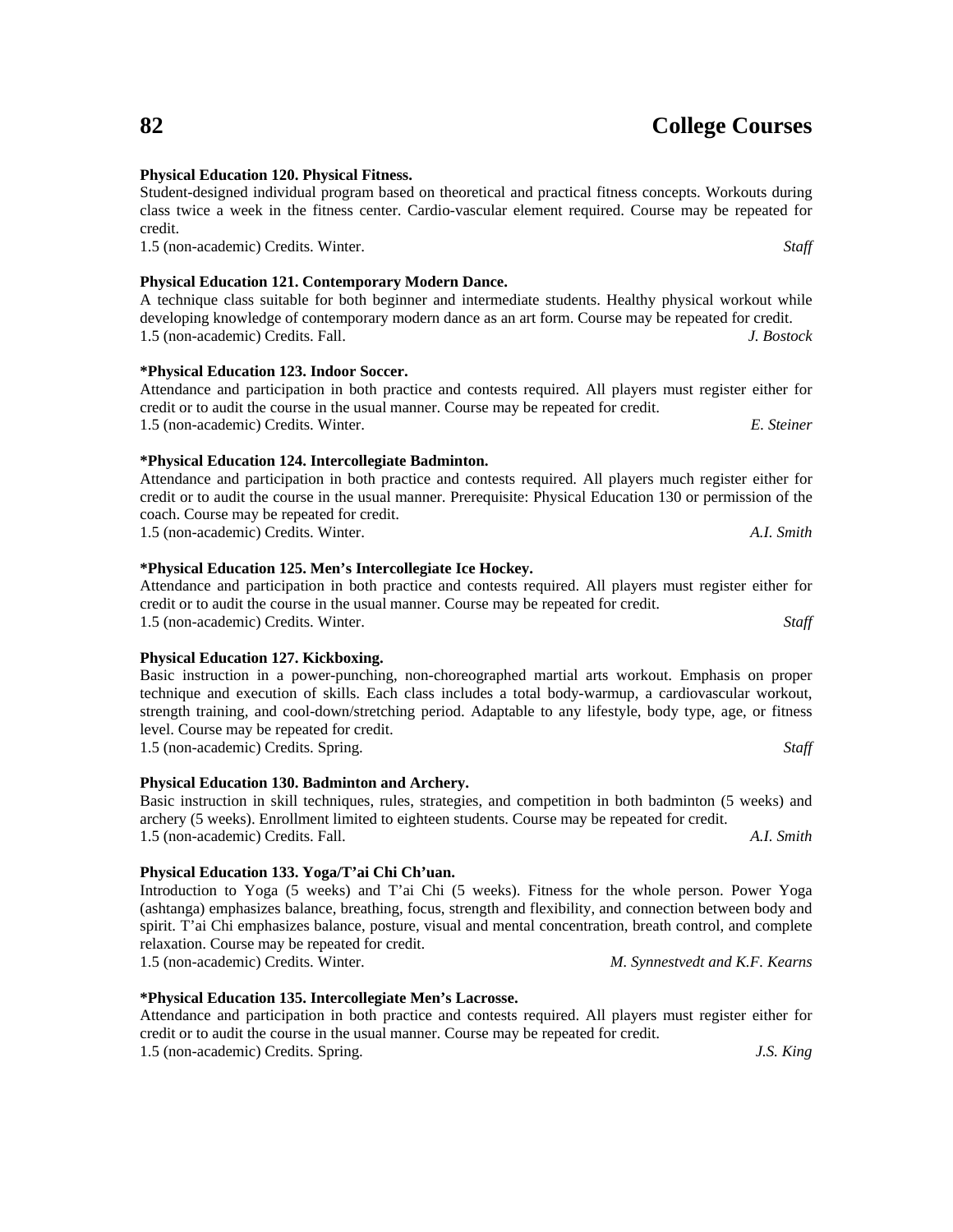**\*Physical Education 136. Intercollegiate Women's Lacrosse.** Attendance and participation in both practice and contests required. All players must register either for credit or to audit the course in the usual manner. Course may be repeated for credit.

1.5 (non-academic) Credits. (Not Offered 200809)

## **Physical Education 140. Basic SCUBA Diving and Dive Physiology.**

Provides the training necessary to dive safely and independently. Includes 20 hours of pool time, 25-50 hours in the classroom, and four open-water checkout dives over two days for certification by the National Association of Underwater Instructors (NAUI). The course expands upon NAUI-required subjects such as dive physiology, underwater environment, marine life, first aid, and CPR training. Space is limited and a special fee of approximately \$350 covers equipment and pool rental cost. Students must demonstrate intermediate swimming skills to register for the course. Course may be repeated for credit. 3 (non-academic) Credits. Fall. *Course offered with sufficient student interest*

### **Physical Education 183. Independent Study in Physical Education.**

Individualized program open to students who have medical reasons for deferment which preclude their participation, or to students who are unable to participate in the regular curriculum. Prerequisite: Consent of director of Physical Education and Athletics. Course may be repeated for credit. 1.5 (non-academic) Credits. Fall, Winter, Spring. *H.J. Bryntesson*

#### **Physical Education 222. Hip-Hop Dance.**

Intermediate/Advanced course in jazz with an emphasis on hip-hop. Students learn advanced technique and develop creativity, flexibility, coordination, and rhythm while dancing to popular music with a positive message. Student choreography projects and a public performance. Prerequisite: Physical Education 121. Course may be repeated for credit.

1.5 (non-academic) Credits. Winter. *J. Bostock*

### **Physical Education 230. Coaching.** (EE)

Coaching a minimum of three high school or elementary school sessions per week for the duration of the season. Attend all games. Students required to keep a training diary of coaching plans, performance evaluations, and weekly targets. Prerequisite: Consent of head coach and head of division. Course may be repeated for credit.

3 (non-academic) Credits. Fall, Winter, Spring. *H.J. Bryntesson*

### **Education/Physical Education 253. Physical Education for Diverse Learners.**

Theory and practice of teaching physical education, health, and dance to diverse learners (K-8). Focus on planning developmentally-appropriate and fun movement experiences that enable students to learn through movement. Instruction strategies, management and motivation of students, and a short practicum of a total of four classes observing, assisting, and teaching at the Bryn Athyn Church School. 3 Credits (academic). Winter. *H.J. Bryntesson*

*Physics*

#### **Physics 210. Principles of Physics.**

Calculus-based course providing an introduction to classical mechanics, waves, and heat. Problem and laboratory assignments complement the lectures. Co-requisite or Prerequisite: Mathematics 150. Laboratory included.

4 Credits. Winter. *J.H. Odhner*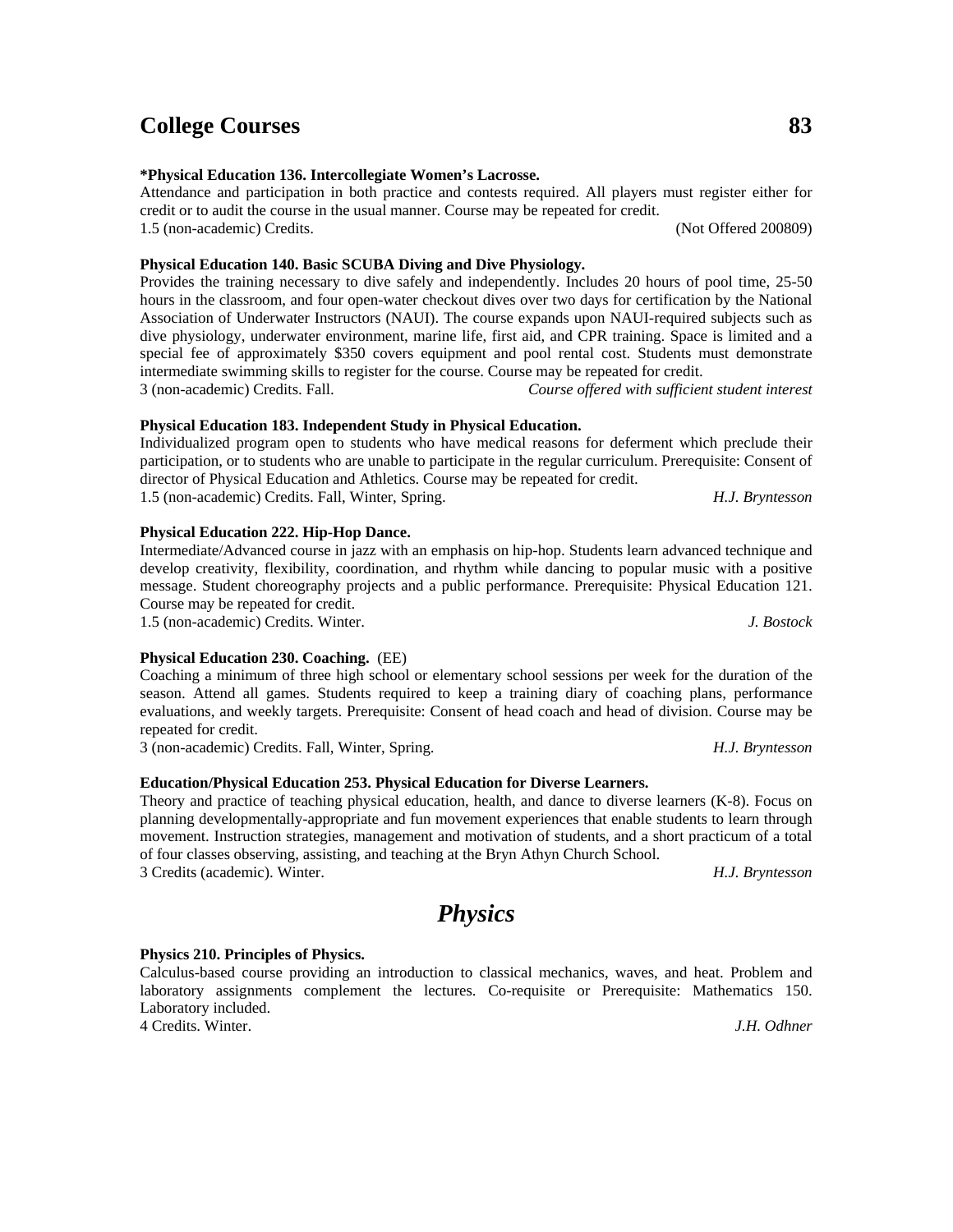#### **Physics 211. Principles of Physics II.**

Continuation of Physics 210. Electromagnetism, optics, and introduction to modern physics. Co-requisite or Prerequisite: Mathematics 151 and Physics 210. Laboratory included. 4 Credits. Spring. *J.H. Odhner*

## *Political Science*

#### **Political Science 101. Introduction to Politics and Governance.** (Civil)

Examines the discipline of political science and the concepts involved in the study of politics and governance. Surveys the role and function of political institutions and organizations through the lens of contemporary issues. Focus on the potential for thinking about civic and political issues from a religouslyinformed perspective. 3 Credits. Fall. *D.G. Rose*

## **Political Science 111. Comparative Government.**

Introduction to the comparative study of the politics of nations. Examines the underlying principles and machinery of selected governments around the world. Current events discussions focus on the issues facing those governments. 3 Credits. Winter. *D.G. Rose*

**Political Science 210. American Government and Politics.** Examination of the American political system focusing on founding principles, national governmental institutions, and contemporary issues. Readings from original documents and historical and contemporary authors. Prerequisite: Political Science 101, History 230, or instructor permission.

**Political Science/History 232. Issues in American Foreign Policy.** (WI)

#### Examines the dominant themes in American foreign policy from the post-WWII period. Considers the consequences of the end of the Cold War for American foreign policy and examines specific policy issues facing the U.S. at the beginning of the twenty-first century such as terrorism, nation building, and humanitarian efforts. Prerequisite: Political Science 101, History 117, or instructor permission. 3 Credits. Spring. *D.G. Rose*

#### **Political Science 312. International Relations.**

#### Examination of historical and theoretical foundations for thinking about international relations through a consideration of the wide range of international themes and events and their connnections. Topics include: war, trade, globalization, international law, intervention, nuclear proliferation, and terrorism. Prerequisite: Political Science 101, History 117, or permission of instructor. 3 Credits. (Not Offered 200809)

#### **Political Science/History 346. Issues in the Contemporary Middle East.**

Examination of political and social developments in the greater Middle East in post-World War II era. Survey of governments and domestic political processes of selected countries as well as key issues currently facing the region. Alternates with History 245. Prerequisite: Political Science 111, History 245, or instructor permission. 3 Credits. (Not Offered 200809)

#### **Political Science 298, 398, 498. Political Science Internship.**

Requirements variable. Proposals should be submitted to the Head of the History/Social Science Division. Political Science internships are open to students in sophomore year or above who have completed at least two political science courses.

Credits variable. By arrangement. *Staff*

3 Credits. Winter. *D.G. Rose*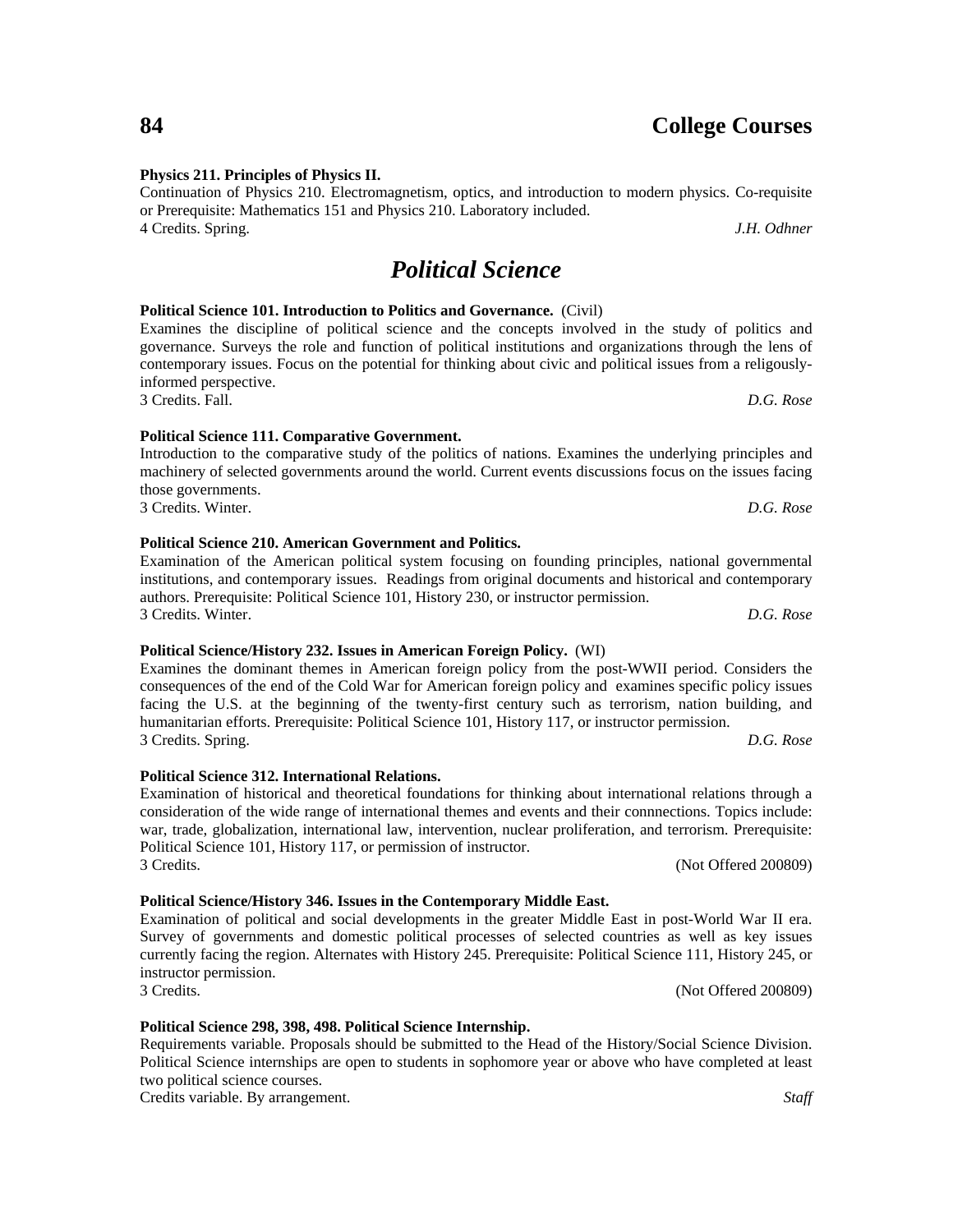# *Psychology*

#### **Psychology 101. Introductory Psychology.**

Introduction to basic constructs of psychology including scientific methodology, the brain, consciousness, memory, identity, learning, motivation, intelligence, and the nature of mental illness. Relevant New Church doctrines analyzed and compared to secular theories of psychology. 3 Credits. Winter, Spring. *S.S. Werner, L.C. Nash*

#### **Psychology 201. Abnormal Psychology.**

**Psychology/Business 202. Psychology Applied in the Workplace.**

Examination of mental disorders as classified by the medical model, including Schizophrenia and other psychotic disorders, mood disorders, anxiety disorders, dissociative disorders, disorders of childhood, eating disorders, and personality disorders. Critical analysis of the principles and philosophy of the medical model, as well as the physiological underpinnings of certain disorders. Alternative views for the conceptualization of mental disorders explored. Prerequisite: Psychology 101. 3 Credits. Spring. *E. van Zyverden*

(Also known as industrial and organization psychology.) Exploration of the application of psychology to the workplace environment, such as business, government, and non-profit organizations. Major areas of study include work motivation, teams and teamwork, personnel decision-making, performance appraisal, leadership, and diversity in terms of gender, race, and personality type. Attention given to New Church concepts of conscience, discriminatory charity, and use as they apply to adult employment in our current

Examination of both classical and current theories of personality. Focus on understanding terms and concepts of personality as well as their application to situational contexts. (Students who have taken Psychology 103 may not take Psychology 203 for credit). Prerequisite: Psychology 101 or permission of

Study of behavior and cognition in social contexts. Topics include aggression, altruism, influence, love, prejudice, and conformity. New Church concepts of love, charity, and obedience analyzed. Prerequisite:

workforce. Prerequisite: Psychology 101, a business/economics course, or permission of instructor.

3 Credits. Fall. *S.S. Werner*

3 Credits. Winter. *E. van Zyverden*

3 Credits. (Not Offered 200809)

#### **Psychology 298. Psychology Internship.**

**Psychology 205. Social Psychology.** (PP)

Psychology 101 or permission of instructor.

**Psychology 203. Personality Theory.**

instructor.

Proposals must be approved by a psychology professor. Psychology internships are open to students in sophomore year or above who have completed two psychology courses. Requirements are available from Director of Internships.

Credit variable. By arrangement. *Staff*

## **College Courses 85**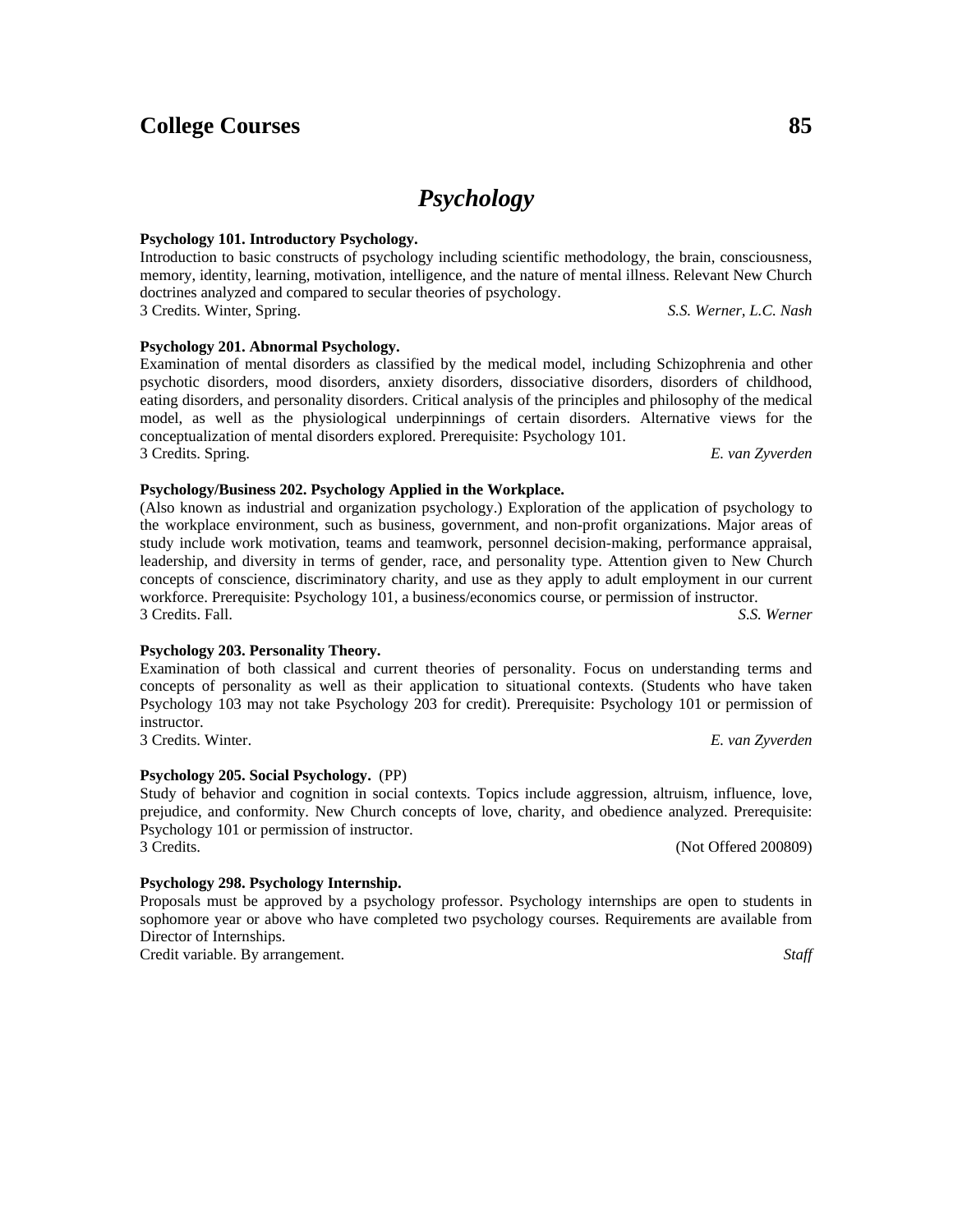#### **Psychology 301. Counseling and Clinical Psychology.**

Examination of psychological theories that inform the skills of counselors and clinical psychologists in various professional settings. Topics include psychological theories, the roles of the counselor, listening skills, case conceptualization, treatment methods and intervention strategies. Consideration of what it means to be a New Church therapist. Students participating in the optional lab will receive the fourth credit. Prerequisite: Two psychology courses, including either Psychology 103 or Psychology 203, or permission of instructor.

3-4 Credits. Spring. *C.A. Odhner*

#### **Psychology 305. Physiological Psychology.** (IL)

#### Exploration of the neural basis of behavior and motivation. Emphasis on the neurobiology of interpersonal experience. Topics include memory, attachment, emotion, representations, states of mind, and selfregulation. Prerequisite: Psychology 101. 3 Credits. (Not Offered 200809)

#### **Education/Psychology 340. Educational Psychology.**

Study of secular psychology as it is applied to children and adolescents in the classroom setting. Major areas of study include classroom management, learning, and motivation. New Church doctrines include innocence, charity, development of the rational mind, and conscience. Prerequisite: Psychology 101 or Education 128. 3 Credits. (Not Offered 200809)

#### **Psychology 341. Human Development: Adult Altruism.** (EE, Moral)

Exploration of historical and contemporary psychological theories about moral development, character strengths, altruism, optimism, flourishing, flow, generosity and spiritual maturity. Major emphasis on the states of adults over 18 years of age. Examination of New Church doctrinal principles regarding adult human development: regeneration, opening of the rational mind, developing a new will, acquiring wisdom, and leading a life of useful service to the neighbor. Prerequisite: 3 courses in Psychology. Laboratory included.

4 Credits. (Not Offered 200809)

## *Religion*

#### **Religion 101. Introduction to New Church Doctrines.** (Doctrinal)

Foundation course. Basic survey of the doctrines of the New Church. Presupposes little or no formal background in the study of the doctrines. 3 Credits. Fall. *K.H. Asplundh*

#### **Religion 102. Introduction to New Church Doctrine on Life after Death.** (Doctrinal)

Follow-up of Religion 101, but may be taken independently. New Church teachings on the life after death studied in their own context and the context of the history of eschatology. 3 Credits. Winter. *R.J. Silverman*

#### **Religion 105. God, Man, and Creation.** (Doctrinal)

Study of how the Lord created the spiritual and natural worlds, with emphasis on humans as the purpose of creation. Vital relationships between the Creator and His creation, with the special role played by humans. Focus on teaching about order, influx, degrees, forms of use, and correspondence. Form and operation of spiritual thinking. Text: *Divine Love and Wisdom*. 3 Credits. Winter, Spring. *R.J. Silverman and W.E. Orthwein*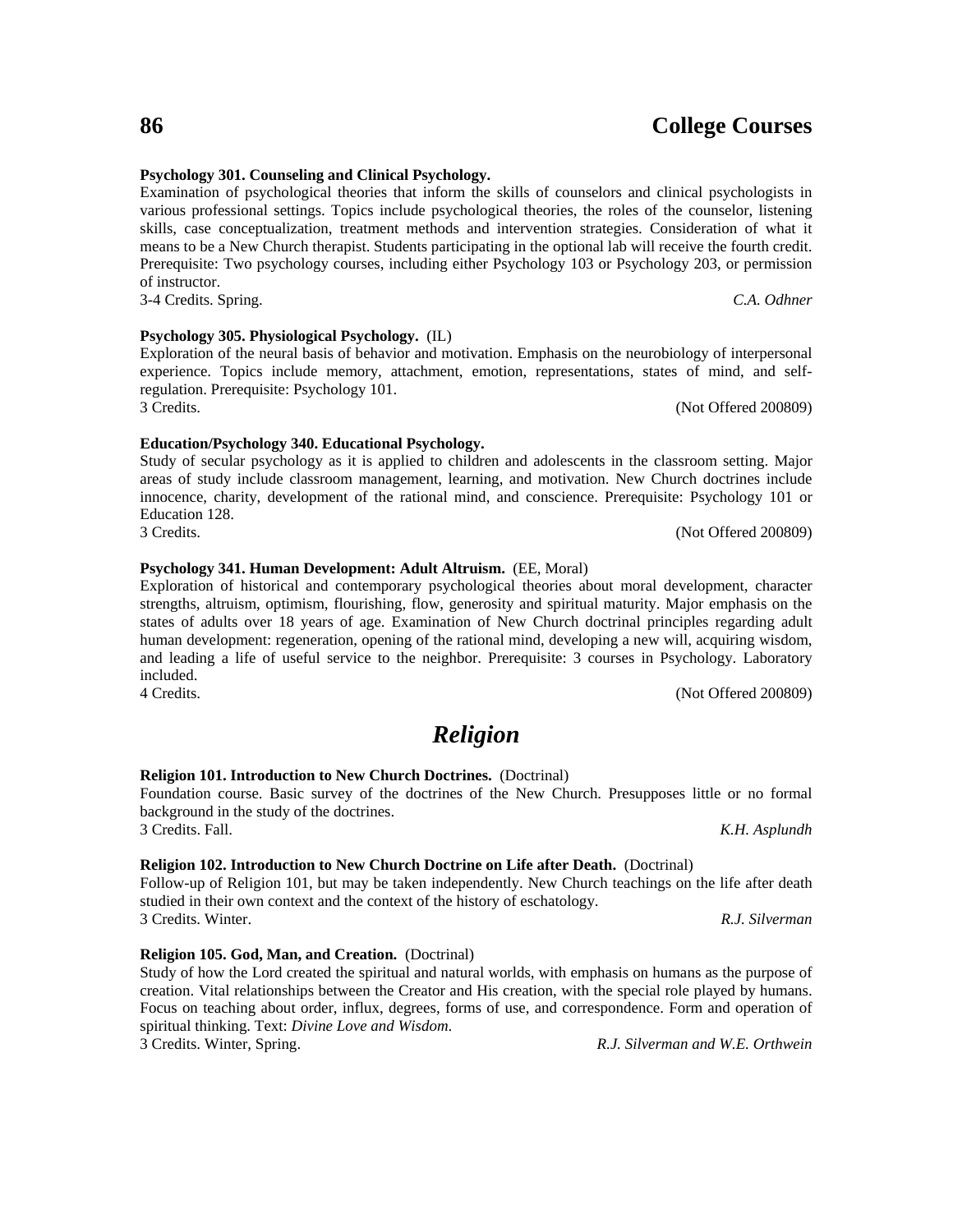#### **Religion 193. Comparative Contemporary Religions.** (Comparative)

Survey of religions in the United States today. What religion is, how the Lord views a multiplicity of religions, the human/cultural/social sides of religion, the rise of religious intolerance and fundamentalism, religious dialogue. Religions studied include Native American religion, Judaism, Roman Catholicism, various Protestant denominations, religions of the 19th century (Mormonism, Christian Science), Islam, Hinduism, and Buddhism.

3 Credits. Spring. *R.J. Silverman*

#### **Religion 123. Introduction to the Old and New Testaments.** (Scriptural)

Introduction to the various parts of the Bible, the history of the Israelites and Jews, the geography of Palestine, the different methods of biblical interpretation, and the major themes in scripture. Emphasis on New Church views. 3 Credits. Fall. *S.D. Cole*

A comprehensive overview of New Church doctrine and a comparison with the doctrine of other Christian denominations. Emphasis on core principles such as faith, charity, forgiveness, repentance, regeneration, the Word, the Lord, and the life after death. Presupposes a moderate familiarity with New Church

3 Credits. Fall. *S.I. Frazier*

teachings.

#### **Religion 125. The Holy Scripture.** (Doctrinal)

**Religion 110. Systematic Theology.** (Doctrinal)

The symbolic nature of the Word and the spiritual meaning within. The importance of the literal meaning and its interpretation. The Word in heaven and the church. Dual expressions in the Word. Heresies. The Lord and the Word. The Word in very ancient times. The universal church. The necessity of revelation. Illustrations drawn throughout from the Old and New Testaments. Text: *The Doctrine of the Sacred Scripture*. 3 Credits. Winter. *S.D. Cole*

#### **Religion 160. Evangelization.** (Application)

Introduction to the doctrine of evangelization, the philosophy and application of Church growth principles, and practical instruction in how to present the doctrines to inquirers. Exploration of the changing values of Western culture and the ways the Church can effectively respond to a new generation of seekers. The purpose and process of evangelization, and how to share the teachings of the New Church with confidence and care. 3 Credits. (Not Offered 200809)

of civil, moral, and spiritual questions dealing with both individual and institutional conduct, such as revolution and the rule of law, the relation of church and state, spiritual and natural freedom, war, race

3 Credits. Spring. *R.J. Silverman*

#### **Religion 171. Moral and Spiritual Life.** (Application) Various approaches to morality. The spiritual foundation of moral virtues and moral living. Consideration

#### **Religion 172. Perspectives on the Decalogue.** (Application) Study of the Ten Commandments as they appear in the religious writings of Hinduism, Buddhism, Judaism,

Christianity, Islam, and other world faiths. Study of the literal and spiritual level of each commandment using selected texts from sacred and secular sources. Students encouraged to draw connections between the various levels of the commandments and their own lives. 3 Credits. (Not Offered 200809)

relations, ethics in business and labor, the use of alcohol and drugs, responsibility for others.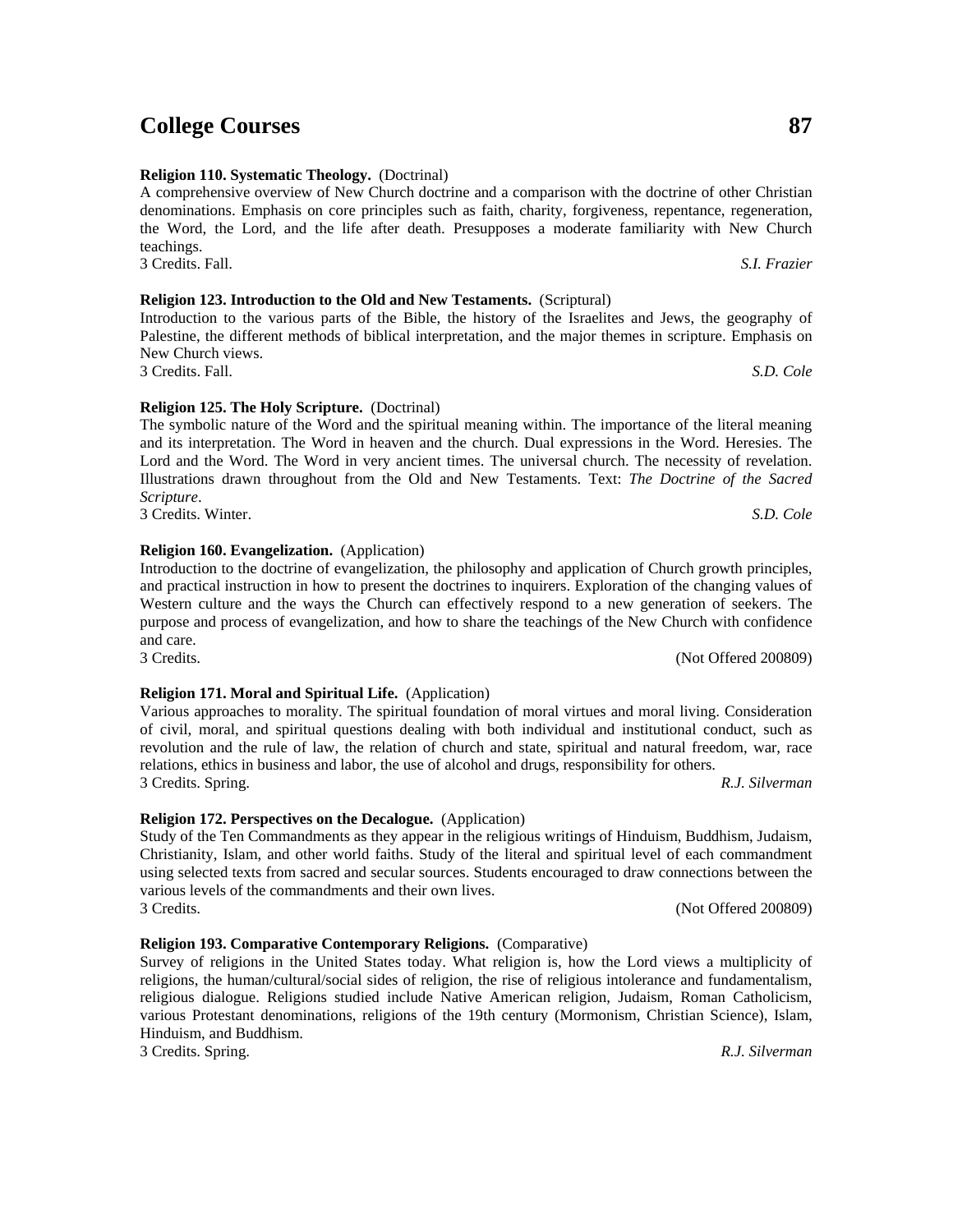#### **Religion 210. Divine Providence and Human Prudence.** (Doctrinal)

The laws and fundamental principles by which the Lord governs creation. How the Lord removes evil from people while preserving their freedom. How the Lord brings good out of evil. Eternal life as the goal of providence. How providence uses natural conditions to serve this end. Why providence operates in secret. Text: *Divine Providence*. 3 Credits. Fall. *A.M.T. Dibb*

#### **Religion 215. The Lord.** (Doctrinal)

#### Introduction to the New Church teachings about the Lord, His love and accommodation. The Incarnation. The steps and states of the Lord's life from infancy to the resurrection. His glorified Humanity and presence today. The primary focus is on the direct teachings in the doctrines, and on seeing the Lord in the Gospel accounts and in the Hebrew scriptures. 3 Credits. Winter. *G.H. Odhner*

**Religion 220. The Torah.** (Scriptural)

Intensive study of Genesis to Deuteronomy in their historical and cultural context. Discussion of translations, certain critical theories, and other related ideas. Treatment of the literal meaning in relation to its higher meanings and other doctrinal considerations. The history of the canon of the Old and New Testaments. 3 Credits. (Not Offered 200809)

#### **Religion 221. The Histories and Prophets of the Old Testament.** (Scriptural)

Intensive study of Joshua to 2 Kings, Psalms, and Prophets viewed in their historical and cultural context. Special attention to prophecies of the Lord's advent in Psalms and the Prophets. 3 Credits. Winter. *S.I. Frazier*

#### **Religion 222. The Gospels.** (Scriptural)

Survey of the Four Gospels with attention to similarities and distinctions, historical context, and relationship to the Old Testament, Act, Epistles, and Revelation. Special attention to the nature of the First Advent and the testimony concerning Jesus Christ. 3 Credits. Spring. *S.I. Frazier*

#### **Religion 223. The Apocalypse.** (Scriptural)

The Last Judgment on the human race, with analogy to spiritual crisis in the individual. The spiritual functions and impact of imagery in the book of Revelation and in the memorable relations in the Apocalypse Revealed. Text: *The Apocalypse Revealed*. 3 Credits. (Not Offered 200809)

#### **Religion 273. Religion and Marriage.** (Doctrinal)

New Church doctrine concerning marriage and preparation for marriage. The nature of man and woman, and their spiritual fulfillment in the married relationship. Children and their place in marriage. Responding to states of discord, coldness, and other problems in marriage. Adultery and other sexual disorders. Consideration of romantic passion, physical relations, birth control, repeated marriages, non-monogamous lifestyles, homosexuality. Text: *Conjugial Love*. 3 Credits. Winter. *R.J. Silverman*

**Religion 278. Religion and the Home.** (Application)

Study of the eight stages of a family from leaving one's home of origin to an eternal home in heaven. Focus on the spiritual and psychological tasks a couple needs to face at each stage. The uses of a family and the responsibilities of being a parent, including such issues as mental growth, discipline, sex education, and adolescent growth. Extensive reading from selected volumes of the Doctrines of the New Church and other sources including the work of Erik Erikson.

3 Credits. (Not Offered 200809)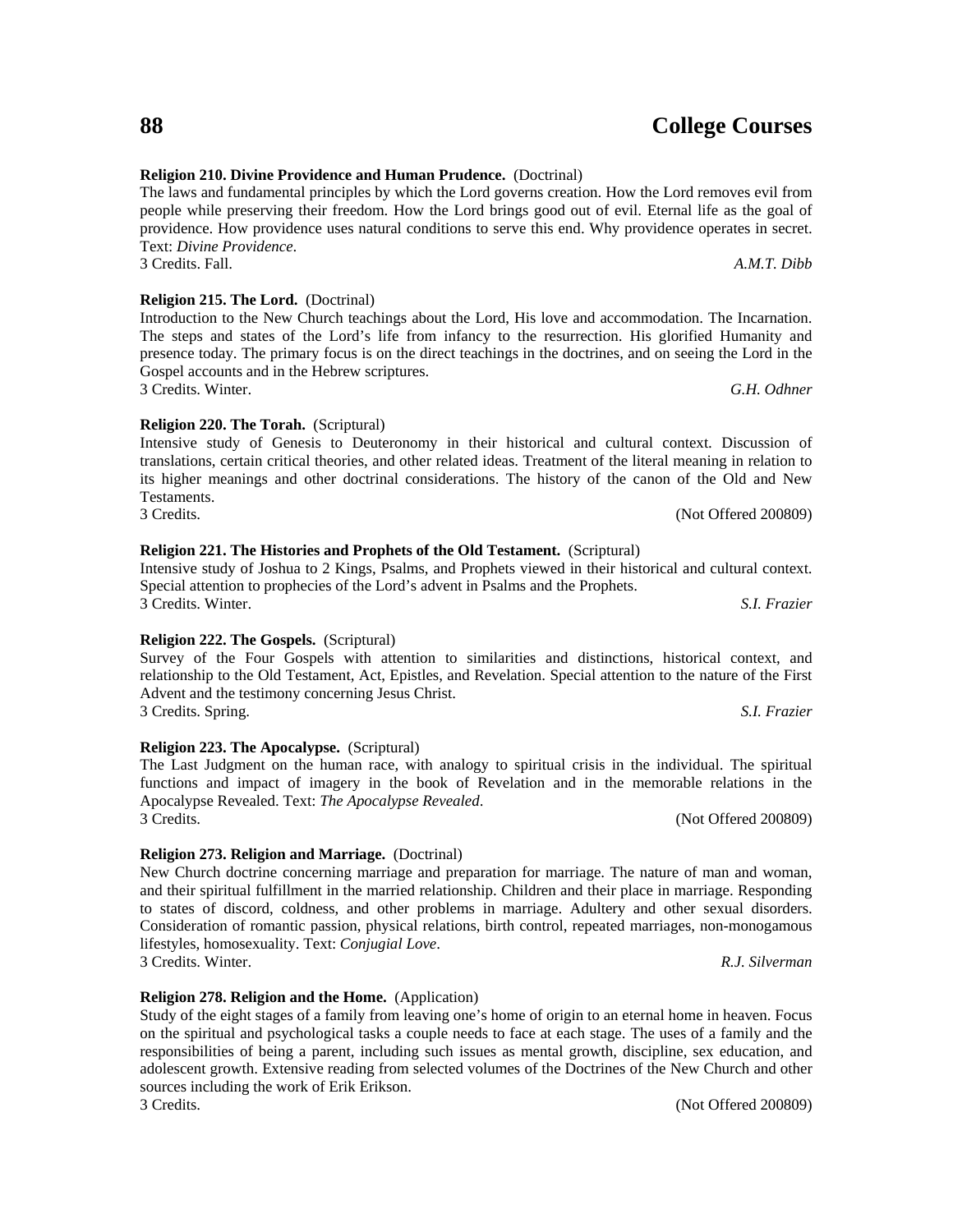3 Credits. (Not Offered 200809)

this first of the published works of the Doctrines of the New Church and includes selected readings of 3 Credits. (Not Offered 200809)

#### **Religion 315. The Spiritual World.** (Doctrinal)

The nature, structure, life, and phenomena of the spiritual world. Consideration of the philosophical implications of the creation of that world and consideration of other beliefs about heaven and hell. 3 Credits. (Not Offered 200809)

#### **Religion 283. Pre-Christian Church History.** (Comparative)

Survey of the history of pre-Christian religions emphasizing the rise, development, and fall of religions from ancient times to Biblical Israel. Topics include the character of revelation and the response to it in each successive religion, the origin of mankind, the origin of evil, and the rise of monogamy and polygamy, of monotheism and polytheism, and of idolatry in the ancient world. 3 Credits. Fall. *S.D. Cole*

#### **Religion 284. Christian Church History.** (Comparative)

#### Thorough grounding in Christian history. Survey of the personalities, theological and doctrinal issues, and events of Christianity. Christian divisions and present world-impact. Comparison with New Church perspective. 3 Credits. (Not Offered 200809)

#### **Religion/History 295. Islam.** (Comparative)

Study of Islam: Muhammad and the origins of Islam, the Qur'an and other Muslim literature, main theology and doctrine, outline of history of Islam, Muslim divisions, world-outlook and modern impact, both in the East and West. Comparison with New Church perspective. 3 Credits. Spring. *D.G. Rose*

#### **Religion 296. Eastern Religious/Philosophical Thought.** (Comparative)

Introduction to the major Eastern religions and/or philosophies: Hinduism, Buddhism, Taoism, Confucianism, and Shinto. Includes a survey and brief examination of each tradition's origins, development, values, beliefs, and ceremonial practices. Comparison with Western thought in general and with New Church thought in particular.

### **Religion 305. Universal Doctrines of the New Church I.** (Doctrinal)

Systematic survey of the universal theology of the New Church: God the Creator, the Lord the Redeemer, the Holy Spirit, the Holy Scripture and Ten Commandments, and Faith. Text: *True Christian Religion*. 3 Credits. Winter. *K.H. Asplundh*

#### **Religion 306. Universal Doctrines of the New Church II.** (Doctrinal)

Continuation of Religion 305. Faith. Charity. Free will. Repentance. Reformation and regeneration. Imputation. Baptism and the Holy Supper. The Second Advent. The New Church. Text: *True Christian Religion*. 3 Credits. Spring. *K.H. Asplundh*

The representation of Abraham, Isaac, and Jacob. The Exodus. The course aims for a general knowledge of

approximately 500 pages.

**Religion 310. Studies in Arcana Coelestia.** (Doctrinal) Introduction to the celestial, spiritual, and spiritual-historical meanings of the Word. The ancient churches.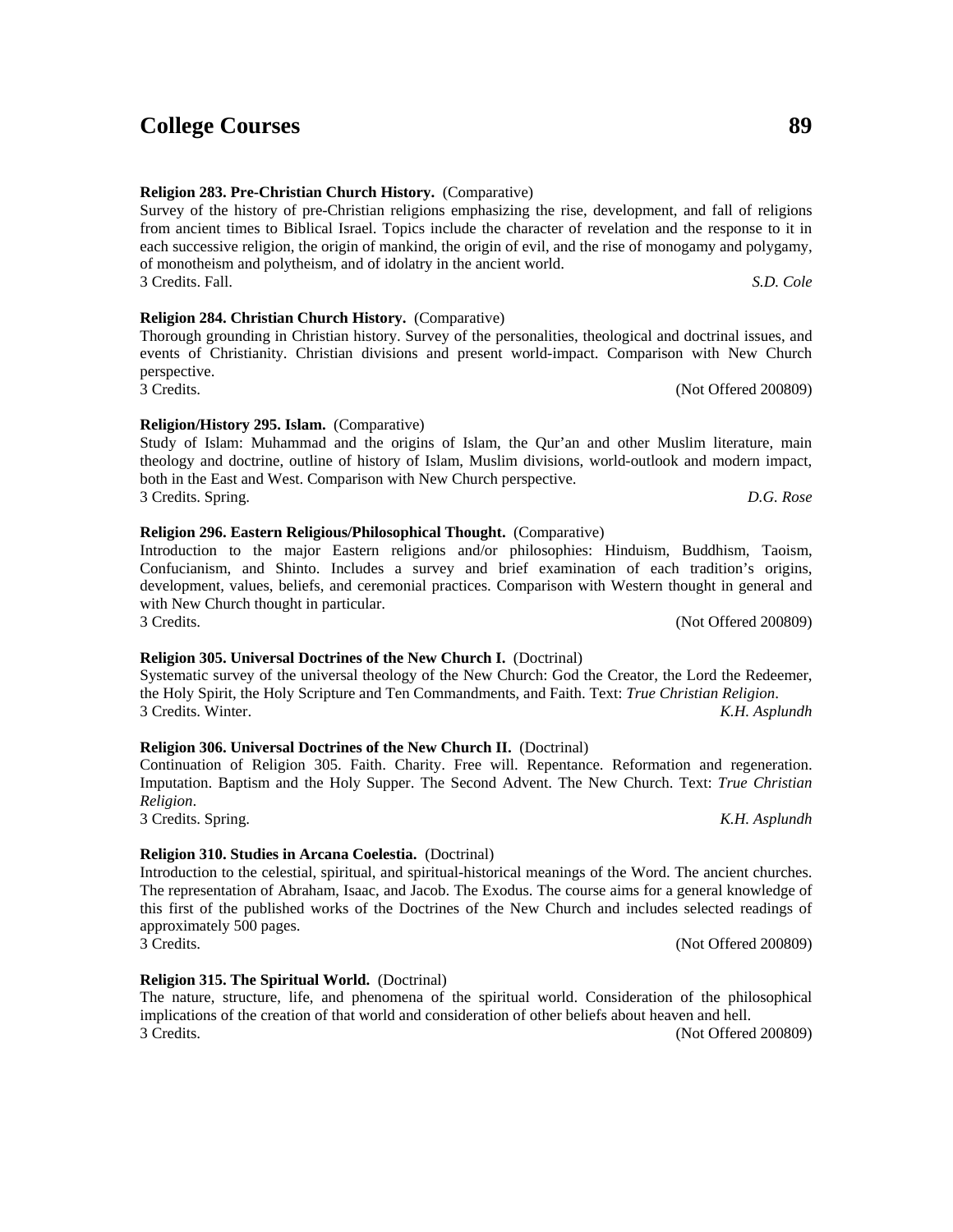#### **Religion 320. The Last Judgment, the Second Coming, and the New Church.** (Doctrinal)

Consummation of the first Christian Church. The process of the Last Judgment. The Second Coming and its relation to the Doctrines of the New Church. The New Church and true Christianity. 3 Credits. Spring. *R.J. Silverman*

#### **Religion 335. The Human Mind.** (Doctrinal)

#### Study of what the doctrines of the New Church teach about the structure and function of the human mind and how it relates to the brain. The discrete degrees of the mind. The faculties of will and understanding, their relationship and interplay. 3 Credits. Fall. *S.D. Cole*

#### **Religion 370. Topics in Applied Theology.** (Application)

#### Content may vary from year to year. Consideration of the light shed by the doctrines of the New Church on the ethical and underlying philosophical concerns of different areas of study and occupations. 3 Credits. (Not Offered 200809)

## **Religion 380. History of New Church Doctrine.** (Doctrinal)

| Seminar in the development of doctrinal thought in the history of the New Church. Considerations of         |                      |
|-------------------------------------------------------------------------------------------------------------|----------------------|
| various and divergent interpretations. The evolution of ideas and their impact on the Church. Reflection on |                      |
| the intellectual heritage of the Church from an historical perspective. Extensive research in New Church    |                      |
| collateral literature.                                                                                      |                      |
| 3 Credits.                                                                                                  | (Not Offered 200809) |

#### **Religion 490. Religion Senior Project I.**

#### For religion majors. One term is required. May be repeated for a second term with the consent of the division head. 3 Credits. *Staff*

#### **Religion 491. Religion Senior Project II.**

#### For religion majors. One term is required. May be repeated for a second term with the consent of the division head. 3 Credits. *Staff*

**Religion 298, 398, 498. Religion Internship.** (EE, Application)

Proposals must be approved by the head of division. Course may be repeated for credit. Credit variable. By arrangement. *Staff*

## *Science Education*

#### **Science Education 290. Science Education Project.** (EE)

Under the supervision of a faculty advisor, students develop a hands-on science project for the purpose of teaching scientific practices and data analysis to elementary or secondary school students. The class meets once per week for 2 hours, but times are flexible to interface with school schedules. Grading is based on teamwork, project effectiveness, report (published on the Web), and student notebook. Prerequisite: Biology 120, Chemistry 110, or Physics 210. 1 Credit. (Not Offered 200809)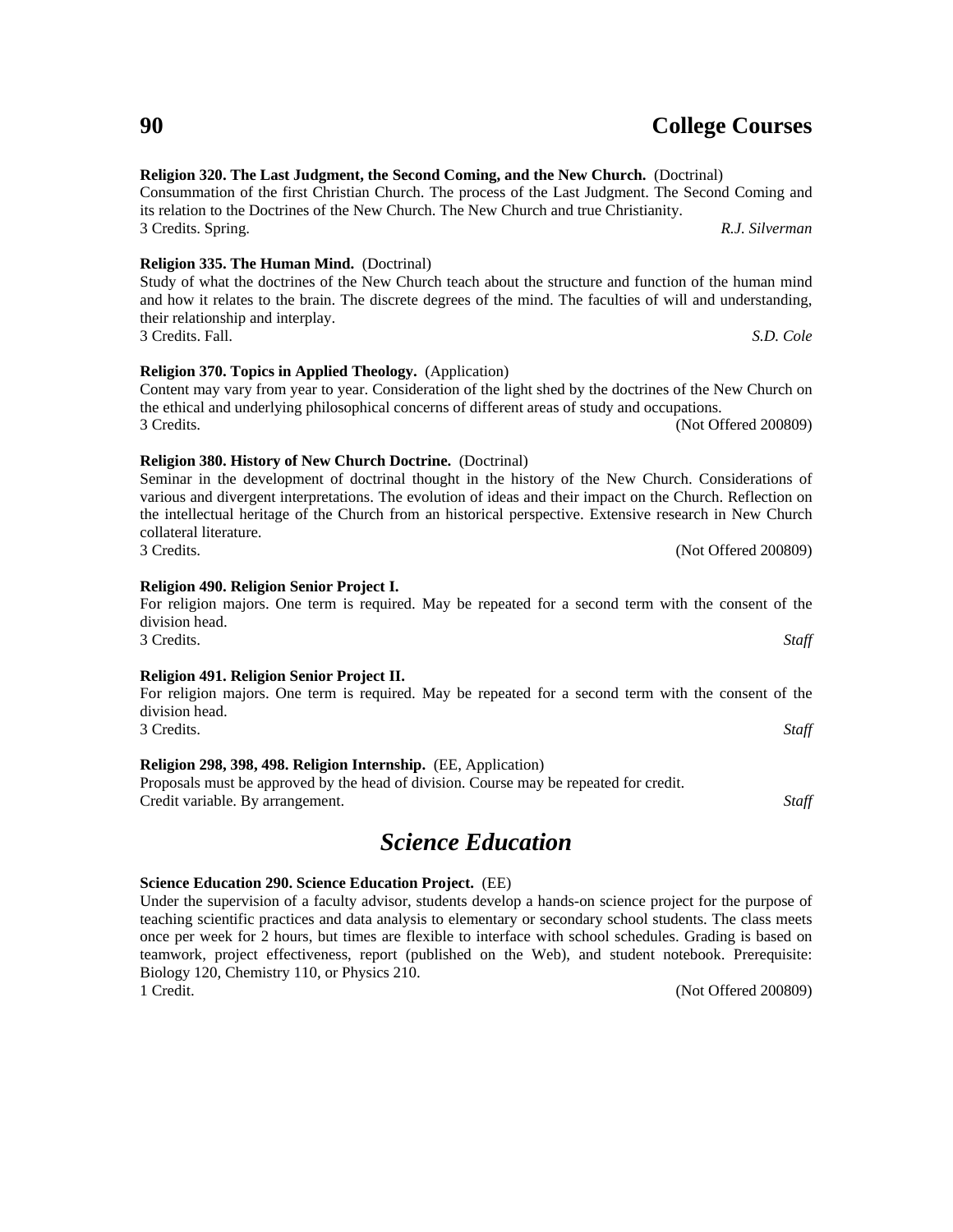## *Service Trip*

#### **Service Trip 100. Service Trip.** (EE)

College-sponsored trip. Minimum of 4 days, on location in a college-prescribed service. Students submit learning plan to the director of service learning prior to the trip and a reflection component upon completion. Special and often substantial charge to defray expenses is necessary for enrollment. Pass/Fail. Course may be repeated for credit.

1 (non-academic) Credit. Fall, Winter, Spring. *Staff*

## *Social Science*

#### **Social Science 201. The Human: Integrating Social Science and New Church Perspectives.**

Focus on the question "What does it mean to be fully human?" New Church concept of a hierarchy of uses provides the framework. These uses ascend from those of the body, through the material, the civic and moral, to the spiritual. Exploration of human life presented in this framework through the three different yet complementary lenses of Anthropology, Psychology, and Sociology. 3 Credits. (Not Offered 200809)

#### **Social Science 202. The Human in Postmodern Culture: Integrating Social Science and New Church Perspectives.**

Continuation of Social Science 201, with special emphasis on the human, in terms of moral, civic, and social uses. New Church doctrine provides the framework for understanding current theories and research in the Social Sciences. Exploration of issues and problems facing men and women in the Modern/Postmodern World, using the three different yet complementary lenses of Anthropology, Psychology, and Sociology. Prerequisite: Social Science 201 or permission of the instructor. 3 Credits. (Not Offered 200809)

#### **Social Science/History 290. Social Movements.**

Case study of the formation of the New Church in England, the United States, Europe, and Africa. Examination of the cultural, social, economic, political, and geographical determinants of development. Prerequisite: One history or one social science course. 3 Credits. (Not Offered 200809)

#### **Social Science 321. History of Social Science Theory.**

Exploration of the context of the development of social theory with particular attention to the different nature of the roots of theory in Europe and America. 3 Credits. (Not Offered 200809)

#### **Social Science 322. Research Methods in Social Science.**

Research problems, designs, and methods in the Social Sciences. Major analytical methods explored in lectures and laboratory work. Application of statistical techniques to data sets. Case studies, surveys, interviews, intelligence tests, participatory field work, observation tools, and projective research techniques. Prerequisite: Mathematics 130. 4 Credits. (Not Offered 200809)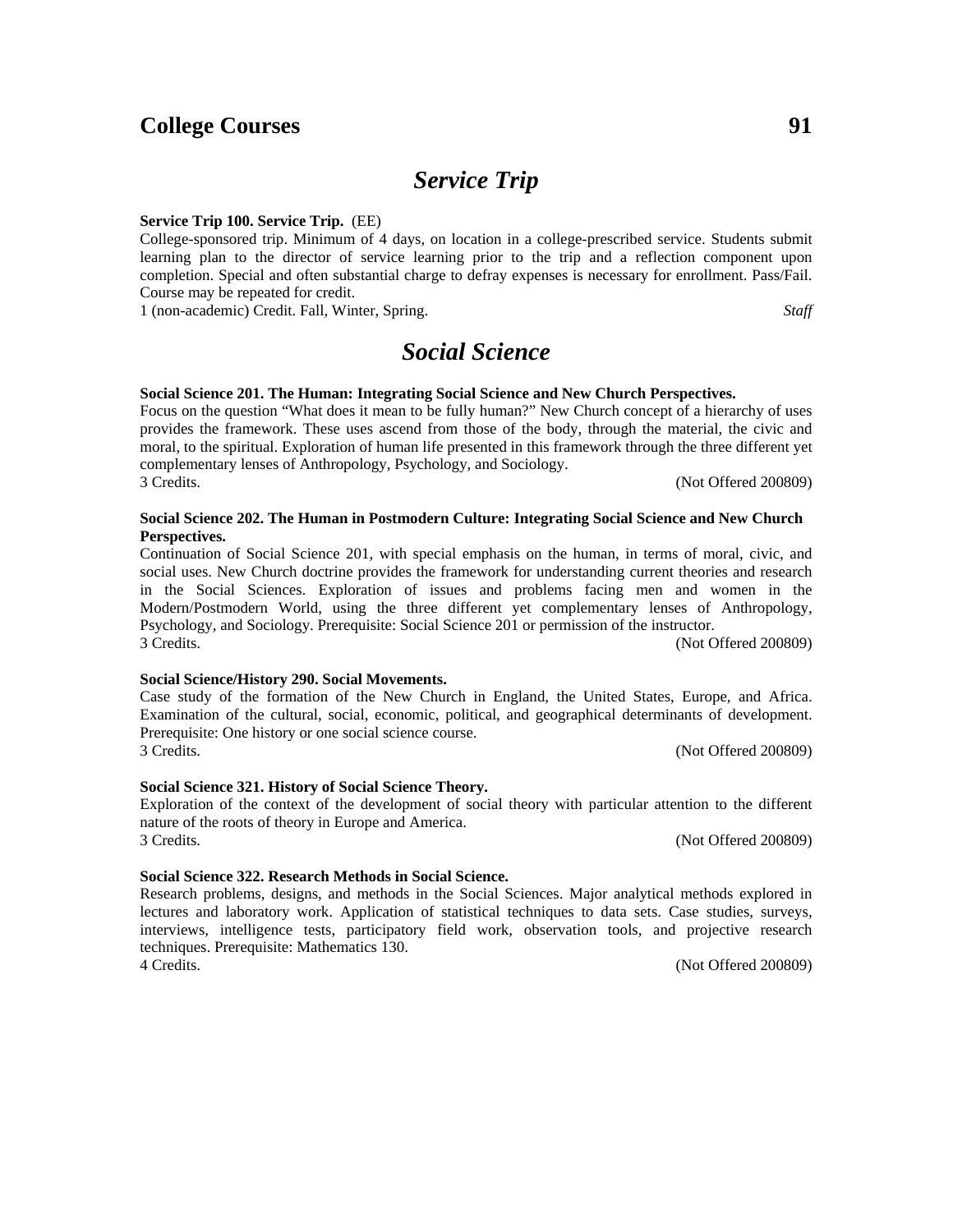## *Sociology*

#### **Sociology 110. Introductory Sociology.** (QR)

Research project utilizing techniques of participant observation, experimentation, survey/interview methods, and data analysis to discover the basic concepts of sociology: social structure, culture, and socialization. Laboratory included. 4 Credits. Spring. *J.K. Williams-Hogan*

**Sociology 211. Marriage and the Family.**

Analysis of the family as a basic social institution. Particular attention to understanding marriage and the family historically and cross-culturally. Exploration of issues and problems involving mate selection and marriage and family stability in modern western society. 3 Credits. Fall. *J.K. Williams-Hogan*

**Sociology 218. Topics in Sociology: Race and Ethnicity.**

Survey of race and ethnicity as a recognized sub-field in sociology. 3 Credits. Spring. *J.K. Williams-Hogan*

**Sociology 340. Seminar in the Sociology of Religion.**

Exploration of the relationship between the ideational and organizational components of religion and the major social variables, including gender, class, power, race and nationality. Historic and current religions and religious movements examined both theoretically and empirically, including the New Church. 3 Credits. (Not Offered 200809)

*Spanish*

#### **Spanish 201. Intermediate Spanish I.**

Continuation of the first two terms using *Destinos*. 3 Credits. Fall. *M.M. Walker*

#### **Spanish 202. Intermediate Spanish II.**

Completion of *Destinos* 3 Credits. Winter. *M.M. Walker*

#### **Spanish 203. Intermediate Spanish III.**

Builds an awareness of our Latin American neighbors by viewing selected aspects of their culture and current developments, with accompanying readings, discussions, and writing activities for the advanced intermediate. Films and guest speakers. Prerequisite: Spanish 202. 3 Credits. (Not Offered 200809)

*Speech*

#### **Speech 105. Public Speaking.** (PP)

Exposure to a variety of speaking situations designed to address inhibitions and develop self-confidence. Class work features impromptu and prepared speeches, as well as oral interpretation of literature and choral speaking. Work on voice and speech improvement as well as command of body language. 3 Credits. Fall, Spring. *S.V. Bernhardt*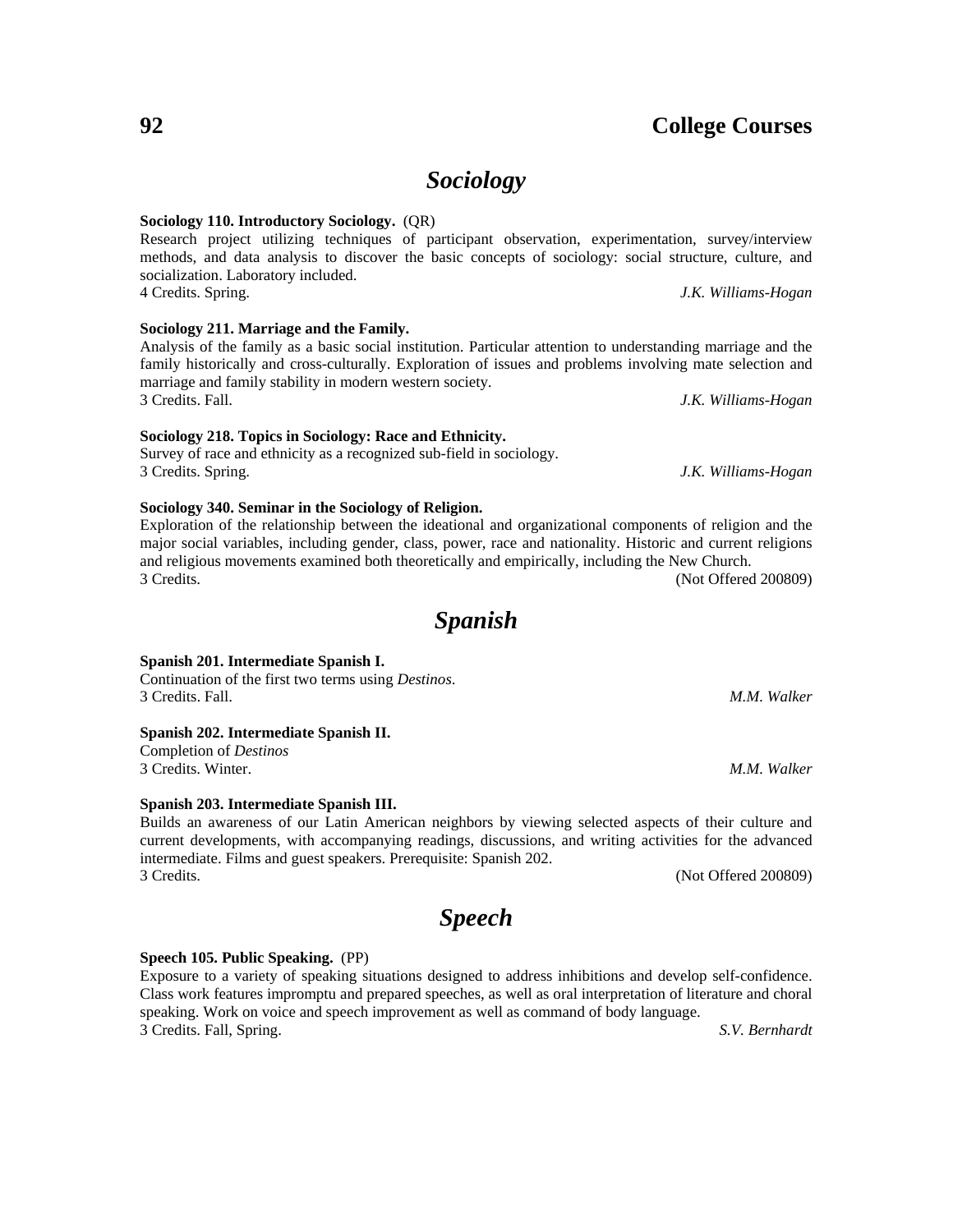*Theater*

#### **Theater 110. Introduction to Performance Arts.**

Study and practice of elementary acting, movement, and voice skills. Students examine verbal and nonverbal communication in solo and group performance, along with scene and script analysis. Improvisation and work on studied pieces, leading to a final performance. Study of the history and philosophy of performance styles from the ancient Greeks to the Elizabethans and modern theorists (Stanislavski, Artaud, Brecht, et. al.). Enrollment limited. 3 Credits. Fall. *S.V. Bernhardt*

Hands-on introduction to scene design and production. Overview of the history of scene design with emphasis on the process of creating a set from designer drawings and elevations. Research, sketching, drafting, model building, color application, and actual set construction within a budget. Students required to understand and use all of the equipment in the theater as it pertains to the design. Work with the play's director using the Mitchell Performing Arts Center as the classroom. Final project is the set for the College play. Course may be repeated for credit.

3 Credits. Winter. *N. Haus-Roth*

#### **Theater 150. Dramatic Performance.**

**Theater 120. Set Design and Production.**

Students involved in the casts or technical aspects of certain dramatic productions may sign up for this course. Exposure to a variety of acting techniques, including the specialized work needed for productions that might range from Shakespeare's plays, to foreign plays in translation, to musicals. Script analysis, oral interpretation of character, performance movement, dance, and vocal techniques. Variable credit based on the student's involvement. 5-12 hours weekly in rehersals/classes leading to a finished production. Course may be repeated for credit.

1-3 Credits. Winter. *S.V. Bernhardt*

#### **Theater 210. Original Performance: Theater as Spiritual Practice.**

Builds on fundamental acting skills of Theater 110. Examines archetypal patterns found worldwide in myths, stories, plays and sacred ritual. Students explore archetypes in their own lives by writing, acting in, and producing original plays. Prerequisite: Theater 110, Theater 220, or permission of instructor. 3 Credits. Spring. *S.V. Bernhardt*

## *Writing*

#### **Writing 101. Expository Writing.** (WI)

Development of skills in recognizing and evaluating ideas drawn from selected readings. Five to seven analytic essays. Emphasis on rhetorical argument. Required of first year students. Non-native speakers of English take Writing 101 sophomore year. 3 Credits. Fall, Winter. *T.P. Glenn, R.S. Cooper*

#### **Writing 202. Writing About Literature.** (WI)

Analytic study of literary genres, with emphasis on writing skills. Required of Sophomores. Prerequisite: Writing 101.

3 Credits. Fall, Winter, Spring. *T.P. Glenn, K.S. Van Ham, A.Rogers-Petro*

## *Independent Study*

In addition to the listed courses all divisions offer independent studies in a variety of fields. The purpose of an independent study is to allow well-qualified students to study beyond the regularly offered courses.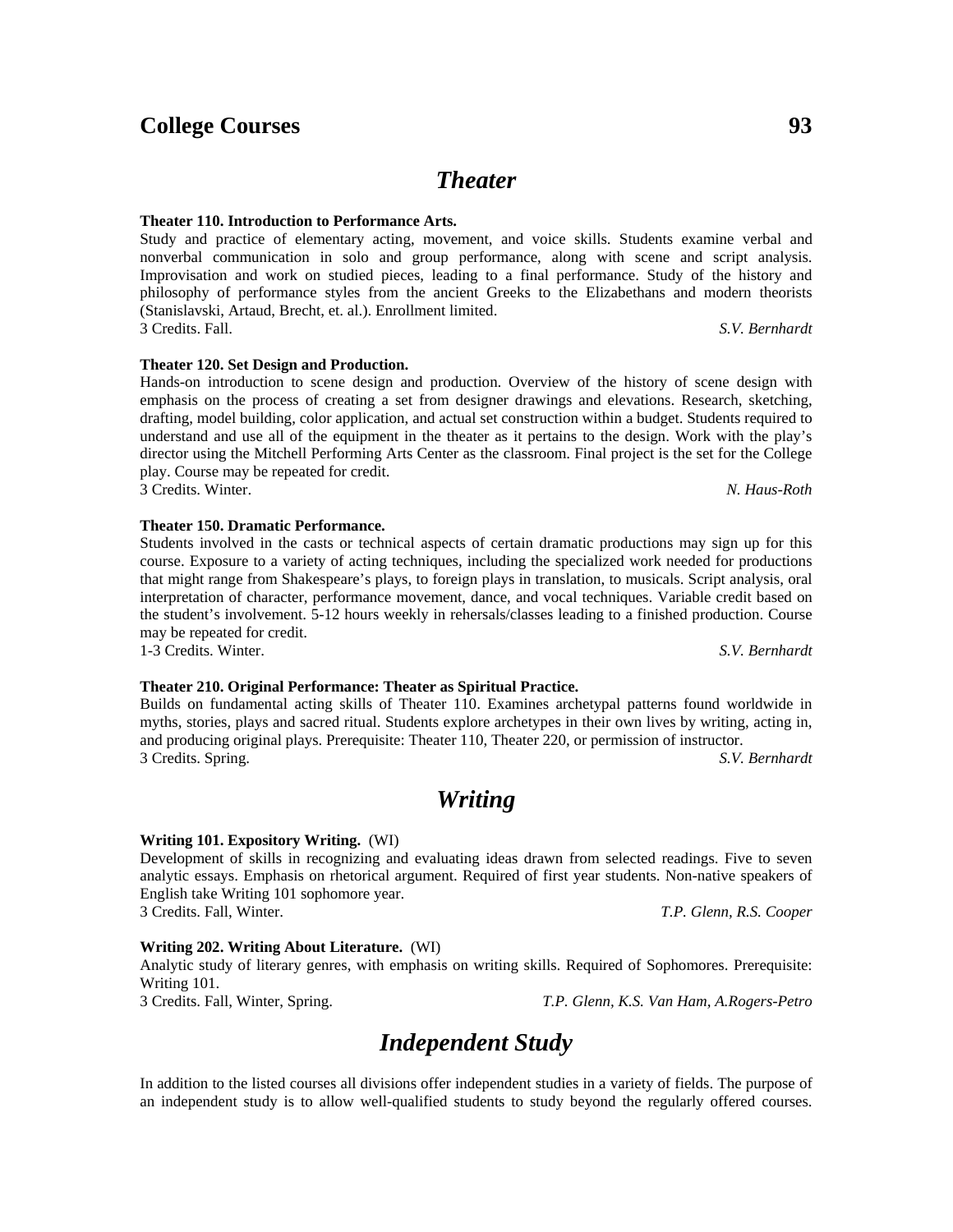Independent studies are numbered 299 or 399, depending on the appropriate level. Academic divisions are under no obligation to meet requests for independent studies. Students who undertake independent studies must be able to work independently between meetings with the instructor. A full set of guidelines for setting up an independent study is available at the college office. Briefly, in order to qualify to take an independent study a student must:

- Have completed at least 32 credits with a GPA of 2.7 or better
- Submit a proposal to the division head during the week prior to registration for the term in which the independent study is to occur.
- Submit an independent study approval form (signed by the division head and instructor) to the academic advisor.
- The student and the instructor will complete a syllabus which will be submitted to the office before or during registration.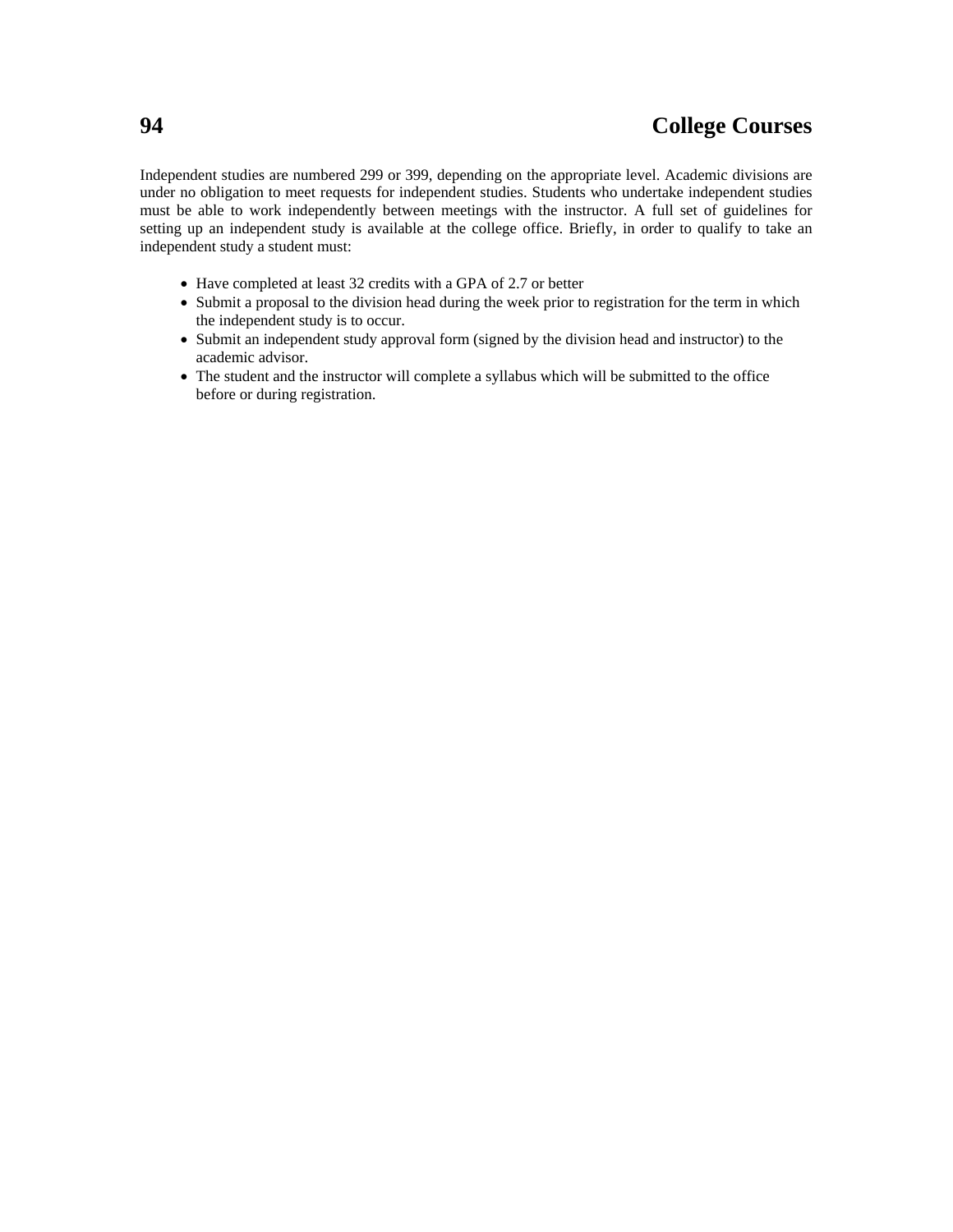**OFFICERS OF THE ACADEMY** Thomas L. Kline, Bishop of the General Church of the New Jerusalem, Chancellor Eric H. Carswell, President T. Dudley Davis, Executive Vice President Daniel T. Allen, Vice President/Treasurer Ronald K. McQueen, Secretary

#### CORPORATION

 Lachlan Pitcairn \* Stephen Pitcairn \* James F. Jungé \* E. Boyd Asplundh \* Hyland R. Johns, Jr. \* Kent Hyatt \* Marlyn F. Smith Edward K. Asplundh \* Robert H. Asplundh \* Robert D. Merrell \* H. Keith Morley \* Ray Synnestvedt Theodore W. Brickman, Jr. \* Peter R. Gyllenhaal \* Paul S. Asplundh Alan D. Childs \* Robert M. Frazier Brent Pendleton \* Louis B. King Jerome V. Sellner \* Fred H. Hasen \* Lawson A. Pendleton \* B. Dean Smith Leo Synnestvedt George M. Cooper \* Paul J. Simonetti \* John H. Wyncoll Neil M. Buss Dirk Jungé Charles H. Lindrooth Phillip R. Zuber B. Reade Genzlinger \* Garry Hyatt Laird P. Pendleton \* William B. Radcliffe Emily P. Bau-Madsen \* Sarah J. Headsten Ronald K. McQueen \*Gordon T. Jorgenson Joseph S. David Edward A. Simons Christopher W. Lynch Craig A. McCardell Clark D. Pitcairn Karen D. Stoeller Thomas R. Andrews Daniel Lee Horigan Stewart D. Smith Gregg G. Asplundh

Frederick A. Fiedler John A. Kern John C. King Eva S. Lexie Alan H. Elder Robert A. Beiswenger Emily Jane A. Lemole Carl Hj. Asplundh, Jr. Tracy L. McCardell James S. Roscoe Delinda G. Bochneak Jill A. Brickman Stephen H. Smith Willard B. McCardell, Jr. James G. Uber Peggy K. Andrews Mark O. Elder Erin G. Busby David M. Kloc Nicholas T. Rose Robert O. Brickman Gael P. Coffin R. Andrew Damm Brett J. Heinrichs Ralph W. Hill Duncan B. Pitcairn Robert C. Simons Samuel R. N. Simons P. Lee A. Allen Robert W. Bradin Henry B. Bruser, III Christopher M. Clark Stephen L. David Gail C. Glunz William L. Kunkle Joan P. Lynch Norman A. Norton Keith R. Parker Mark H. Wyncoll Amy C. Buick Holly G. Connelly Glenn H. Heilman Mara J. Wrinkle Susan B. McGrath Blake G. Messman Stefanie D. Niles Blake Synnestvedt Dawn R. Wadsworth Jessica M. Baker

l

Emeritus Member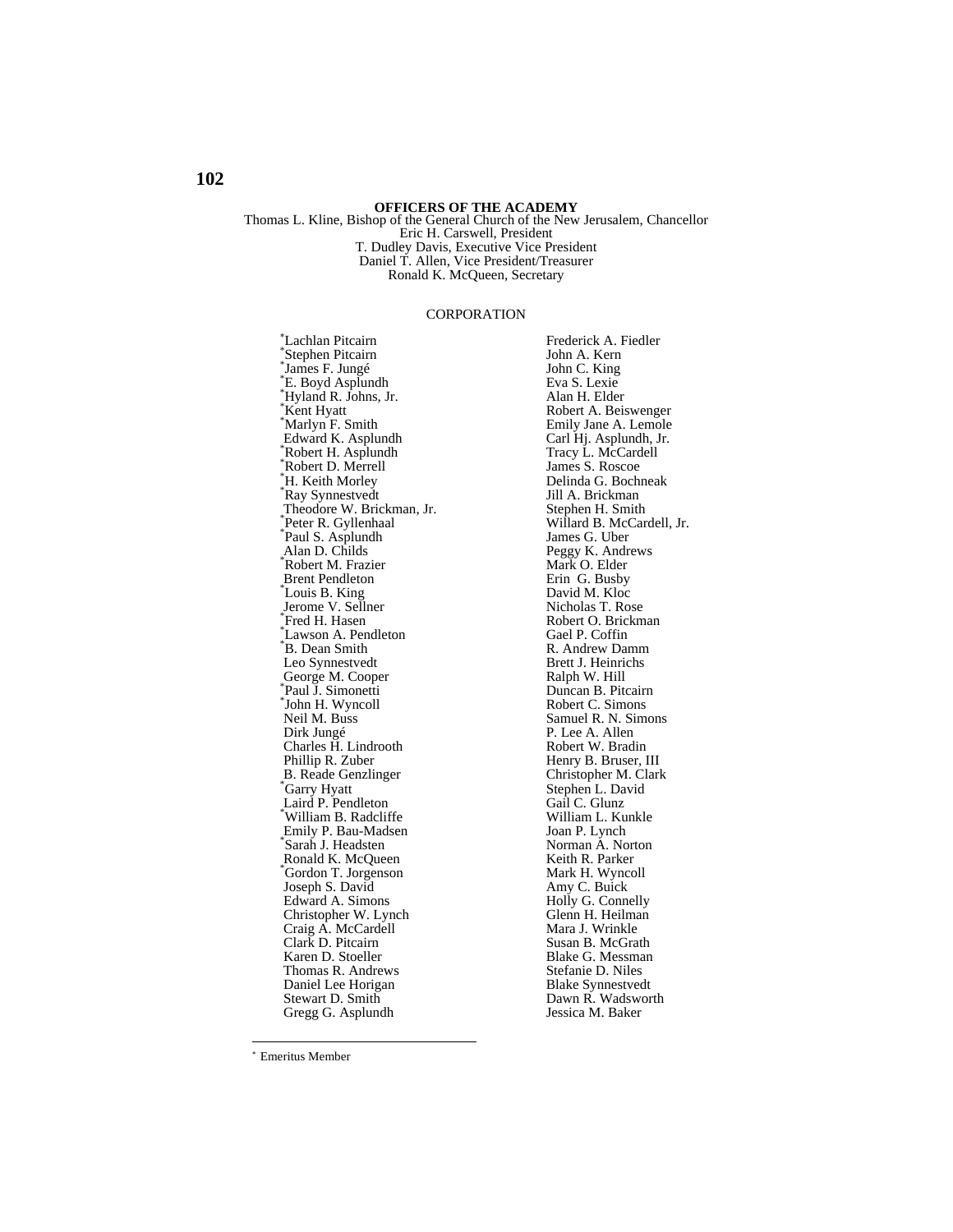James W. Bellinger Neil Genzlinger Eric A. Rohtla William W. Buick Laurence E. Cranch Barbara C. Doering Norman G. Henderson Brent H. Hyatt Joseph D. Seckelman Howard A. Thompson

Michael N. Buss Michael J. de Maine Kris H. Earle Leonard A. Gyllenhaal James P. Horigan Suzanne S. Laidlaw Philip J. Parker Thayer B. Pendleton Reid B. Prichett

#### **BOARD OF TRUSTEES**

James M. Adams Daniel T. Allen, Ex Officio Carl Hj. Asplundh Gregg G. Asplundh Robert W. Bradin Jill A. Brickman Scott W. Brickman The Rev. Peter Buss, Jr. \*\* Gael P. Coffin Rev. Eric H. Carswell, President T. Dudley Davis, Executive Vice President Alan H. Elder Frederick A. Fiedler Dirk Jungé

 John A. Kern John C. King The Rt. Rev. Thomas L. Kline, Chancellor Willard B. McCardell Ronald K. McQueen, Secretary Clark D. Pitcairn The Rev. Jeremy F. Simons \*\* Stewart D. Smith James G. Uber Phillip R. Zuber

\*\* Non-voting Member

#### **ADMINISTRATORS**

Dean of the College, Charles W. Lindsay Associate Dean of Student Affairs (to be announced) Associate Dean of Academic Affairs, Kristin King Director of Swedenborg Library, Carroll C. Odhner

Dean of the Theological School, Andrew M.T. Dibb

#### **HEADS OF DIVISIONS**

Education: Kay R. Alden History & Social Science: Wendy E. Closterman Humanities & Fine Arts: Martha Gyllenhaal Mathematics & Science: Allen J. Bedford Religion & Sacred Languages: Stephen D. Cole

#### **TEACHING STAFF**

**103** 

\* Part-time

l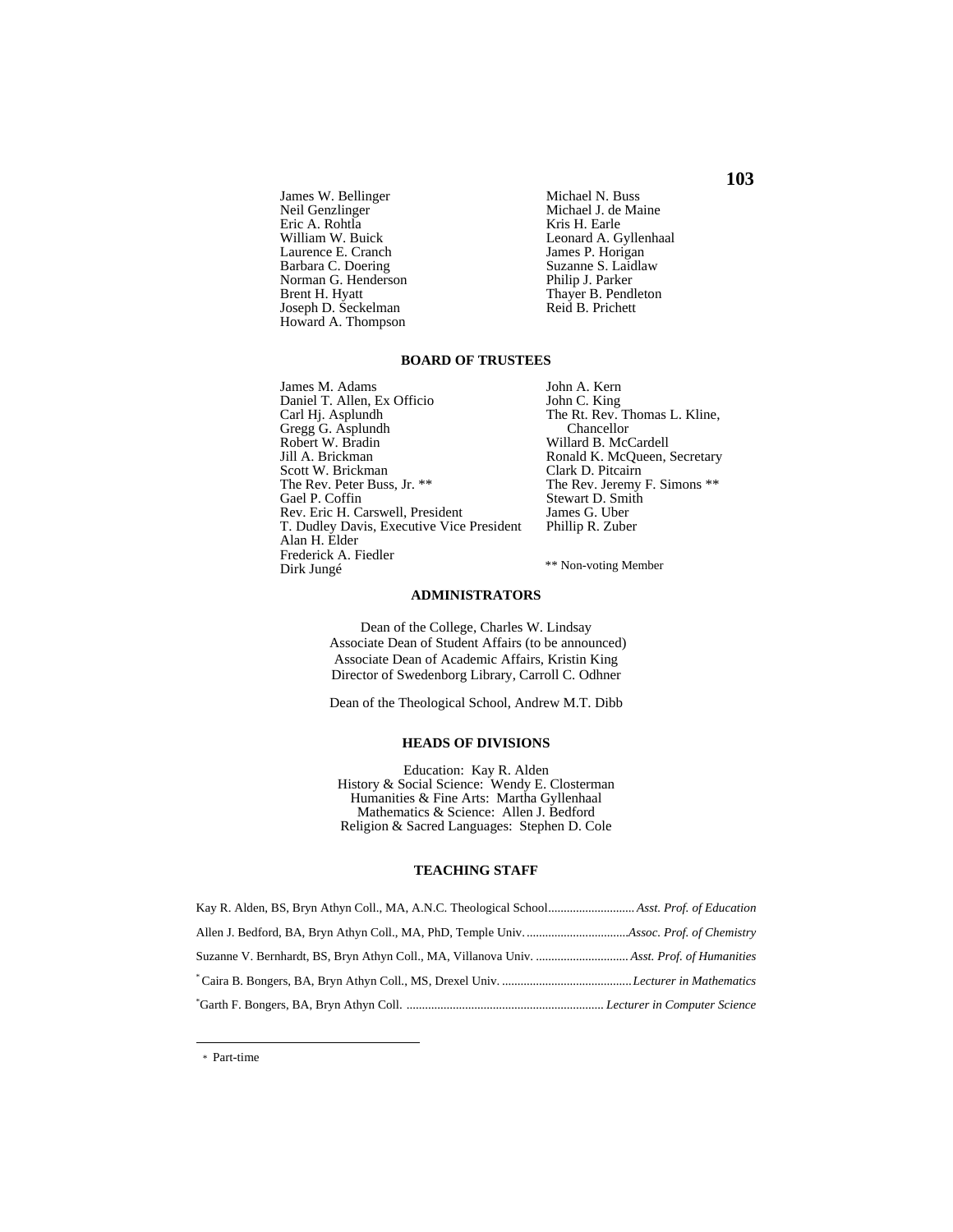## **104**

| A. Fredrik Bryntesson, BA, Bryn Athyn Coll., BS, Univ.of Greenwich, PhD, Univ. of London<br>Asst. Prof. of Biology                       |
|------------------------------------------------------------------------------------------------------------------------------------------|
|                                                                                                                                          |
|                                                                                                                                          |
| Wendy E. Closterman, BA, Bryn Athyn Coll., PhD, Johns Hopkins Univ Assoc. Prof. of History and Greek                                     |
| Stephen D. Cole, BS, Bryn Athyn Coll., MDiv, A.N.C. Theological School<br>Asst. Prof. of Religion and Philosophy                         |
| Robin S. Cooper, BA, College of New Jersey, MA, Arcadia UniversityLecturer in English                                                    |
| Sherri L. Cooper, BS, Duke Univ., MS, Univ. of Delaware, PhD, Johns Hopkins Univ.<br>Assoc. Prof. of Biology                             |
|                                                                                                                                          |
| "Stella R. Evans, BA, Bryn Athyn Coll., PhD, Thomas Jefferson Univ Instructor in Science                                                 |
| Scott I. Frazier, BA, Bryn Athyn Coll., MA, Villanova Univ., MDiv, A.N.C. Theological School<br>Instructor in Latin, Hebrew and Religion |
| Kira W. Gartner, BA, Univ. of Chicago, MA, Univ. of Pennsylvania <i>Lecturer in Anthropology</i>                                         |
| Thane P. Glenn, BA, Washington Coll., MA, Univ. of Pittsburgh, PhD, Temple UnivAsst. Prof. of English                                    |
| Melodie H. Greer, BA, Bryn Athyn Coll, Med, Penn State UnivLecturer in Education                                                         |
| *C. Edward Gyllenhaal, BA, Bryn Athyn Coll., MA, Univ. of Pennsylvania  Instructor in Art History                                        |
|                                                                                                                                          |
|                                                                                                                                          |
|                                                                                                                                          |
|                                                                                                                                          |
|                                                                                                                                          |
| Katherine F. Kearns, BA, Univ. of Montana, MS, Pennsylvania State Univ., EdD, Ph.D, Temple Univ.<br>Asst. Prof. of Physical Education    |
| *Jesse S. King, BA, Univ. of Pennsylvania, JD, Villanova School of LawLacrosse Coach                                                     |
|                                                                                                                                          |
| Sean B. Lawing, BA, Univ. North Carolina -Charlotte, MA, Univ. North Carolina -Chapel Hill<br>Instructor in German                       |
| Charles W. Lindsay, BA, Lafayette Coll., MEd, Lehigh Univ., PhD, Univ. of Pennsylvania<br>Asst. Prof. of Mathematics and Economics       |
|                                                                                                                                          |
| Grant H. Odhner, BS, State Univ. of New York-Plattsburgh, MDiv, A.N.C. Theological School<br>Asst. Prof. of Religion                     |
|                                                                                                                                          |
|                                                                                                                                          |
| Walter E. Orthwein, BA, Univ. of Missouri, MDiv, Andover-Newton Theological School<br>Asst. Prof. of Religion                            |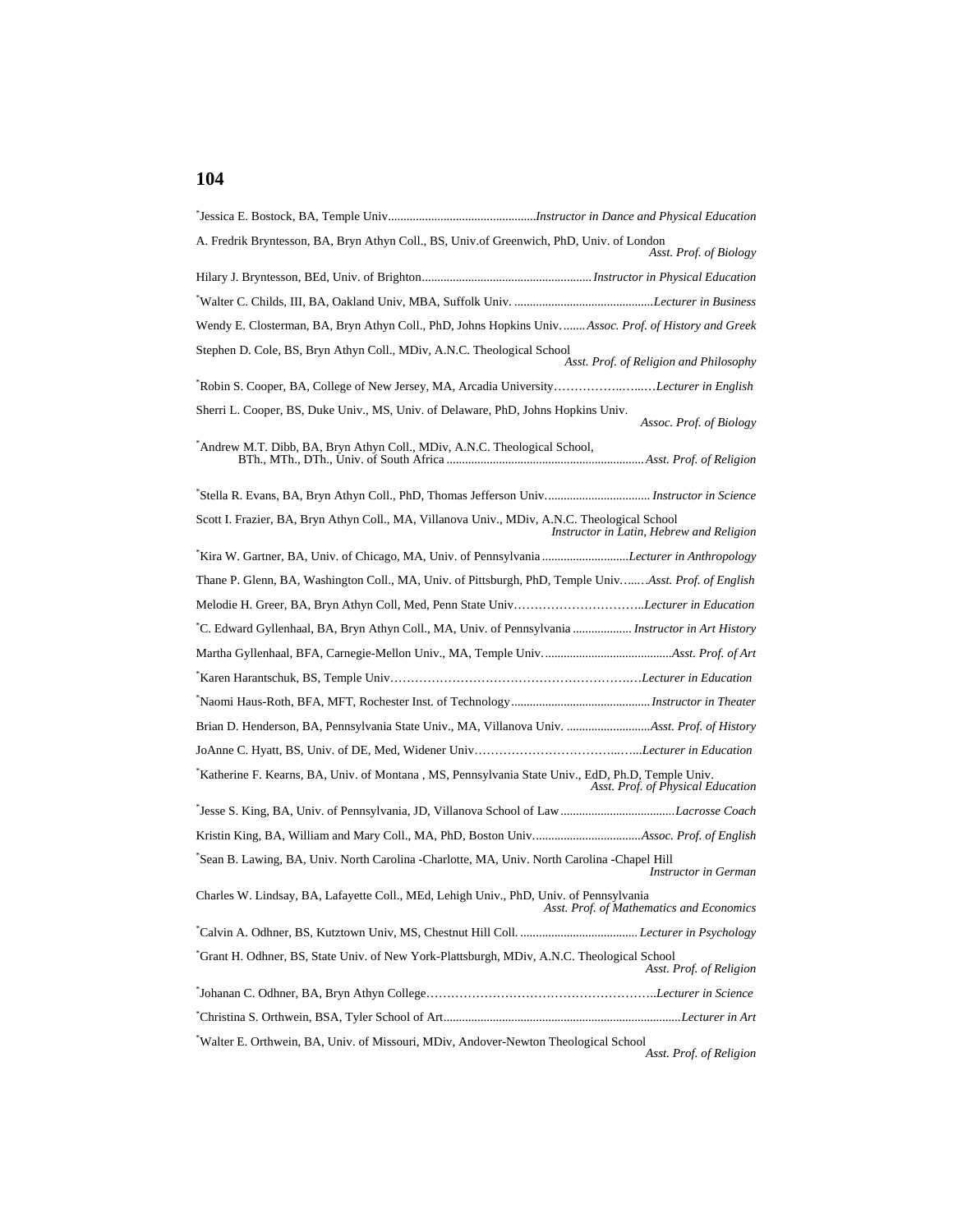| Amanda Rogers-Petro, BA, Macalester Coll., MFA, Univ. of Michigan  Instructor in English                                                              |
|-------------------------------------------------------------------------------------------------------------------------------------------------------|
| D. Gregory Rose, BA, Bryn Athyn College, MA, U.S. Naval Postgraduate School, PhD, Univ. of Pittsburgh<br>Asst. Prof. of History and Political Science |
| "Brenda L. Rydstrom, BS, Univ. of Arizona, MEd, Holy Family Univ.  Lecturer in Education                                                              |
|                                                                                                                                                       |
| Ray J. Silverman, BA, St. Lawrence Univ., MDiv, A.N.C. Theological School, MAT, Wesleyan Univ.,                                                       |
| Neil Simonetti, BS, Virginia Polytechnic Inst., MS, PhD, Carnegie Mellon Univ.<br>Assoc. Prof. of Computer Science and Mathematics                    |
|                                                                                                                                                       |
|                                                                                                                                                       |
| Dan A. Synnestvedt, BA, Bryn Athyn Coll., MA, Bowling Green State Univ., PhD, Temple Univ.<br>Assoc. Prof. of Philosophy                              |
|                                                                                                                                                       |
|                                                                                                                                                       |
|                                                                                                                                                       |
| Robert D. Warrington, BA, Lincoln Univ., MBA, Columbia Univ., JD, Rutgers Univ <i>Instructor in Business</i>                                          |
| Sonia S. Werner, BA, West Connecticut State Univ., MS, PhD, Iowa State Univ.<br>Asst. Prof. of Education and Psychology                               |
|                                                                                                                                                       |
|                                                                                                                                                       |

#### **SWEDENBORG LIBRARY**

| Rev. Sung-Won Paek, BA, Bryn Athyn Coll, MDiv, MARS, A.N.C. Theological School<br>New Church Research<br>David Perry, BA, Univ. of Pennsylvania, MLS Drexel UnivLibrarian/Interlibrary Loan Sup.<br>Rev. Erik E. Sandstrom, B.S. Bryn Athyn Coll, BA, Penn State Univ., MDiv, A.N.C. Theological School, MA,<br>Carol Traveny, BFA, Penn State Univ, MLIS, Univ. of Pittsburgh. Librarian/Technical Services Sup. |  |
|-------------------------------------------------------------------------------------------------------------------------------------------------------------------------------------------------------------------------------------------------------------------------------------------------------------------------------------------------------------------------------------------------------------------|--|
|                                                                                                                                                                                                                                                                                                                                                                                                                   |  |
|                                                                                                                                                                                                                                                                                                                                                                                                                   |  |
|                                                                                                                                                                                                                                                                                                                                                                                                                   |  |
|                                                                                                                                                                                                                                                                                                                                                                                                                   |  |
|                                                                                                                                                                                                                                                                                                                                                                                                                   |  |
|                                                                                                                                                                                                                                                                                                                                                                                                                   |  |
|                                                                                                                                                                                                                                                                                                                                                                                                                   |  |
|                                                                                                                                                                                                                                                                                                                                                                                                                   |  |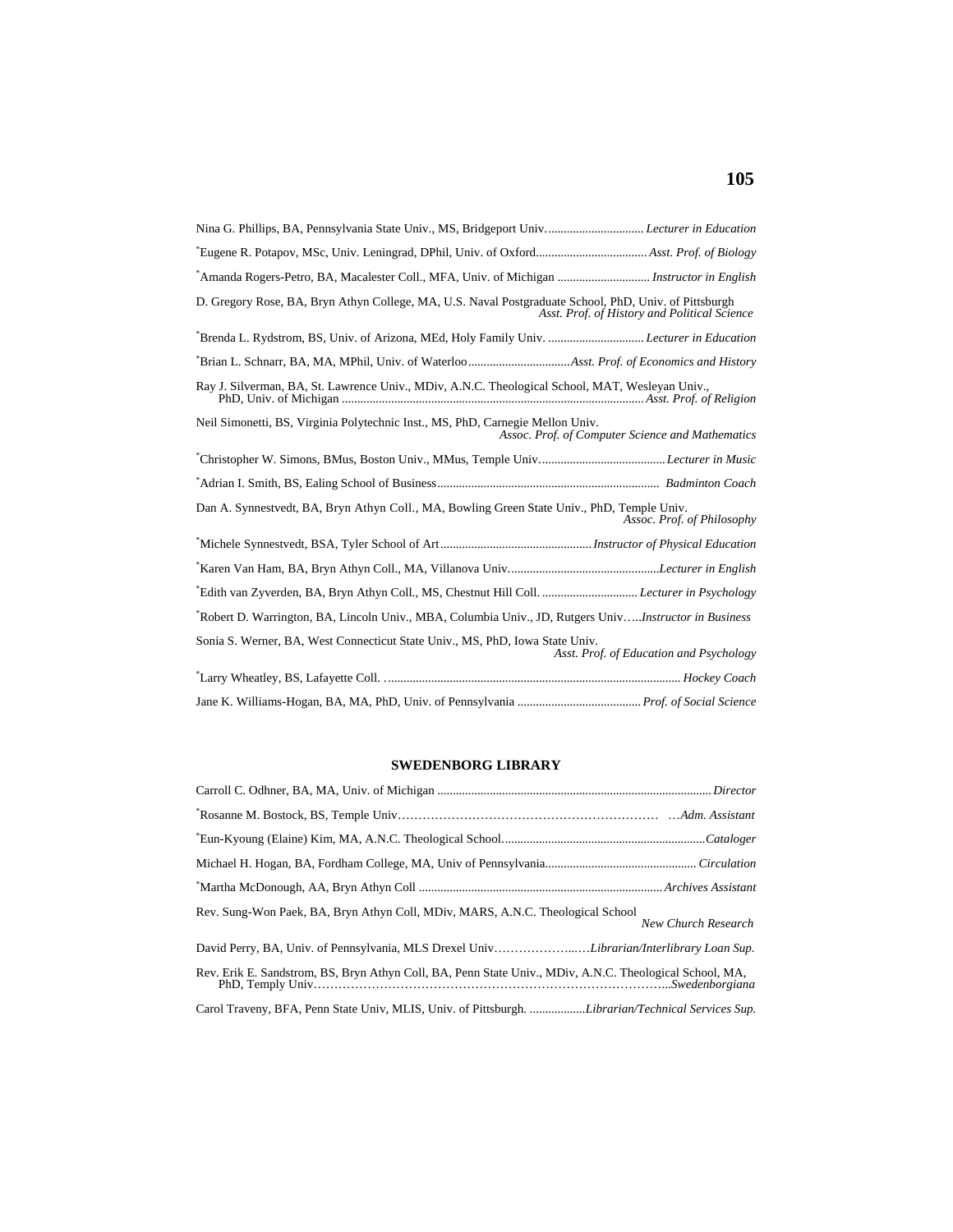#### **GLENCAIRN MUSEUM**

| "Michael W. Cothren, BA, Vanderbilt Univ., MA, PhD, Columbia Univ.    | <b>Consultative Curator of Medieval Stained Glass</b> |
|-----------------------------------------------------------------------|-------------------------------------------------------|
|                                                                       |                                                       |
| C. Edward Gyllenhaal, BA, Bryn Athyn Coll., MA, Univ. of Pennsylvania | Museum Curator and Internship Coordinator             |

#### **ACADEMIC ADVISING**

D. Greg Rose

#### **ADMISSIONS**

Sean B. Lawing, *Director* 

#### **ATHLETICS & SOCIAL LIFE** Hilary J. Bryntesson

#### **BUSINESS OFFICE**

W. Les Alden, *CPA, Director, Budget and Business Administration*

#### **CONSOLIDATED PLANT OPERATIONS**

Timothy J. Barbagallo, *Director*

#### **FINANCIAL AID**

Wendy E. Cooper, *Associate Director of Financial Aid* 

#### **HEALTH SERVICE**

Bruce S. Morrison, D.O., *School Physician* Allyn E. Simons, R.N., M.S.N., C.S.N., *Director of Student Health*  Jenny C. Blair, R.N., *School Nurse* 

#### **RESEARCH**

B. Erik Odhner, *Chairman* 

#### **RESIDENCE HALLS**

A. Fredrik Bryntesson, *Resident Director, Childs Hall* Edith van Zyverden, *Resident Director, Grant Hall*

## **CAREER DEVELOPMENT**

Sonia S. Werner

#### **TREASURER'S OFFICE**

Daniel T. Allen, *Vice President/Treasurer* Duane D. Hyatt, *Director of Finance*

#### **106**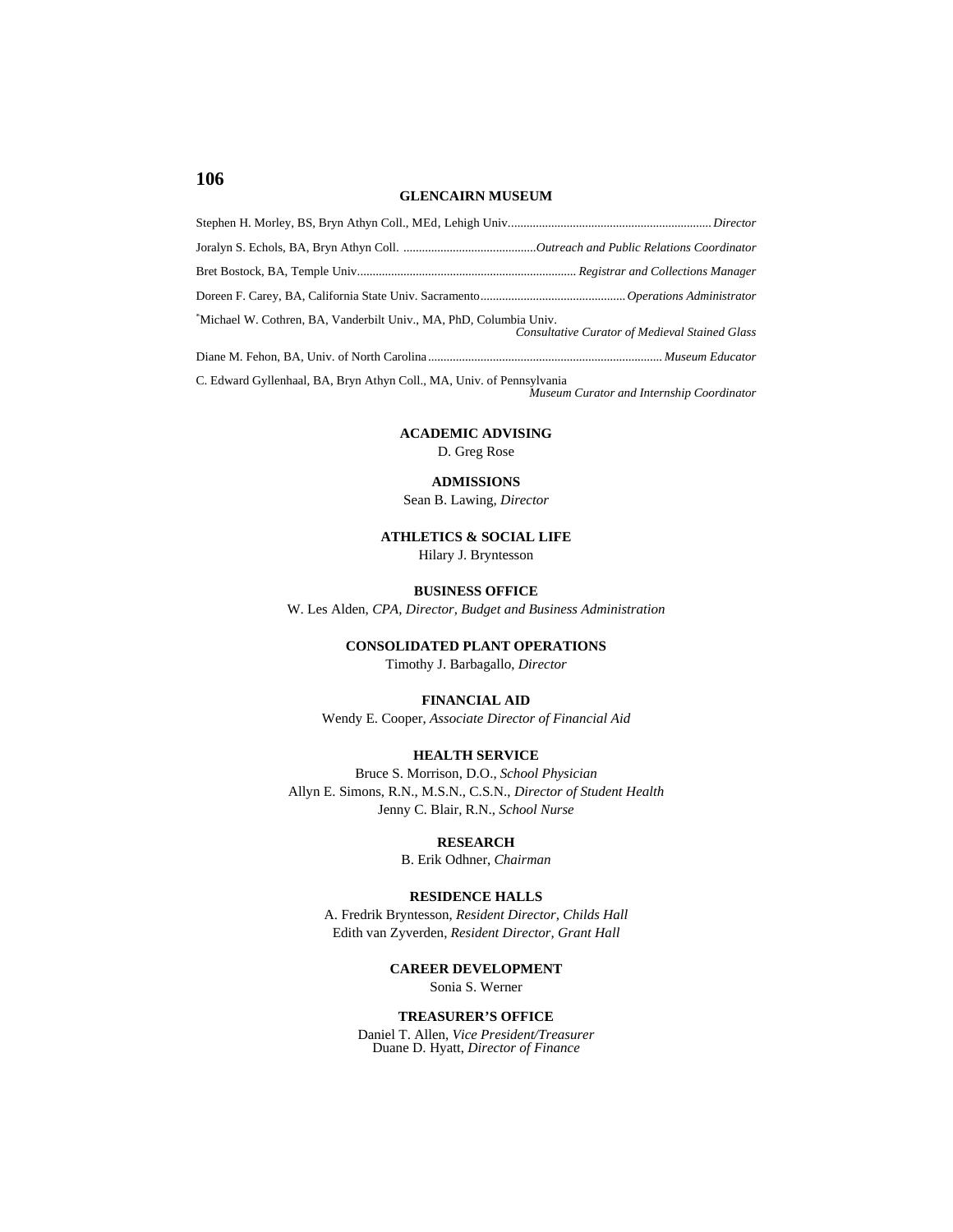#### GENERAL ADVISORY BODIES

*The Academy Faculty*, consisting of all the members of the faculty, provides an open forum in which the faculty can present their views on administrative and educational matters.

*The General Faculty* is a deliberative body of teachers which meets with the Chancellor to consider subjects of educational interest. Its membership consists of the teaching staffs of the Academy Schools and of the Bryn Athyn Church School.

*The Educational Council* is a deliberative body of the General Church teachers, both of church society schools and the Academy and the Midwestern Academy. The Council meets periodically for the study and discussion of educational questions.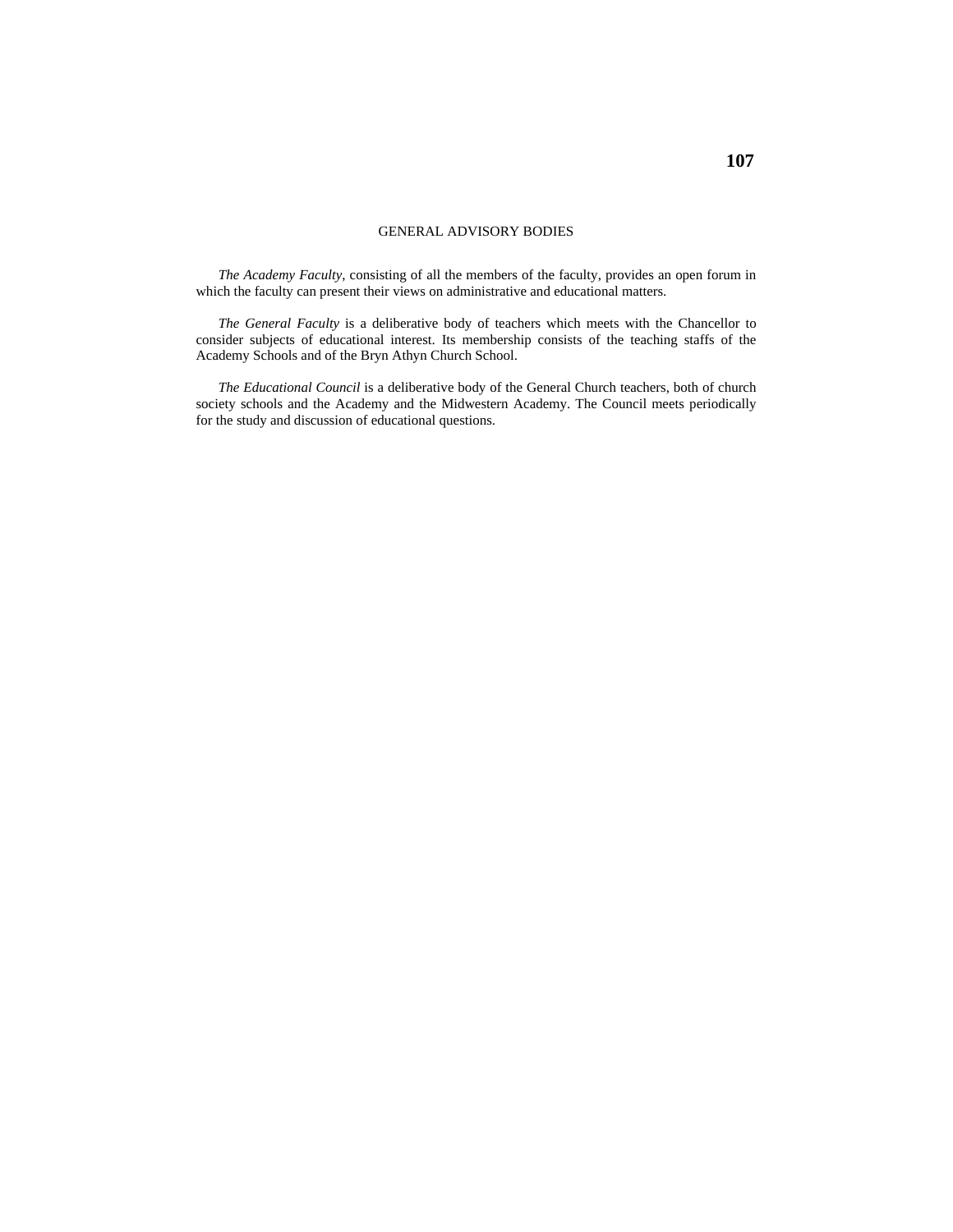# **CATALOG INDEX**

| Academic Residency Requirements  12                |  |
|----------------------------------------------------|--|
|                                                    |  |
|                                                    |  |
|                                                    |  |
|                                                    |  |
|                                                    |  |
|                                                    |  |
|                                                    |  |
|                                                    |  |
|                                                    |  |
|                                                    |  |
| Associate in Arts Degree Emphases 35               |  |
|                                                    |  |
|                                                    |  |
|                                                    |  |
|                                                    |  |
| Bachelor of Science Degree 36, 37-42               |  |
|                                                    |  |
|                                                    |  |
|                                                    |  |
|                                                    |  |
| Business Interdisciplinary program requirements 49 |  |
|                                                    |  |
|                                                    |  |
|                                                    |  |
|                                                    |  |
|                                                    |  |
|                                                    |  |
|                                                    |  |
|                                                    |  |
|                                                    |  |
|                                                    |  |
|                                                    |  |
|                                                    |  |
|                                                    |  |
|                                                    |  |
|                                                    |  |
|                                                    |  |
|                                                    |  |
|                                                    |  |
|                                                    |  |
|                                                    |  |

| Degree Requirements (AA, BA/BS)30-36    |  |
|-----------------------------------------|--|
|                                         |  |
|                                         |  |
|                                         |  |
|                                         |  |
|                                         |  |
|                                         |  |
|                                         |  |
|                                         |  |
|                                         |  |
|                                         |  |
|                                         |  |
|                                         |  |
|                                         |  |
|                                         |  |
|                                         |  |
|                                         |  |
|                                         |  |
|                                         |  |
|                                         |  |
|                                         |  |
|                                         |  |
|                                         |  |
|                                         |  |
| General Upper Division Studies (GUDS)36 |  |
|                                         |  |
|                                         |  |
|                                         |  |
|                                         |  |
|                                         |  |
|                                         |  |
|                                         |  |
|                                         |  |
|                                         |  |
|                                         |  |
|                                         |  |
|                                         |  |
|                                         |  |
|                                         |  |
|                                         |  |
|                                         |  |
|                                         |  |
|                                         |  |
|                                         |  |
|                                         |  |
|                                         |  |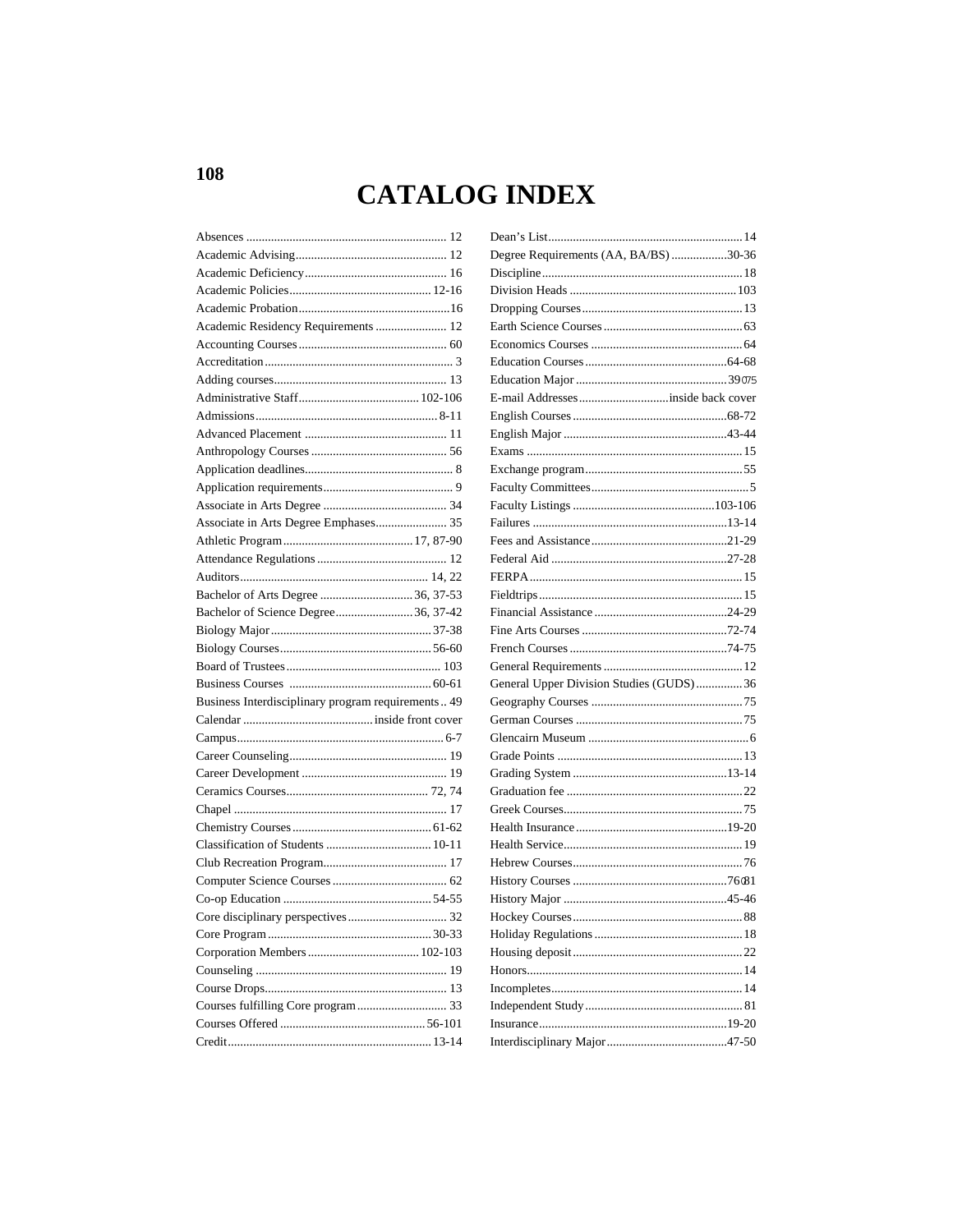| Judicial Hearing Committee  17, 18       |  |
|------------------------------------------|--|
|                                          |  |
|                                          |  |
|                                          |  |
|                                          |  |
|                                          |  |
|                                          |  |
| Literature Courses (see English Courses) |  |
|                                          |  |
|                                          |  |
|                                          |  |
|                                          |  |
|                                          |  |
|                                          |  |
|                                          |  |
| Painting/Drawing Courses  72, 74         |  |
|                                          |  |
|                                          |  |
|                                          |  |
|                                          |  |
|                                          |  |
|                                          |  |
|                                          |  |
|                                          |  |
|                                          |  |
|                                          |  |
|                                          |  |
|                                          |  |
|                                          |  |
|                                          |  |
|                                          |  |
|                                          |  |
|                                          |  |
|                                          |  |
|                                          |  |
|                                          |  |

| Student Work/Student Employment 24 |
|------------------------------------|
|                                    |
|                                    |
| Telephone Numbersinside back cover |
|                                    |
|                                    |
|                                    |
|                                    |
|                                    |
|                                    |
|                                    |
|                                    |
|                                    |
|                                    |
|                                    |